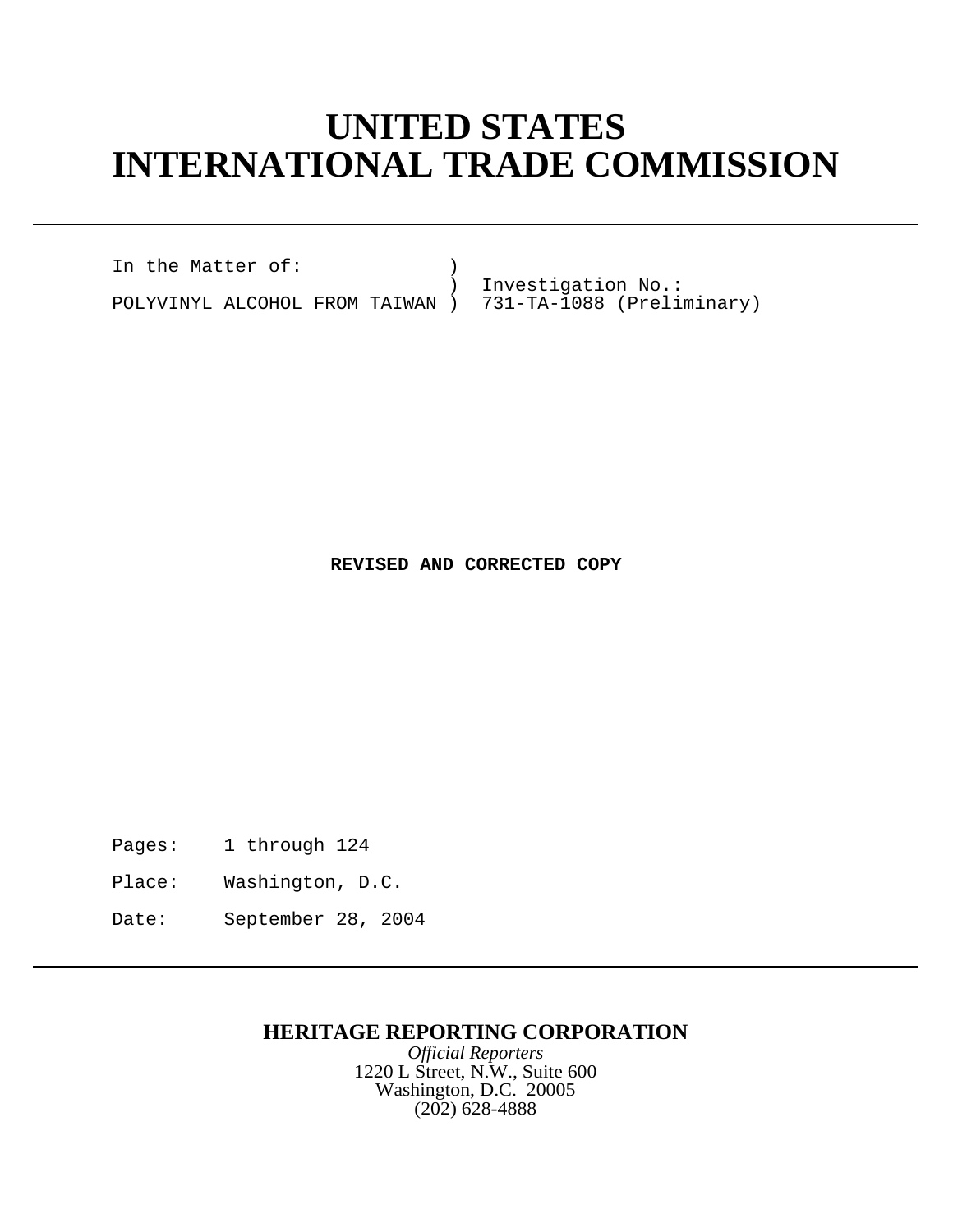## THE UNITED STATES INTERNATIONAL TRADE COMMISSION

In the Matter of: (1) ) Investigation No.: POLYVINYL ALCOHOL FROM TAIWAN ) 731-TA-1088 (Preliminary)

> Tuesday, September 28, 2004

> Room No. 101 U.S. International Trade Commission 500 E Street, S.W. Washington, D.C.

The hearing commenced, pursuant to Notice, at

9:34 a.m., before the Staff of the United States International Trade Commission, ROBERT CARPENTER, Director of investigations, presiding.

APPEARANCES:

On behalf of the International Trade Commission:

Staff:

ROBERT CARPENTER, Director of Investigations GEORGE DEYMAN, Supervisory Investigator MEGAN SPELLACY, Investigator MARC BERNSTEIN, Attorney/Advisor GERRY BENEDICK, Economist MARY PEDERSEN, Auditor LARRY JOHNSON, Industry Analyst

In Support of Imposition of Antidumping Duties:

FRANK R. SAMOLIS, ESQ. DAVID WEILER, ESQ. SOTIRIS A. PLANZOS, ESQ. LEAH LISTON, ESQ. Patton Boggs LLP 2550 M Street, N.W.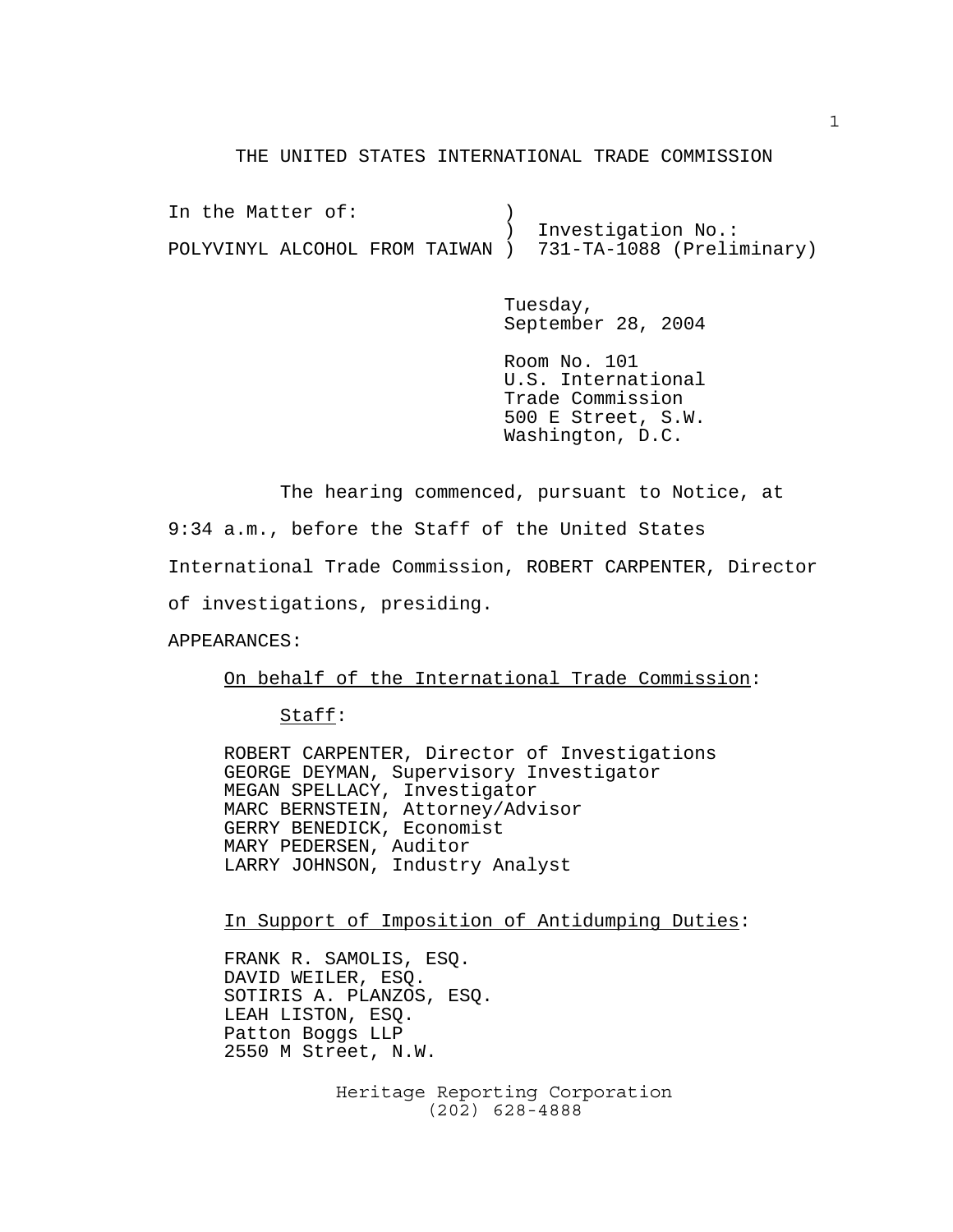Washington, D.C. 20037-1350

APPEARANCES: (continued)

In Support of Imposition of Antidumping Duties:

PHILIPPE M. BRUNO, ESQ. JEFF NEELEY, ESQ. Greenberg Traurig LLP Washington, D.C.

In Opposition to Imposition of Antidumping Duties:

JEFFREY L. SNYDER, ESQ. MATTHEW JAFFE, ESQ. Crowell & Moring LLP 1001 Pennsylvania Avenue, N.W. Washington, D.C. 20004-2595

JAY C. CAMPBELL, ESQ. White & Case LLP 601 13th Street, N.W. Washington, D.C. 20005-3807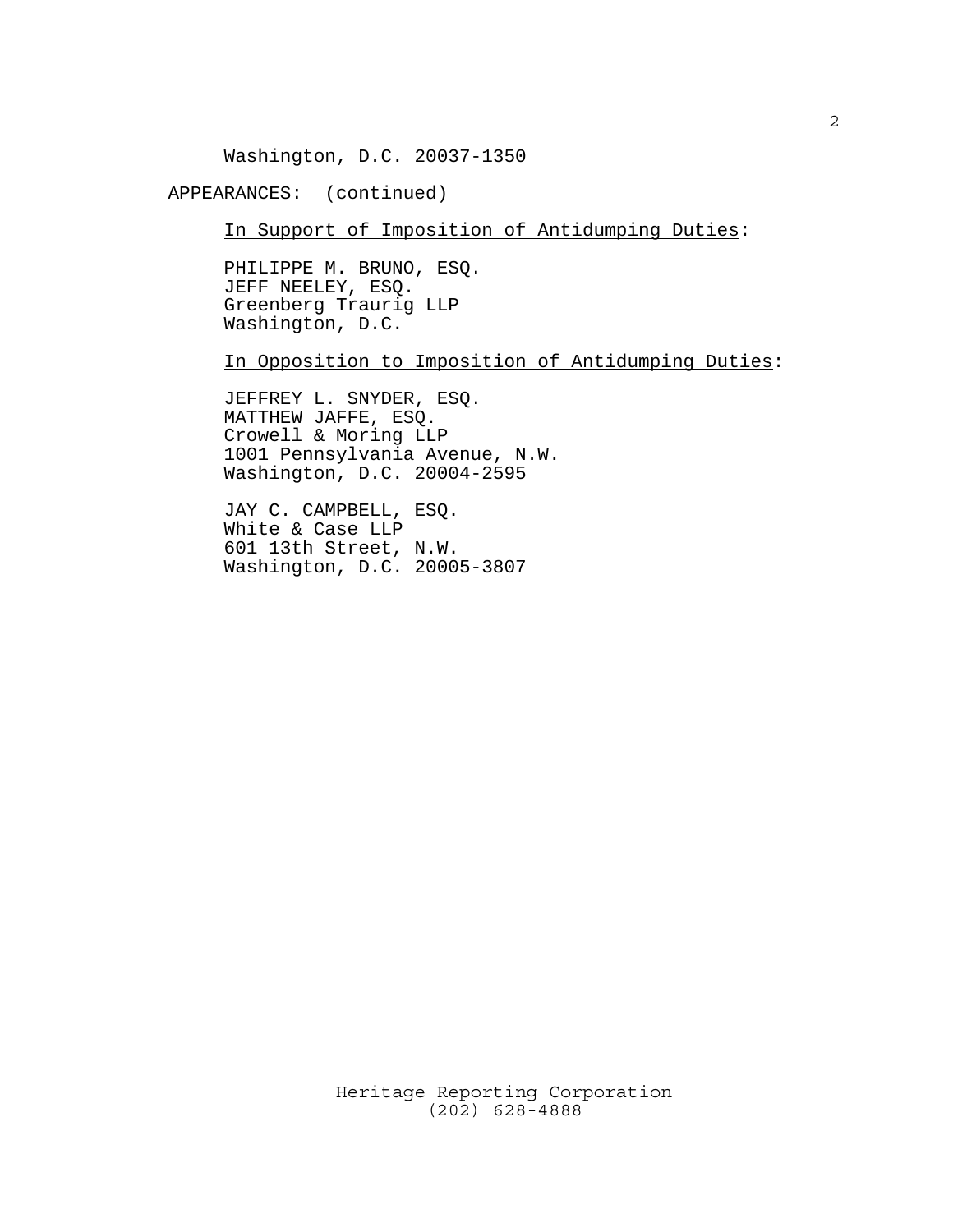## $\underline{\texttt{I}} \underline{\texttt{N}} \underline{\texttt{D}} \underline{\texttt{E}} \underline{\texttt{X}}$

| OPENING STATEMENT OF FRANK R. SAMOLIS, ESO.  | 5               |
|----------------------------------------------|-----------------|
| OPENING STATEMENT OF JAY C. CAMPBELL, ESO.   | 9               |
| OPENING STATEMENT OF JEFFREY L. SNYDER, ESQ. | 10 <sup>°</sup> |
| TESTIMONY OF WILLIAM MASSA                   | 11              |
| TESTIMONY OF SCOTT NEUHEARDT                 | 15              |
| TESTIMONY OF DANIEL KLETT                    | 20              |
| TESTIMONY OF JEFFREY L. SNYDER, ESQ.         | 69              |
| TESTIMONY OF KATHRYN MCCORD                  | 70              |
| TESTIMONY OF JEFFREY L. SNYDER, ESO.         | 77              |
| CLOSING STATEMENT OF MATTHEW JAFFE, ESO.     | 1 2 1           |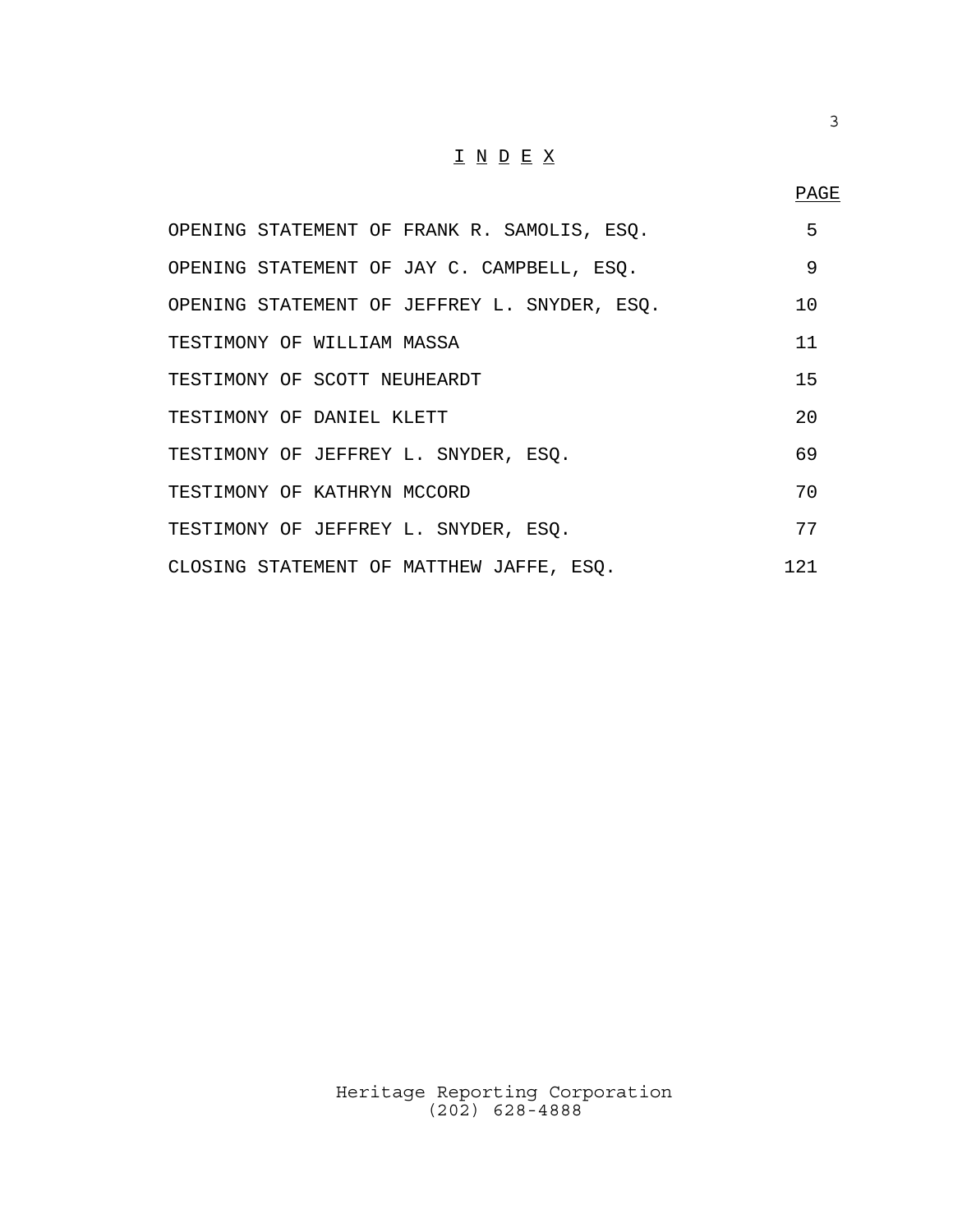| 1              | $\underline{P} \underline{R} \underline{O} \underline{C} \underline{E} \underline{E} \underline{D} \underline{I} \underline{N} \underline{G} \underline{S}$ |
|----------------|-------------------------------------------------------------------------------------------------------------------------------------------------------------|
| $\overline{2}$ | (9:34 a.m.)                                                                                                                                                 |
| 3              | MR. CARPENTER: Good morning and welcome to the                                                                                                              |
| 4              | United States International Trade Commission's conference in                                                                                                |
| 5              | connection with the preliminary phase of antidumping                                                                                                        |
| 6              | investigation No. 731-TA-1088 concerning imports of                                                                                                         |
| 7              | polyvinyl alcohol from Taiwan. My name is Robert Carpenter,                                                                                                 |
| 8              | I am the Commission's Director of Investigations and I will                                                                                                 |
| 9              | preside at this conference.                                                                                                                                 |
| 10             | Among those present from the Commission staff are                                                                                                           |
| 11             | from my far right George Deyman, the supervisory                                                                                                            |
| 12             | investigator; Megan Spellacy, the investigator, on my left                                                                                                  |
| 13             | Marc Bernstein, the attorney/advisor; Gerry Benedick, the                                                                                                   |
| 14             | economist; Mary Pedersen, the auditor, and Larry Johnson,                                                                                                   |
| 15             | the industry analyst.                                                                                                                                       |
| 16             | I understand that parties are aware of the time                                                                                                             |
| 17             | allocations. I would remind speakers not to refer in your                                                                                                   |
| 18             | remarks to business proprietary information and to speak                                                                                                    |
| 19             | directly into the microphones. We also ask that you state                                                                                                   |
| 20             | your name and affiliation for the record before beginning                                                                                                   |
| 21             | your presentation.                                                                                                                                          |
| 22             | Are there any questions?                                                                                                                                    |
| 23             | (No response.)                                                                                                                                              |
| 24             | If not, Mr. Samolis, would you please come forward                                                                                                          |
| 25             | for your opening statement.                                                                                                                                 |
|                | Heritage Reporting Corporation<br>$(202)$ 628-4888                                                                                                          |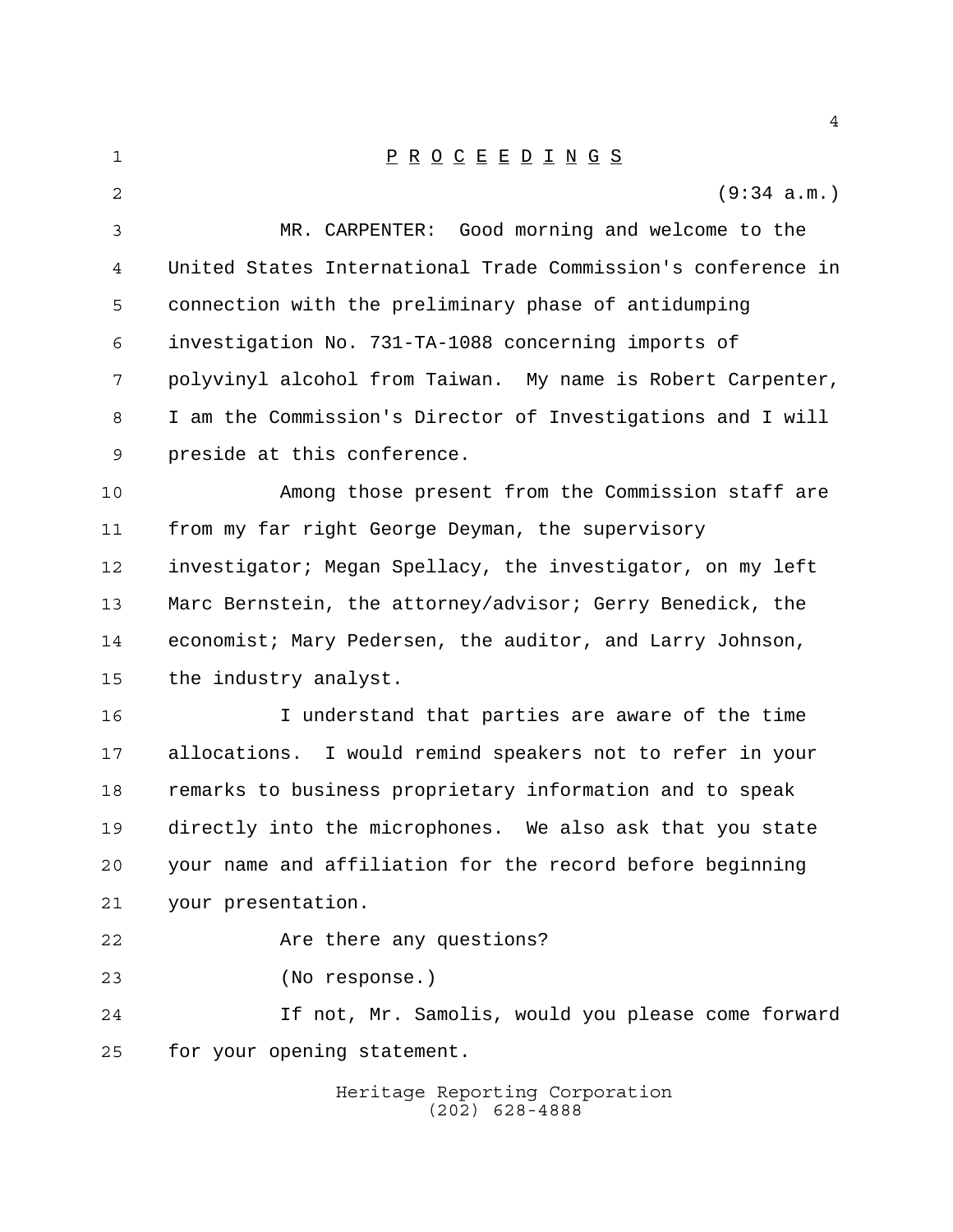1 Did he leave the room? Okay, here he comes. Welcome, Mr. Samolis.

 MR. SAMOLIS: Good morning. My name is Frank Samolis with the law firm of Patton Boggs, appearing today on behalf of the petitioner Celanese Chemicals, headquartered in Dallas, Texas. I am accompanied by my partners Ted Planzos and David Weiler as well as our associate Leah Liston. Also present is our co-counsel Mr. Philippe Bruno with the firm of Greenberg Traurig.

 We are here because Taiwan has exploited to the detriment of the domestic industry the 2003 antidumping orders issued against Japan, China and Korea. Dumped PVA imports from Taiwan have caused material injury to the domestic injury and essentially denied Celanese the relief it should have obtained from the 2003 antidumping duty orders.

 As imports from the countries subject to the 2003 orders declined PVA from Taiwan rushed into the U.S. market to fill the void. Ironically, DuPont, one of the parties that sought the imposition of the 2003 antidumping orders now benefits from the dumped Taiwanese imports.

 In essence, we are here to complete what should have been completed in 2002 and close the loophole that was created when Taiwan was not included in an earlier antidumping proceeding, a loophole that Chang Chun has fully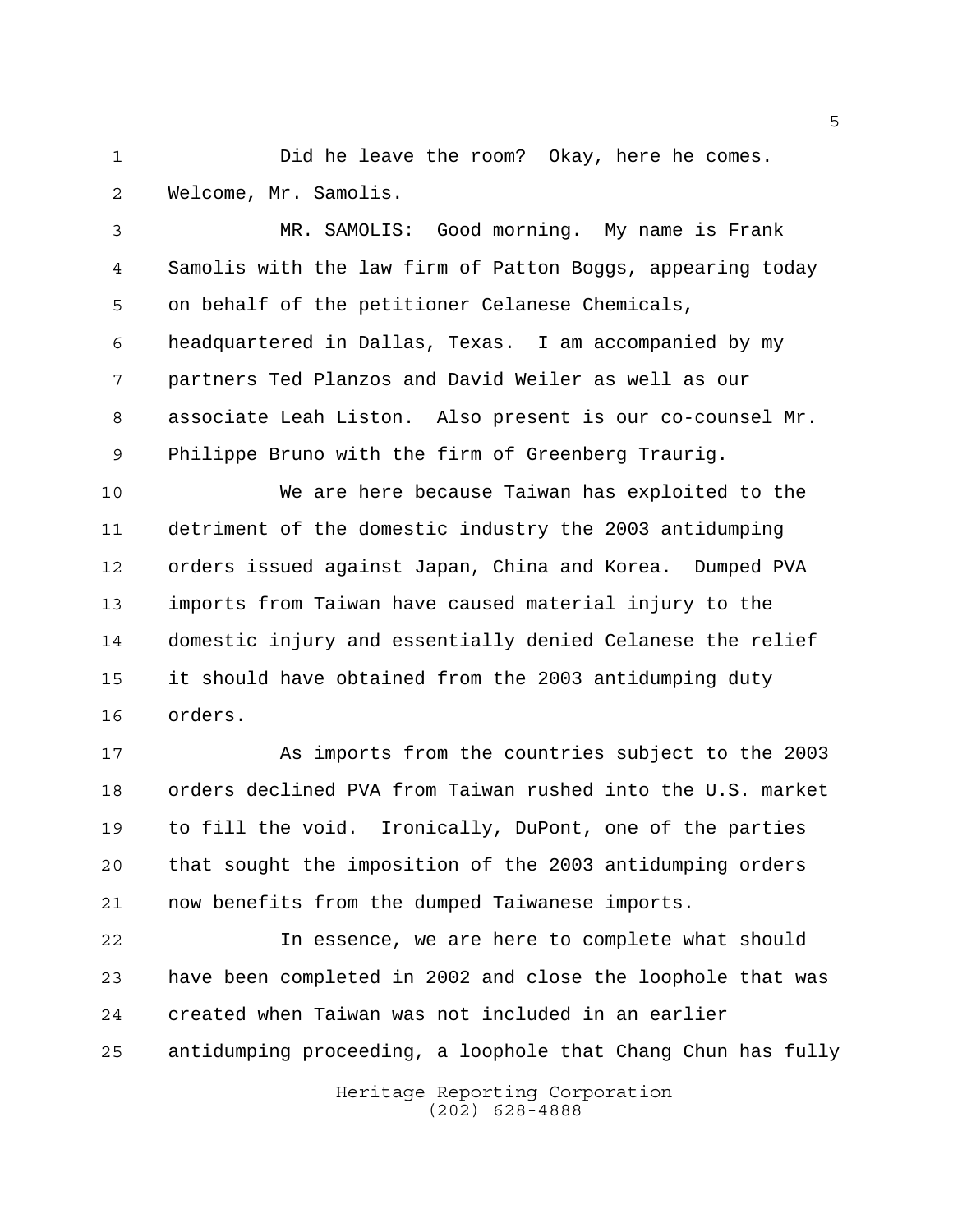exploited to the detriment of the domestic industry. I will come back to that point at the end of that testimony but first let me briefly identify the basic issues which are pertinent to this case.

 PVA is a dry, white to cream colored, water- soluble synthetic polymer classified under HPS3905.30. The scope of the requested investigation is the same as that of the recently concluded 2002 antidumping investigation with which the Commission is very familiar. Despite the variations in grade and application, the Commission has twice concluded that the PVA constitutes a single like product. Given that there have been no fundamental changes in the uses of PVA, its channels of distribution or its production methods, the Commission should again conclude that PVA constitutes a single like product.

 There are three domestic producers of PVA: Sony, DuPont and Solutia. However, although Solutia's production process includes a PVA stage, to the best of our knowledge Solutia does not produce any PVA for use in the merchant market, accordingly Solutia should not be included as part of the domestic industry. In addition, while DuPont does sell PVA in domestic merchant markets, it has become a major importer and distributor of dumped PVA from Taiwan. The data indicate that DuPont imported substantial volumes of Taiwanese PVA in 2003 and even larger amounts in 2004.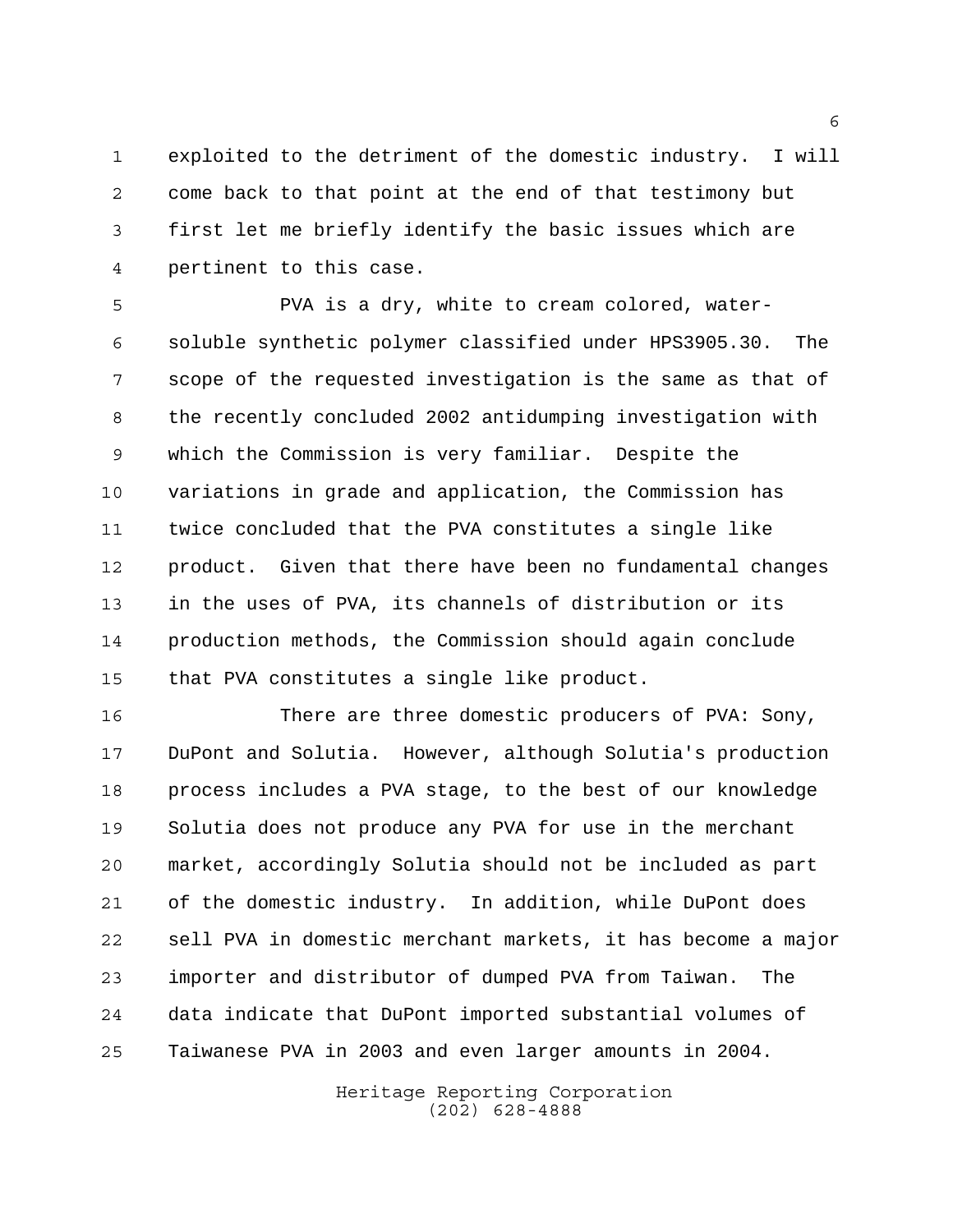Given the facts of this case, the Commission should exercise its discretion under 19 U.S.C. 1673 to exclude DuPont from the definition of the domestic industry. Simply put, DuPont does not, nor can it without substantial capital expenditures, produce partially hydrolyzed PVA and thus it greatly benefits from the Taiwanese imports which it relies on to fulfill demand for that product.

 Based on these facts, the Commission should determine that DuPont obtains substantial benefits from the subject imports which constitutes appropriate circumstances warranting DuPont's exclusion from the domestic industry.

 Finally, there is no question that a reasonable indication of injury to the domestic industry exists in this case. At this point let me simply state that since 2001 the condition of the domestic industry has deteriorated significantly, with the pace of that deterioration accelerating over the past two years. For example, imports from Taiwan soared in 2003, increasing by 67 percent from 2002 and capturing over 14 percent of the U.S. market, a dramatic increase over its 8 percent share in 2002.

 In addition, the latest import data show that in the first half of 2004 the subject imports have risen by 20 percent from the same period in 2003. Equally important, the price per pound of the Taiwanese imports has decreased significantly despite the existence of the 2003 antidumping

> Heritage Reporting Corporation (202) 628-4888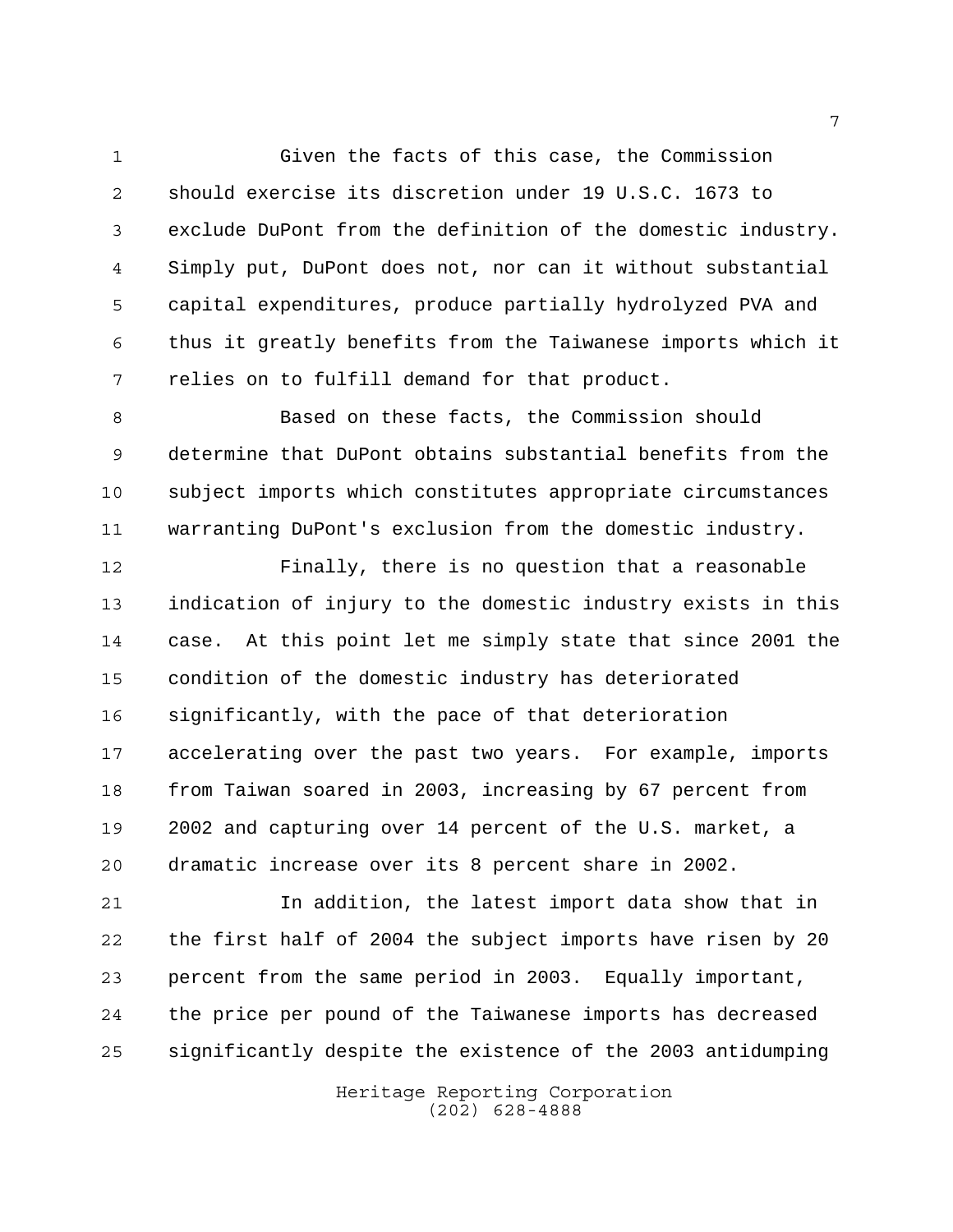orders on PVA imports from other countries and the rising costs of raw materials and energy. Dumped PVA imports have caused material injury to the domestic industry and essentially denied Celanese the relief it should have obtained in the 2003 antidumping duty orders. The injury is clearly demonstrated in the financial data submitted to the Commission.

8 As imports from the countries subject to the 2003 orders declined, PVA from Taiwan rushed into the U.S. market to fill the void.

 That concludes my overview of our petition. You will next hear from Daniel Klett of Capital Trade who will talk about the overall indicia of injury to the industry. Following Mr. Klett you will hear from Mr. Bill Massa who will address the broad issues of the PVA business and the continued injury to the domestic industry from dumped imports from Taiwan. After Mr. Massa, Scott Neuheardt will provide specific information on lost sales and the impact of dumped Taiwanese products on the pricing and marketing of PVA.

 Thank you for your time and attention. I will now ask Dan Klett to address the Commission.

 MR. CARPENTER: Thank you, Mr. Samolis. Before we do that I think you're talking about a direct presentation from your panel.

> Heritage Reporting Corporation (202) 628-4888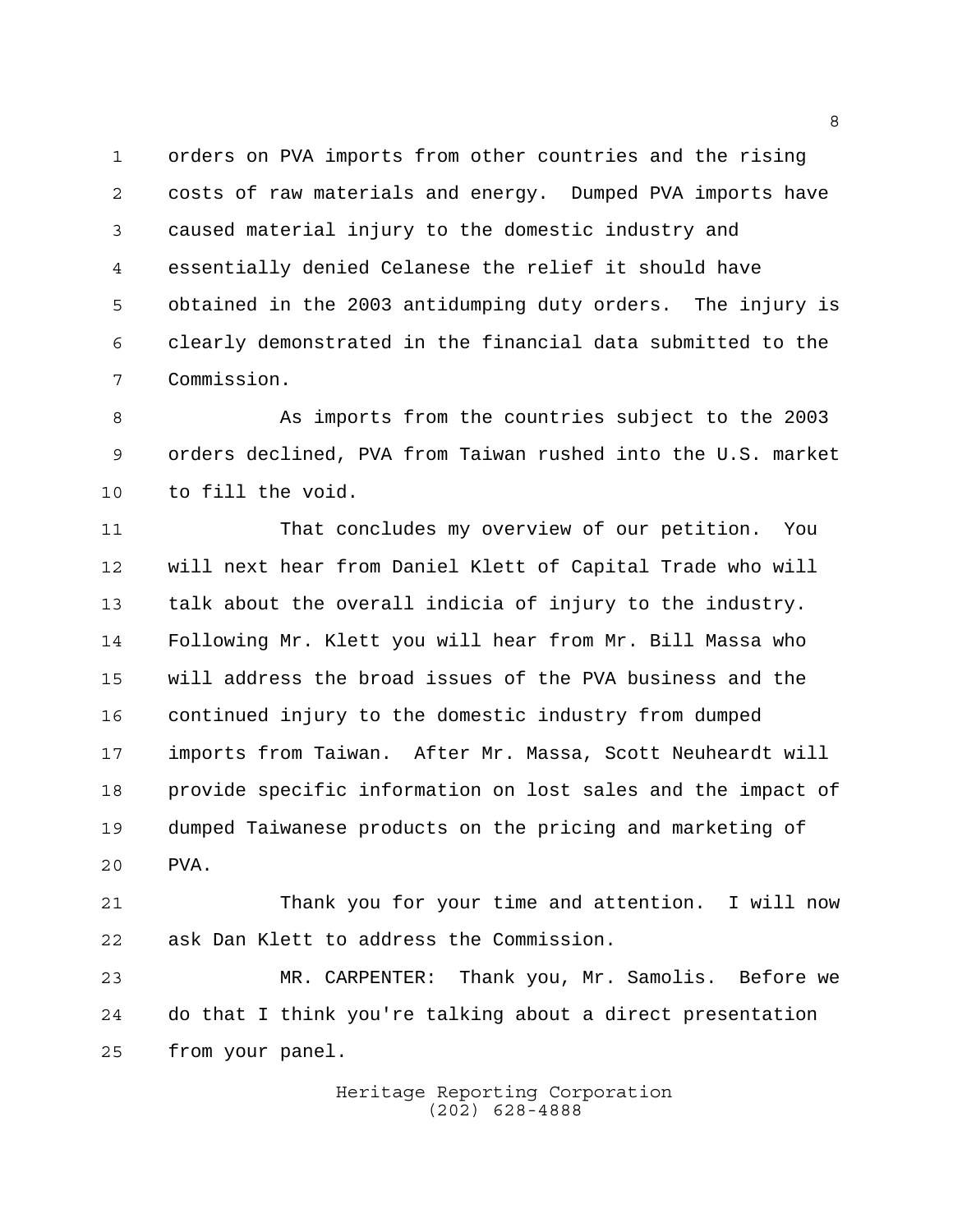MR. SAMOLIS: Right.

 MR. CARPENTER: We would like the respondents to come forward and give a brief five minute opening statement. So I would ask that Mr. Campbell and Mr. Snyder come forward at this time. And as soon as they are finished you can bring your entire panel up. Thank you.

 MR. CAMPBELL: Good morning. I'm Jay Campbell. I'm with the law firm of White and Case. I appear here today with my colleagues Kelly Slater and Jay Lee on behalf of Chang Chun PetroChemical, the lone respondent in this investigation.

 Chang Chun has been a long-time supplier of PVA to the U.S. market and has had a positive impact on the market. But, fortunately, you won't have to hear this from me. Mr. Richard Chen and Jen Chee Yee of Chang Chun have traveled halfway around the world to be here today. Mr. Chen will provide you with an overview of Chang Chun's PVA business and the positive role it has played in the U.S. market.

 Also here on behalf of Chang Chun today is Seth Kaplan, and economic with Charles River and Associates. Seth will explain why the Commission should render a negative determination in this preliminary phase.

 In short, Taiwanese imports have neither injured the domestic industry nor threatened the domestic industry. Importantly, a majority of the U.S. producers agree. Thank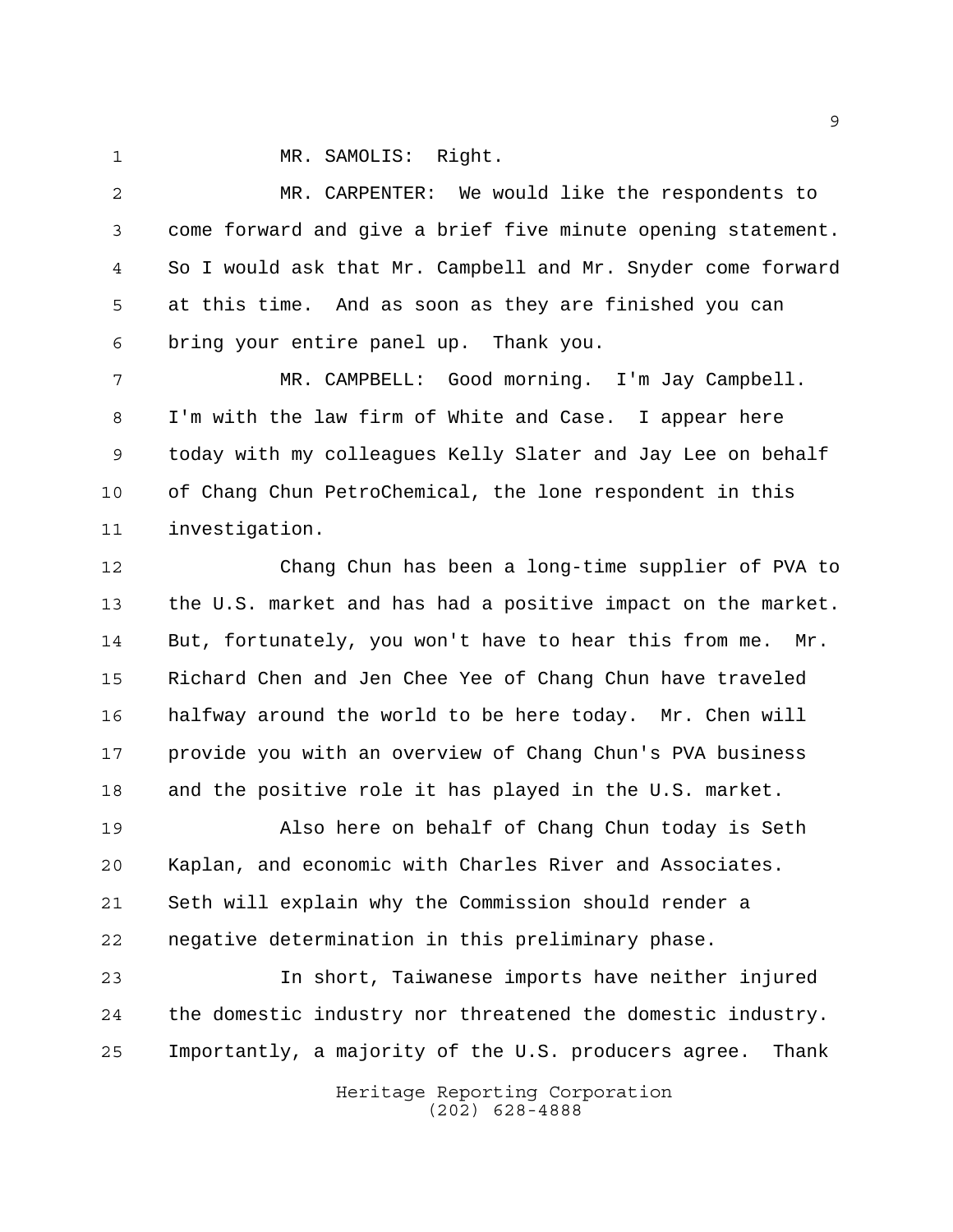you.

 MR. SNYDER: Good morning. My name is Jeff Snyder. I am here from Crowell and Moring with my colleagues Matthew Jaffe and Alexander Schaefer. We are here today on behalf of DuPont in opposition to the petition. Contrary to the story that Celanese tells in this petition and is telling here today, imports from Taiwan are not a cause of injury. We are here today to explain what is going on in the market and to identify some of the important factors for your consideration.

11 At the outset, however, I need to make two points. First, DuPont objects to the appearance of Patton Boggs in this proceeding. We expected the ITC to not get into the business of policing law firm conflicts of interest but we want the Commission to be aware of the issues.

 Second, DuPont objects to the improper disclosure of attorney/client information in this case. Both Celanese and Patton Boggs have obligations to DuPont and both have violated these obligations.

 Apart from those issues which are unfortunate tactics in this proceeding we will provide testimony from DuPont about the U.S. PVA market, imports from Taiwan and how Celanese has performed in the market. We look forward to your questions and to a discussion of the issues. Thank you.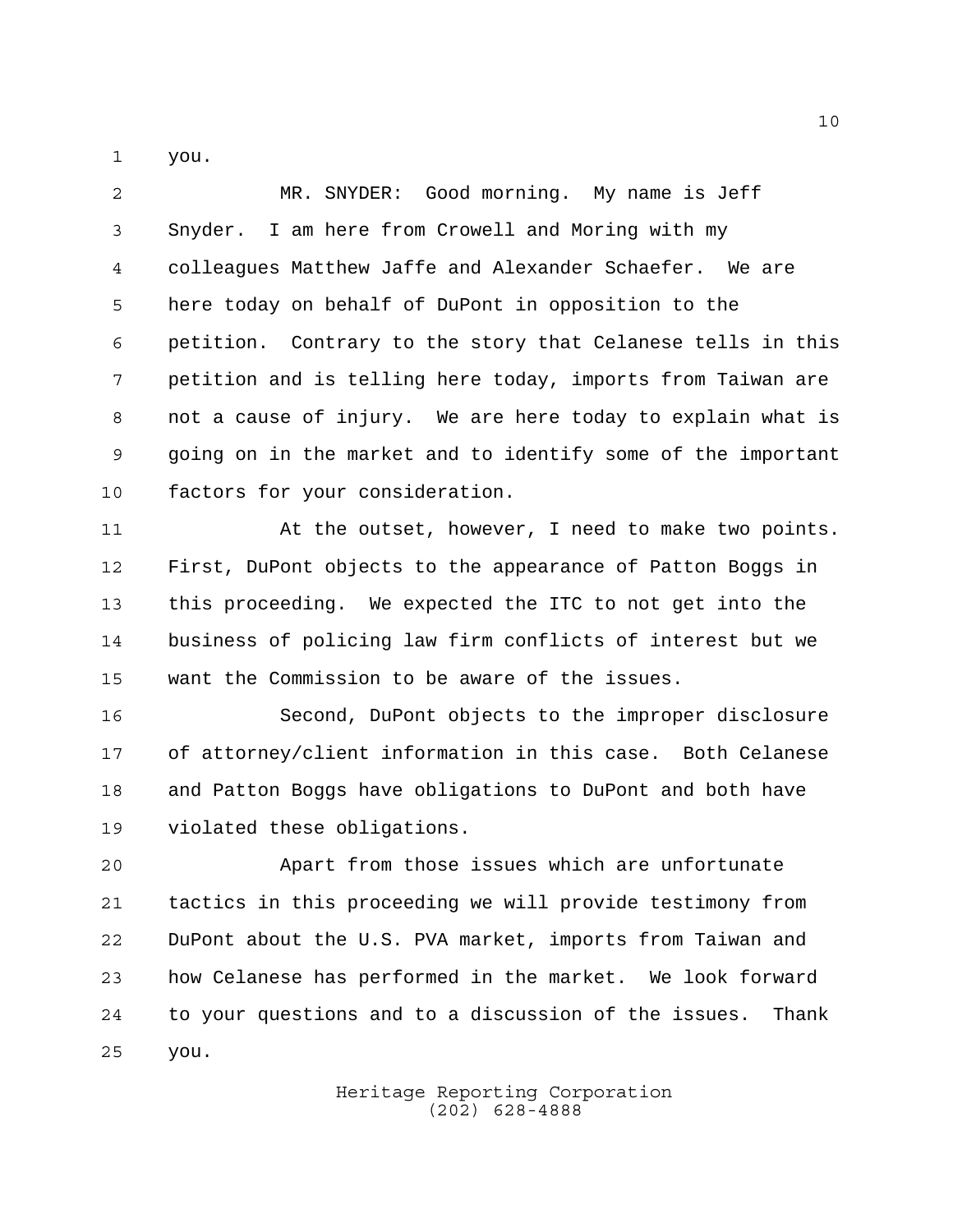1 MR. CARPENTER: Thank you, gentlemen.

 At this point, Mr. Samolis, if you would bring up your entire panel.

 MR. SAMOLIS: Let me introduce Bill Massa from Celanese who will be our first witness. He will be followed by Scott Neuheardt and then by Dan Klett from Capital Trade. Those will be our three witnesses who will be testifying in this proceeding.

 MR. MASSA: Good morning. My name is Bill Massa. I am currently vice president, general manager of polyvinyl alcohol for Celanese Chemicals. I have been with Celanese for two years and previously served as vice president Strategic Activities Group which was responsible for mergers and acquisitions and business strategy.

 Celanese is a global chemical company. It's business involves processing chemical raw material and natural products into value-added chemicals and chemical- based products. Celanese is organized into four major segments: Chemical Products, Acetate Products, Technical Polymers Ticona and Performance Products. The PVA segment of our company is part of our broader Chemicals Products Division which accounts for about 66 percent of total chemical sales.

 Celanese entered the polyvinyl alcohol business in September of 2000 with the acquisition of an air products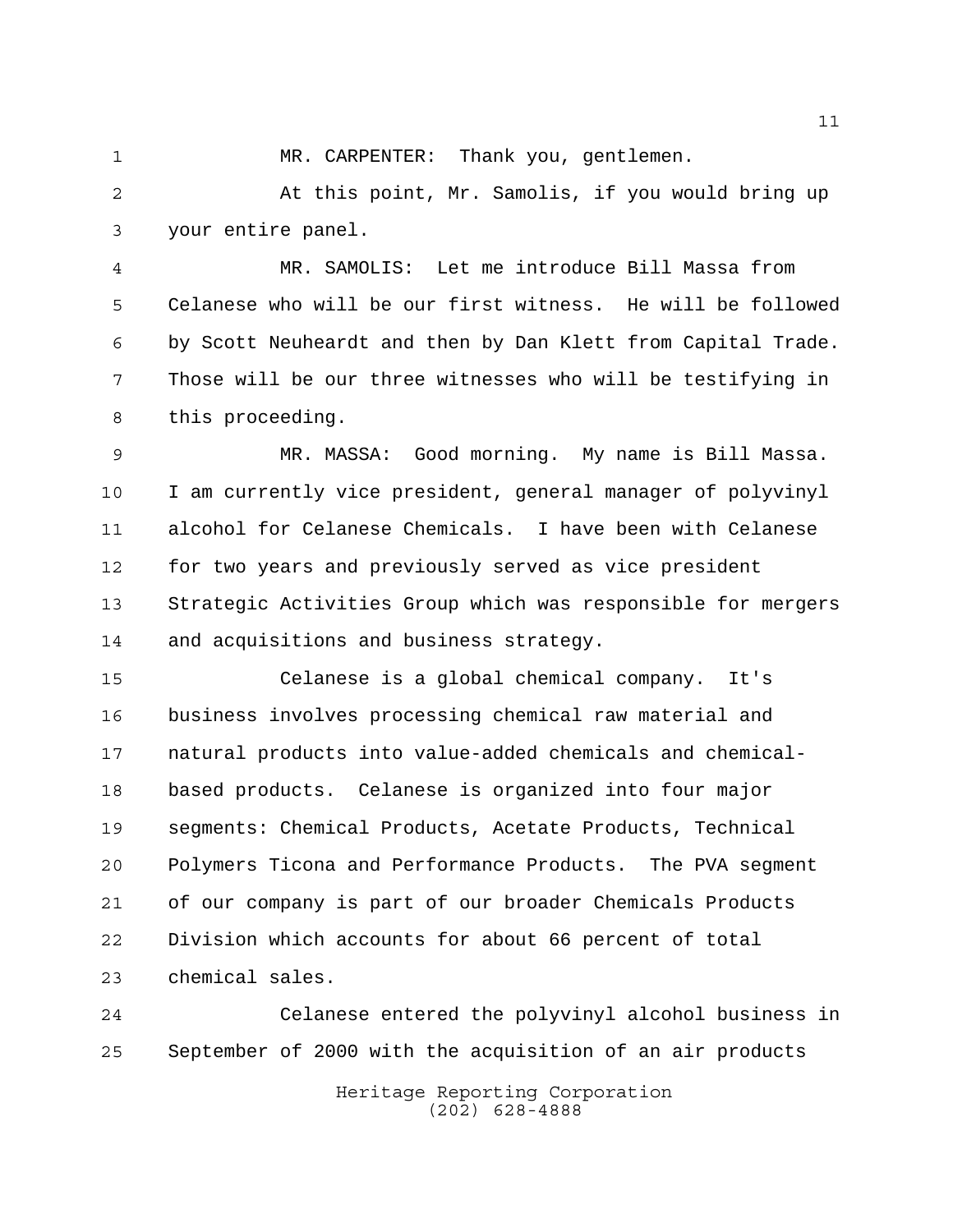business. PVA business is very capital intensive. It's a high fixed cost business. And such an industry can only remain healthy if it achieves high levels of capacity utilization because of the high proportion of fixed costs.

 Our PVA business is extremely sensitive to the impact of dumped imports because they force us to meet price levels that do not allow us to cover our costs of producing material. In September 2002 DuPont and Celanese brought antidumping actions against imports of PVA from Korea, China, Japan, Germany and Singapore. For the record, in Celanese's view evidence of Taiwan's dumping was clear and unambiguous at the time and, consequently, we felt it was absolutely necessary to include Taiwan in the prior investigation. The confidential version of our petition explains why Taiwan was ultimately not included in the 2002 petition.

 Given the import-induced injury that existed at that time, Celanese concluded that it had no choice but to remain an active participant in an investigation that did not include Taiwan in the hopes of achieving some relief. Unfortunately, the increased volume of low-priced imports from Taiwan has denied us the relief we should have obtained in 2003. The lost revenue and margins that we document in our petition establish that the increase in imports from Taiwan has captured more than the market share previously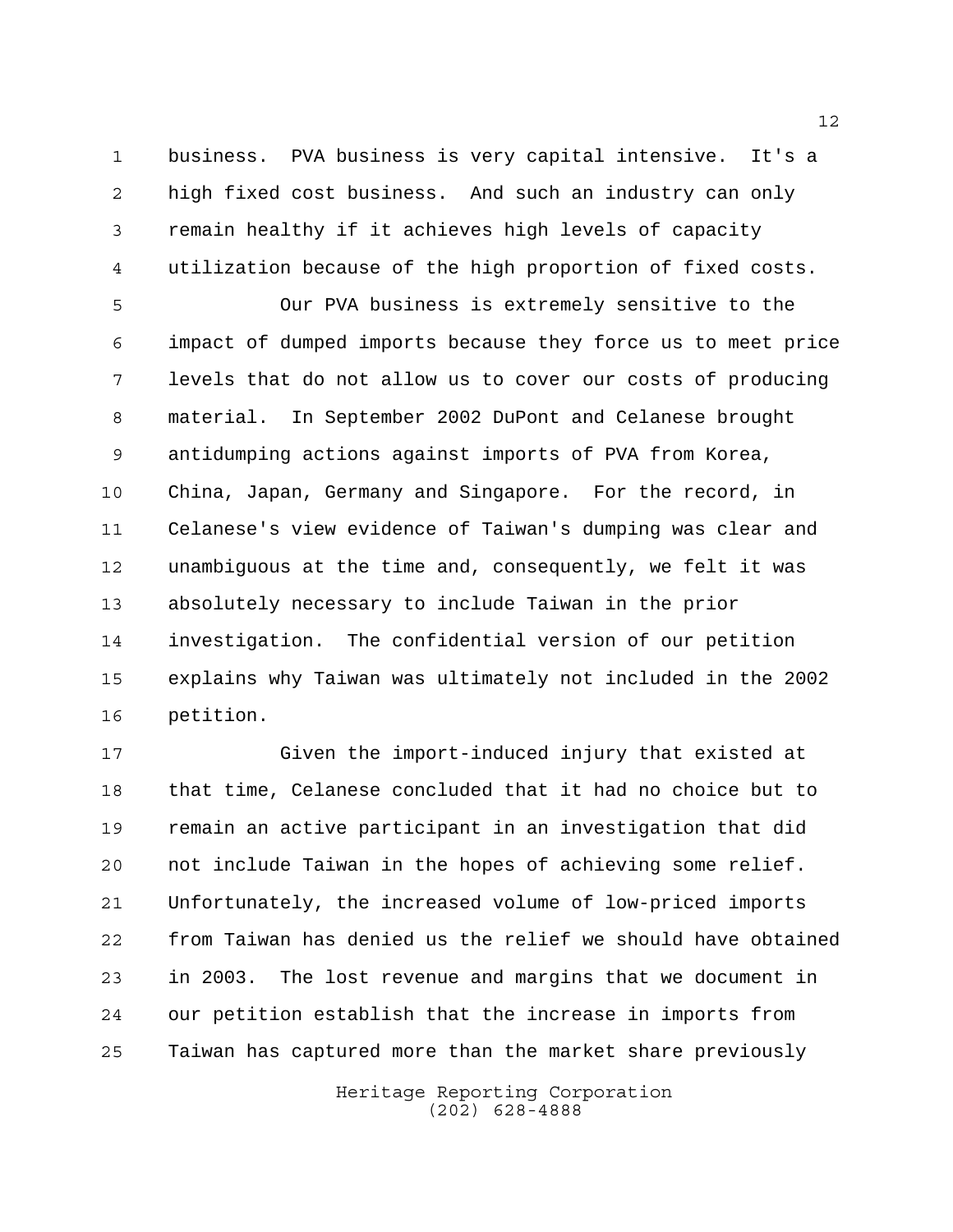held by the unfairly priced Japanese, Chinese and Korean imports.

 Imports from Taiwan have surged in the wake of the imposition of the 2003 orders with imports from Taiwan raising from 14.1 million to 23.5 million, or 67 percent in 2003, even as U.S. demand remained flat. Not only does our company have to face the unfair competition from Taiwanese imports but the situation is exacerbated further by the cost of natural gas and other raw materials which have been extraordinarily high in recent years. The aggressive pricing of the Taiwanese imports have consistently prevented us from raising prices sufficiently to offset these significant cost increases.

 For example, between 2002 and 2003 increases in the costs of PVA raw materials contributed to substantial per pound increase in the unit costs of the goods we sell while our average price did not increase anywhere near this amount. This price/cost squeeze resulted in a multimillion dollar decline in our profitability.

 Whether we chose to lower our prices to compete with dumped import prices or to hold prices simply to forego sales the result is continued injury to our business operations as will be more specifically described by Scott Neuheardt. These adverse effects are particularly infuriating to Celanese following the antidumping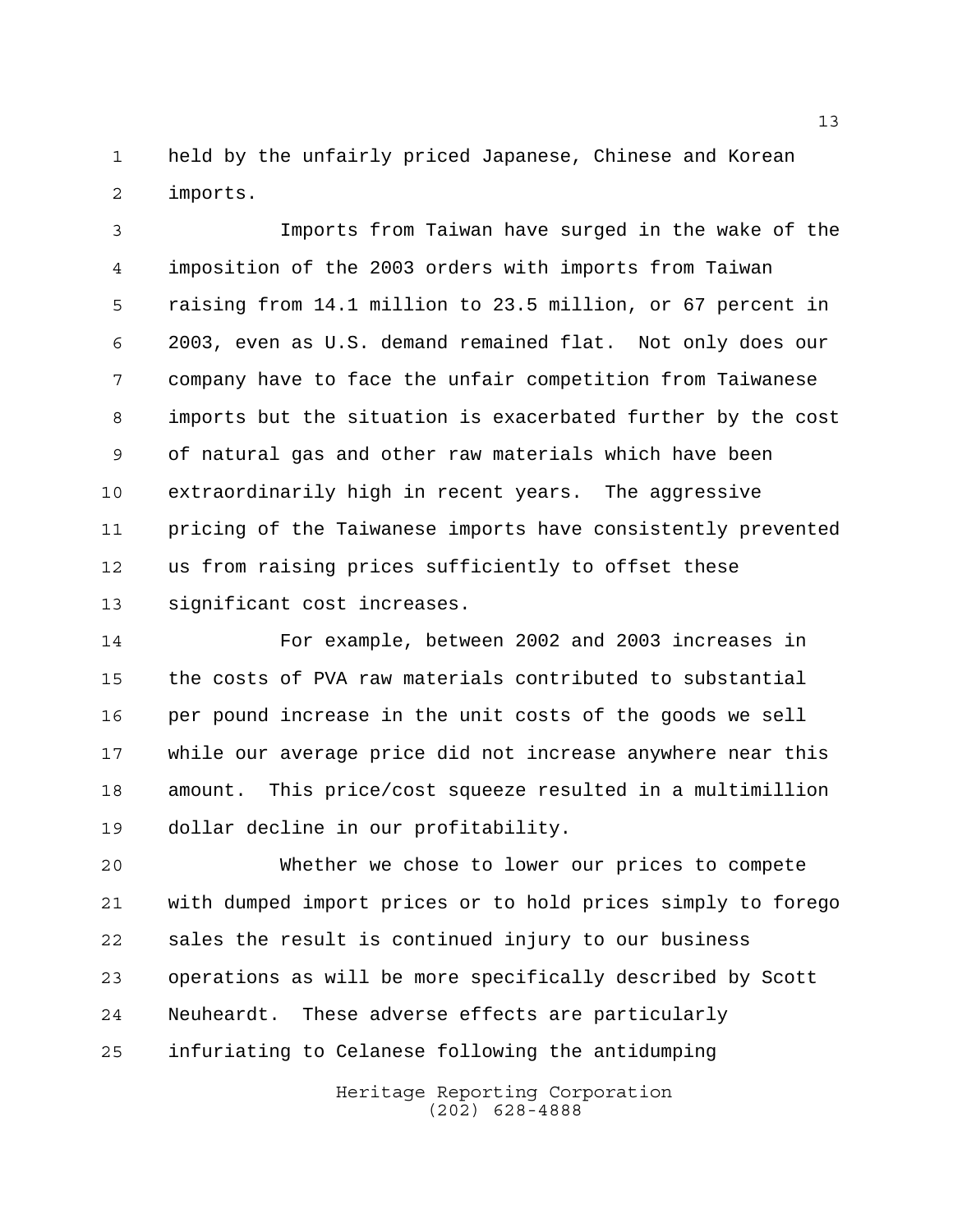investigation in 2002 that resulted in the elimination of dumping by other foreign suppliers. Those antidumping orders in 2003 did not produce the intended relief, instead they simply opened the market to aggressive pricing by Chang Chun, allowing it to expand market share at our expense.

 As a result of this aggressive pricing of dumped imports and expanded market share at the expense of Celanese we have experienced plummeting profitability. Celanese has been prevented from increasing its prices in 2003 and 2004 to fully offset our increased costs. During this period our costs increased significantly. We announced price increases of 32 cents per pound just to offset these rising costs and achieved a small fraction of that in the marketplace. Consequently, Celanese has suffered and will continue to suffer significant reductions in our growth and operating profits due to the price suppression caused by Taiwanese imports.

 Every month I must report to management on the profitability of PVA business. Because PVA is one business among many we compete for capital within Celanese. The poor operating profit currently being experienced by this business has resulted in certain investments not being made. For example, earlier this year we proposed a multimillion dollar energy saving project which had a 3-year payback. It was deferred because of concerns in the viability of this

> Heritage Reporting Corporation (202) 628-4888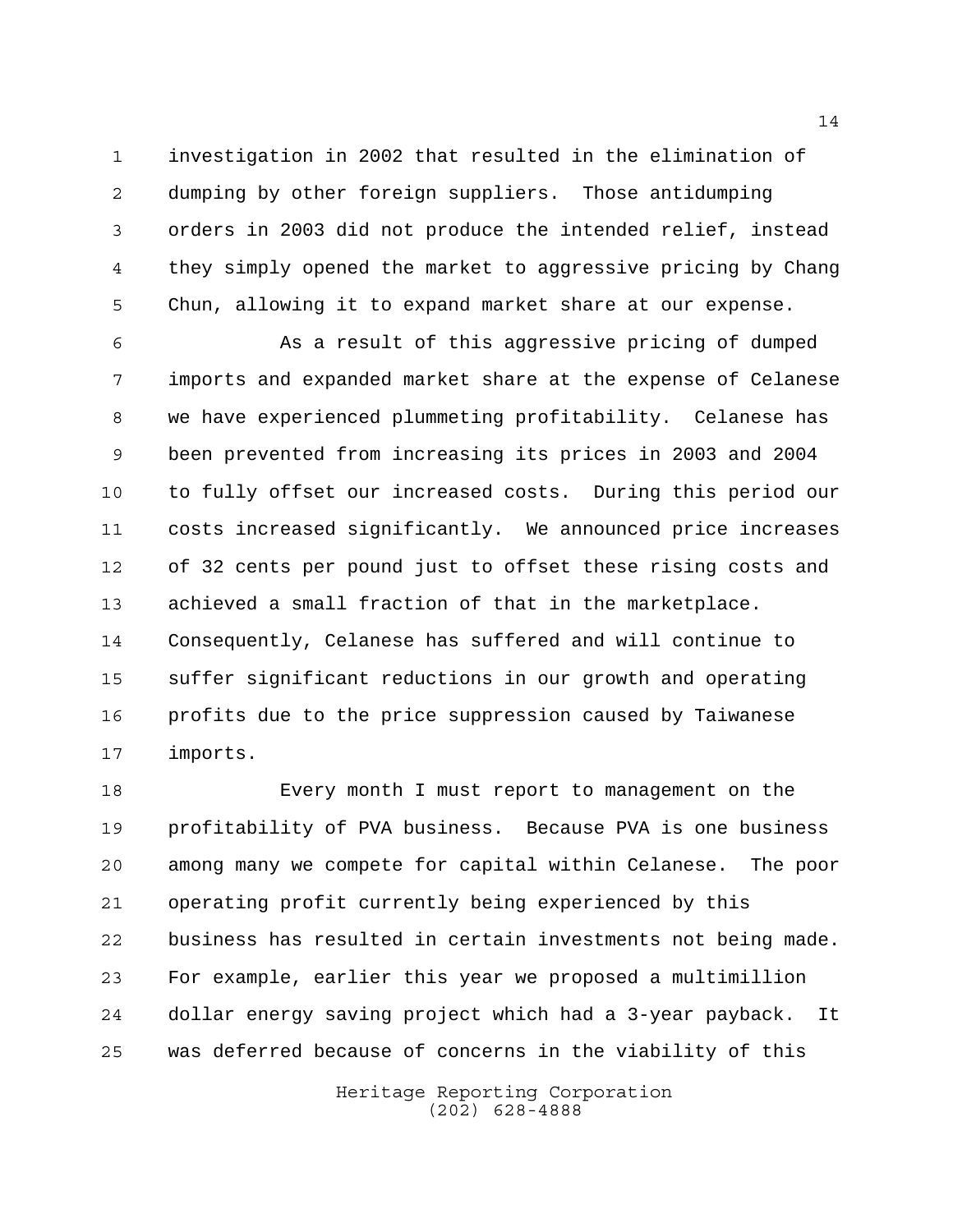business.

 Without the imposition of antidumping duties to stabilize the domestic market there will be continued adverse effects on Celanese's PVA business that will impact our employment levels, investment commitment and ultimately shareholder value. As natural gas prices and other raw material costs continue to escalate and while at the same time dumped imports are further eroding margins in the U.S. market, Celanese cannot indefinitely endure the adverse effects of this untenable situation. U.S. producers must be permitted to sell their products at prices that at least cover their costs.

 We respectfully request the ITC to make an affirmative finding of injury and allow us to obtain the relief afforded by the U.S. antidumping laws. Thank you.

 MR. SAMOLIS: Our next witness will be Mr. Scott Neuheardt from Celanese Chemicals.

 MR. NEUHEARDT: Good morning. My name is Scott Neuheardt. I am the commercial director for the Polyvinyl Alcohol Division of Celanese. In this position I have seen firsthand the dramatic impact dumped imports have had on the U.S. PVA market. As Bill explained, the injuries being suffered by Celanese due to the imports of dumped Chang Chun PVA is significant, substantial and direct. If Chang Chun's dumping is not stopped it will jeopardize Celanese's PVA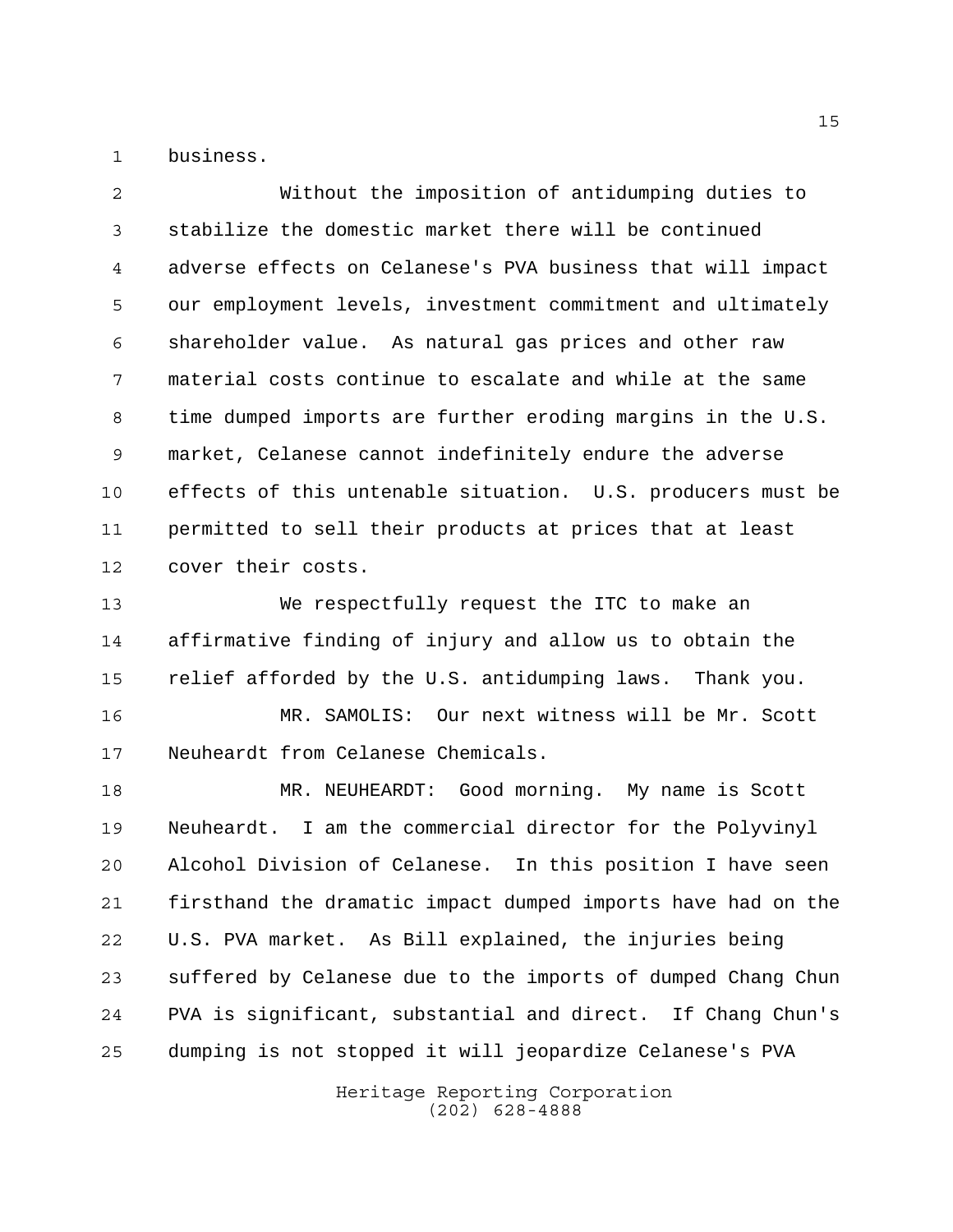operations.

 I would like to focus the staff's attention on the injury and in particular the price suppression being caused by dumped PVA from Taiwan. Celanese is the largest producer of PVA in the United States and produces a full range of PVA products from partially to fully hydrolyzed PVA. We produce PVA in two plants, one in Pasadena, Texas and one in Calvert City, Kentucky.

 PVA is used in a wide range of industrial applications from the production of polyvinyl butyryl, or PVB, to adhesives and textiles. PVA comes in a wide range of grade defined by various parameters, including hydrolysis levels and viscosity. Although various grades of PVA have slightly different characteristics and uses, all PVAs share the same essential physical and performance criteria or characteristics. Moreover, comparable grades of domestic and imported PVA are largely interchangeable.

 PVA is produced from vinyl acetate monomer, VAM. VAM along with natural gas are the two key cost components in the production of PVA. Fully and partially hydrolyzed PVA are produced on the same equipment but with slightly different manufacturing processes. Fully hydrolyzed PVA is produced by permitting saponification reactions to run to completion while partially hydrolyzed PVA is produced by interrupting this reaction.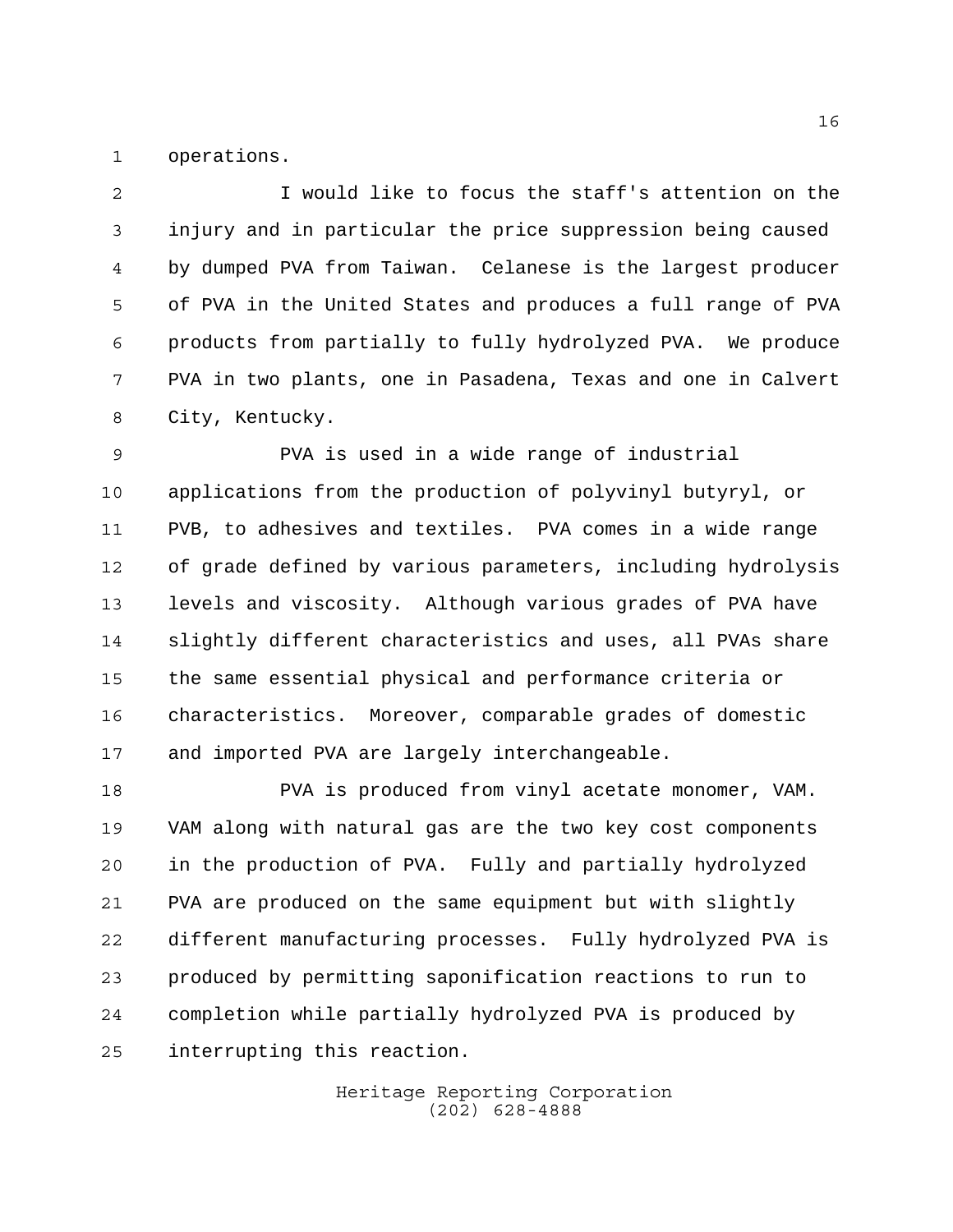Let me now turn to the impact of dumped imports of PVA by Chang Chun and describe to you what I have observed in the nearly two years I have been in the Celanese PVA business.

 I joined the Celanese PVA business in November 2002, about two months after the last antidumping case was filed. During my first weeks with the company I reviewed the projections for the PVA business for 2003, which called for significant growth in both volume of sales and price recovery in the wake of the antidumping case, assuming of course that Celanese would receive a favorable ruling in that case.

 While we were concerned about Chang Chun and its plans, we did not consider that Chang Chun would dramatically increase its imports, as it has, nor did we anticipate that Chang Chun would hold the prices at depressed levels and in fact lower them further. And as you know, DuPont and Celanese ultimately prevailed in the case, in that case, and antidumping duties were imposed on PVA from Japan, China and Korea. Unfortunately, the projections of our plan did not materialize because of rampant dumping by Chang Chun.

 During the first quarter of 2003 natural gas and VAM prices began to rise in the United States and globally, including Taiwan. In response to these rising costs of PVA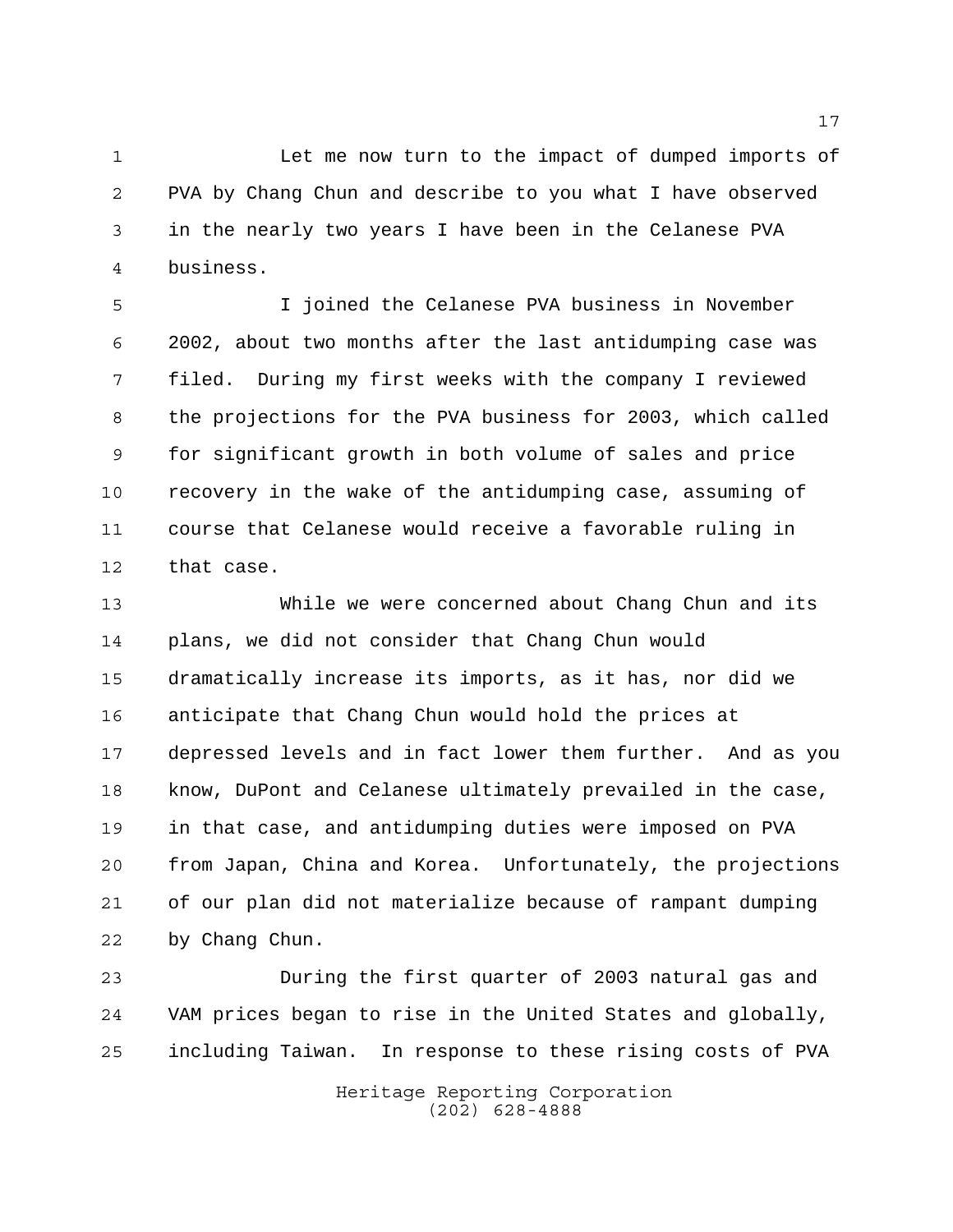imports, Celanese followed DuPont's 5 cent a pound price increase in February of 2003 and then attempted a further 20 cent a pound price increase in March of 2003 which Celanese announced it would follow. These price increases were implemented to offset the increasing costs of production.

 Our attempts to increase prices during the second and third quarters of 2003 were unsuccessful for the most part. While a few small or medium size customers accepted a small portion of the price increase, most companies refused to pay the increase and simply switched or threatened to switch to dumped PVA, including both fully and partially hydrolyzed grades from Taiwan.

 For example, when we increased prices at our second largest customer they simply replaced 80 percent of Celanese PVA with dumped partially hydrolyzed PVA from DuPont -- or from Taiwan that was being aggressively imported and marketed by DuPont. Similarly, our efforts to obtain even a portion of this price increase at another large customer resulted in no price increase and a loss of business to Chang Chun's fully hydrolyzed PVA that was being imported and sold by DuPont.

 In fact, DuPont aggressively courted many of Celanese's large PVA customers with dumped imports from Chang Chun, including customers purchasing partially hydrolyzed PVA as well as fully hydrolyzed product not

> Heritage Reporting Corporation (202) 628-4888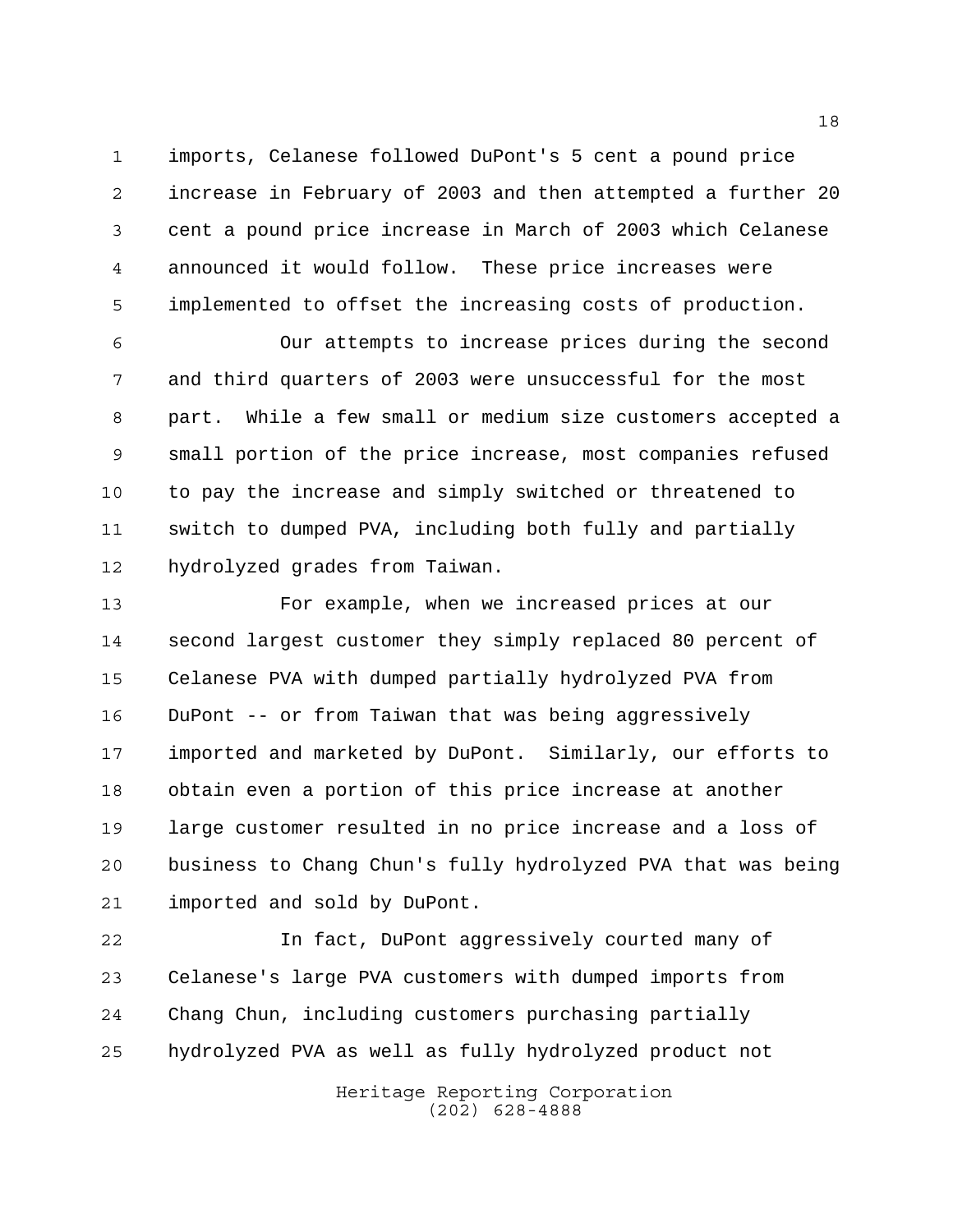produced by DuPont. These sales were not lost to PVA domestically produced by DuPont but rather to Chang Chun produced fully hydrolyzed PVA that is of a particular viscosity that DuPont either cannot or does not produce.

 Celanese responded ultimately by lowering prices dramatically to retain some of our volume at a more critical account. To protect our sales from dumped imports and to protect our volume we have entered into long-term contracts with price protections for many important customers. As a result of dumping from Taiwan, we have been forced to lower our prices and enter into these contracts so that we do not lose volume.

 In 2004 the prices of VAM and natural gas have continued to climb, both in the United States and Taiwan. VAM prices in the U.S. have reached over \$830 a ton, or a 47 percent increase since the beginning of 2002. According to published reports, VAM prices in Taiwan have approached \$1,000 a ton, well over a 70 percent increase since the beginning of 2002.

 In June 2004 we announced another price increase of 7 cents a pound and have been working with our customers to implement it. Due to the rampant dumping of PVA by Chang Chun we have been unable to secure sufficient price increases to cover the increasing costs of production driven by VAM and natural gas.

> Heritage Reporting Corporation (202) 628-4888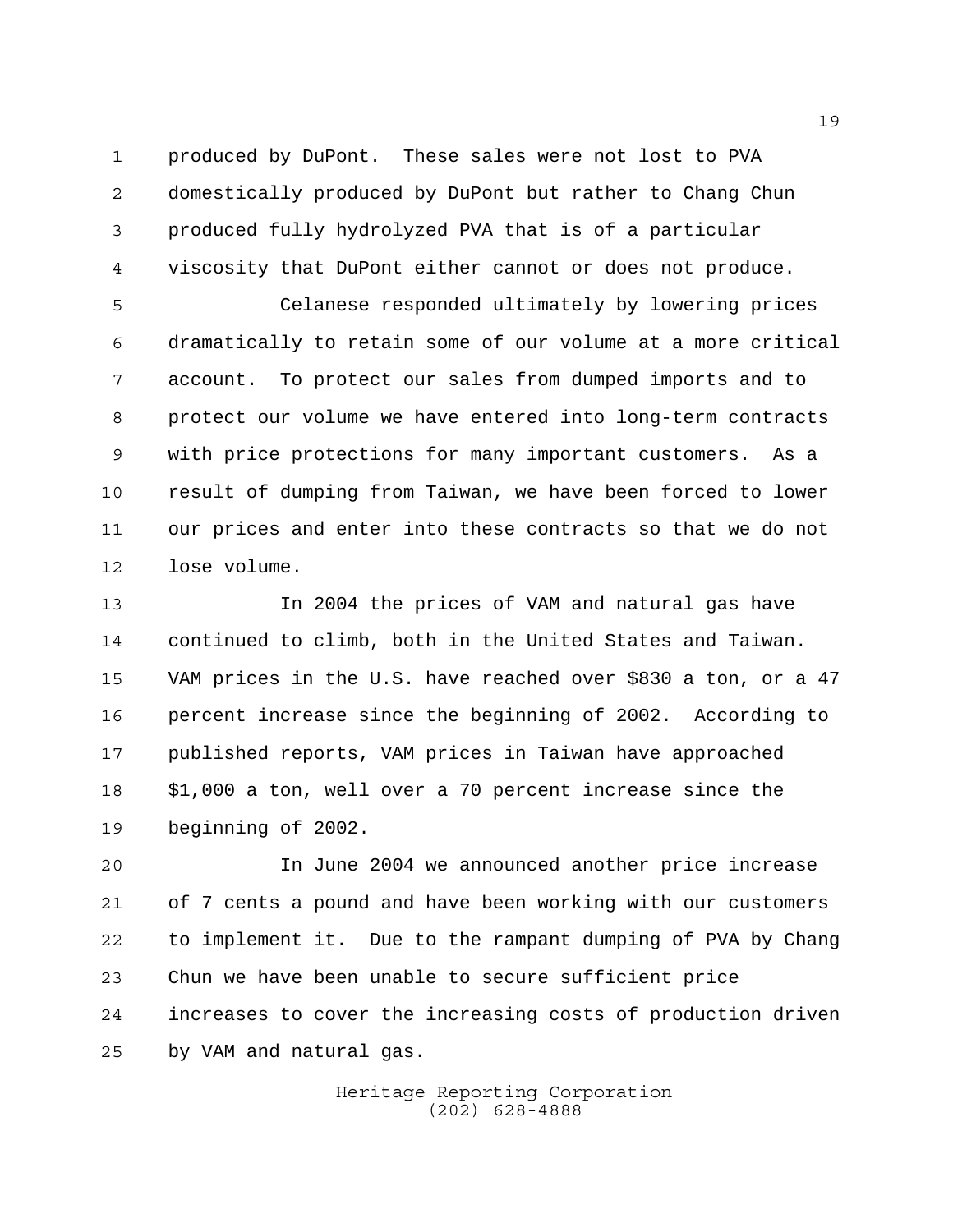There are several key points I want to emphasize. First, Chang Chun is dumping both fully and partially hydrolyzed PVA.

 Second, a number of our competitors, including Perry and DuPont, frequently do not differentiate their pricing for fully and partially hydrolyzed materials which further suppressed prices for all PVA.

 Celanese has been dealing with dumped imports from a variety of countries, including Taiwan, since the termination of the first round of the antidumping duty orders in 2001. Celanese took multiple actions in response to the dumping from Taiwan and others, held the line on pricing only to find that we lost significant business, dropped prices and obtained long-term contracts to protect volume only to find that revenue losses were intolerable and unsustainable. Celanese must now come to the Commission only a little over a year after the most recent orders were entered and ask the Commission to finish leveling the playing field for the U.S. PVA market.

 Thank you. And I will turn it over to Dan Klett. MR. KLETT: Good morning. My name is Daniel Klett. I'm an economist with Capital Trade, Incorporated, testifying this morning on behalf of Celanese Chemicals Ltd. You have heard that the potential benefits to Celanese of the AD orders on PVA imports imposed last year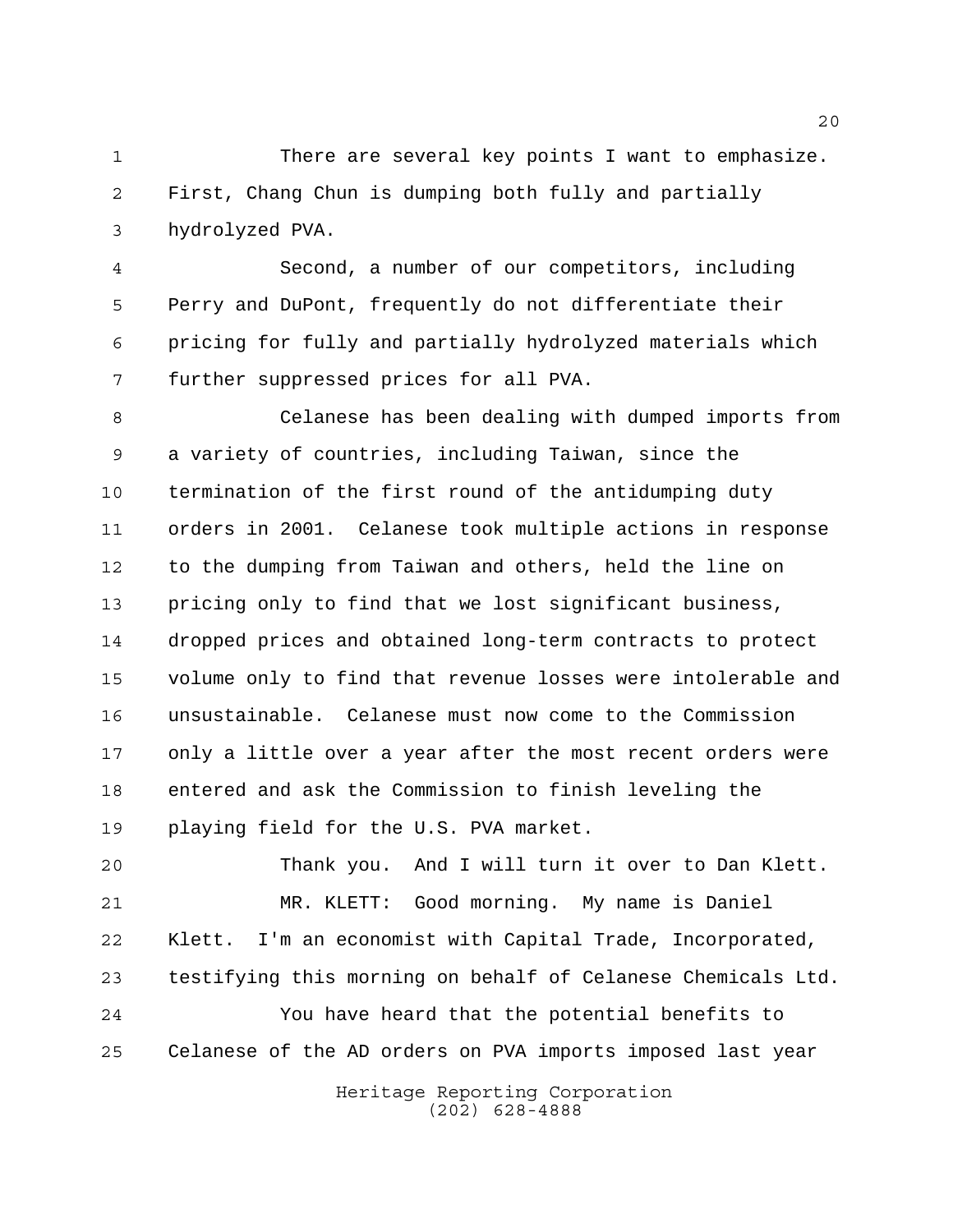have been undermined by the significant increase in PVA import volume from Taiwan. A review of the publicly available data supports Celanese's position and an affirmative finding of adverse effects from Taiwanese imports.

 The key facts supporting this conclusion are: One, total PVA import volume remains high. Import volume from Taiwan is higher in 2004 than the subject import volume in the PVA investigation concluded just over a year ago, and this volume was found by the Commission to be significant and having an adverse effect on the U.S. industry.

 Two, PVA imports from Taiwan are even more similar with respect to interchangeability with U.S. produced PVA than with subject imports in the prior investigation.

 Three, the significant volume increase from Taiwan since the AD orders were imposed in 2003 is associated with a 13 percent price decrease for these imports since that time, and at that time prices were already depressed. Import prices from Taiwan in the second quarter of this year were lower than the lowest price of subject imports during the previous investigation.

 Four the combination of higher volumes and lower prices for PVA imports from Taiwan has resulted in prices continuing to be depressed for Celanese's PVA sales.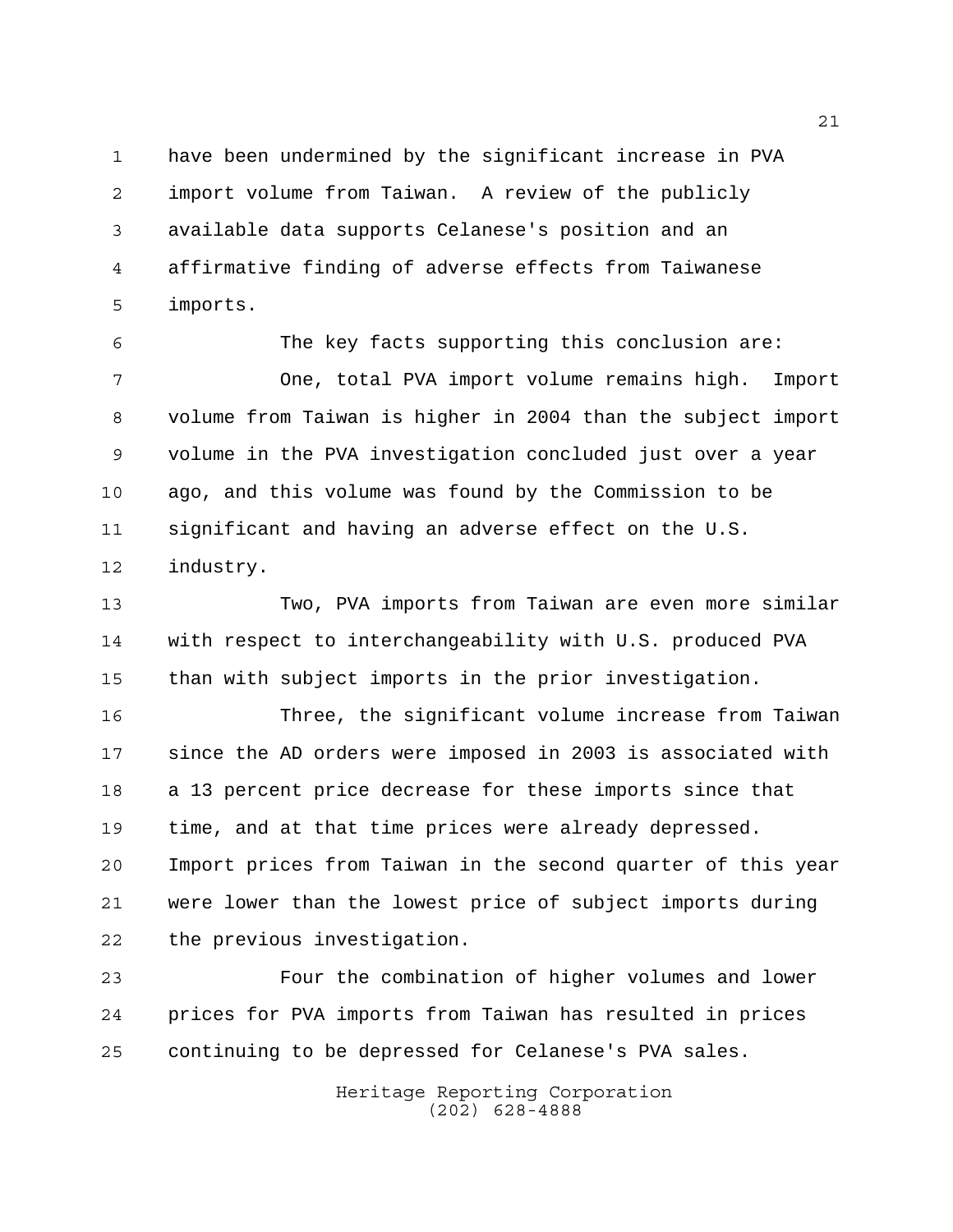Celanese's prices are now even lower than the depressed levels found by the Commission in the prior investigation.

 Fifth, the adverse effects of depressed prices have been exacerbated by increasing raw material costs. As a result, Celanese's prices also are suppressed and it is incurring greater financial losses now than during the prior investigation.

 The effects of these conditions, both past and prospective, have been described by Mr. Massa and Mr. Neuheardt. What is clear is that these conditions can in large part be attributed to competition from unfairly traded imports from Taiwan.

 There are six slides that I will be referring to in the rest of my presentation. Slide one shows that before the AD orders were imposed imports from Taiwan accounted for 41 percent of total PVA import volume, and after the AD orders, 65 percent. Significantly, the average monthly import volume into the United States from countries subject to the AD orders totalled about 1.5 million pounds prior to when the AD orders were imposed.

 The average monthly import volume from Taiwan since that time is 2.4 million pounds. The net effect is that total PVA imports from all sources driven by imports from Taiwan has increased since imposition of the AD orders. And effectively, any potential positive volume effects to

> Heritage Reporting Corporation (202) 628-4888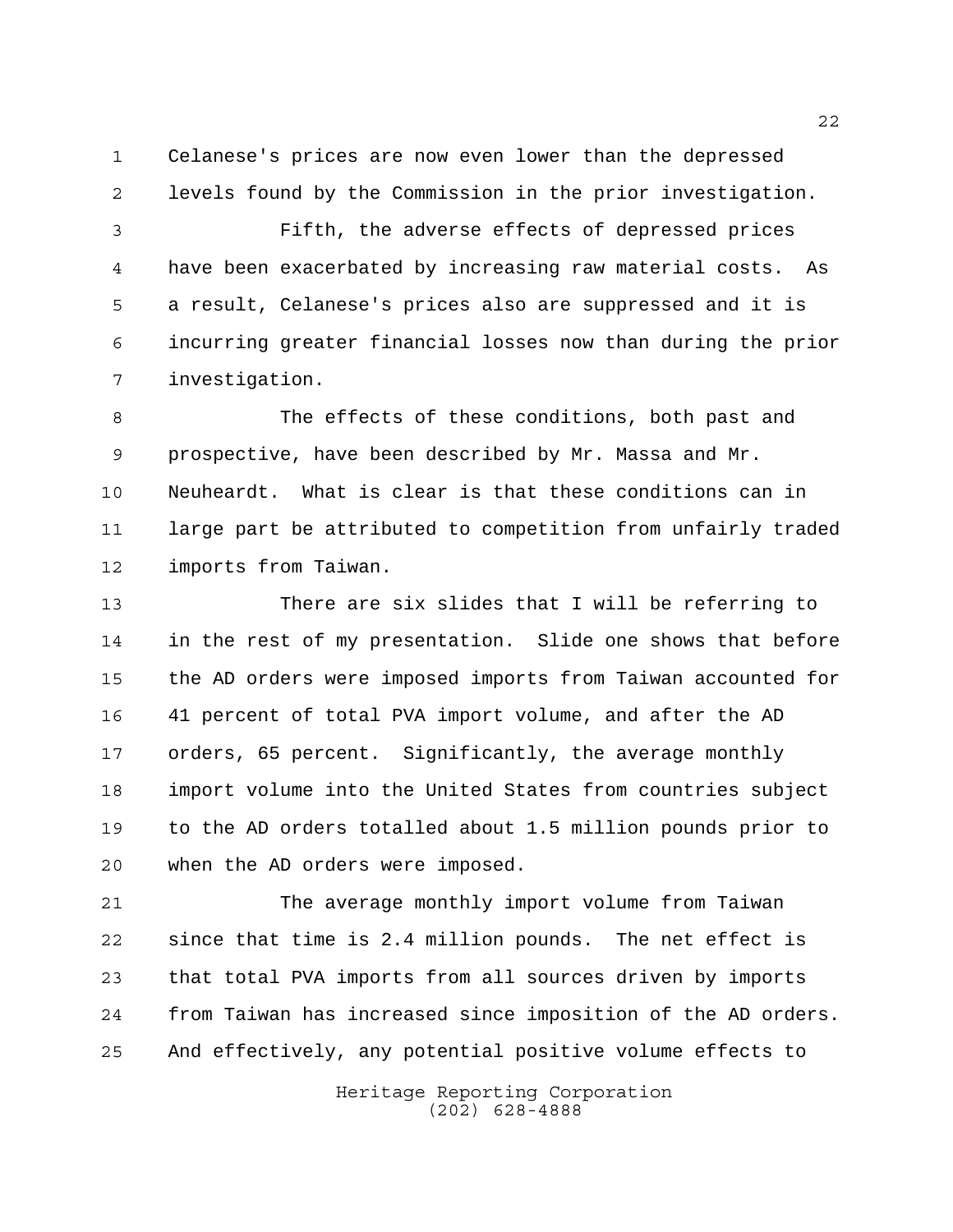Celanese that should have resulted from the AD orders has been completely offset by the increase in PVA imports from Taiwan.

 Actual market share information is confidential. However, given that aggregate PVA market demand is relatively flat, these volume increases for PVA imports from Taiwan must translate to significant market share increase for these imports as well.

 Slide two shows PVA import volume from Taiwan, when PVA import from Taiwan increased and why. The bars on the graph represent import volume from Taiwan by quarter. The blue or square reference point line represents average import values from Taiwan, and the orange line the average value of imports from China and Korea.

 During the 2001 to third quarter of 2003 period PVA prices for imports from Taiwan fell along with the import prices from countries subject to the previous investigation. Import volumes from Taiwan remained at about 4 million pounds per quarter. Taiwan did not gain volume despite a reduction in prices because it was competing with these other sources of supply.

 PVA imports from Taiwan began to increase with the preliminary dumping findings by Commerce in March 2003. The increase in import volumes from Taiwan accelerated after the AD orders were imposed. The volume increases were caused by

> Heritage Reporting Corporation (202) 628-4888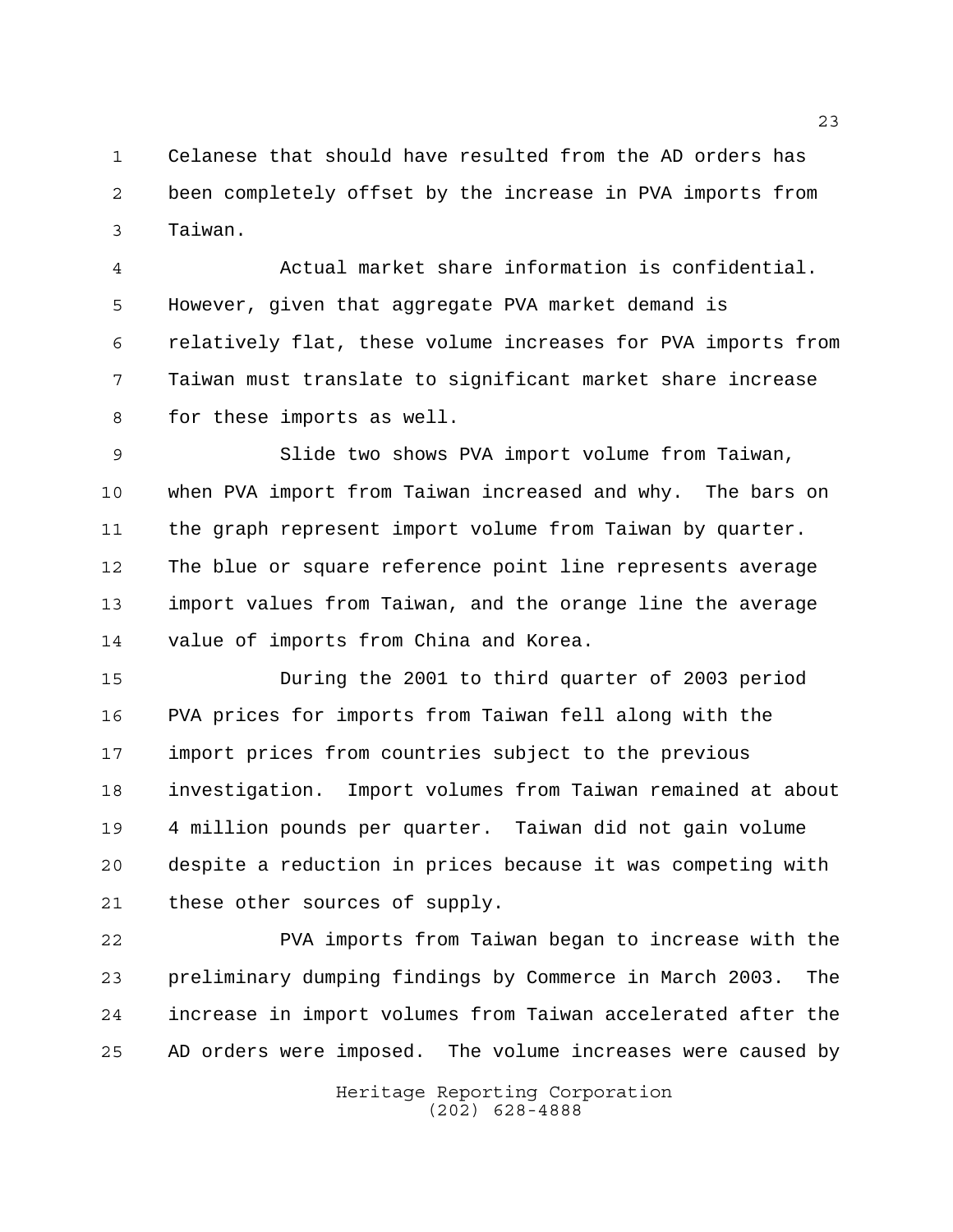a substantial decrease in import prices from Taiwan, as you can see by the blue line. And prices from Taiwan fell by over 85 cents per pound in 2001 to below 60 cents per pound in the second quarter of this year. And these data are based on average import unit values on a CIF duty paid basis.

 Next I want to compare certain facts in this investigation to the prior PVA investigation. As shown in slide three, PVA imports from Taiwan are even more comparable to U.S. produced PVA than were subject PVA imports in the last investigation. These data are from purchaser questionnaires in the last investigation and are taken from the staff report from the investigation last year.

 In that investigation the Commission found price to be an important factor explaining subject import volume purchases. Given the close comparability of U.S. and Taiwan PVA with respect to these factors, price also must be an important factor explaining the significant volume increase in PVA imports from Taiwan.

 In the prior investigation subject imports totaled 21.7 million pounds in 2002, the last calendar year of the petitioner. And the Commission found this volume to be significant with respect to adverse effect to the U.S. industry.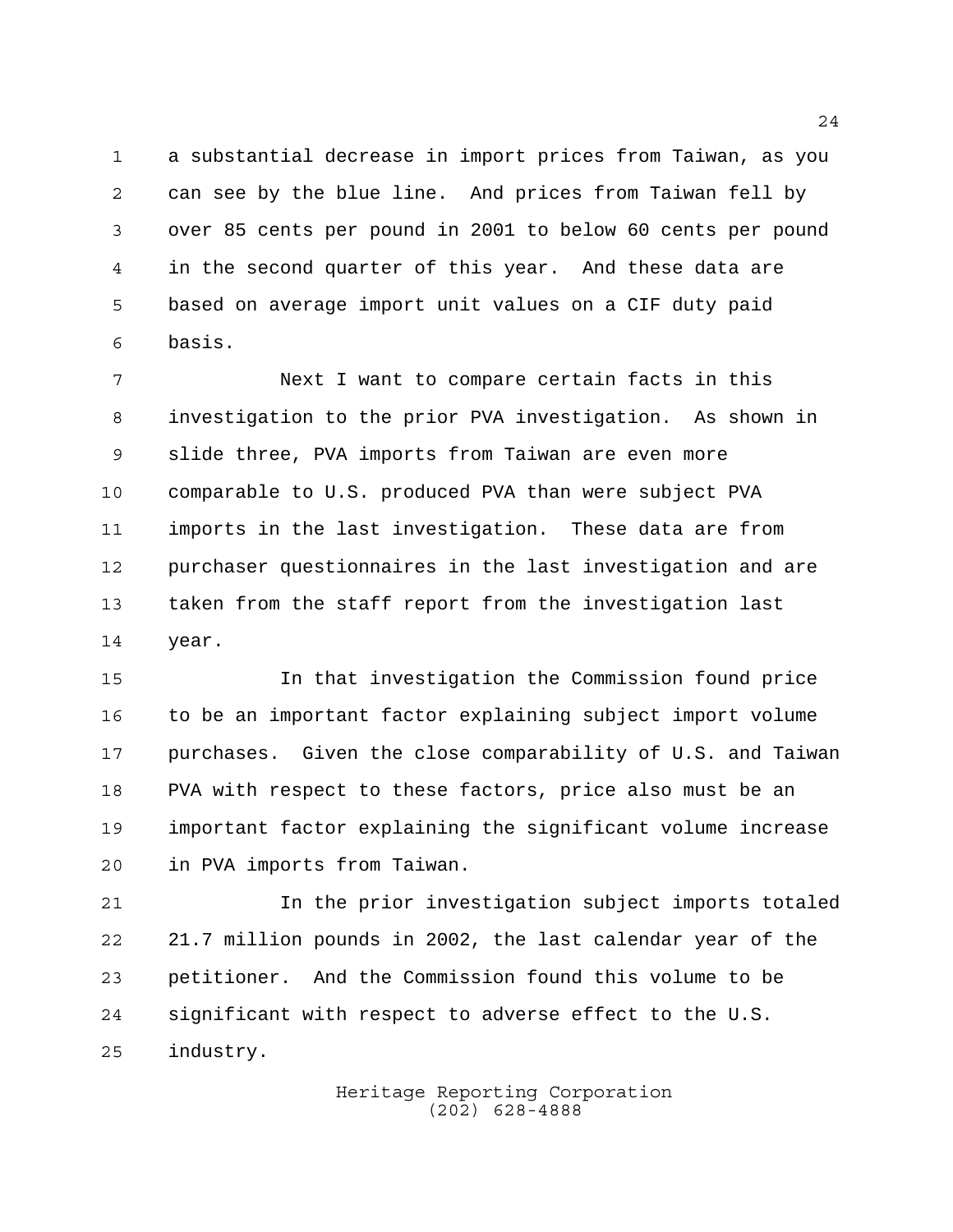As shown in slide four, the average import volume for subject PVA imports from China, Japan and Korea in the prior investigation was 1.5 million pounds. By comparison, PVA imports from Taiwan have entered the United States in an average monthly volume of 2.4 million pounds since the AD orders were imposed, and annualized volume of over 28 million pounds.

 Aggregate demand increases cannot explain this volume increase. The annual import volume of 22 million pounds was significant in that investigation to demonstrate adverse volume effects. And over 28 million pounds from Taiwan is even more significant.

 The next slide five shows the U.S. PVA prices have been both depressed and suppressed. This slide shows industry's and Chang Chun's average PVA prices and raw material costs before and after the AD orders were imposed. In the prior investigation the Commission found prices to be at depressed levels. As you can see, since that time U.S. prices are even lower so thus continue to be depressed.

 Slide five also includes an index of PVA raw material costs which have increased since the AD orders were imposed. Major raw materials costs for VAM, natural gas, which is higher as you can see in the last bars on the slide. I want to note that these natural gas prices do not represent a short-term spike, they are expected to continue

> Heritage Reporting Corporation (202) 628-4888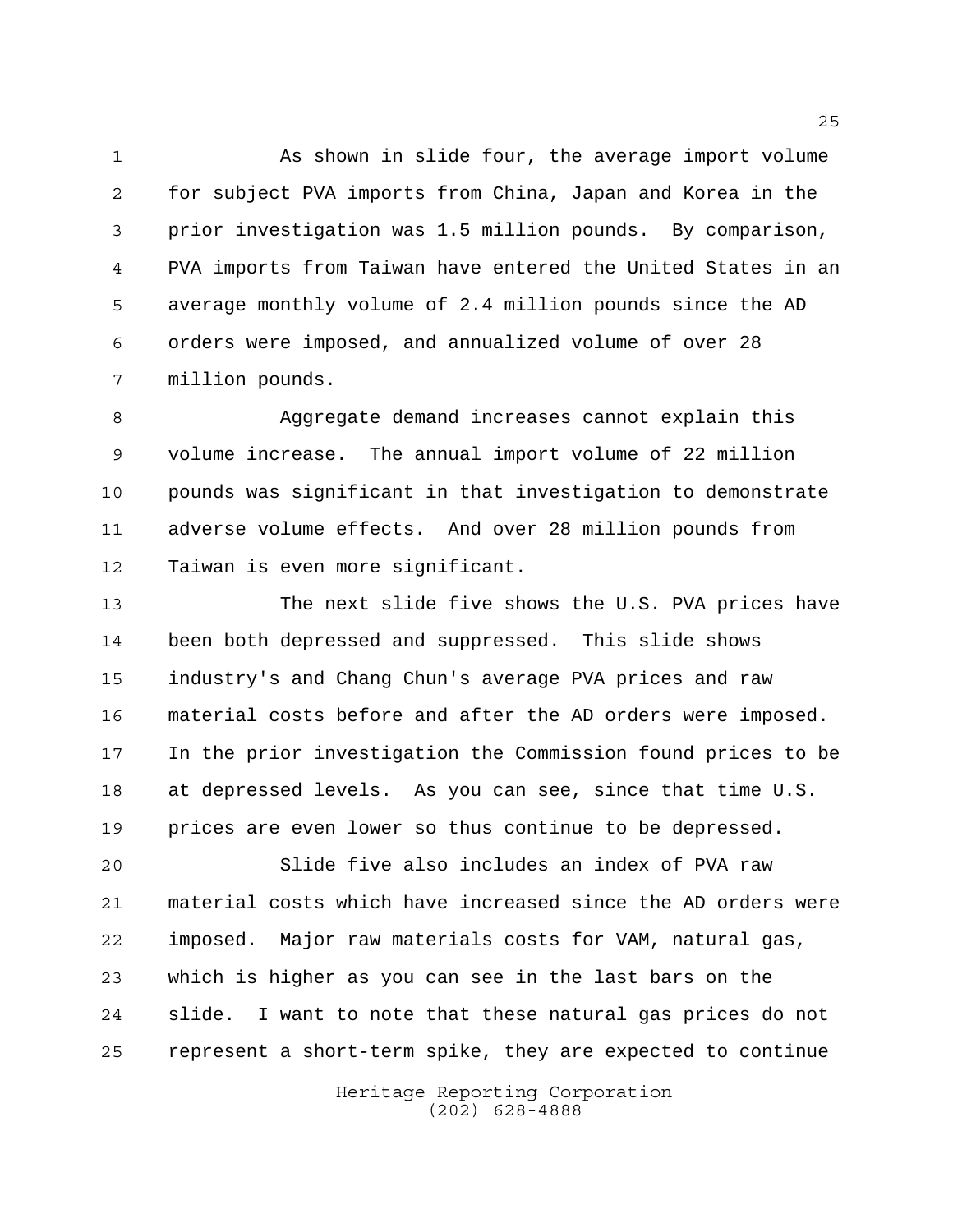to remain high. The EIA in a September forecast has indicated that for 2005 natural gas prices are expected to remain over \$6 per thousand cubic feet in 2005.

 This is a cost increase that Celanese must be able to pass through to price in order to be profitable in the future. Thus, prices are both depressed and suppressed with the result that operating profits have declined significantly for Celanese's PVA operations. Given the fact that, one, PVA from Taiwan is a close substitute for U.S. produced PVA; two, that PVA import volume from Taiwan has increased by 70 percent and; three, that PVA import prices from Taiwan have decreased by roughly 12 percent there can be no other conclusion but that PVA imports from Taiwan play a major factor causing U.S. PVA prices to be both depressed and suppressed.

16 The last issue I want to address is threat. As I have discussed above, PVA imports from Taiwan have increased rapidly. As you can see from slide six, the United States is an import export market for Taiwan and its importance to Chang Chun has increased both in absolute terms and relative to other export markets.

 I just received the July 2004 data for PVA exports from Taiwan statistics with exports to the United States in that month at 2.2 million pounds, the highest level of any month this year since January.

> Heritage Reporting Corporation (202) 628-4888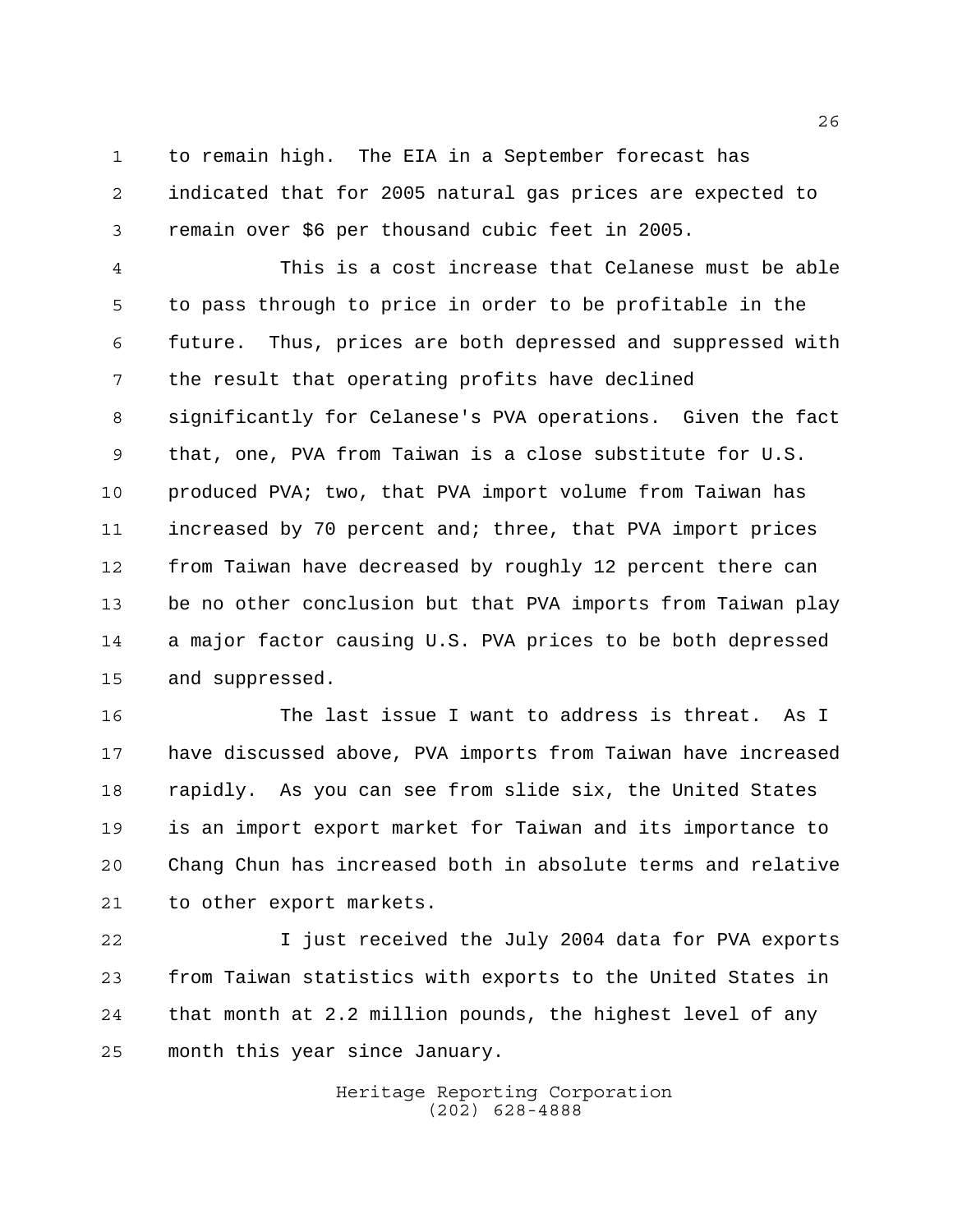Heritage Reporting Corporation (202) 628-4888 Another key threat issue is vulnerability which Mr. Massa has addressed this issue. And Mr. Massa has addressed this issue in his testimony. Thank you for your attention. MR. SAMOLIS: That concludes our case. We are happy to answer any questions the Commission staff may have. MR. CARPENTER: Thank you very much, gentlemen, for your presentation. I wonder if I could just start by asking Mr. Klett a couple clarification questions about your slides. First of all, for the record we will accept Mr. Klett's slides as Exhibit Number 1 on behalf of the petitioners. (The documents referred to were marked for identification as Petitioner's Exhibit 1.) In the first slide when you talk about imports subject to the order and imports not subject to the order what is your cutoff period? What is the last month of imports that were not subject to the order? MR. KLETT: Yeah, the time period for these two blocks are through September 2003, represent the first pie. MR. CARPENTER: Okay. MR. KLETT: And October 2003 through June 2004 is the time period for the second pie. MR. CARPENTER: Okay. In the fifth slide you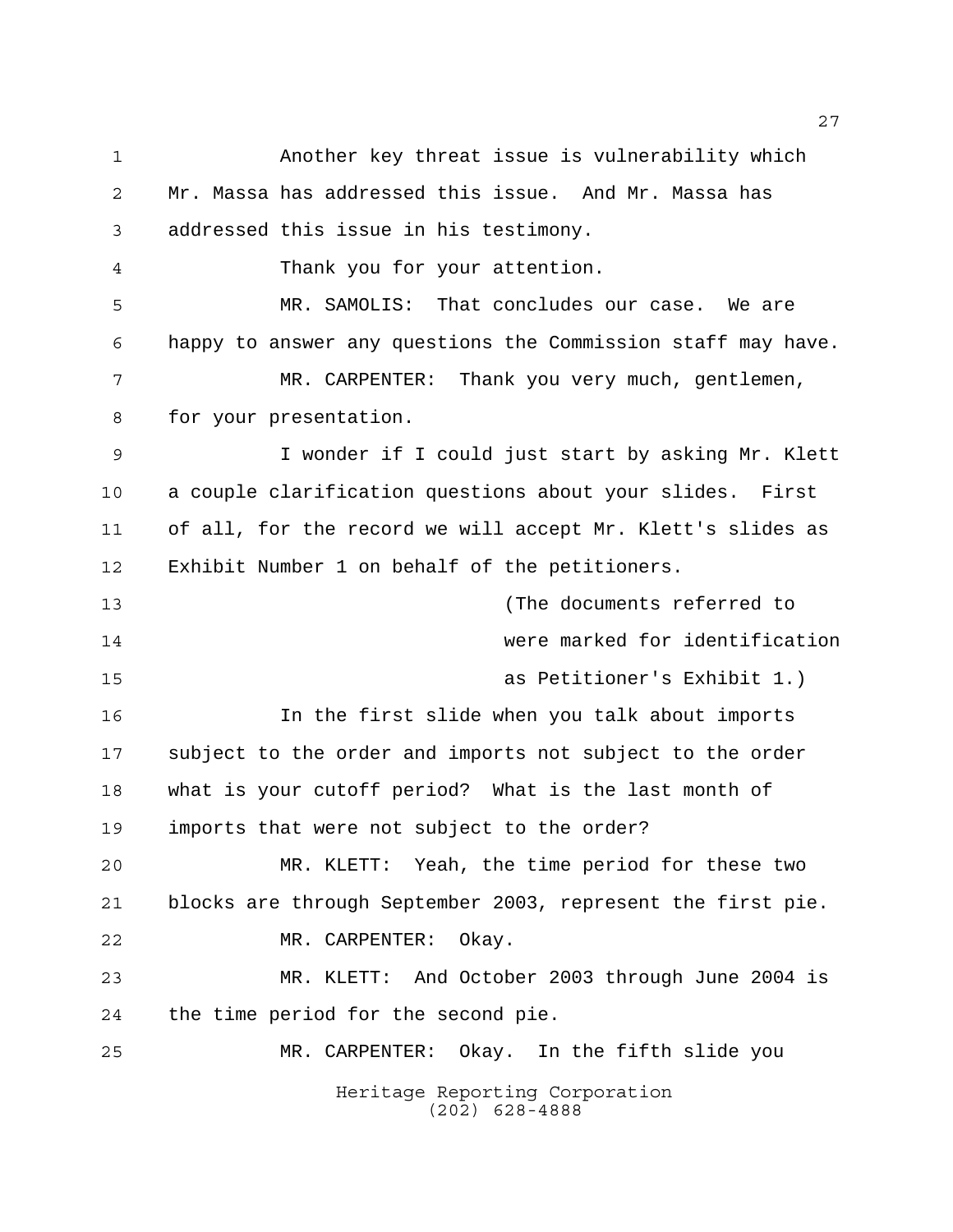spelled that out clearly.

 MR. KLETT: Yes. I think I do have the time demarcations specified in the fifth slide but they're the same for this slide, the first slide as well. MR. CARPENTER: Okay, the first slide. And I think there were others. The fourth slide would be another one. Is the beginning period always 2001 and then the ending period is June of 2004? MR. KLETT: That's correct. MR. CARPENTER: Okay. Okay, we will begin the questions with Megan Spellacy from the Office of Investigations. MS. SPELLACY: Good morning. My first question is going to be -- and I think it's best for Scott to answer. Can you again explain to me, I do understand the basic difference between the partially and fully hydrolyzed PVA as far as the manufacturing process but what I'm not, I'm still not yet clear on is the difference in quality of the various grades. For example, when we are looking a hierarchy of grades of PVA, if one exists, how many of the different variety of characteristics are a component of the highest grades? In other words, we have the viscosity, we have the particle type, classification. How many different variables are involved in the highest grade PVA? And ultimately going into obviously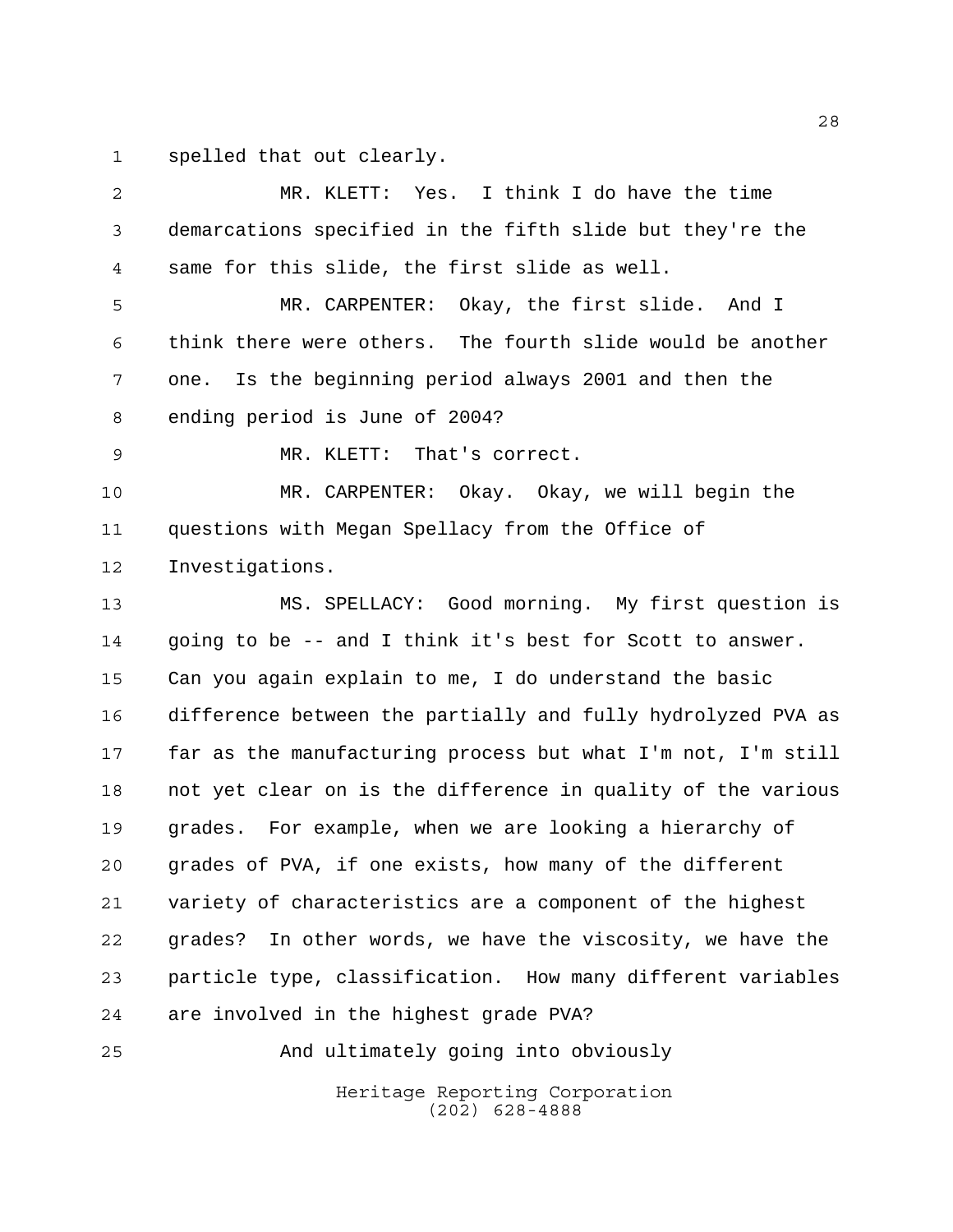interchangeability of these various grades, you mentioned that they are interchangeable, but could you flesh that out a little bit?

 MR. NEUHEARDT: Well, I think from a highest grade perspective I'm not quite sure what that means. But there are things as particle size. Some customers would rather have a finer particle that would dissolve quicker in a piece of equipment that they have, or they don't want to put as much energy into getting the material into solution so they may want a finer powder. But it's more specific to the application than it is to a grade level if you will.

 Other things people look for are ash level, percent volatiles, and those things are fairly standard, fairly typical throughout various applications. But the main thing that people focus on to choose which product that they want to use is the hydrolysis and the viscosity.

 MS. SPELLACY: So those are the two most important variables. And the two most -- and again I'm not looking at it from a pricing perspective. I understand that the pricing depends on the end use of the product and this looks like it's going to be more than a commodity base. But as far as the manufacturing process those are the two characteristics that are could I say the most time intensive or are the most difficult to create? Or is that just not the right term --

> Heritage Reporting Corporation (202) 628-4888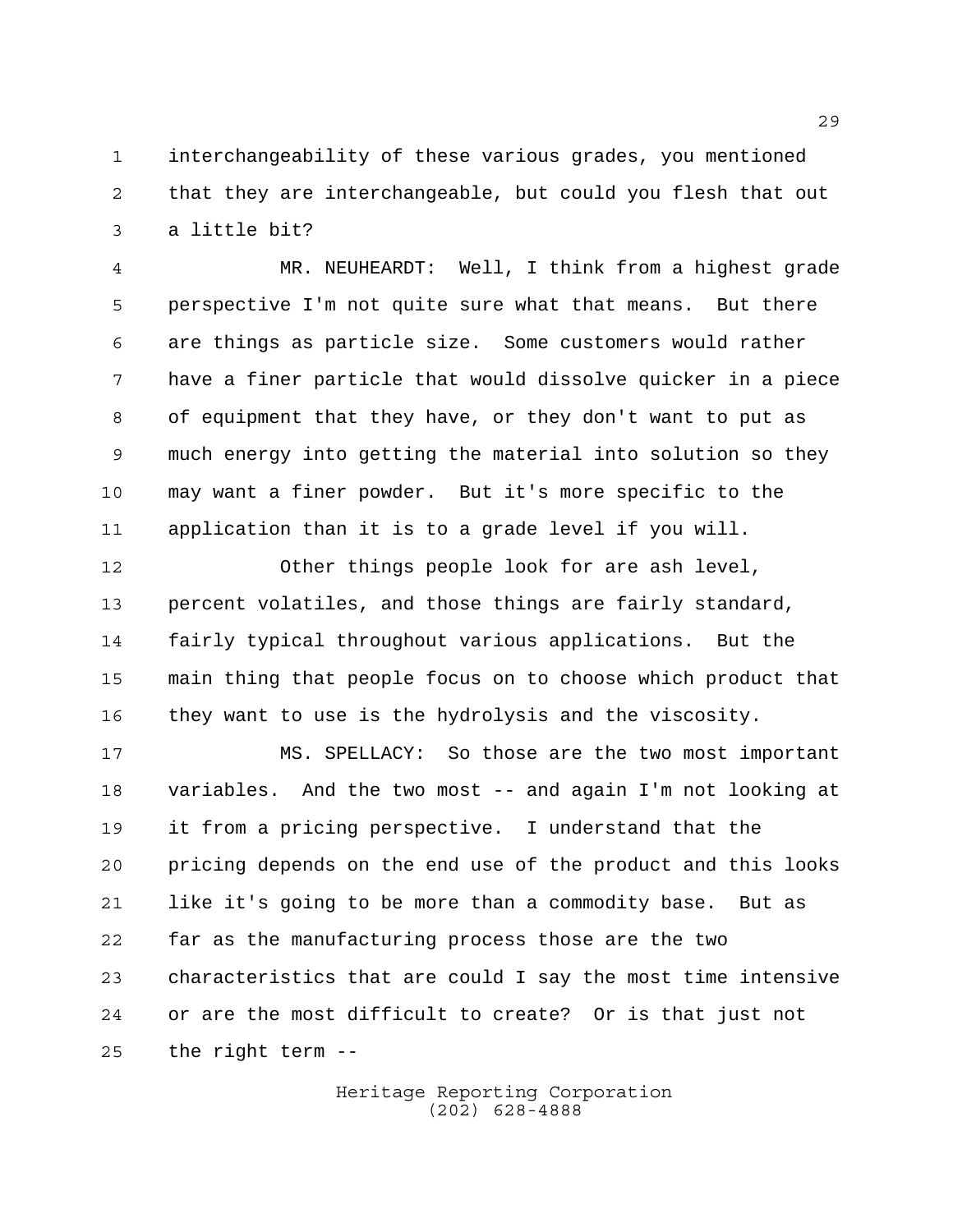Heritage Reporting Corporation MR. NEUHEARDT: They're the two, they're the two specific characteristics that the end use customer will look at first -- MS. SPELLACY: Yes. MR. NEUHEARDT: -- to choose what product that they want to use to meet their needs. 7 MS. SPELLACY: Okay. MR. NEUHEARDT: I'm not sure I answered your question, but. MS. SPELLACY: No, that's okay. I mean, again, I don't think that you answered incorrectly. I think I will just continue. This is a new product for me. So I appreciate it. Thank you. Just a couple more questions then. And these are not necessarily related directly to your testimony but I have a few additional questions. Now, I understand is Celanese the largest producer of VAM worldwide? I read it in old, I read it in old material. MR. MASSA: Yes. MS. SPELLACY: One of the largest -- MR. MASSA: Yes, correct. MS. SPELLACY: -- producers of VAM. MR. MASSA: That's correct. MS. SPELLACY: And VAM is obviously an

(202) 628-4888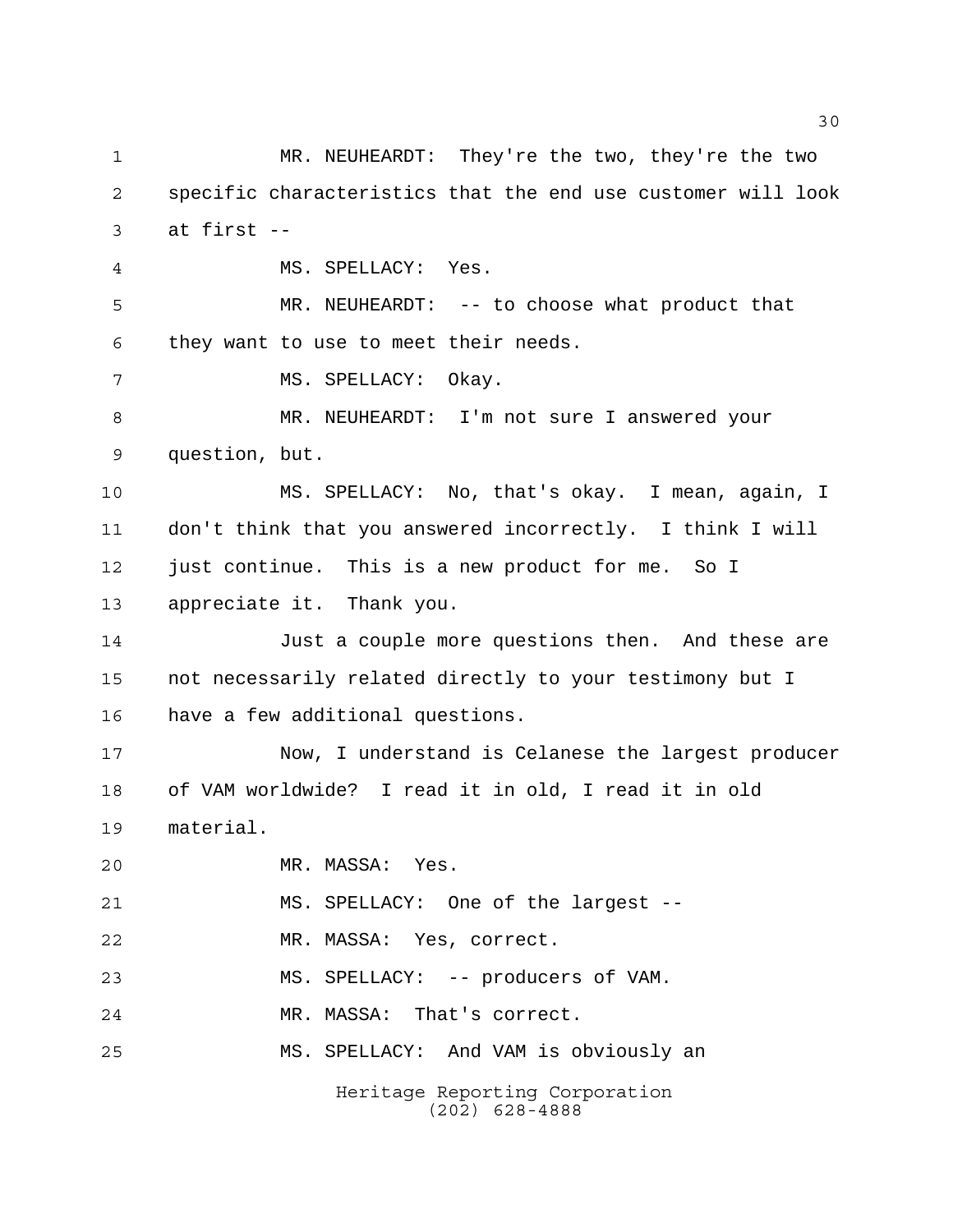intermediate product or one of the raw materials used in producing PVA. So my question is what parties that are related to this case are purchasing VAM from Celanese, if any? Are you exporting?

 MR. MASSA: Sure. We export a tremendous amount of VAM around the world. We as polyvinyl alcohol purchase VAM from a sister division at market price. There are other, many other producers around the world that buy VAM from us. I don't believe -- I'm not certain but I don't believe either of the other parties are currently purchasing VAM from us. If that was your question.

 MS. SPELLACY: Yes. So I mean, again, if you could just clarify that whether or not any of them are -- these guys can do that later -- but whether or not Taiwan is purchasing VAM from Celanese.

 MR. MASSA: Sure. We can testify to that, sure. MS. SPELLACY: If you could expand on that I would appreciate it.

 And another question, and this kind of ties into the definition. In the definition for this case, I discussed this with some other context before because it wasn't quite clear in the petition the definition of PVA, but we have PVA except excluding PVA in fiber form. My question is who produces PVA in fiber form and so exactly who are we excluding and what products, for what end use are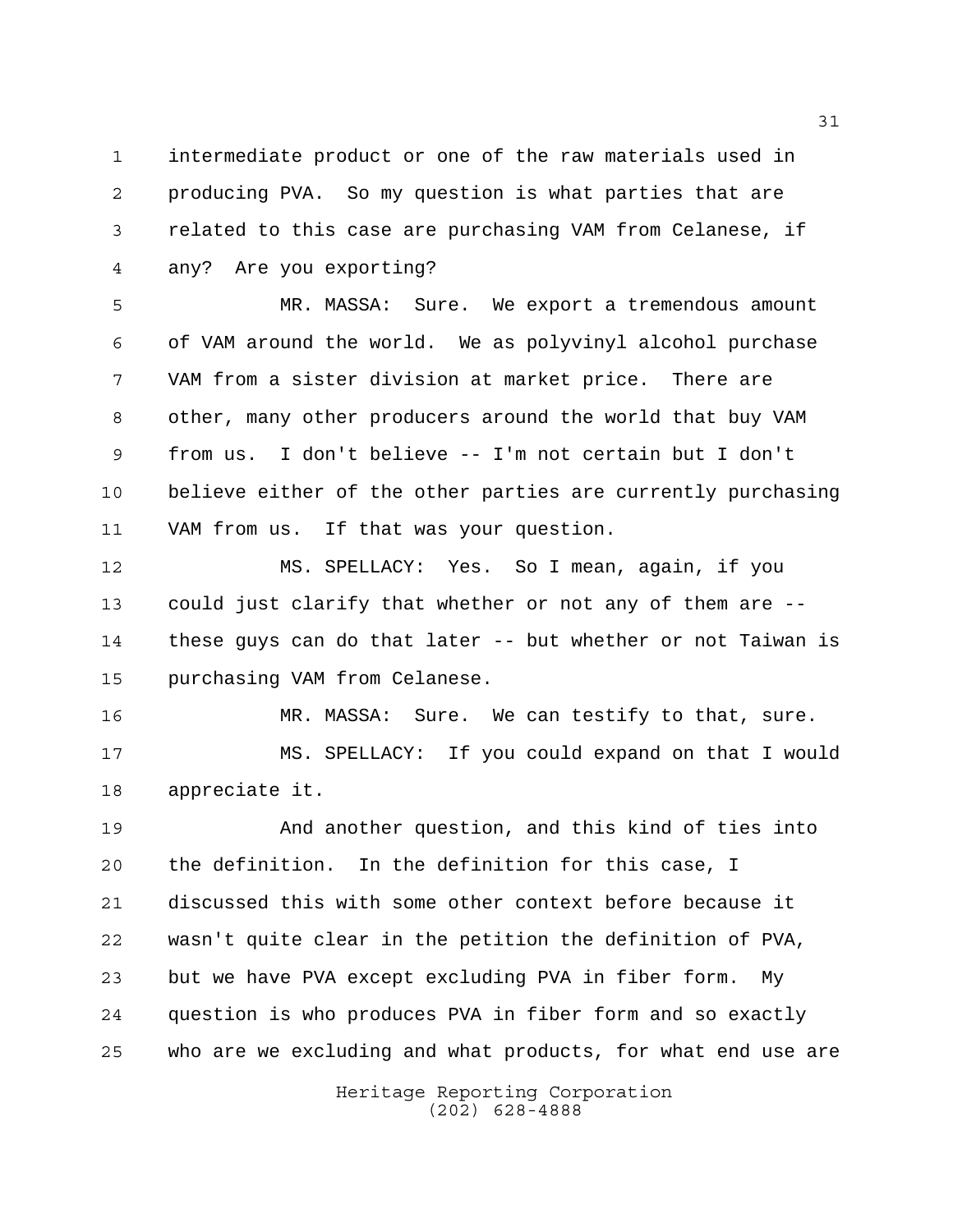we excluding by that definition?

 MR. NEUHEARDT: To the best of my knowledge most of the fiber produced is in Japan and in Asia. And what we would be excluding there would be going into asbestos replacement for construction as well as going into the textile industry, fibers and textile are what we would be excluding away from an application standpoint.

 MS. SPELLACY: Okay. Okay. And this is slightly related to that question, and this I think will be my final question. Can you speak to the impact that you expect the expiration of textile quotas in January 2005 to have on the PVA market, if any?

 MR. NEUHEARDT: From talking to our textile customers they are all extremely concerned about it. It's very difficult to tell what impact it will ultimately have on PVOH or PVA. But we are very concerned about it because they are very concerned about it. And they are concerned about the health and their ability to stay in business which if that happens will have a negative impact on PVA.

 MS. SPELLACY: So has that affected -- well, again I'm just curious as to what impact that could have on your future plans, your end user, any type of grades that you're targeting in the near future.

 MR. NEUHEARDT: We can elaborate on that in our post-hearing.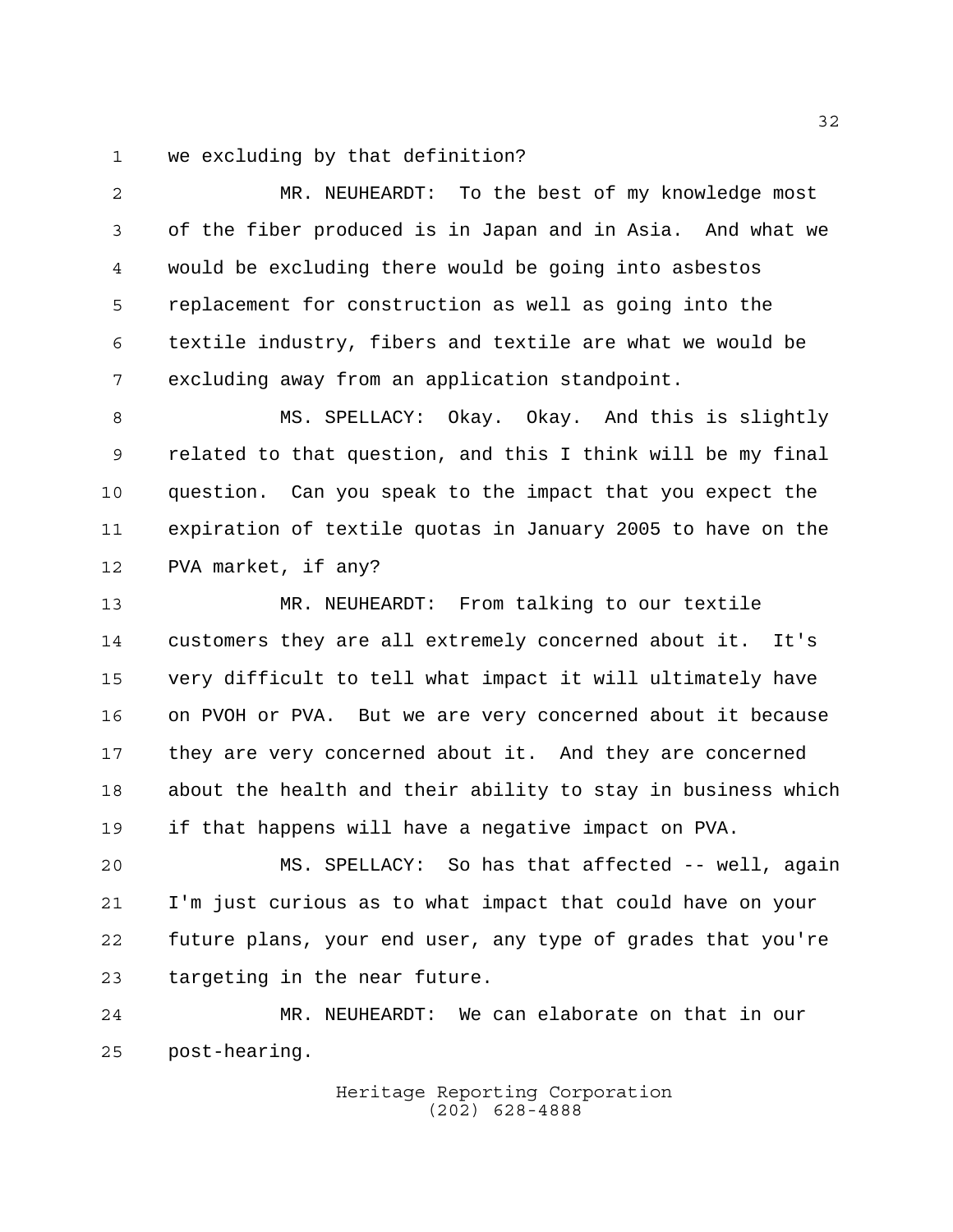MS. SPELLACY: Okay, thank you very much.

 MR. CARPENTER: Marc Bernstein from the Office of the General Counsel.

 MR. BERNSTEIN: Thank you. And I should note for the record I'm actually sitting in for my colleague Mary Jean Alves who happens to be in Geneva today attending some meetings of the World Trade Organization.

 Let me start off with a question that's intended principally for the industry witnesses. In the 2003 determination the Commission observed that U.S. apparent consumption of PVA declined from 2000 to 2002. Can the industry witnesses give me any general impression of what demand trends have been since 2002?

 MR. NEUHEARDT: For the most part they've been flat. Even with economic recovery the textile business and other things have not significantly outweighed that. So we see things as for the most part flat since 2000, 2001.

 MR. BERNSTEIN: If I may follow up on that, in the 2003 determination the Commission also noticed that -- also noted that demand varied a good deal within specific sectors. It identified in that investigation the textile industry as a segment where demand, there had been a significant contraction in demand and contrasted that to PVB grade PVA where demands remain strong. Are there any, in the last couple of years any particular segments where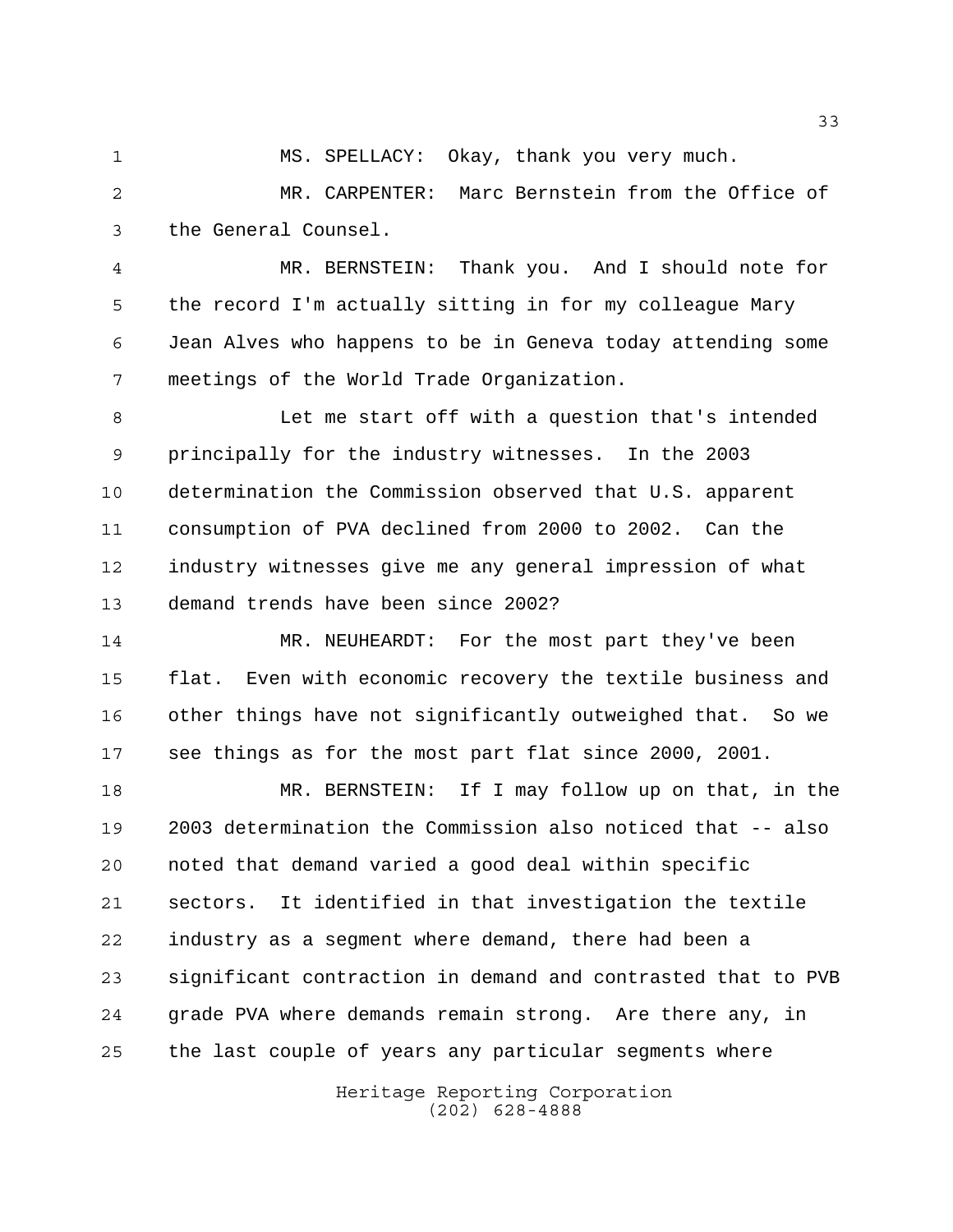demand has been particularly strong or particularly weak

given I understand your overall demand has been flat?

 MR. NEUHEARDT: In the textile arena demand is still declining and still depressed. The adhesives market we see very little growth at all, as most of the adhesive manufacturers are not building or expanding in the United States. We do see PVB as one of the only growth areas that's out there. And the paper industry in the U.S. is flat as well.

MR. BERNSTEIN: Okay, thank you.

 Does anyone on the panel have any observations on exactly when you believe the 2002 and 2003 investigations affected subject import volumes from China, Japan, Korea and Germany?

 MR. KLETT: Mr. Bernstein, the graphics I put up clearly indicated what happened with imports from Taiwan. In terms of the effect and when the prior investigation affected imports from the other countries, based on my first slide I believe that there were declines after the DOC preliminary determinations.

 But I will have to go back and look at the monthly or quarterly data for those countries specifically to tell you, you know, exactly when the decrease can be observed. MR. BERNSTEIN: Okay.

MR. KLETT: I don't have that level of specificity

Heritage Reporting Corporation (202) 628-4888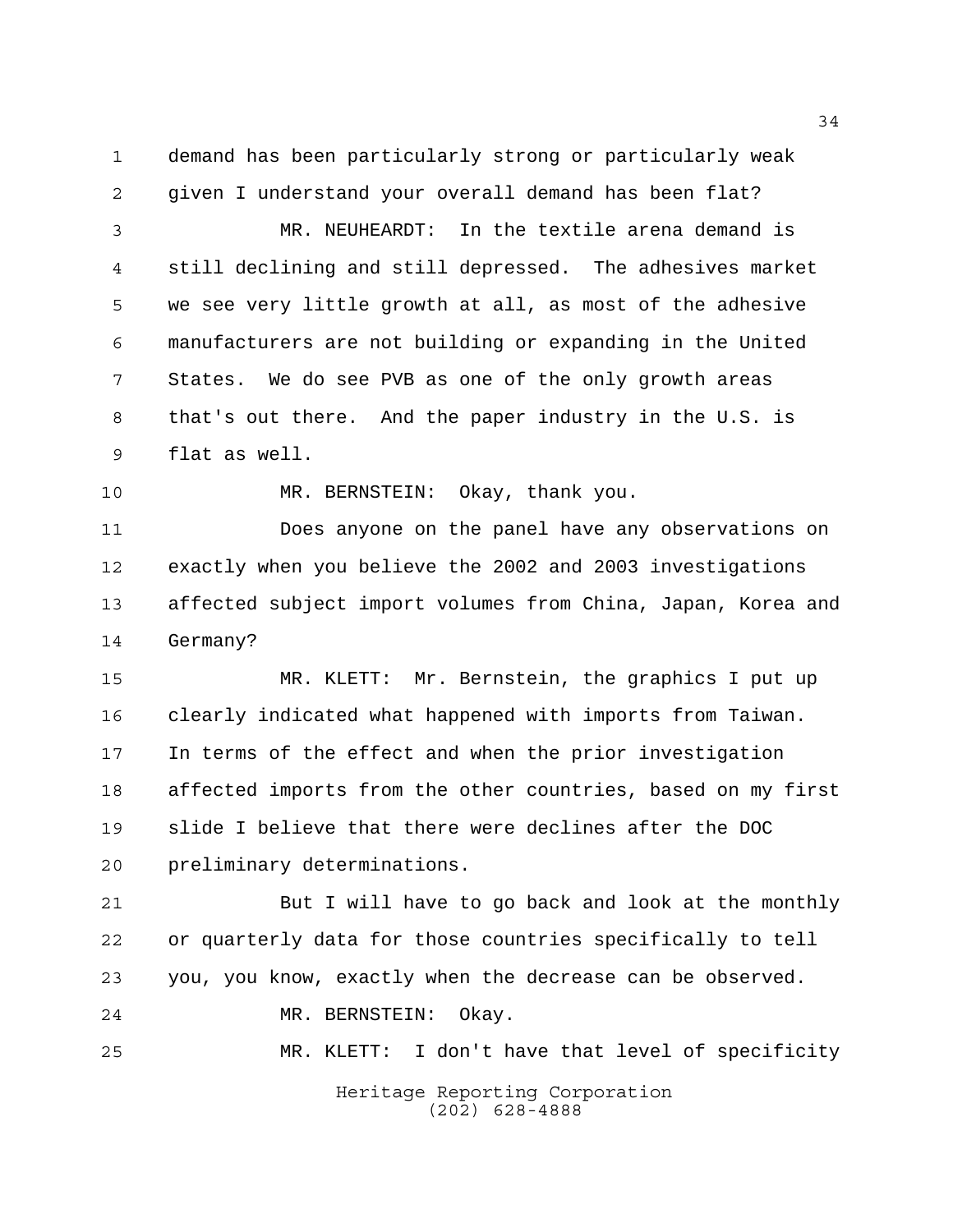with me.

 MR. BERNSTEIN: Obviously, Mr. Klett, you can give us a precise empirical explanation of that. I was wondering if either of the industry witnesses can give me their impressions of do you recall any particular time when you noticed in your daily business that perhaps imports from these countries were being less of a factor because of the investigation?

 MR. NEUHEARDT: I mean we watch the import statistics on a monthly basis and watched them even closer during the period, and my recollection that we didn't see a major change until the middle part of the year. And ultimately what we ended up seeing was the imports and feeling the imports from the subject importers of that case going down and then the Taiwanese coming up immediately or at the same time as the others went down.

 MR. BERNSTEIN: When you said the year you were referring to 2003?

MR. NEUHEARDT: 2003, correct.

 MR. BERNSTEIN: Thank you. Let me ask, I'll turn to Mr. Klett's graph two. One thing I noticed on the graph is that for the first two quarters after the imposition of the antidumping duty orders the China/Korea unit value appears to still be lower than the Taiwan unit value. Could anyone provide an explanation for that? That seems a bit

> Heritage Reporting Corporation (202) 628-4888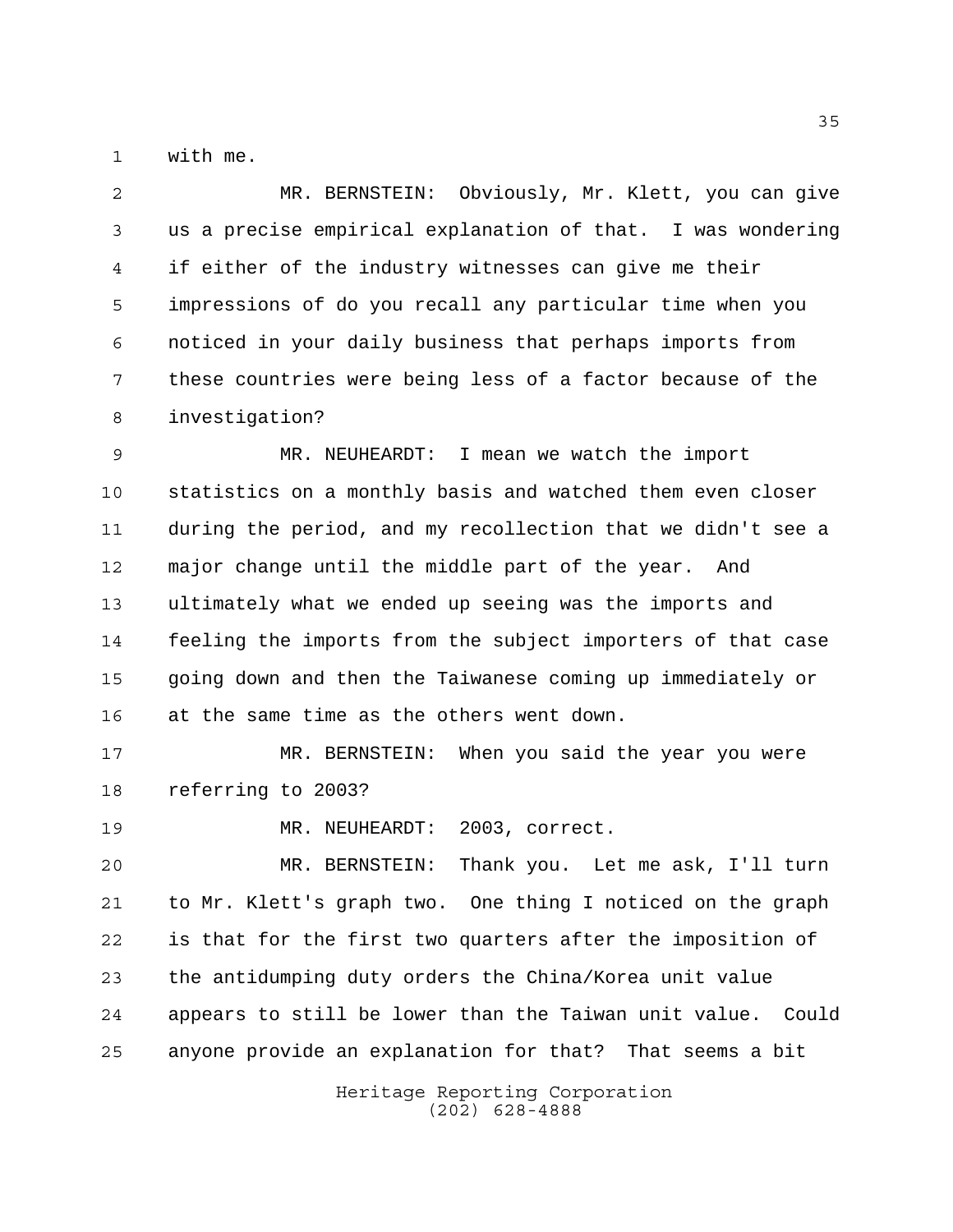counterintuitive that particularly immediately after the order that the unit value seems to have gone down.

 MR. KLETT: I think you have to look at the unit values also in relation to the volumes. I mean the volumes from Korea and China went down significantly so it's a fairly thin volume of imports that these unit values are associated with.

 There is potentially some product mix issues. I don't have a clear explanation of why they continued to be low, you know, just from looking at the import statistics.

 MR. BERNSTEIN: Well, if you look at that further and you find you can develop an explanation in your post-conference submission that may be helpful to us.

14 MR. KLETT: I will do that.

 MR. BERNSTEIN: Okay. Mr. Neuheardt, I have a few questions concerning your testimony. First let me make sure 17 I understood the testimony correctly.

 Celanese, you're saying that the sales that Celanese had lost were only to products that DuPont does not produce in the United States? Was that your testimony? MR. NEUHEARDT: What I was referring to is the

 lost sales to both partially and fully hydrolyzed materials. And the sales that I referred to in the testimony were fully hydrolyzed products that were being imported from Taiwan that are of a certain viscosity that SDR either does not

> Heritage Reporting Corporation (202) 628-4888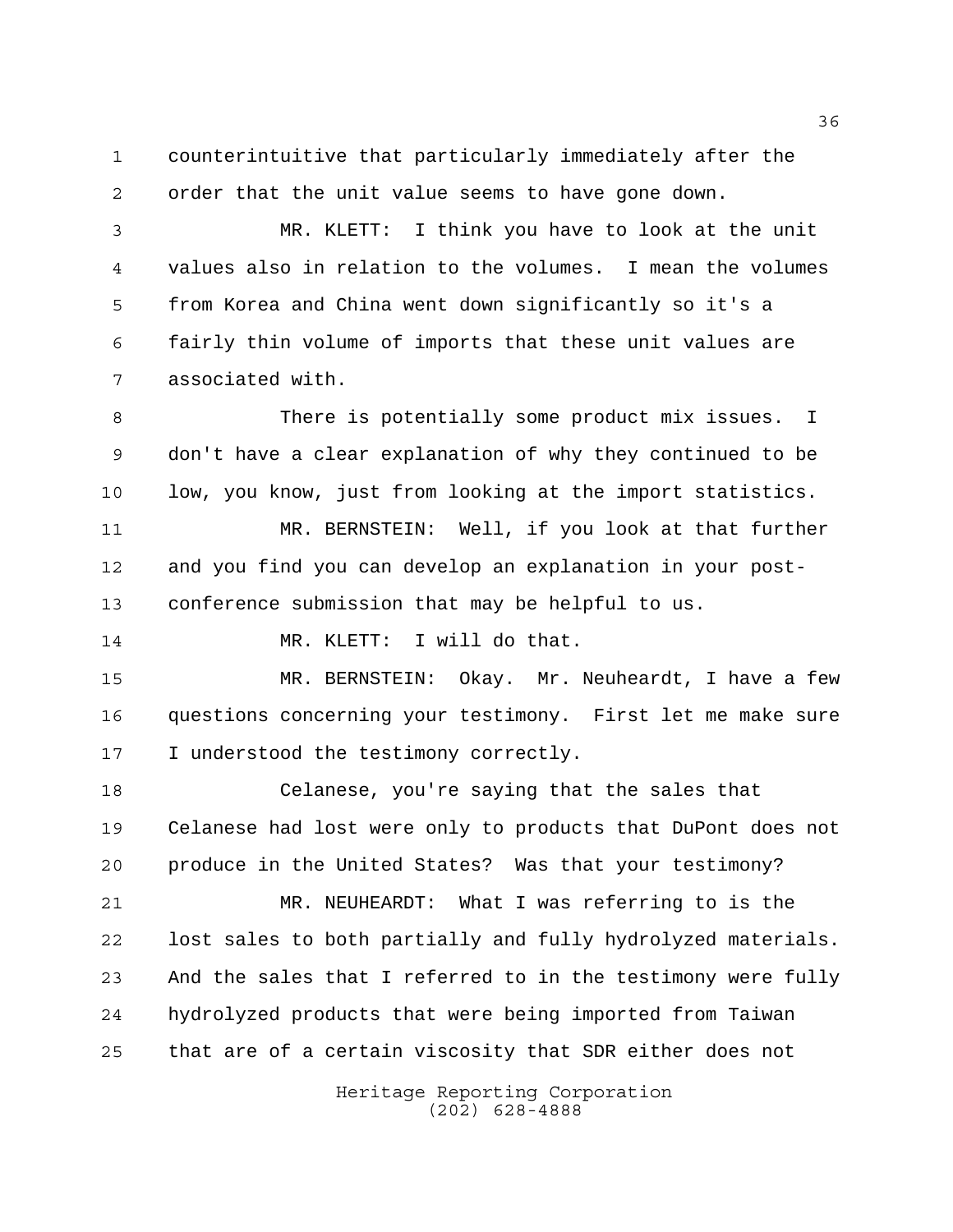make or chooses not to make.

 MR. BERNSTEIN: Okay, thank you. It would seem as if from your testimony that much of this adverse pricing impact seems to be in areas where you do not compete with DuPont's domestic production. I mean is that a correct summary? MR. NEUHEARDT: We still compete with DuPont's domestic production. However, I referred specifically to the imported materials. MR. BERNSTEIN: Well, are you having adverse price effects also in areas where you're competing with DuPont's domestic production as opposed to these products where DuPont does not domestically make a competing product? MR. NEUHEARDT: We still see competition. We see a significantly increased amount of competition in the non- domestic produced areas. MR. BERNSTEIN: Okay. Could you give me any, for the public session, any ballpark estimate of how much of your production is in areas where there is a competing DuPont domestically produced product as opposed to products where there is no DuPont competing DuPont product? MR. NEUHEARDT: It's difficult to sort. I'd rather be accurate. MR. BERNSTEIN: Okay, thank you. If you could address that in your post-conference submission then.

Heritage Reporting Corporation (202) 628-4888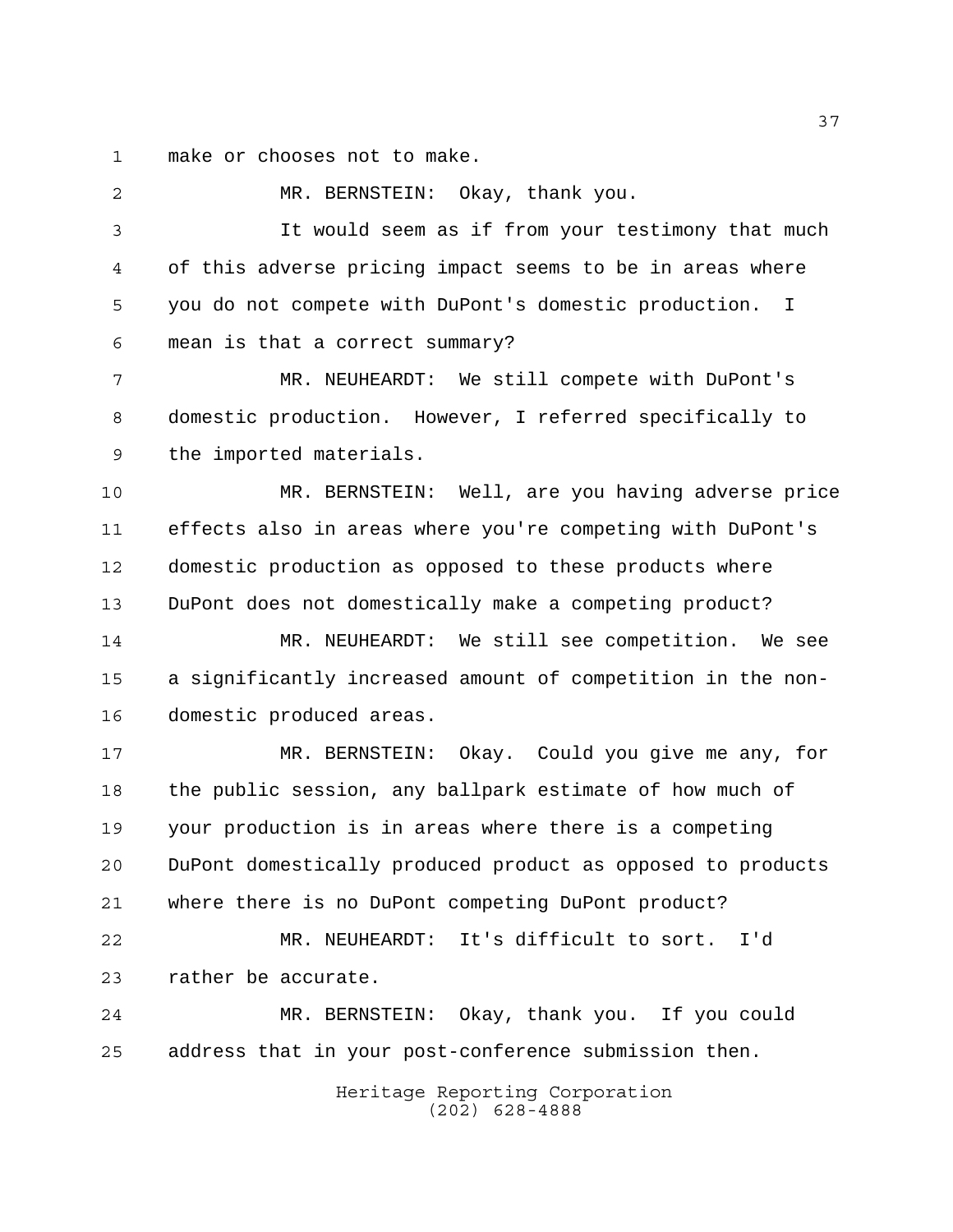Okay, now let me turn to a few domestic industry issues. The petition at page 31 - 32 states the domestic industry should be defined to include only Celanese. The one reason provided in the opening statement for excluding Solutia is that it does not produce PVA for the merchant market. I would ask the attorneys, why is that a basis for exclusion?

 MR. SAMOLIS: I would say it's a basis for exclusion because Solutia does not produce any PVA in the merchant market. It produces PVA in the sense that it is part of its overall production process for the production of PVB. But in the sense of it producing for, offering for sale PVA in the merchant market it doesn't exist.

 MR. BERNSTEIN: Well, it's it -- one thing I would I guess address, request that you look at in a little more detail in your post-conference submission is that if we in fact apply the captive production provision as you request we are instructed under the statutes to focus on the merchant market but we still must consider total operations. And if you look at the 2003 opinions you'll see that's what we did.

 The 2003 opinions at least when they are focusing on total operations had to focus on Solutia as well. And it's not entirely clear to me why this investigation should be any different in that respect. Do you have any comments?

> Heritage Reporting Corporation (202) 628-4888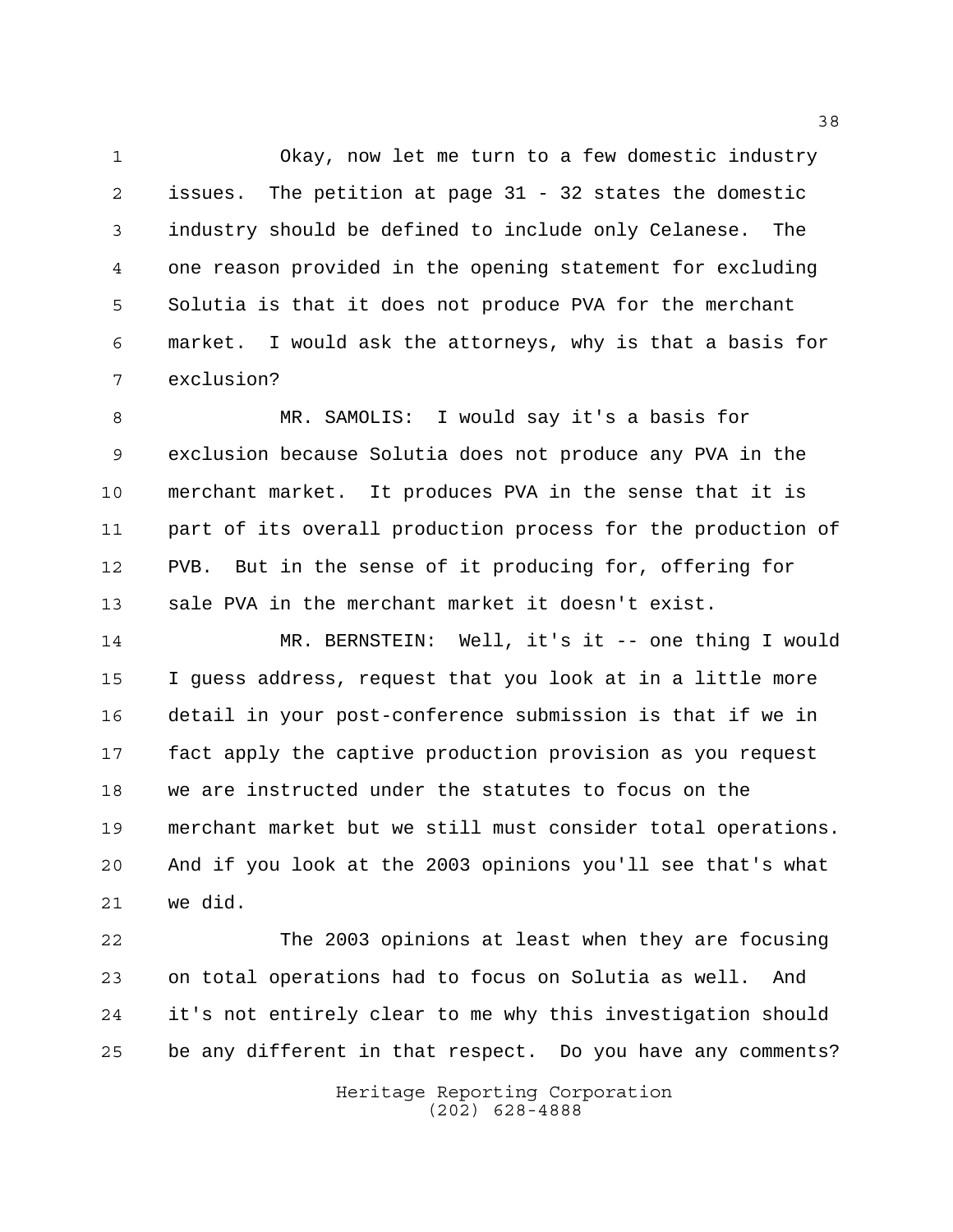MR. SAMOLIS: No, I think our position is that consistent with the prior Commission decisions we believe that Solutia should not be included as part of the domestic industry because of the fact that it doesn't sell to the merchant market. We will address that in detail in our post-conference submission.

 MR. BERNSTEIN: Yeah, and you may want to look at little more carefully at the prior Commission determinations to sort of see to the extent it's possible from the public determinations how they treated Solutia.

 The next couple of questions you're probably going to want to address in more detail in your post-conference brief. However, if you have some thoughts you can share with me and the adverse parties now I think I might appreciate that.

 The Commission has occasionally expressed a concern to apply the related parties provision in such a manner that will not skew the data it uses or render the data it relies upon with respect to the domestic industry unrepresentative. Would a domestic PVA industry that excludes DuPont be a representative industry?

 MR. SAMOLIS: I think what we can say is that because DuPont is the immediate beneficiary of what we would consider to be dumped imports from Taiwan they should not be included in part of the definition of the domestic industry.

> Heritage Reporting Corporation (202) 628-4888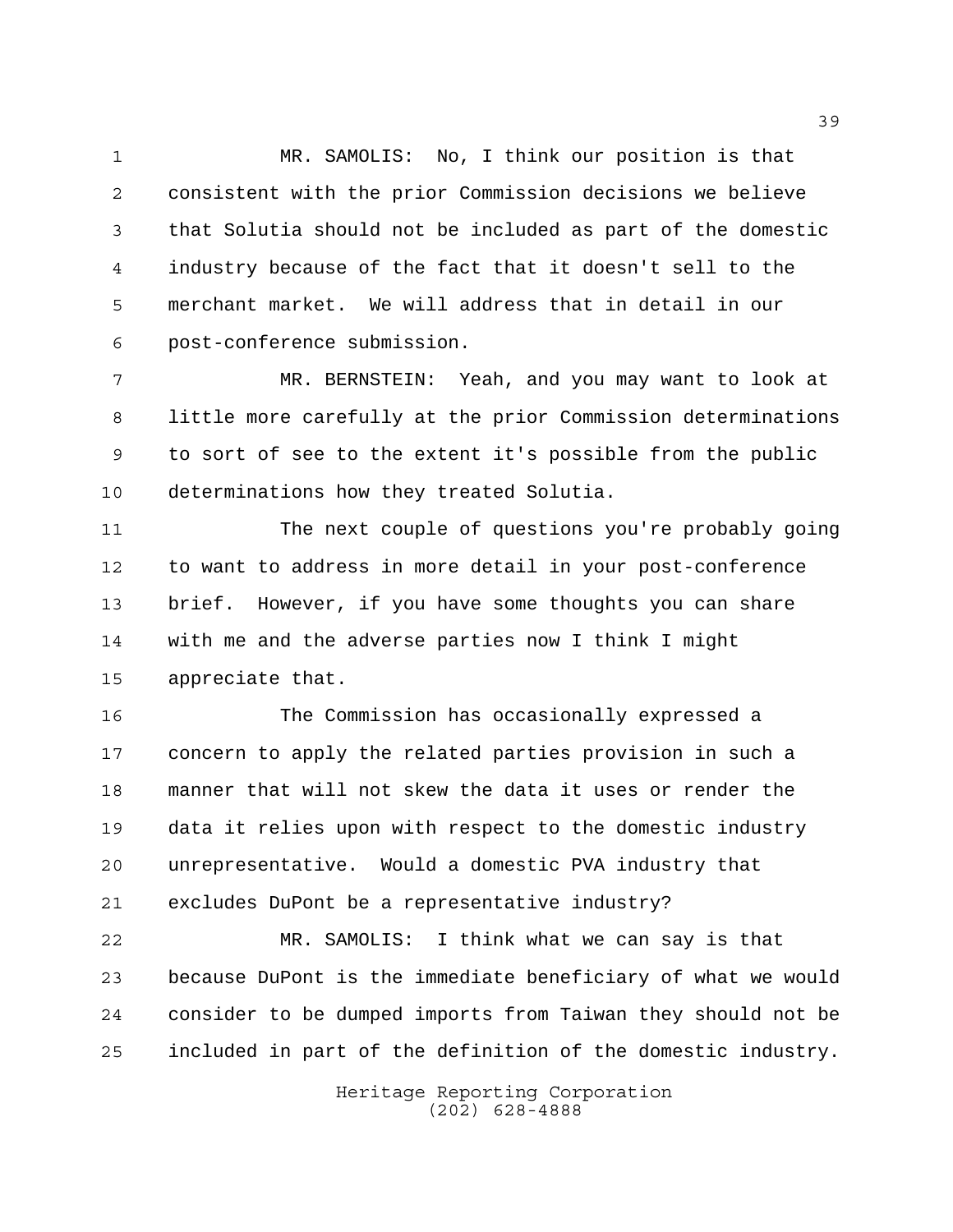We can address in our post-conference submission case law that supports that proposition. But I think given the factors that the Commission should consider in determining whether appropriate circumstances exist to exclude DuPont from the domestic industry in this case because of the position of DuPont we believe that there is certainly a compelling reason to exclude DuPont.

 MR. BERNSTEIN: Okay. You might also want to in that discussion respond to the argument that if, as you say, DuPont purchases their imports from Taiwan, PVA it cannot produce itself, whether that may not be a bona fide business reason for importing goods and particularly when its alternative might be purchasing from its only -- from a central domestic competitor.

 MR. SAMOLIS: Right. We will certainly address that question. But the fact is that DuPont has structured their business operations in such a way that their ability to source the full segment of operations of PVA products across the board is dependent upon imports of PVA to fulfill a certain segment of that product spectrum.

 MR. BERNSTEIN: Okay. In the 2003 investigations -- I'm turning to another subject now. This is a question that may be centrally to the industry witnesses. -- the Commission observed that the domestic industry's exporting activities had increased but it also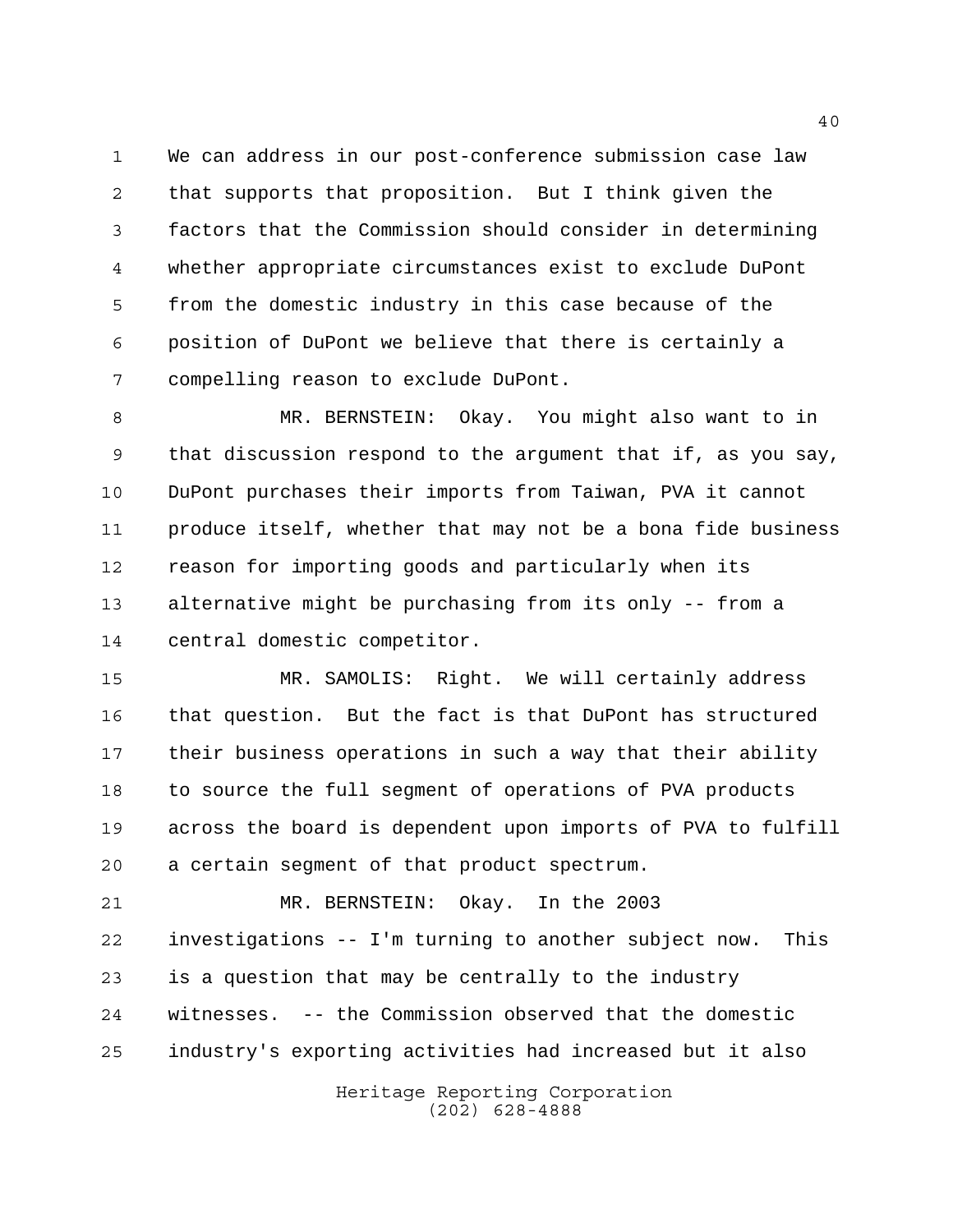Heritage Reporting Corporation noted that average unit values for export sales had declined over that period of investigation. Can the industry witnesses, at least as far as Celanese is concerned, indicate what's happened to your export activities since then for PVA both in terms of volume and what the prices your receiving area? MR. NEUHEARDT: I think we can address that in the post-hearing brief. MR. BERNSTEIN: Okay, thank you. Did I understand the testimony correctly that for Celanese you are, you yourself produce the VAM you use as an input for PVA? MR. NEUHEARDT: That is correct. MR. BERNSTEIN: Okay. As far as the other raw materials you use for PVA are those things that you also, Celanese itself also produces, are those things you acquire from other companies or other sources? MR. MASSA: No, the other main input in cost is natural gas. And we purchase that just like everyone else. MR. BERNSTEIN: Okay, thank you. One -- couple final questions. A lot of your presentation this morning has been on the theory that subject imports have prevented Celanese from benefiting from the 2003 order. Part of the difficulty in this investigation is because of the prior investigations and the

(202) 628-4888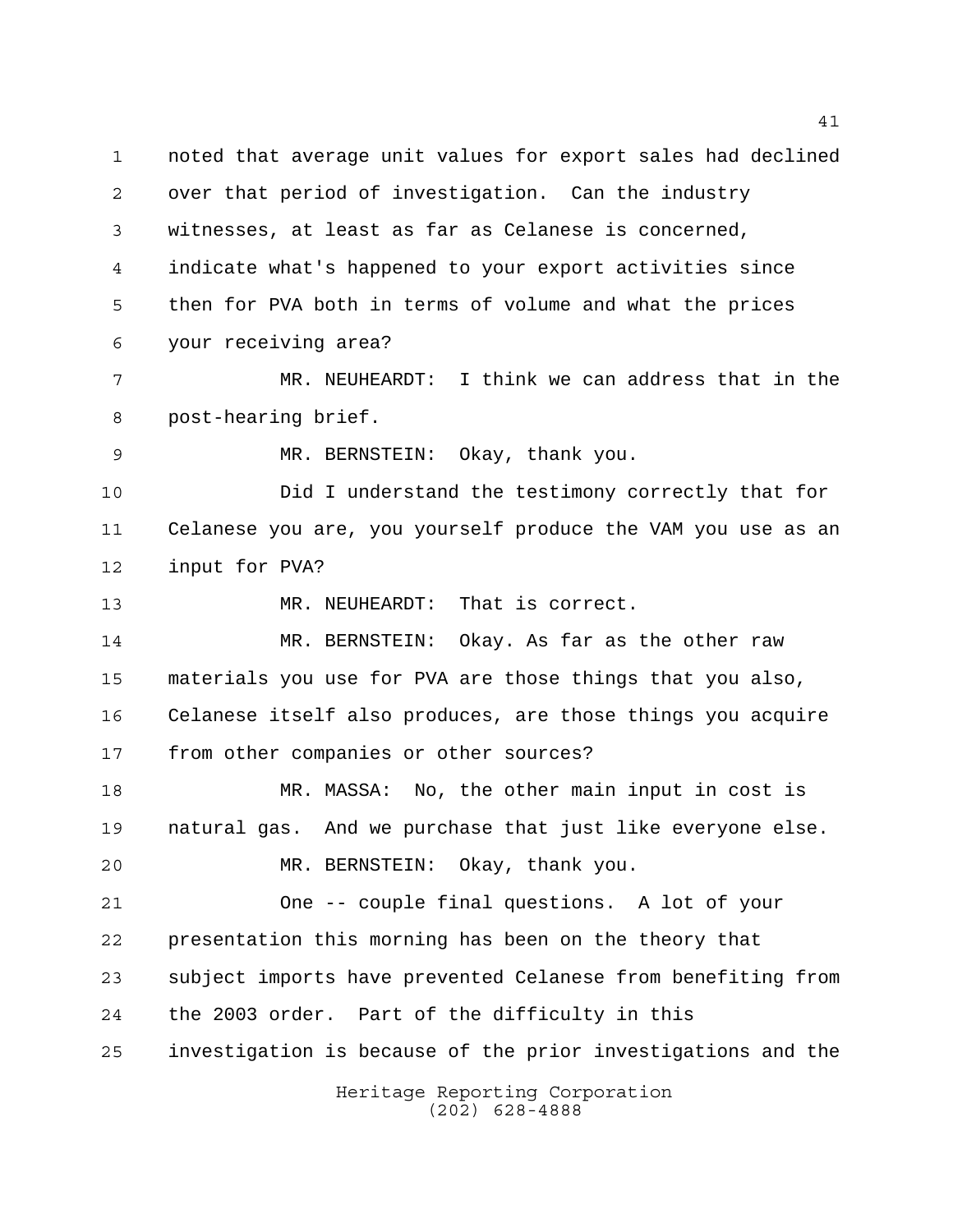existence of dumped imports in the markets from other sources. We don't have the type of baseline that we'd normally have in some investigations to examine the state of

the industry.

 This is for anyone on the panel. And, Mr. Klett, in particular you may want to address this. Is there any data you suggest the Commission reference to determine to what Celanese should have benefitted from the 2003 order?

 MR. KLETT: Well, I'd just like to make a couple points in terms of the baseline. I think you probably have a better baseline here than in your normal investigations to the extent that you have the Commission having found in the prior investigations that based on import volumes at that time, based on pricing at that time, based on the condition of an industry at that time and the comparability of products that the industry was adversely affected by virtue of the subject imports.

 So it seems to me that if since imposition of the orders that the condition of the industry has not improved and that import volumes from Taiwan were at or above what they were in that case, prices are below what they were in that case, imports from Taiwan are more comparable to U.S. PVA than subject imports at that time, that the Commission has to find adverse effect.

I think the point is that things should have

Heritage Reporting Corporation (202) 628-4888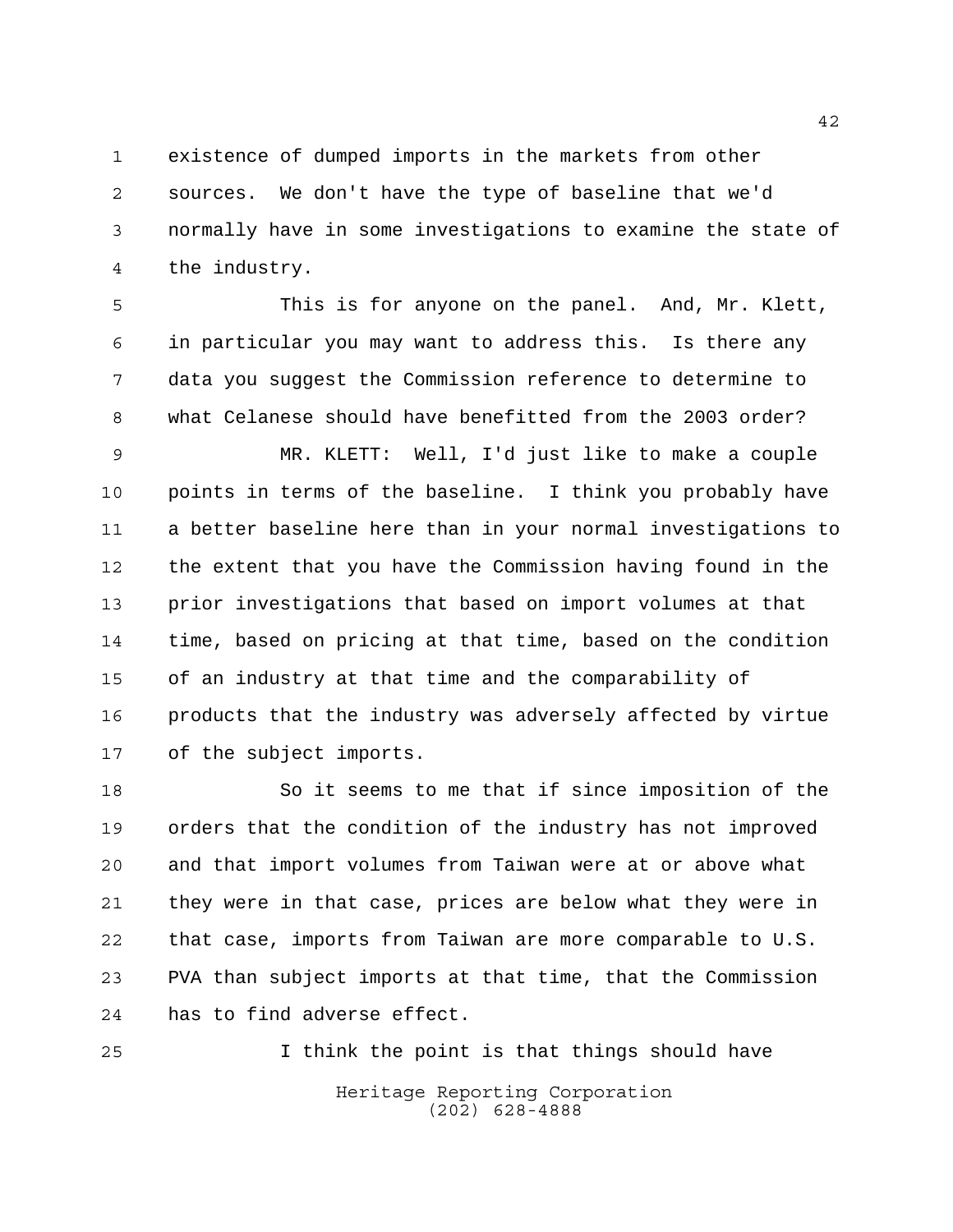improved and they did not. What they should have improved to, I mean I maybe leave that to the Celanese business people in terms of what -- but I know Mr. Neuheardt testified that he reviewed projections during the last case and that there were expectations of improvement when the AD orders on the other countries were expected to be imposed.

 MR. BERNSTEIN: The reason I ask this question is I believe the petition indicates at least for Celanese there were improvements in some areas, some relative improvements in financial performance and pricing, but the improvements were insufficient. And, obviously, don't want to go into details which would be BPI. This is I guess why I think there is a particular interest in what a sufficient improvement would be because I understand your point if there would be continued deterioration that would provide a very nice causal link. But if you have not deterioration but insufficient improvement it raises a question of what sufficient improvement should be?

 MR. KLETT: Mr. Bernstein, I think that there has been continued deterioration in probably the single most important indicia, and that is operating profits. And that, you know, you can look at maybe some of the other indicia and maybe everything isn't down but that one is. And from a business perspective in terms of benefiting from the order I think that's where the primary focus should be.

> Heritage Reporting Corporation (202) 628-4888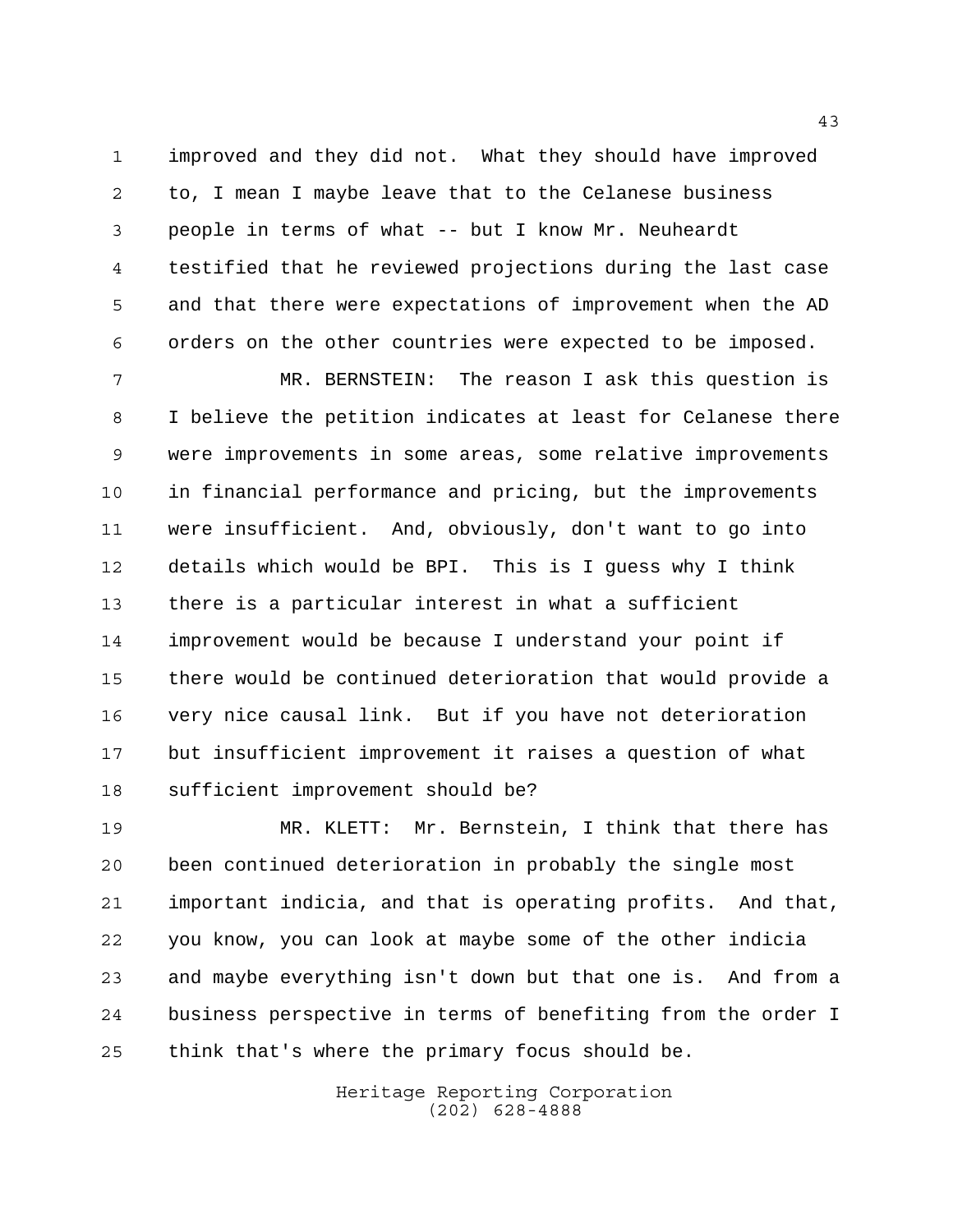MR. BRUNO: If I may add, Mr. Bernstein, on what Dan Klett just said, I mean our position is not that we should have improved and therefore we're trying to quantify the improvement that should have come to us as a result of the orders, what we are saying and what our case is is that things got worse since the orders have been in place and we can trace the reason why our situation has gotten worse to the Taiwanese imports.

 And so when you are looking at the baseline I think it's important to realize that the Commission has found injury in the last investigation. So let's take the situation at that time and see if we've been above or below that line. And our position is that we are way below that line, in other words things have gotten worth. So we are not trying to quantify an improvement here but just saying we have not benefitted from the orders to the extent that things have gone down since the orders were in place and we trace the reason for that deterioration to the Taiwanese imports.

 MR. BERNSTEIN: Okay. Well, thank you, I appreciate that. Because I think our concern as far as quantification then the fact that we would, to make an affirmative determination, need to trace the difficulties to the Taiwanese imports rather than to the imports that have been in the market generally. And much of the data for this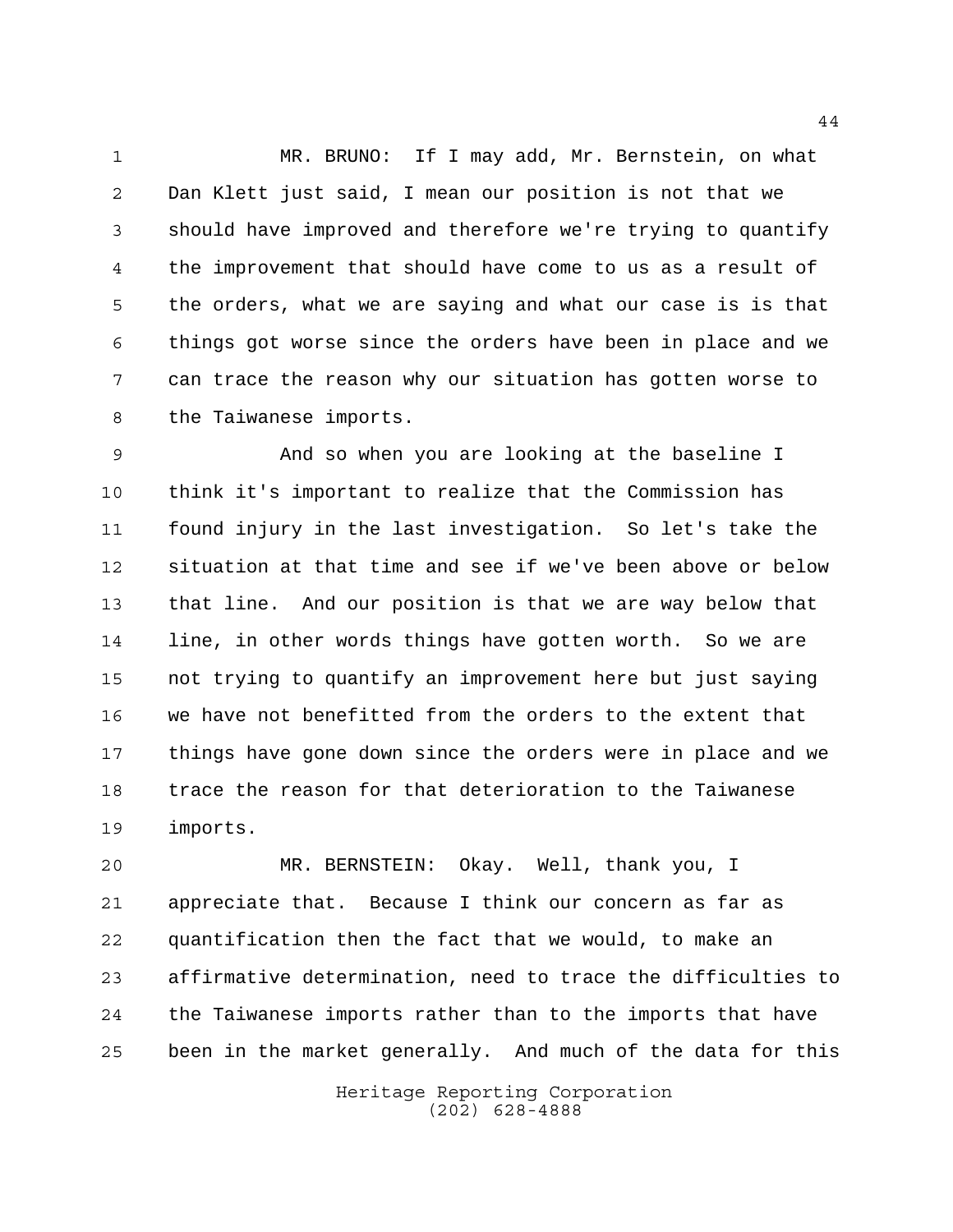period of investigation is going to indicate the impact of the imports generally. And to the extent you can think or suggest an analytical method that allows us to focus on the harm caused by the Taiwanese imports I think that would be helpful to us.

 As a final matter I will ask counsel, Mr. Snyder made certain comments in his opening remarks concerning I guess propriety of Patton Boggs being in this proceeding and some disclosures, some of the information you disclosed in your petition. As far as I know there was nothing on the record submitted by DuPont concerning these things. But if you have any response at this point to what you have heard already I think it would be useful if you could put that on the record.

 MR. SAMOLIS: Sure. We will certainly address that point in our post-conference submission. We agree with you that there was nothing specifically put on the record by DuPont. But in order to respond to those allegations we will certainly address that directly in our post-conference submission, some of which will be confidential.

MR. BERNSTEIN: Thank you.

 MR. CARPENTER: Mr. Benedick from the Office of Economics.

 MR. BENEDICK: Thank you. Before I start with my prepared questions I have a question for Mr. Klett and it's

> Heritage Reporting Corporation (202) 628-4888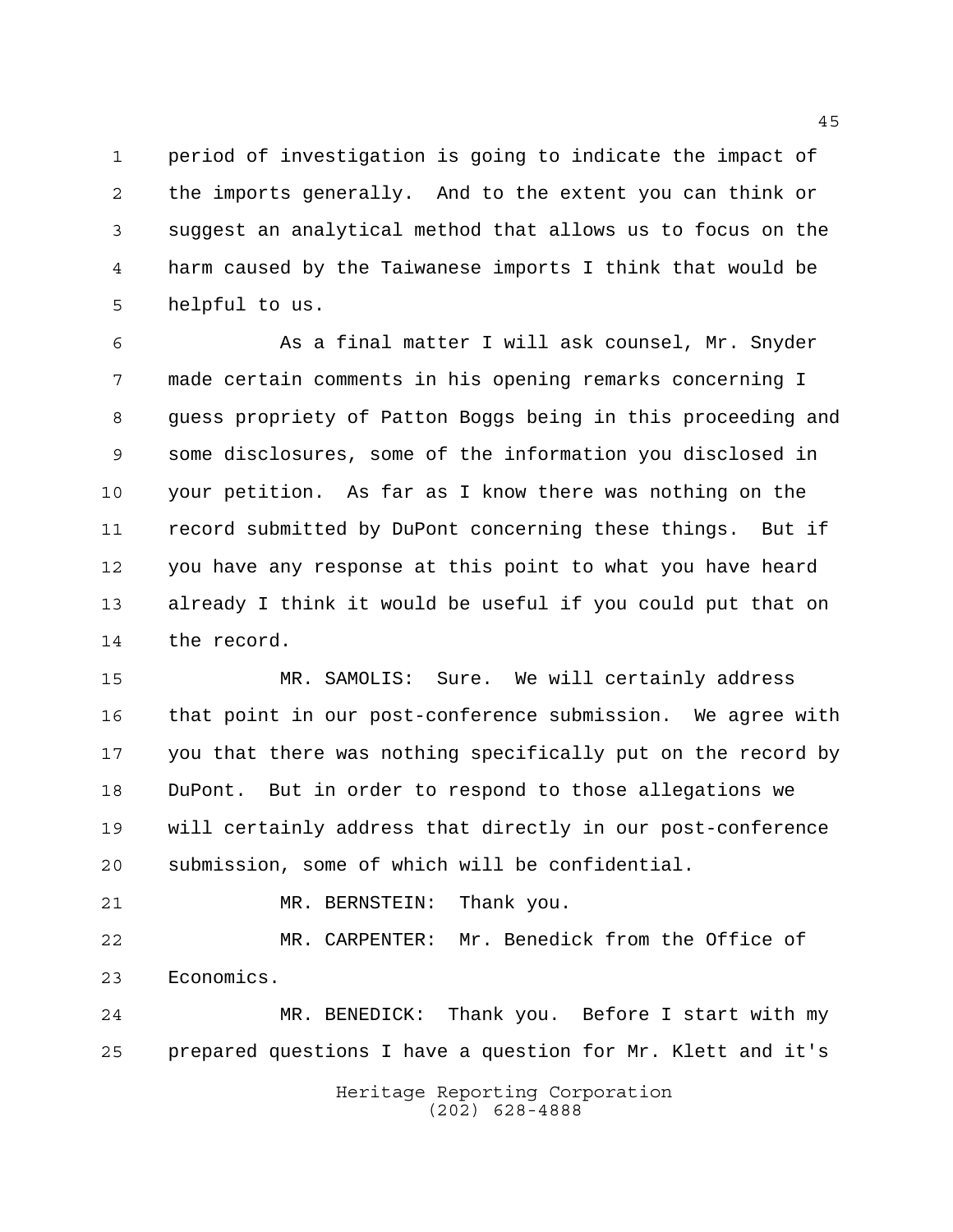on this graph that we have shown on the screen.

MR. KLETT: Yes.

 MR. BENEDICK: You had commented in response to a question by Mr. Bernstein regarding the prices or the unit values I should say of the China/Korea product and how they actually seemed to go down after the order was put in place. And you commented that there might be some volume or product mix factors influencing that.

 What about determining the price or the value of the product from Taiwan which from the looks like the fourth quarter of 2004 seems to have gone up consistently, to at least the third quarter of 2003 and may have held there at a little bit below the fourth quarter as volumes went up. And then it went down as, again, the volume increased. If you have anything to add regarding that trend and the volume and product mix that would be helpful?

 MR. KLETT: I will. I will do so. I mean as you can tell from our petition there had been some inconsistencies between the import AUVs and the export AUVs from Taiwan, export statistics. There were some anomalous things going on with the AUVs for Taiwan in some months. But I think what is pretty clear when you, when you kind of back out some of the month to month or quarter to quarter jumps up and down that for both imports from Taiwan and imports from the other countries that since early 2001 there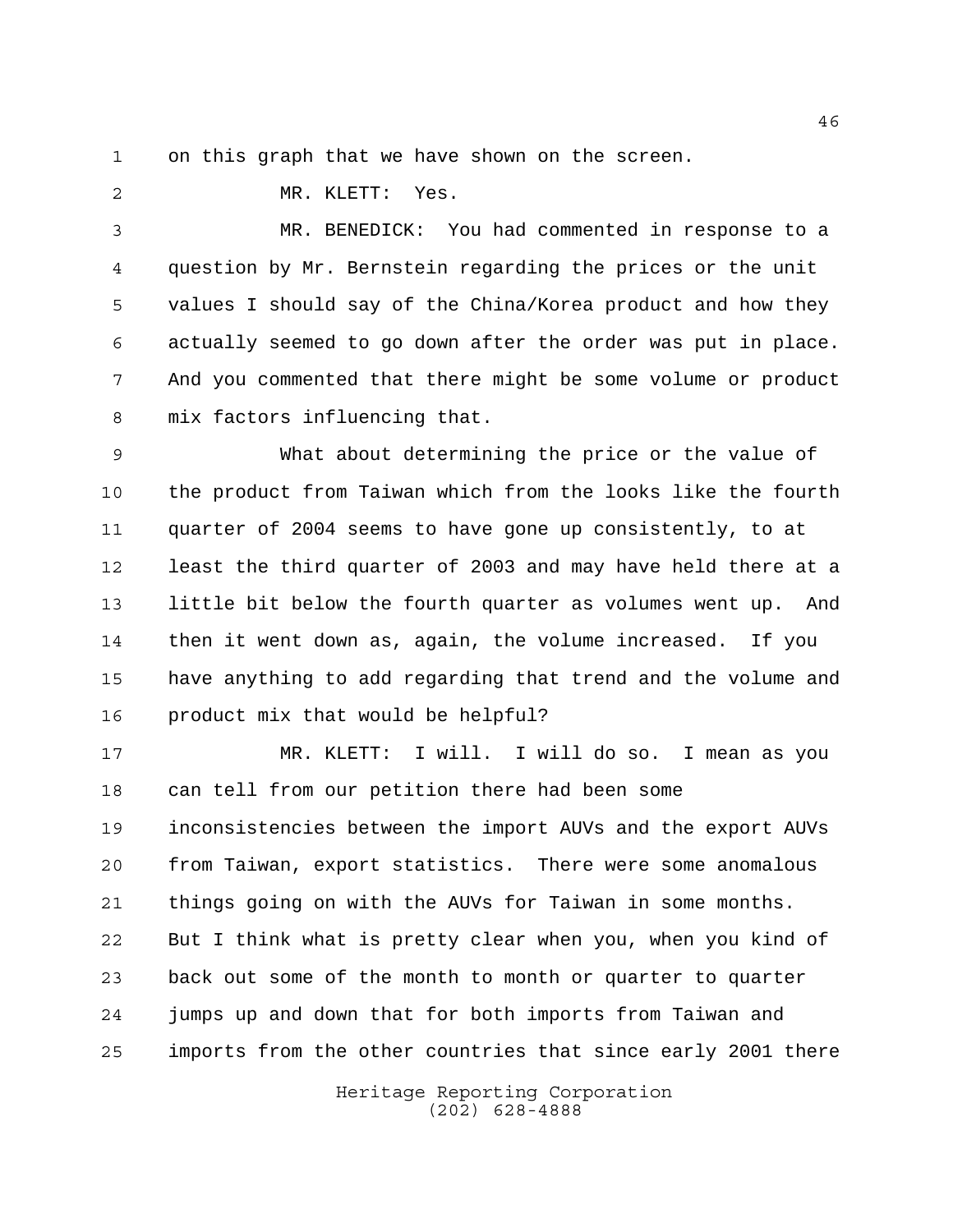have been fairly significant declines, you know,

 notwithstanding some month to month or quarter to quarter variations.

 But I will try to address that in the post-hearing, post-conference brief in more detail.

 MR. BENEDICK: Let me ask you, and not to put too much weight on the AUVs, the Commission is concerned with injury in the U.S. market. Is the concern what the AUVs are or what the selling price is in the U.S. market for these products?

 MR. KLETT: I think it's the, typically it's the selling price. But a lot depends on the level of trade at which imports compete with the domestic producer. In other words, if the customer is a user and also an importer then you would be looking at the import price to that customer.

 If the importer is a distributor that competes with the U.S. producer then you would be looking at the resale price.

 So it's my understanding that with respect to DuPont that they are the importer and you'd be looking at their sales price in competition with Celanese after they import the product. So these AUVs up here are not at that level of distribution but I think that they -- I would expect that DuPont's resales into the U.S. market would at least in part be affected by what it is paying for imports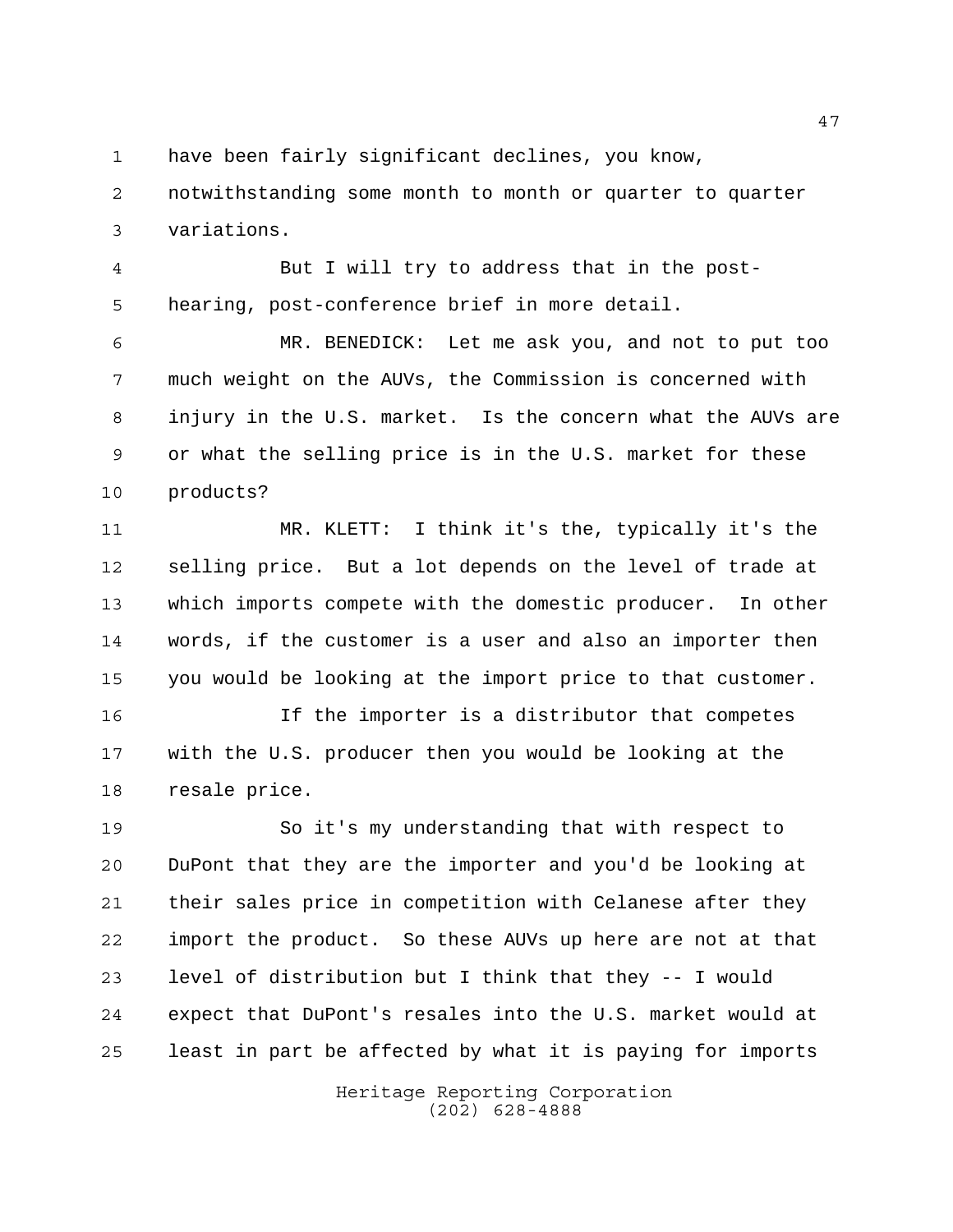from Taiwan. So that I think this gives at least a good reflection with respect to trends.

 MR. BENEDICK: Well, I'm sure if they could they would like to increase their profits and not leave money on the table.

 What about any other major importers that you know of, would they fall in the category of DuPont or end users that import directly? And you don't have to name any specific companies.

 MR. KLETT: I don't think we want to name that right now. But we can address --

 MR. BENEDICK: I'm not asking for specific names, I'm asking in general is the importers of the Taiwanese PVA are they generally distributors that sell or is the majority end users that import directly?

 MR. MASSA: Yes, our understanding is it's distributors.

 MR. BENEDICK: Okay. So the use of unit value is really not a direct indicator or indicia of injury in the domestic industry in this case?

 MR. KLETT: I'm not quite sure I agree, Mr. Benedick. I mean I think it is useful with respect to trends. And I understand your point that, you know, if DuPont and other distributors or distributors -- and let's take 2001 as a baseline, if they continue to price at let's

> Heritage Reporting Corporation (202) 628-4888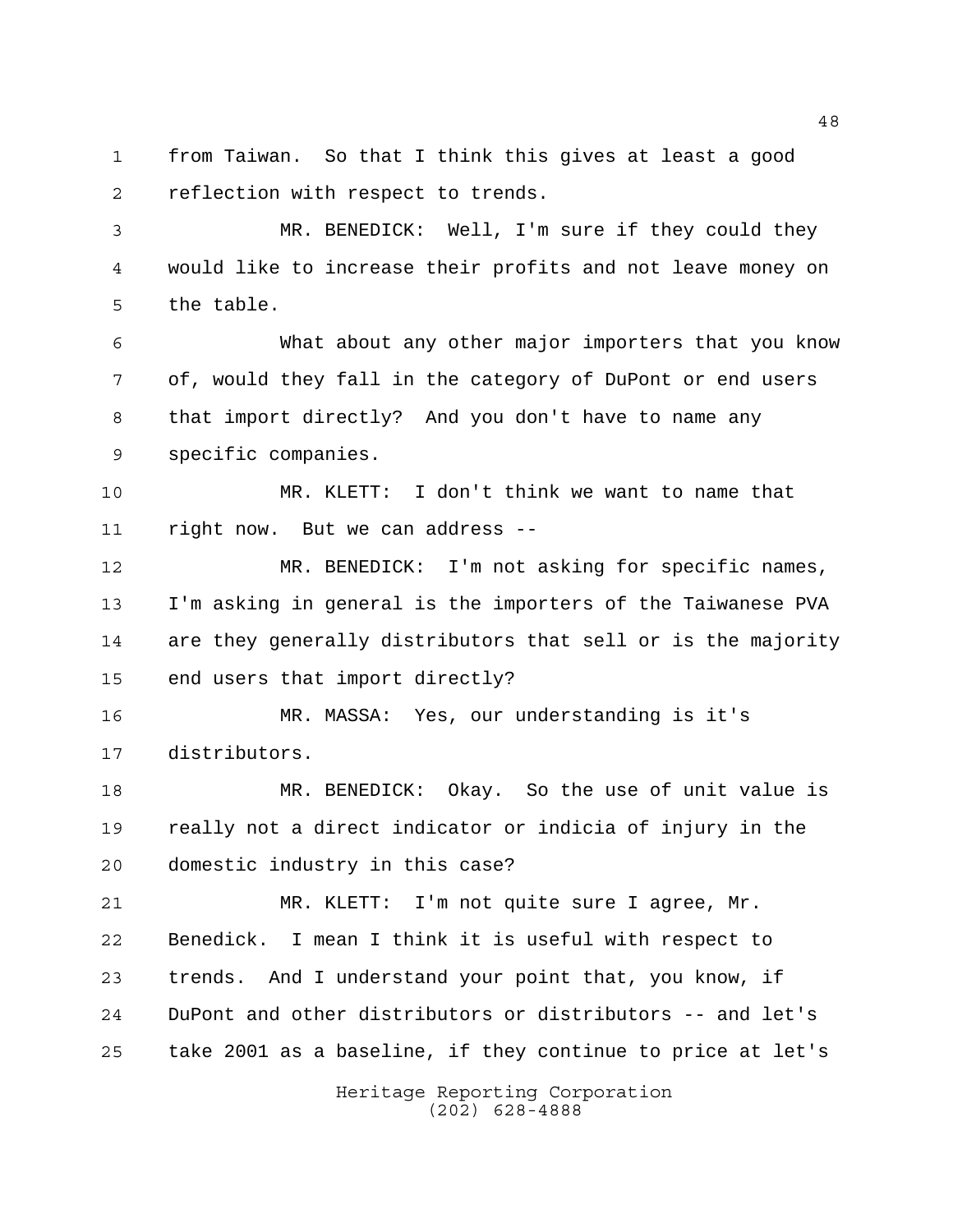say 85 cents to 95 cents in 2001 and they did not drop their prices and basically took enormous profits going forward then I agree with you. But I'm not sure that factually that is what has been happening.

 MR. BENEDICK: Well, clearly we'll find that true, the selling price data.

 MR. KLETT: That's correct. I agree, the selling price that you ultimately will have to focus on.

MR. BENEDICK: Okay, thank you.

 And then to my prepared questions. I'd like to start on the demand side first, and this would be directed to Mr. Klett.

 Could you characterize total U.S. demand for PVA as price elastic, inelastic or unitary?

 MR. KLETT: I would characterize total demand as relatively price inelastic. And the primary reason for that is that I believe there are few non-PVA substitutes.

 You know, we discussed this a little bit yesterday before the hearing and there are other products that might substitute at the margin but by and large PVA had characteristics that other projects such as other starches or CMC or whatever don't have the same attributes.

 MR. BENEDICK: Would you in your post-conference brief identify those demand sectors in the U.S. for PVA where the non-PVA substitutes may play a role and those that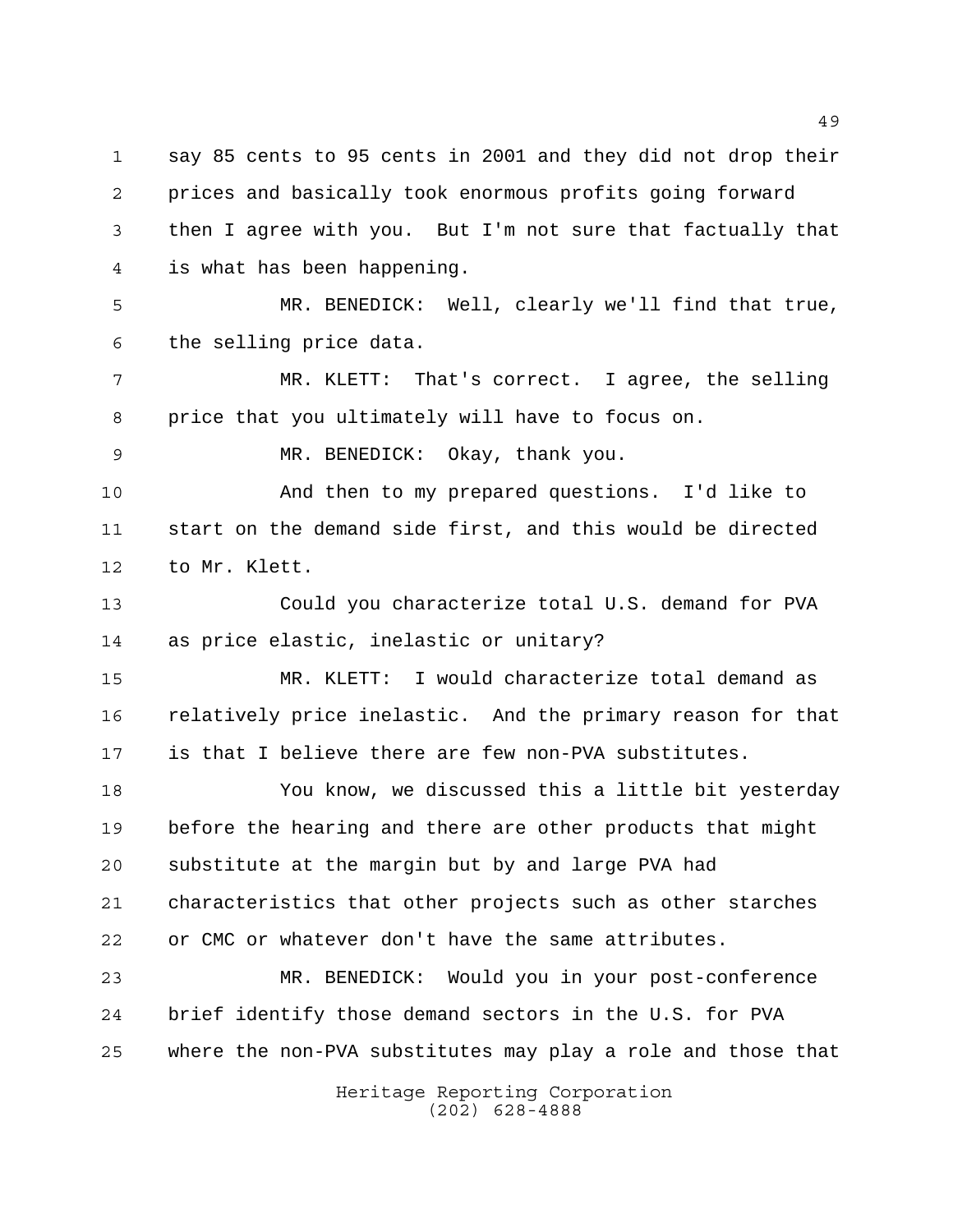just don't play a role at all? I guess we could look at the demand sectors as the ones you've identified in the questionnaire. That would be helpful.

MR. KLETT: We will do so.

MR. BENEDICK: Thank you.

 Again Mr. Klett, and then I'd like to direct that to Mr. Neuheardt and Mr. Massa as appropriate. Mr. Klett, could you please explain substitutability in use between fully and partially hydrolyzed PVA, including the discussion what effect one or two hydrolysis percentage points have on the characteristics of PVA? And does the sensitivity differ by end use?

 MR. KLETT: I will address it generally and then let the people that really know what they're talking about speak.

 It's my understanding that fully and partially hydrolyzed do have different characteristics that make one optimal for certain applications and the other optimal for other applications. And for that reason there's little, at least from a technical perspective substitutability in terms of use. But I will defer to Mr. Neuheardt on that.

 MR. NEUHEARDT: Yes, I think Mr. Klett outlined it fairly well, that there are specific applications that one would use fully hydrolyzed for versus partially, depending on what they were trying to do in a certain application.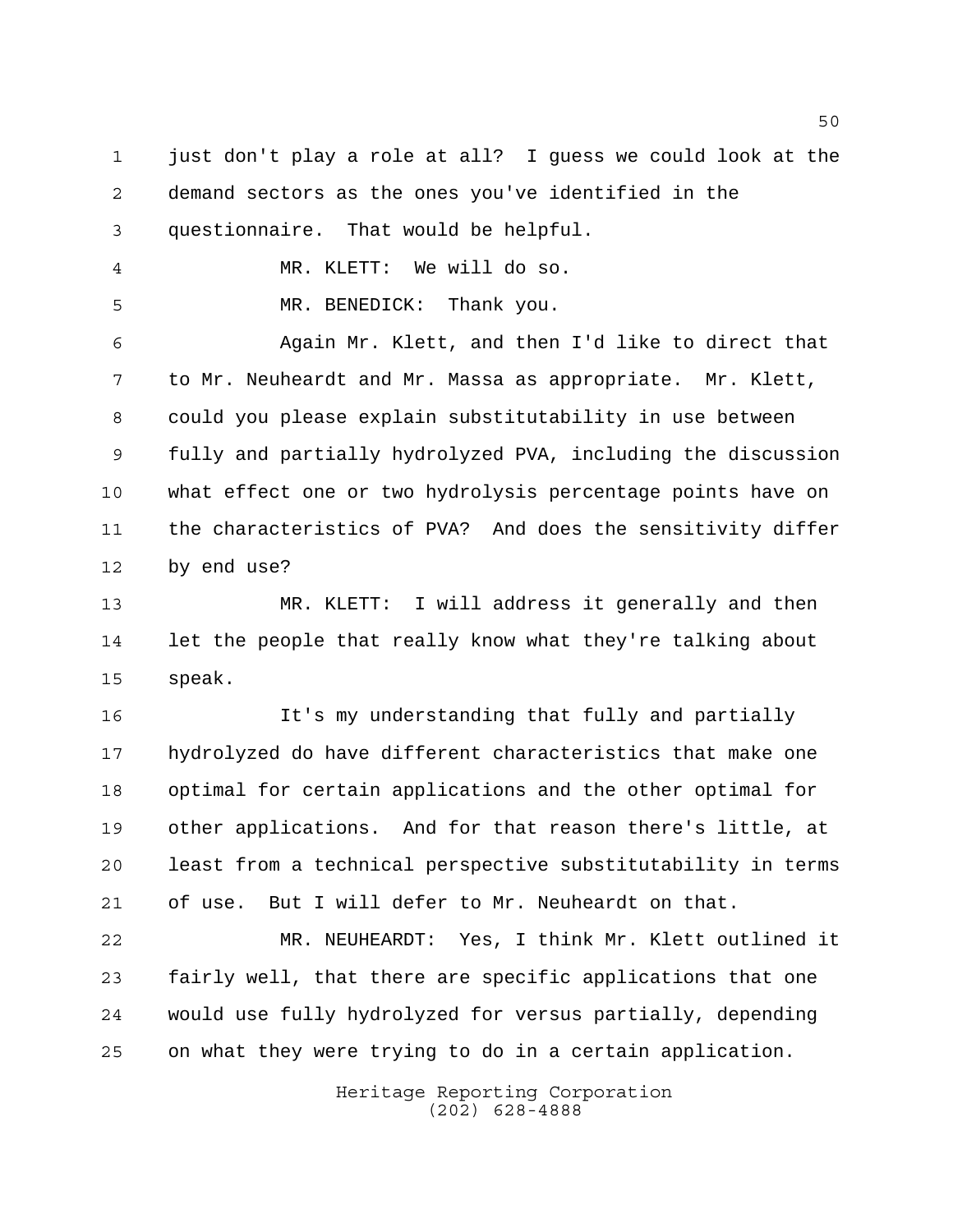Heritage Reporting Corporation (202) 628-4888 Your question about one or two degrees worth of change within a product, in some applications it doesn't mean a significant amount, in others if they have a very specific formulation to accomplish a specific goal then it may mean more. But most of the formulations have enough play in there to adjust for minor changes within a range. MR. BENEDICK: So one or two percentage points in many uses you could use the lower or the higher -- MR. NEUHEARDT: Yes. MR. BENEDICK: -- if you're an end user? 11 That's good. Thank you very much. Speaking to Mr. Klett, is U.S. demand for PVA affected by overall U.S. economic activity as well as by demand in specific sectors? And what is the impact of the 2001 recession and the slow recovery in 2002 on demand for PVA. And if you want to comment in the post-conference brief, that would be fine. MR. KLETT: Yes. We'll address that in the post- conference. It's my understanding that general economic conditions do have an effect, as well as sector-specific factors. MR. BENEDICK: Okay. Thank you. Mr. Neuheardt, does U.S. PVA demand in the principal end use sectors move together or not? MR. NEUHEARDT: Are you referring to different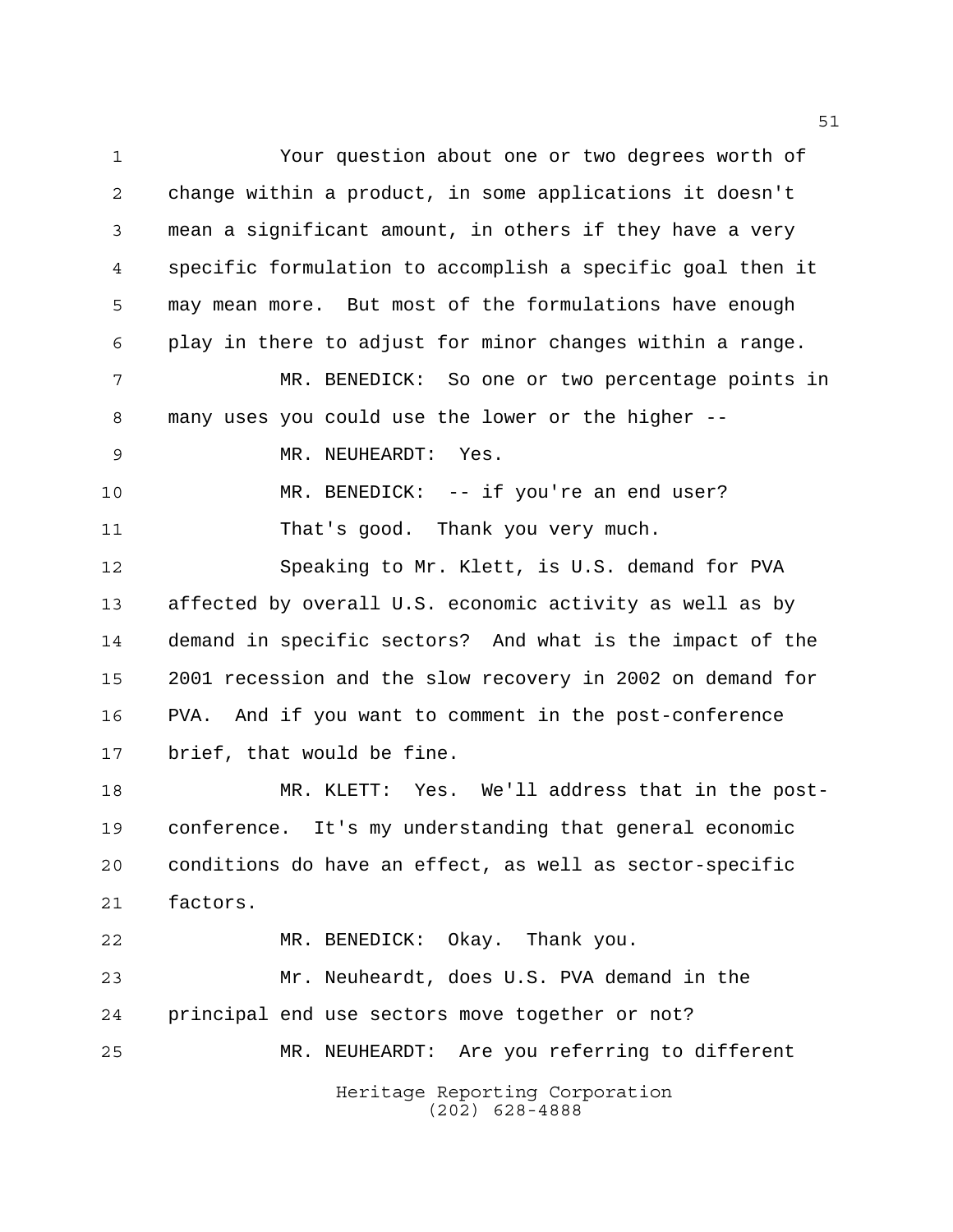segments growing at different rates?

 MR. BENEDICK: Yes. MR. NEUHEARDT: Yes. There are variations within the growth rates of different market segments. However, unfortunately, in the PVA business, all of them are not doing well. PVB seems to be the only market that we see, at least in the U.S., that is growing. MR. BENEDICK: Okay. To what extent are prices for PVA in one end use sector affected by prices in another end use sector, or are they? MR. NEUHEARDT: They are isolated in a lot of cases. There are various prices -- there used to be a range that was significantly greater, even two years ago, when I first started in this business, that range prices are starting to go to the least common denominator, but there still are differences by segment -- 17 MR. BENEDICK: Okay. 18 MR. NEUHEARDT: -- and by application. MR. BENEDICK: Let's see. I have to skip this one because I think it was addressed mostly by my colleagues earlier. Mr. Neuheardt, could you explain the nature of increased U.S. demand for PVH-produced PVB either increase in end use products using the PVB, substitution of PVA for some other input to produce PVB, or some other reason?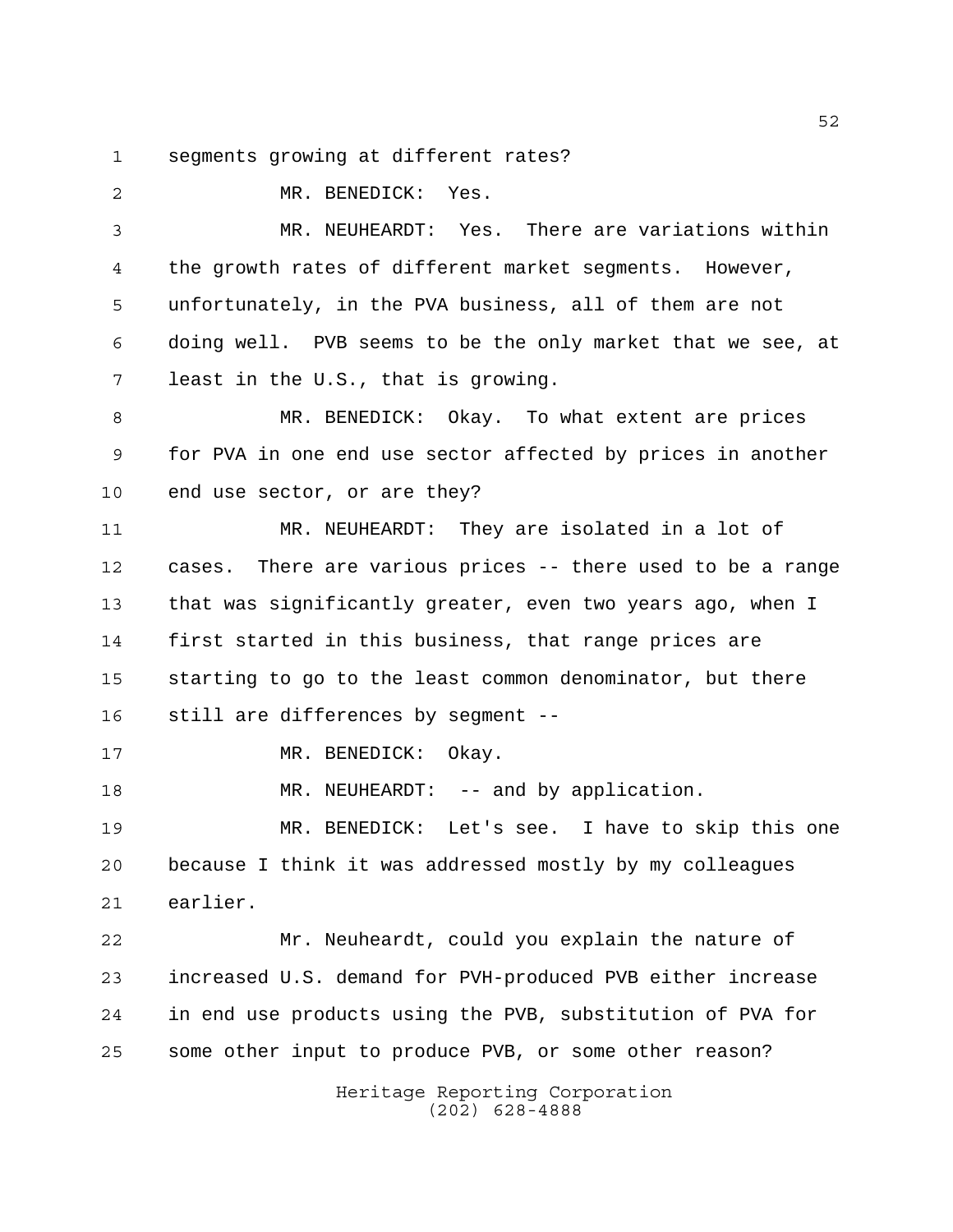MR. NEUHEARDT: You're referring to the growth of the PVB --

Heritage Reporting Corporation MR. BENEDICK: Correct. MR. NEUHEARDT: -- segment. From what I understand, the big drivers of that are the architectural community and the desire for safer glass in the community for hurricane resistance and tornado resistance and even some of the bomb blast opportunities that are out there, and also in automotive, where some of the newer cars or more expensive cars have now put PVB inside in rear windows rather than just having it in the windshield, and that used to be a very high-end feature for high-end automobiles, and some of the mid-to-upper-tier models are starting to have that as a standard option as well. MR. BENEDICK: Okay. So it's just an increase in demand for PVB where PVA is an input. 17 MR. NEUHEARDT: Yes. MR. BENEDICK: Okay. Thank you. I would like to switch to some supply questions now, and, again, Mr. Neuheardt, is natural gas the major feedstock to produce VAM? MR. NEUHEARDT: I'll have to defer that question. We can answer in the post-hearing brief, just to make sure I say it accurately unless Mr. Massa wants -- MR. BENEDICK: Mr. Massa?

(202) 628-4888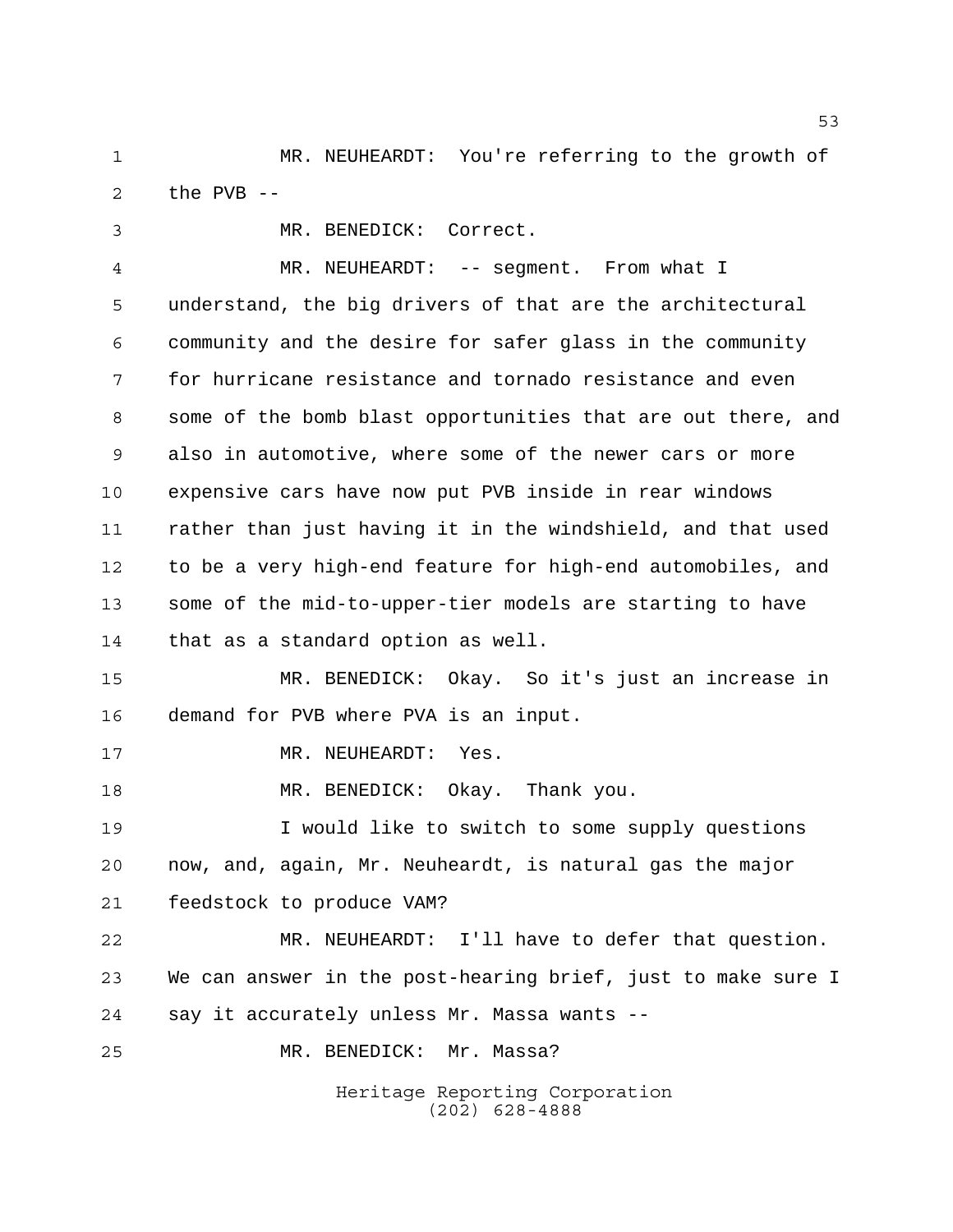MR. MASSA: We'll address it in the post-hearing brief.

MR. BENEDICK: Okay.

 MR. NEUHEARDT: I'm not as familiar with that part of the business, unfortunately.

 MR. MASSA: It happens to be a sister company, but that's about as far as it goes.

 MR. BENEDICK: Okay. Well, let me follow up with that, and then if you could address that in the post- conference brief, that would be helpful. I'm also interested to know, do you purchase natural gas or a derivative of natural gas to produce the VAM? Is natural gas also purchased by your firm as a fuel in the production process of PVA, and how important is the price of natural gas vis-a-vis your total cost to produce PVA?

 MR. MASSA: I think the answers are yes, yes, and extremely important, but we can address it in the post brief.

 MR. BENEDICK: Okay. Could you supply in the post-conference brief, then, the share of your total production costs of PVA accounted for by the cost of natural  $22 \frac{9aS - - }{6aS - - }$ 

MR. MASSA: Surely.

 MR. BENEDICK: -- during the period of investigation, or if that's too difficult, for 2003?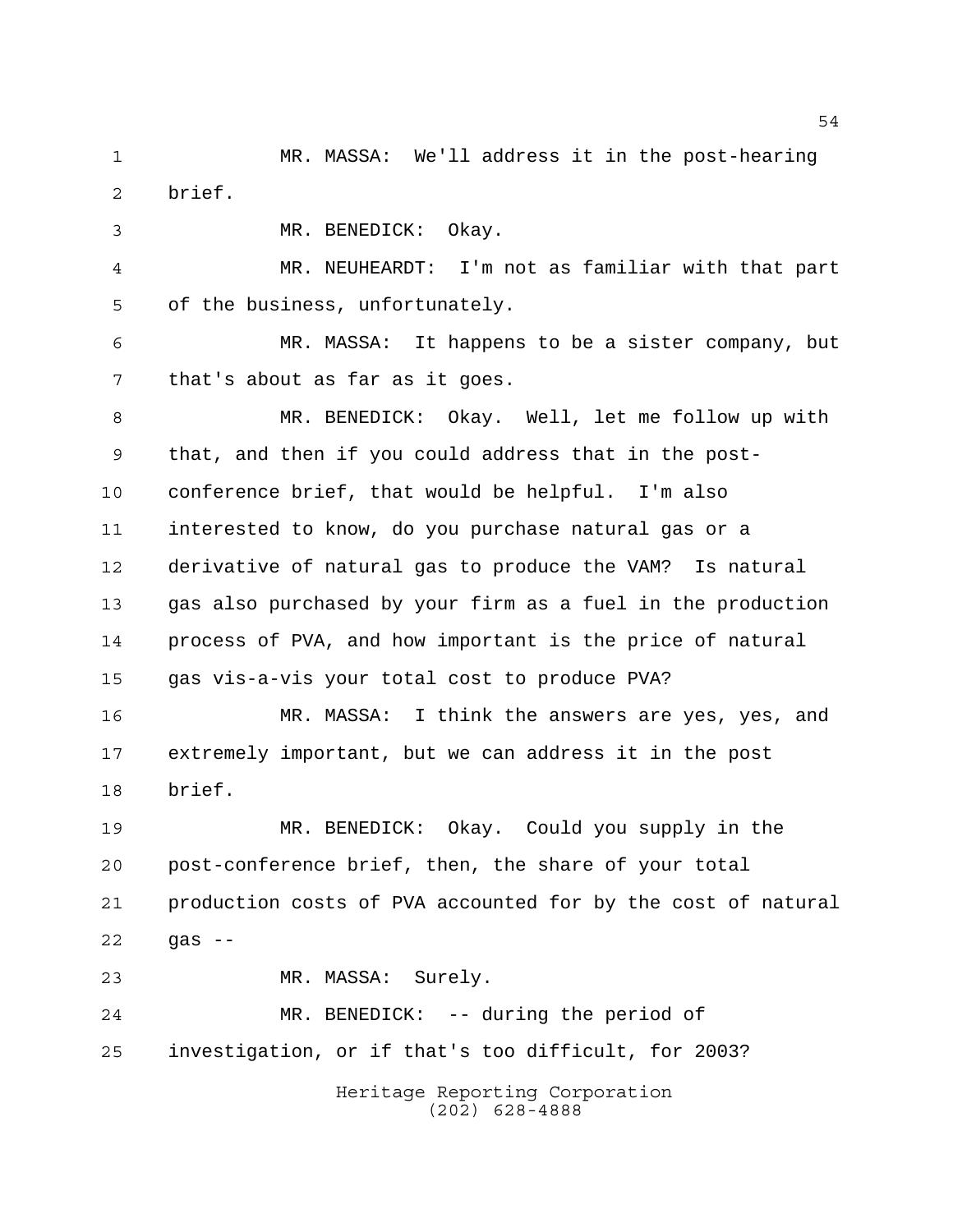1 MR. MASSA: Okay.

| $\overline{2}$ | MR. BENEDICK: Okay. Again, I would like you to                |
|----------------|---------------------------------------------------------------|
| 3              | address, Mr. Neuheardt, Mr. Massa, in your post-conference    |
| 4              | brief, what is the minimum capacity utilization level that    |
| 5              | your firm requires in a 12-month period to achieve            |
| 6              | acceptable economies-of-scale benefits in producing PVA?      |
| 7              | MR. MASSA: We'll address it in the post-                      |
| 8              | conference brief.                                             |
| 9              | MR. BENEDICK: Okay. If it's hard to say in                    |
| 10             | general, and it's year specific, could you answer that for    |
| 11             | 2003, then?                                                   |
| 12             | MR. MASSA: Okay.                                              |
| 13             | MR. BENEDICK: Okay. My final question, again for              |
| 14             | both gentlemen, and you can do this in a post-conference      |
| 15             | To what extent do your selling prices of PVA differ<br>brief: |
| 16             | by type of packaging, 50-pound bags, supersacks, which I      |
| 17             | understand are 2,000 pounds; bulk, or some other type of      |
| 18             | packaging, and if they are significant, please report in      |
| 19             | your post-conference briefs your shipment quantity of PVA by  |
| 20             | each of these packaging types? As an example of what          |
| 21             | significant would be for a shipment of, let's say, 200,000    |
| 22             | pounds, what would be the price by each type of packaging?    |
| 23             | MR. MASSA: We will address it.                                |
| 24             | MR. BENEDICK: Okay. That's all the questions I                |
| 25             | have.<br>Thank you.                                           |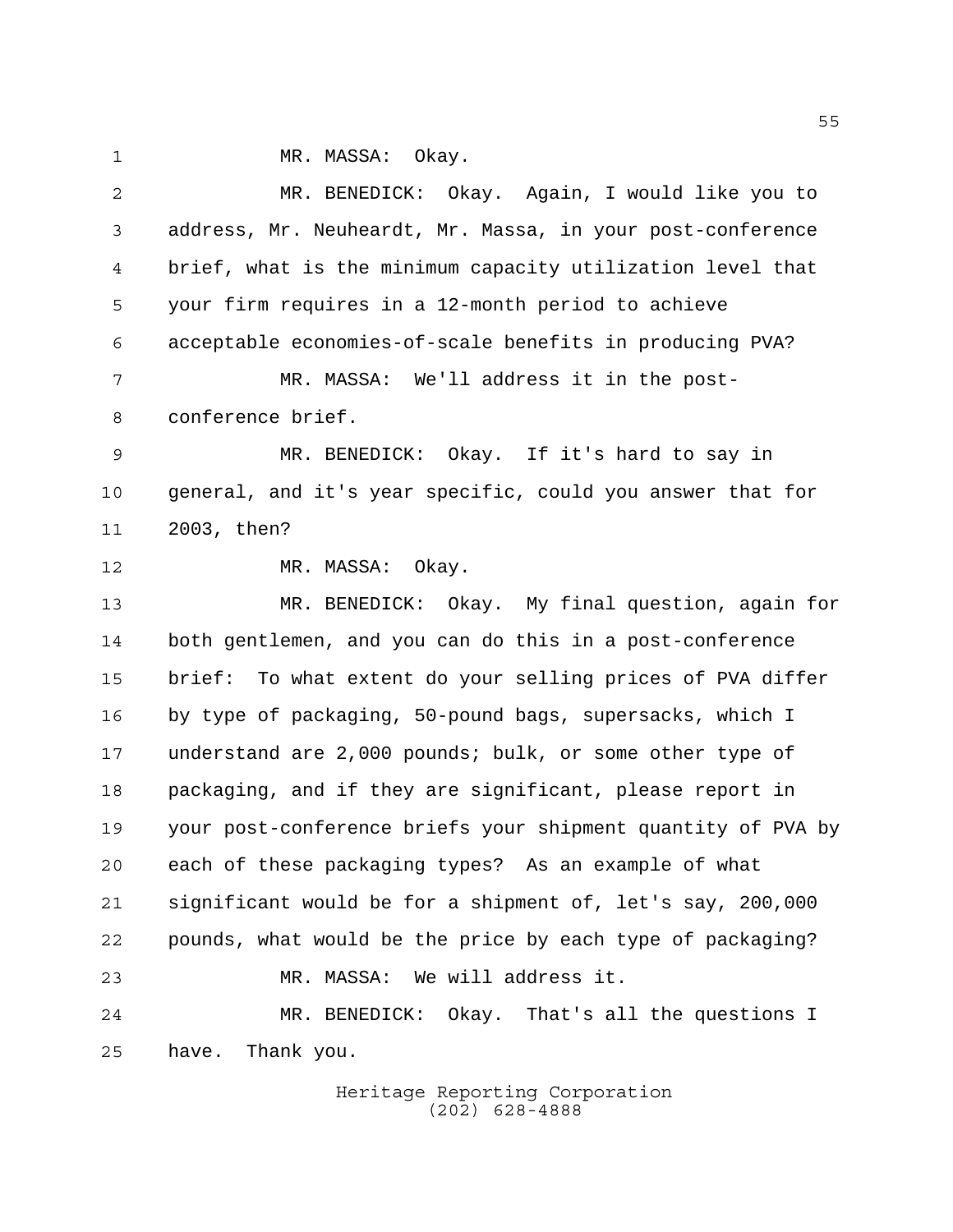MR. CARPENTER: Ms. Pedersen, the Commission's auditor.

 MS. PEDERSEN: I would like to thank this panel for their testimony. I just have a few questions. Can you hear me?

 My first question deals with -- you mentioned that you produce VAM, Mr. Massa. Is all of the VAM that's produced internally within Celanese used in the production of PVA, or do you also purchase VAM in the open market, and if that's BPI, just let me know, and you can answer post-conference.

 MR. MASSA: We'll address it. It's confidential. MS. PEDERSEN: Okay. Next question, as well, if you want to answer in a post-conference brief. It sounds like throughout this period of investigation all of the pricing that we will see is at suppressed prices due to the prior investigation and the current investigation. I'm just curious if you can tell us what range of prices would be considered appropriate in normal market conditions.

 MR. MASSA: Sure. It's confidential, but we will address it.

 MS. PEDERSEN: Right. Okay. Thank you very much. 

 And one last question. I'll address this to Mr. Klett. As you may be aware, the Commission has been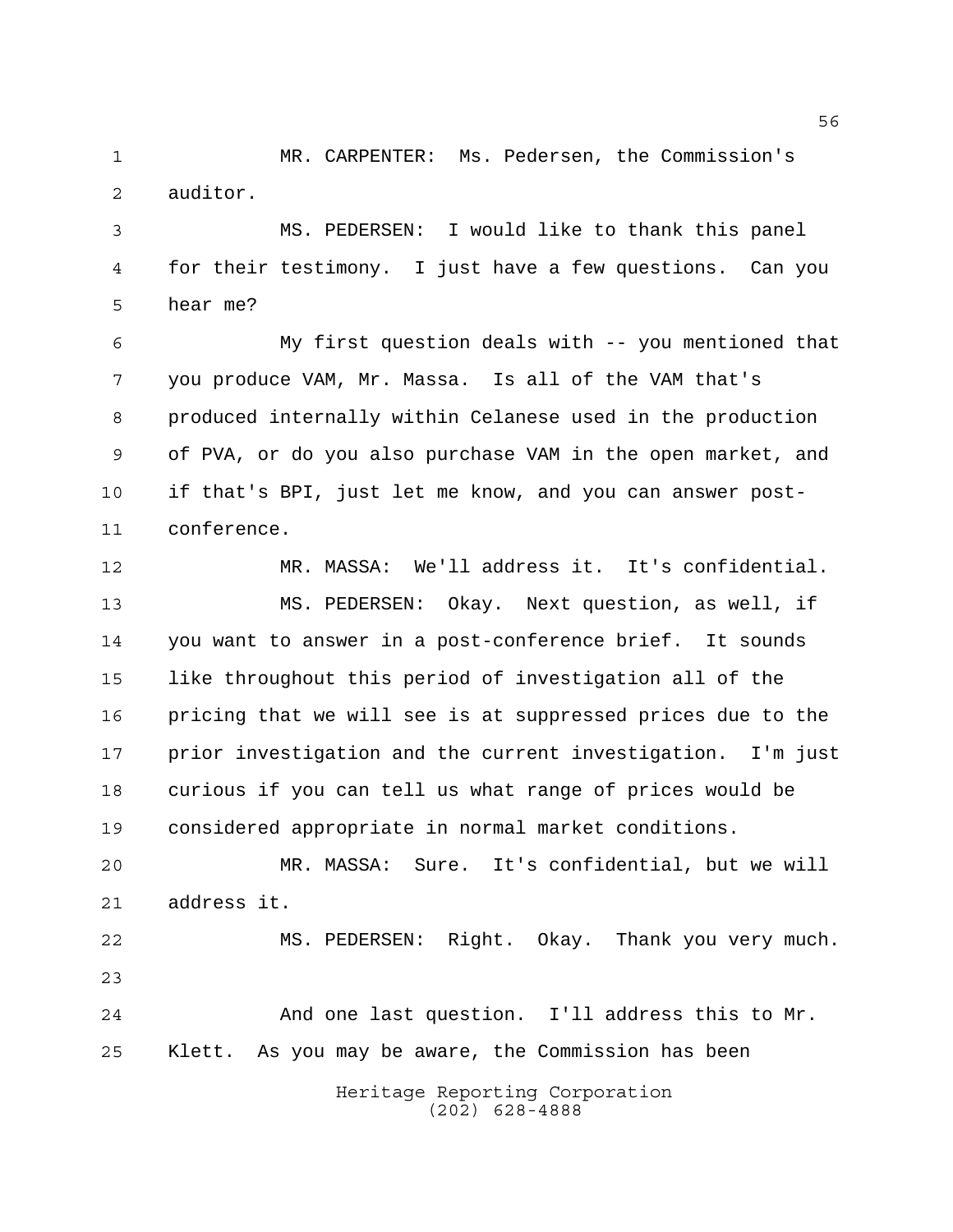requesting information on current and noncurrent assets in an attempt to calculate a return on investment in relatively recent investigations, and in this case, it was in the producers' questionnaire, Table 3-8. We are defining RLI as operating income divided by total assets. There are various ways it can be defined, but that's how we've chosen, and we're interested in hearing from both parties actually in post-conference briefs regarding the effectiveness of this approach and whether or not you have any suggestions for other ways of calculating RLI or fine tuning our approach in such a way that the producers can reasonably give us that information.

MR. KLETT: We will address that.

 MS. PEDERSEN: Thank you. I have no other questions.

16 MR. CARPENTER: Mr. Johnson, the industry analyst. MR. JOHNSON: Larry Johnson. I have just one question. In response to Mr. Bernstein's question regarding the exclusion of Solutia, I seemed to hear someone say that they produce PVA in the production process of producing PVB. Are you contending that that is a continuous process, or do they isolate the PVA such that they could sell it?

 MR. SAMOLIS: It's a continuous process. There is a point in the production process of PVB where PVA is produced, but for purposes of Solutia, there is no marketing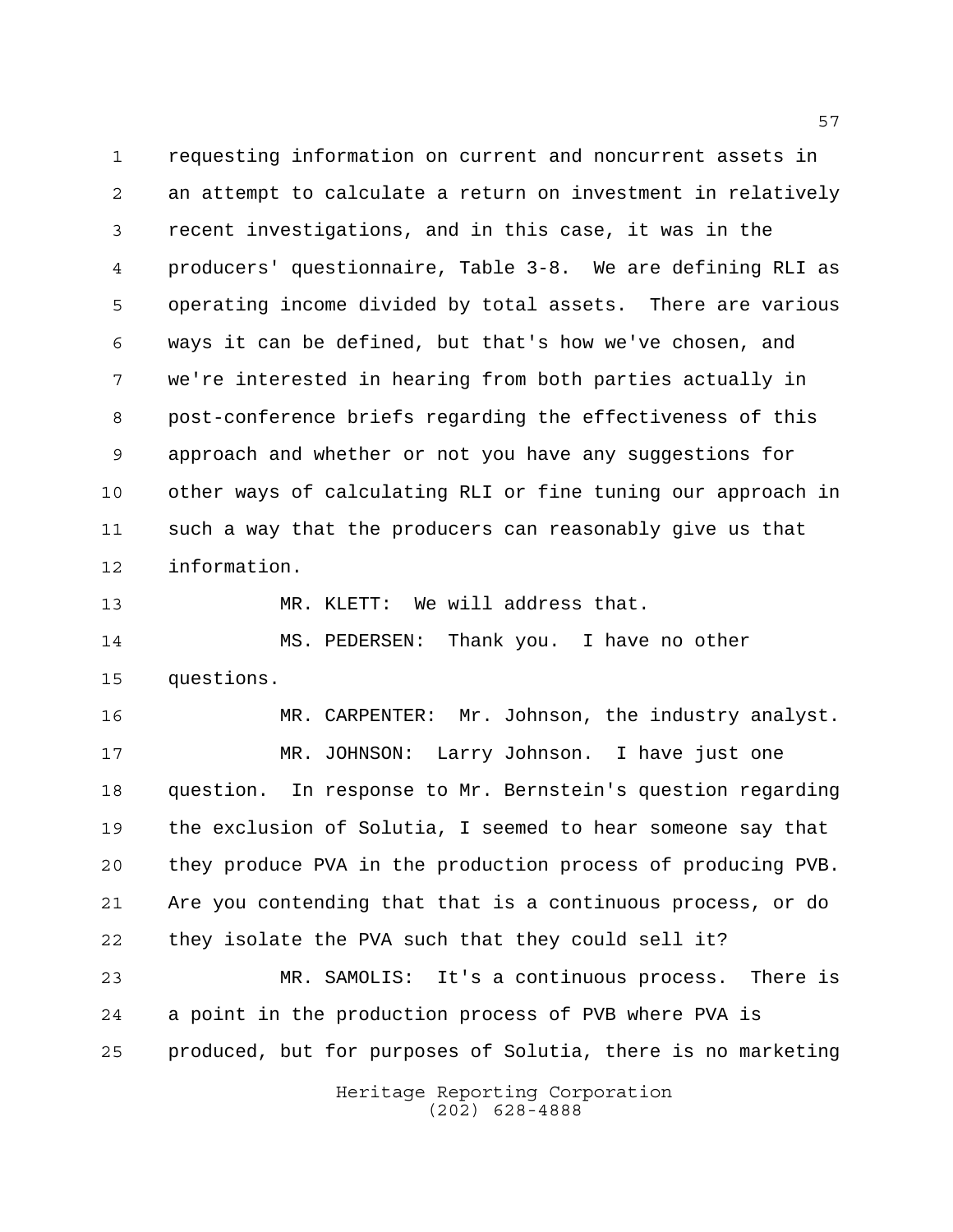of PVA, per se, in the merchant market, and for that reason,  $2 - -$ 

 MR. JOHNSON: So they do not isolate -- MR. MASSA: It's not isolated. That's exactly what I was going to say. It's not isolated separately. MR. JOHNSON: That's all I have. MR. CARPENTER: Mr. Deyman, the supervisory investigator.

 MR. DEYMAN: I'm George Deyman, Office of Investigations. The public version of the petition, on pages 27, 37, and Exhibit 3-4, indicates concern about the accuracy of the value data and the official import statistics. Could you explain your basis for this concern?

 MR. KLETT: We compared the AUVs in the import data and the average unit values in the Taiwanese export data, and although the volumes were pretty close, generally the FOB data from the U.S. Census import statistics were -- I think it was roughly four or five cents a pound higher than the average unit value from the Taiwanese export statistics. The genesis of this concern -- you referred to Volume 3 -- had more to do with the Department of Commerce which data were more accurate for purposes of the U.S. price for the dumping determination.

 And given that U.S. Census, on an FOB foreign-port basis, and Taiwanese export data, on an FOB foreign-port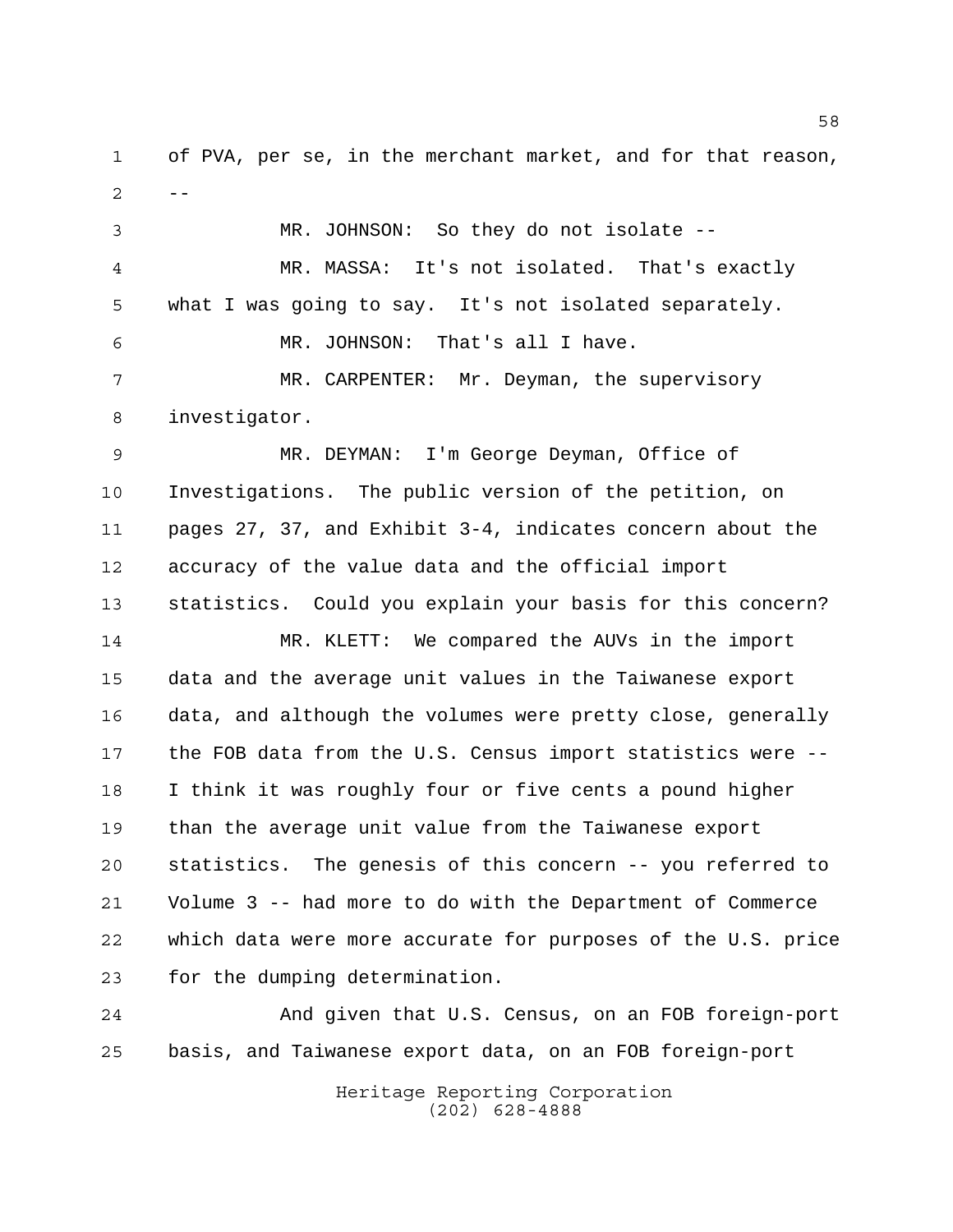basis, you would expect to see the AUVs to be roughly comparable, and we saw the export AUVs from the Taiwan statistics were, almost across the board, lower. That was the reason for the concern. The trends were fairly comparable, but at any point in time in any month, the Taiwanese export statistics AUVs were, by and large, lower than the U.S. AUVs.

 MR. DEYMAN: Is there a concern about the data limited to the data for Taiwan, or do you feel that other countries --

 MR. KLETT: Well, we only looked at Taiwan, and I want to emphasize that the data -- we have no concerns with the volume data as reflected in the U.S. import statistics. Our concern really had to do with the FOB value reported by U.S. Census versus the FOB value reported by Taiwan census.

 MR. DEYMAN: I only bring this up because, of course, in the staff report we will have to report the import unit value, so if you have any suggestions of any alternative measures, you can mention them now or in your post-conference brief of what basis we should use for the value data, perhaps questionnaires or some other indicator. MR. KLETT: We will look at that, Mr. Deyman. MR. DEYMAN: I have no further questions. Thank you. MR. CARPENTER: I have just one or two follow-up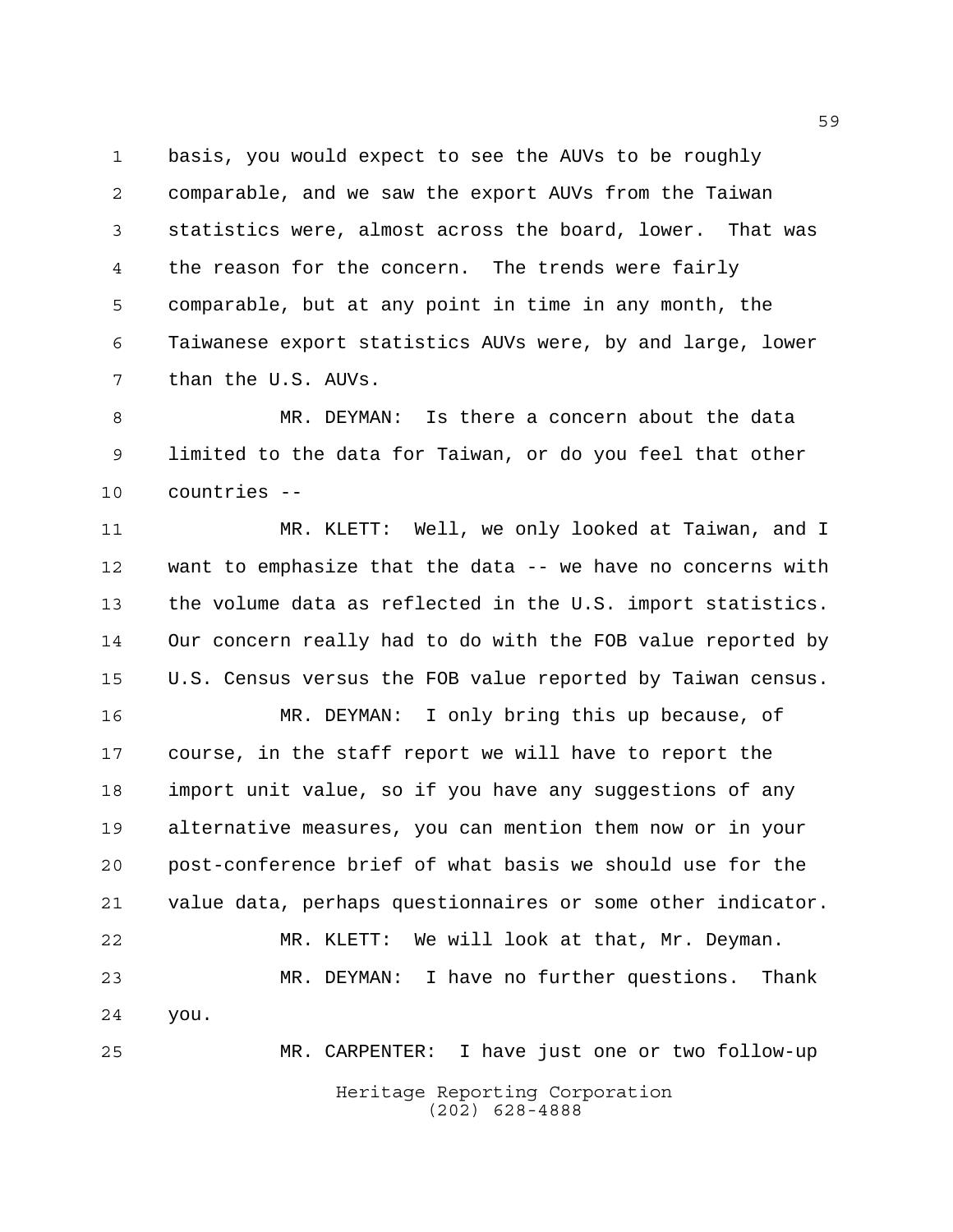questions that relate to the scope of the investigation and the description of the merchandise that you've included in the petition, mainly involving the terms "partially hydrolyzed" and "fully hydrolyzed." As I understand it, the scope includes any PVA that's in excess of 80 percent hydrolyzed. But then you break that down into different categories of super, which is 99 percent and above hydrolyzed; fully, 98 to 99 percent; intermediate, 90 to 98; and partially, 80 to 89.

 And in a footnote, you make the statement that essentially there is a continuum here, and there is very little difference, at least in the margins there. What I'm trying to get at is, and it's been touched on already briefly, I think, about how this translates into different uses, and I think, Mr. Neuheardt, you indicated that there are certain uses that fully hydrolyzed is preferred over partially and vice versa.

 I would like to get into -- if this gets into BPI, stop me, but I'm trying to find out, for Celanese, for the product that at least you sell into the U.S. market, how much would fall under these different categories, not exact numbers. For example, do you produce just partially hydrolyzed? Do you also produce fully hydrolyzed? If we could start with that.

Heritage Reporting Corporation (202) 628-4888 MR. NEUHEARDT: We produce the full range, from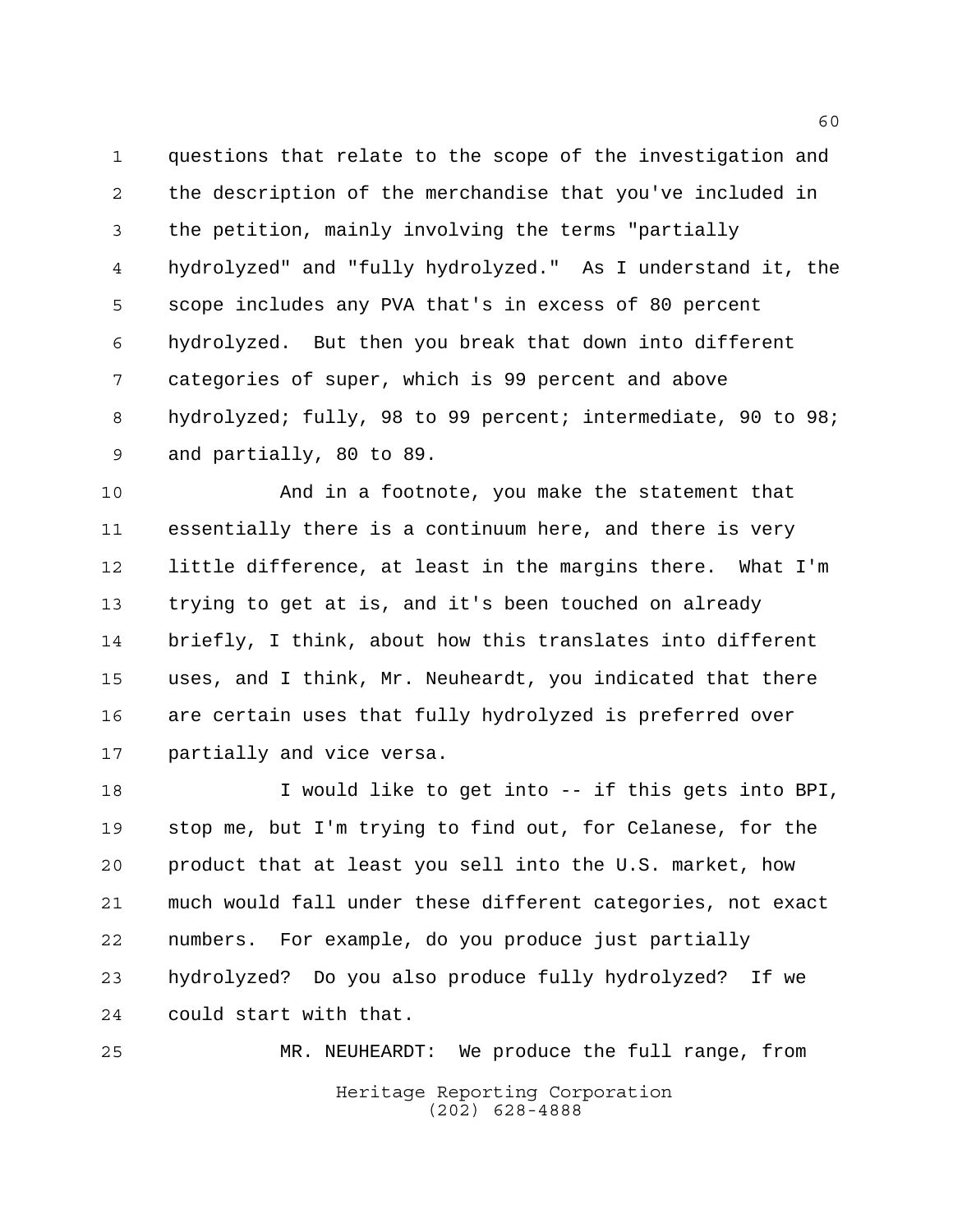partially on up to super hydrolyzed, so we do have

 intermediate grades; we have partially intermediate, fully, and super.

 MR. CARPENTER: Okay. Now, in terms of your competition, both DuPont and the Taiwan manufacturer, as far as what they are selling into the U.S. market, is it your understanding that they sell these various different forms as well into the U.S. market?

MR. NEUHEARDT: Yes.

 MR. CARPENTER: So you don't necessarily see any market segmentation here where one supplier -- I should raise that as a question. Do you see any kind of market segmentation where one particular supplier focuses mainly on one type of product, whereas another supplier focuses more on another type of product?

 MR. NEUHEARDT: We have not seen that. MR. CARPENTER: Okay. Thank you very much. Do my colleagues have any additional questions? Mr. Benedick?

 MR. BENEDICK: I have one follow-up for Mr. Neuheardt and Mr. Massa, and, again, I suppose this has to do with natural gas, and just append it to the questions on natural gas that you'll respond to in the post-conference brief.

I'm looking at the Energy Information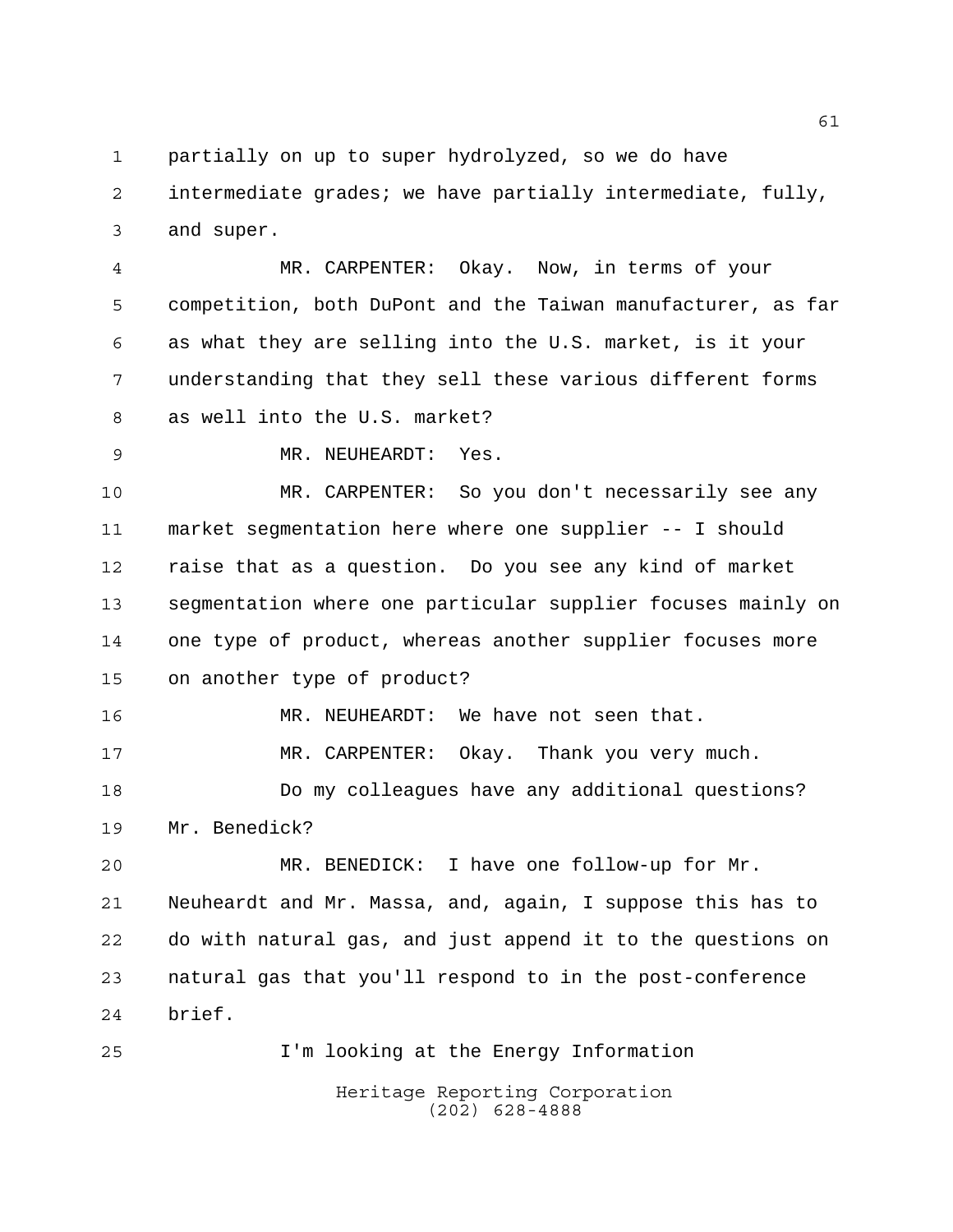Administration's United States natural gas industrial price. They report it monthly. Would the trend in those prices be indicative of the trend in price of natural gas that you've had to pay for over the period of investigation? MR. MASSA: We'll address it. MR. BENEDICK: Okay. Thank you. MR. CARPENTER: Thank you once again for your presentation and your responses to our questions. We appreciate that. At this point, we'll take about a ten-minute recess and resume at approximately 11:15 with the Respondents' presentation. Thank you. (Whereupon, at 11:02 a.m., a brief recess was taken.) MR. CARPENTER: Could everyone take a seat, please, and we'll resume the conference? (Pause.) MR. CARPENTER: Welcome, and please begin whenever you're ready. MR. CAMPBELL: Good morning. Again, I'm Jay Campbell of White & Case here on behalf of Chang Chun PetroChemical. Richard Chen is the general manager of overseas marketing for Chang Chun, and he will begin our presentation by providing you with an overview of Chun Chemical's PVA business and the role it plays in the U.S.

Heritage Reporting Corporation (202) 628-4888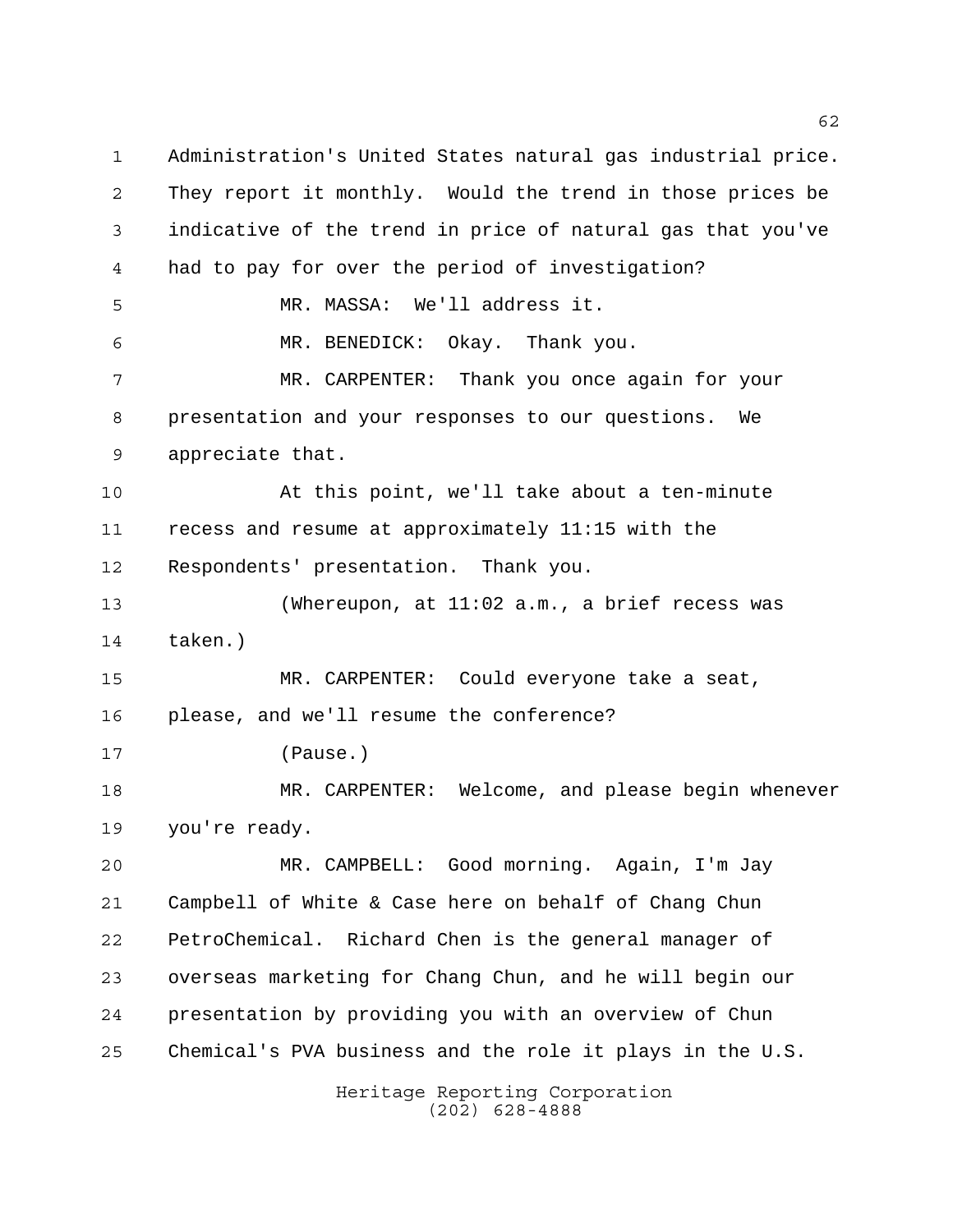market.

 MR. CHEN: Good morning. My name is Richard Chen, and I am the general manager of overseas marketing at the Chang Chun PetroChemical Company, Ltd. I would like to thank the Commission for this opportunity to acquaint you with Chang Chun and our proud history in the PVA business. We also appreciate this opportunity to cooperate fully in these proceedings. We trust that after the Commission completes its investigation, it will make a negative injury determination.

 To begin with, I would like to introduce our company. Chang Chun was first established back in the late 1940's as an industrial chemical company. We began to develop our PVA business in 1974. I remember those days because I have been an employee of Chang Chun for over 30 years. All along, our core philosophy has been to supply the best range and quantity of products possible in order to meet our customers' needs. For this reason, we have developed the capability to produce a full range of PVA products, operating 10 production lines that can produce a wide variety of PVA grades.

 Guided by this principle, Chang Chun has earned a solid reputation in Asia, Europe, and the United States. Of course, I understand that in this investigation, Chang Chun's role in the U.S. market is most at issue. I believe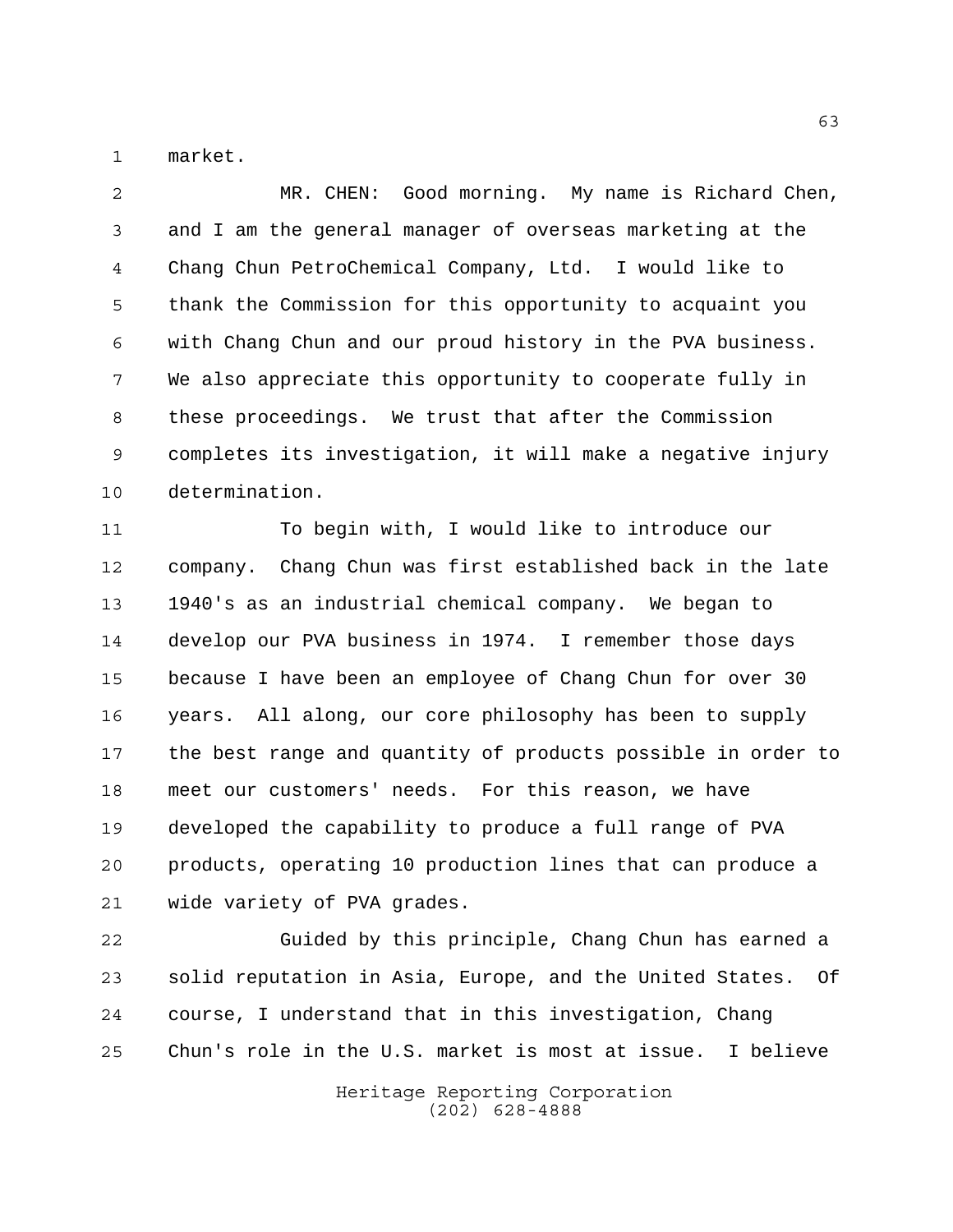that Chang Chun has only had a positive impact on the U.S. market.

 Chang Chun has supplied PVA to the United States since 1977, and we have strived to be a responsible player in the market. Our supply of PVA to one of our U.S. customers, DuPont provides a good example of the positive impact Chang Chun has on the U.S. market. As the Commission is aware, DuPont is the U.S. producer of PVA, but its plant can only produce fully hydrolyzed PVA. Therefore, over the years, Chang Chun has supplied DuPont with partially hydrolyzed PVA. By complementing DuPont's product line, Chang Chun has provided a major service to the U.S. customers.

 Increasingly, U.S. customers for all major applications require suppliers that can provide the full range of PVA grades. At the same time, these customers do not want to be forced to rely on a single source for their PVA needs. This is understandable because they need to protect themselves from disruptions in supply. Therefore, it has become commonplace in the industry to have at least two approved suppliers.

 By filling out DuPont's product line, Chang Chun is able to provide U.S. customers with an additional source of the full range of PVA. This is important because Celanese is the only other U.S. producer that can supply the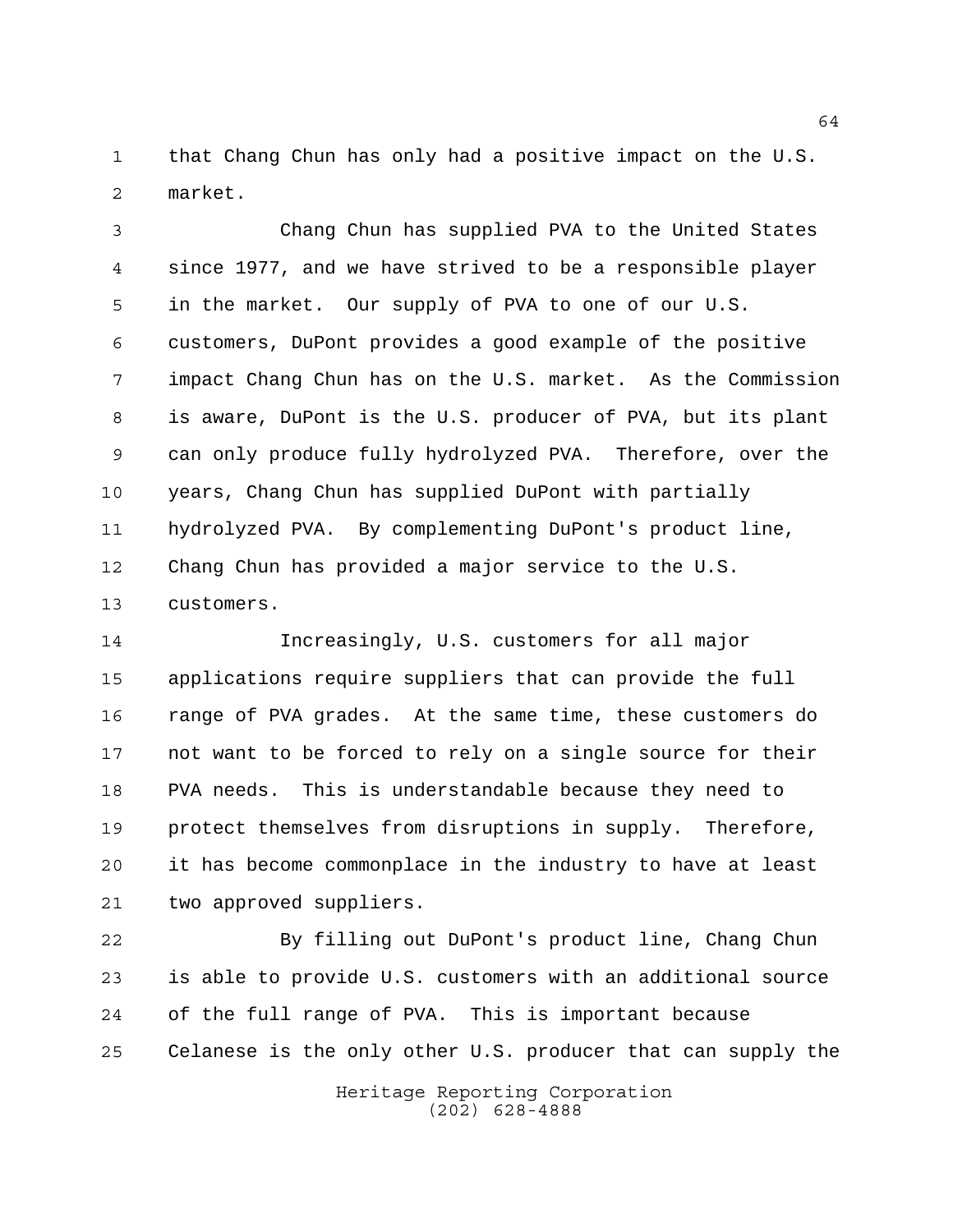full range of PVA.

 In addition to DuPont, we supply PVA to U.S. distributors, such as Perry Chemicals.

 I will now address Chang Chun's experience in the U.S. market during the period of this investigation, the years 2001 through early 2004. In 2001, the U.S. economy entered a downturn, and the demand for PVA declined as a result. Consistent with the decline in demand, Chang Chun's shipments to the United States decreased significantly in 2001. This trend continued during 2002, and our shipments to the United States decreased further.

 In 2003, the picture changed for two main reasons. First, the United States imposed antidumping orders on PVA from China, Japan, and Korea, which reduced the flow of PVA imports from these countries somewhat. As a result, U.S. customers turned more to Chang Chun, particularly for partially hydrolyzed PVA. I believe that the main reason U.S. customers turned to Chang Chun was to give them a secondary source of partially hydrolyzed PVA in addition to Celanese. Second, the U.S. economy began to improve, and this revived demand of PVA.

 Regarding price, I am note that Chang Chun is in the PVA business to make money, and we strive to increase our prices wherever possible to maximize the profits, including in the United States market. From year 2001 to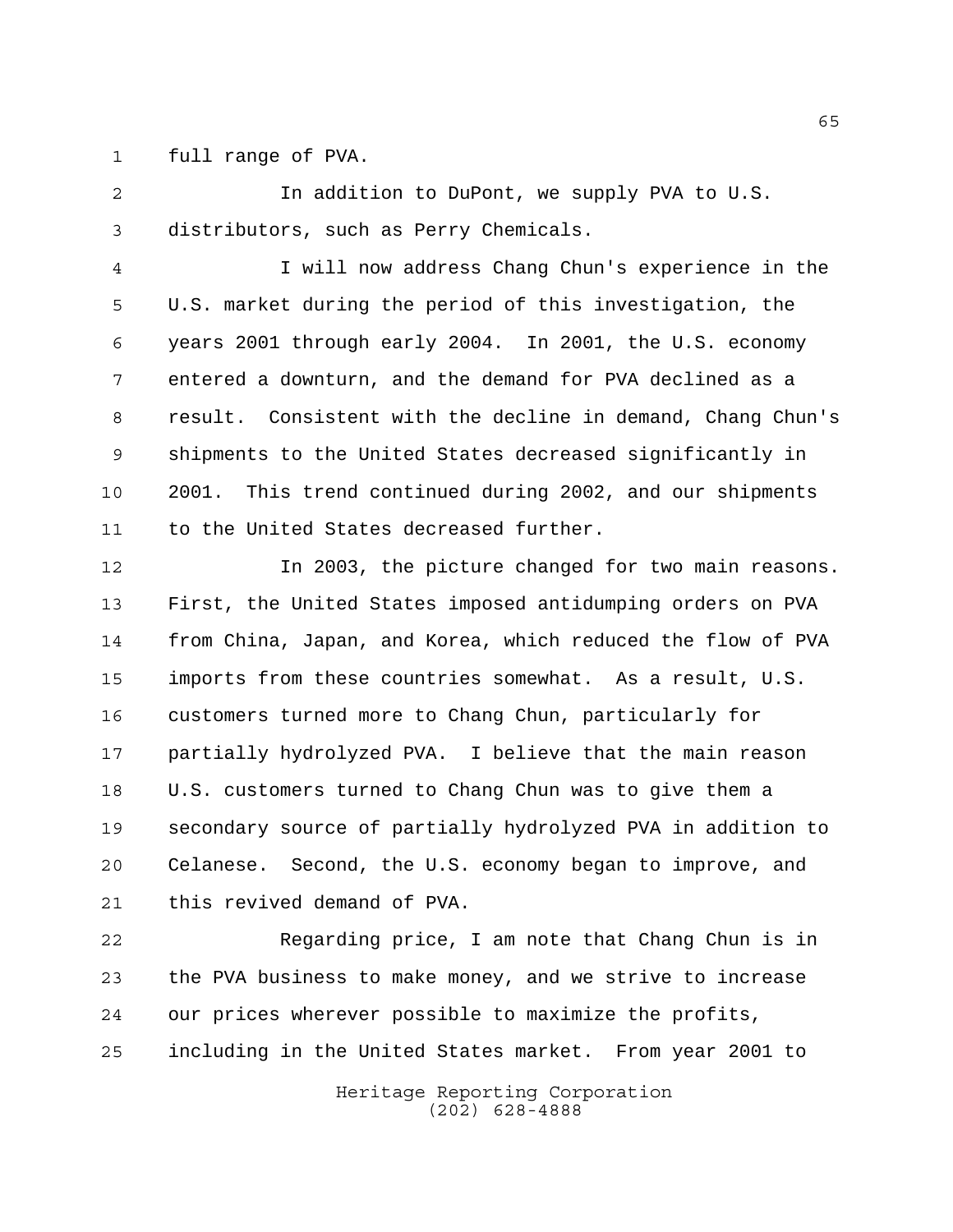early 2004, however, we were not able to increase our prices on U.S. shipments because of the aggressive strategy of other PVA suppliers, as well as other market conditions beyond our control.

 First, during 2001 and 2002, the world economy was in a downturn, and the users of PVA demanded lower volumes as a result. The weakened demand had a negative impact on our prices. In addition, the 1996 antidumping orders on PVA from China, Japan, and Taiwan were revoked in the spring of 2001. After the orders were revoked, China, Japan, and Korea began to lead prices downward, and we were forced to follow the price decreases in order to stay afloat in the U.S. market. These general trends continued in the U.S. PVA market through 2002, and we continued to adjust our prices as market forces required.

 Our prices on U.S. shipments remained steady during 2003 and the first half of 2004, yet during this time, various forces were at play that should have allowed us to increase our prices. The world economy had improved, the raw material costs for PVA had increased, and the United States issued dumping orders on PVA from China, Japan, and Korea.

 In light of this event, we wanted to increase our prices on all PVA shipments to America, but our U.S. distributors, such as Perry Chemicals and DuPont, informed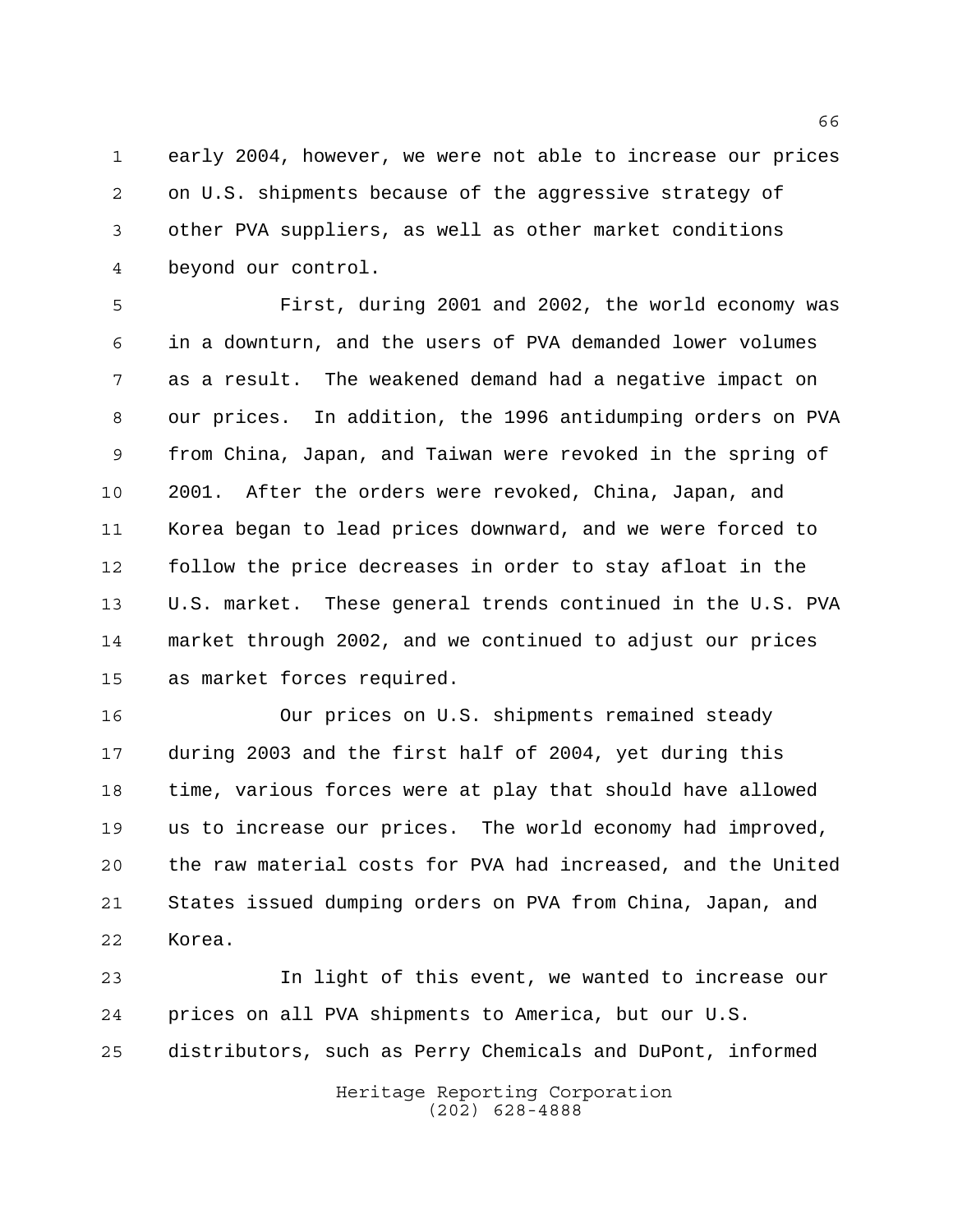us that Celanese was keeping its price low in order to sell greater volumes. As a result, our U.S. distributors could not accept price increases from us. Thus, because of the aggressive strategy of Celanese, Chang Chun was not able to increase its price during the year 2003 and early 2004.

 I understand that Celanese is the only U.S. producer that is complaining about Taiwanese imports. From my perspective, if Celanese performed poorly over the period of investigation, it is largely because of -- bet business decision and not because of the Chinese imports of the PVA. First, it should be noted that Celanese is a relatively new player in the PVA market. Celanese acquired the PVA business of Air Products in the year 2000. As a new player, Celanese had to behave aggressively, particularly in Asia where we have more direct contact with the end users of our products. In China, for example, Celanese has priced extremely low.

 Celanese also acts as if it doesn't truly understand the PVA market. Unlike Chang Chun, Celanese appears to treat PVA as a commodity product. Celanese doesn't take the time to learn the customer's needs and doesn't show loyalty to the customer.

 Second, we believe that Celanese may have paid too much for Air Products' PVA business. Air Products' facilities are old and inefficient. We believe Celanese

> Heritage Reporting Corporation (202) 628-4888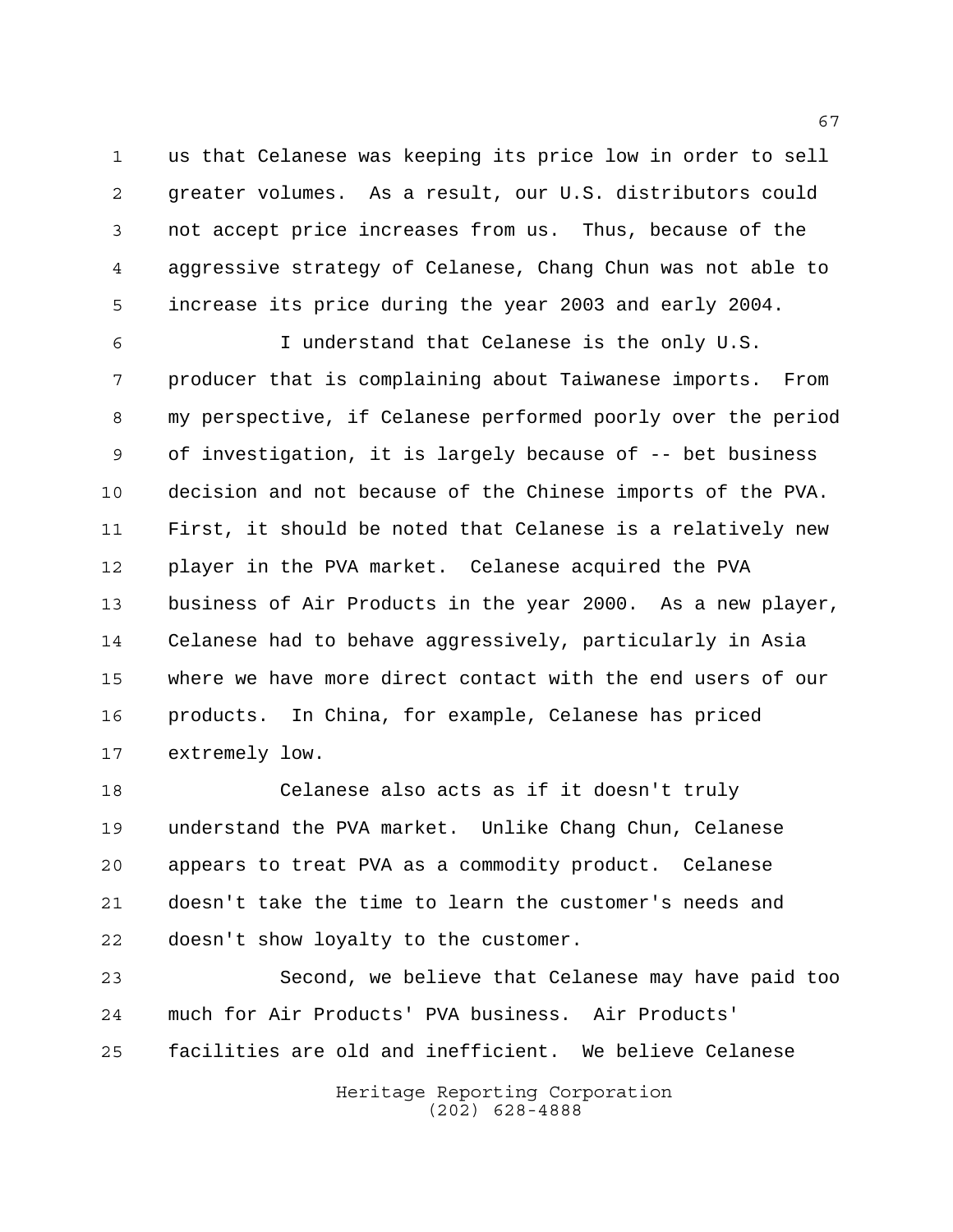must be saddled with heavy depreciation costs as a result.

 Finally, I would like to briefly comment on where we at Chang Chun think that the growing PVA market is headed and how we see our PVA business developing going forward. We see two major forces driving the PVA market. First, the business is becoming increasingly globalized. As more and more customers have become multinational in scope, they have become more savvy about the prices and insist that their PVA prices are equal across all regions of the world. This pressure from global customers has caused prices for PVA to converge.

 Second, while we believe that worldwide demand for PVA is steadily growing at a rate of 2 percent per year, the Asian market for PVA is growing much faster, at a rate between 5 to 8 percent. For this reason, we believe that the Asian market, which is already Chang Chun's primary market, will become even more important to our company. In light of the current and future global demand trends, we expect to continue to produce PVA at the levels that our capacity reasonably allows.

 Thank you for your time and patience. I hope that I have left you with a better understanding of Chang Chun and the positive role we play in the PVA market. Thank you. MR. CAMPBELL: Thank you, Mr. Chen. I turn it over to Jeff Snyder.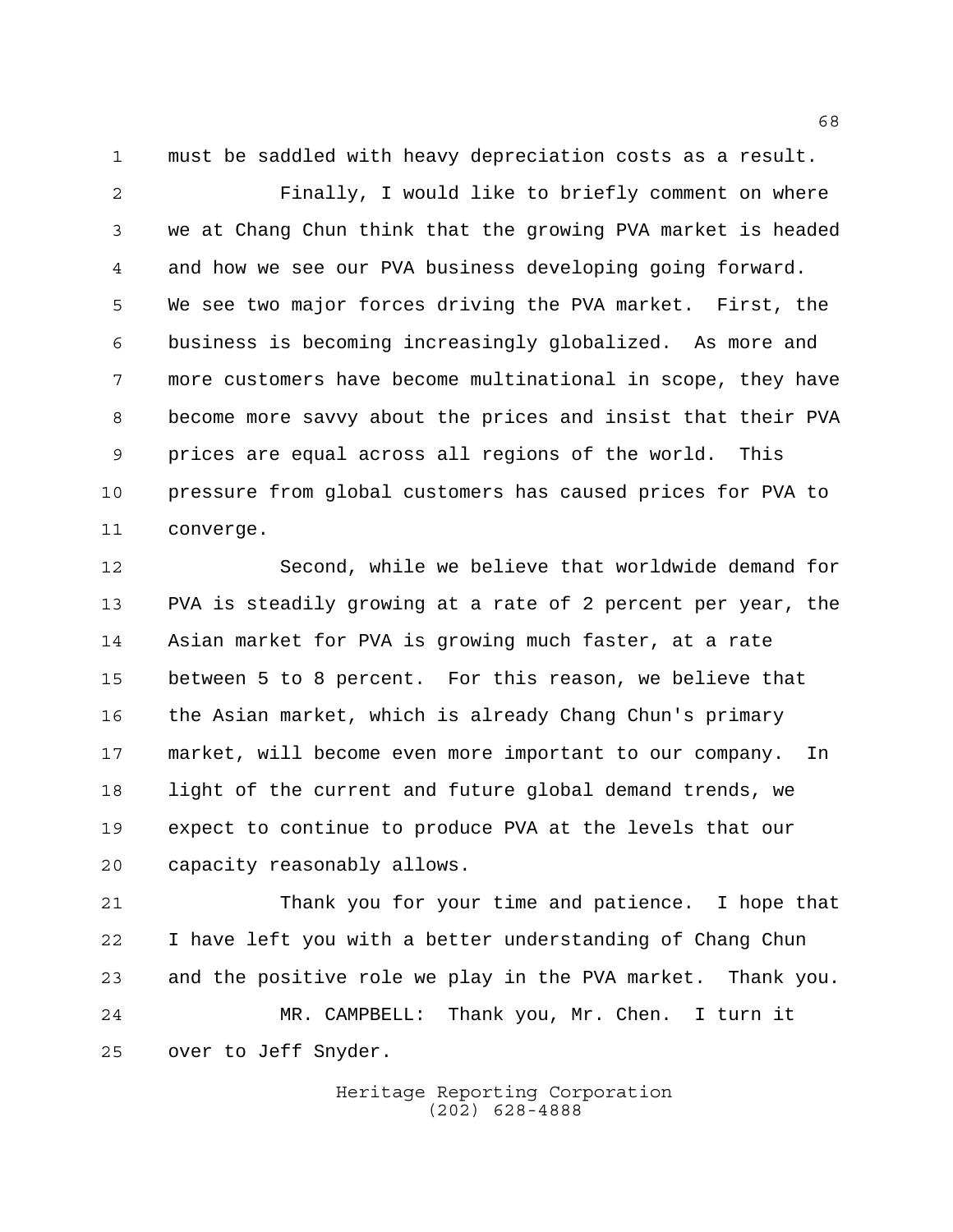MR. SNYDER: Thank you. Again, my name is Jeff Snyder. I'm here from the law firm of Crowell & Moring, along with my colleague, Matthew Jaffe. We are here in opposition to the petition, and we want to express our support for the views of CCPC. But before we begin, I do have to provide a little bit more information -- let me explain -- on some of the issues that I raised this morning.

 One of the reasons there is nothing in the record on this issue yet with respect to Patton Boggs is that Patton Boggs had promised DuPont that it would withdraw from the case. We were not expecting to see them here today. The fact that they are here forced me to have to raise this issue and place it on the record.

 Accordingly, now we must address it, and we will provide more information in our post-conference statement. We have raised this issue with the Department of Commerce, and we have worked with Patton Boggs to have it fulfill its commitment to DuPont.

 In addition, I also have to note that this may be one of the first cases in which the ITC must deal with attorney-client privileged information. The petition uses it. I must also express DuPont's objection to this unfortunate new tactic in ITC proceedings. It's unfortunate because it's unnecessary. It's unfortunate that Celanese and its law firm, both of whom have obligations to DuPont,

> Heritage Reporting Corporation (202) 628-4888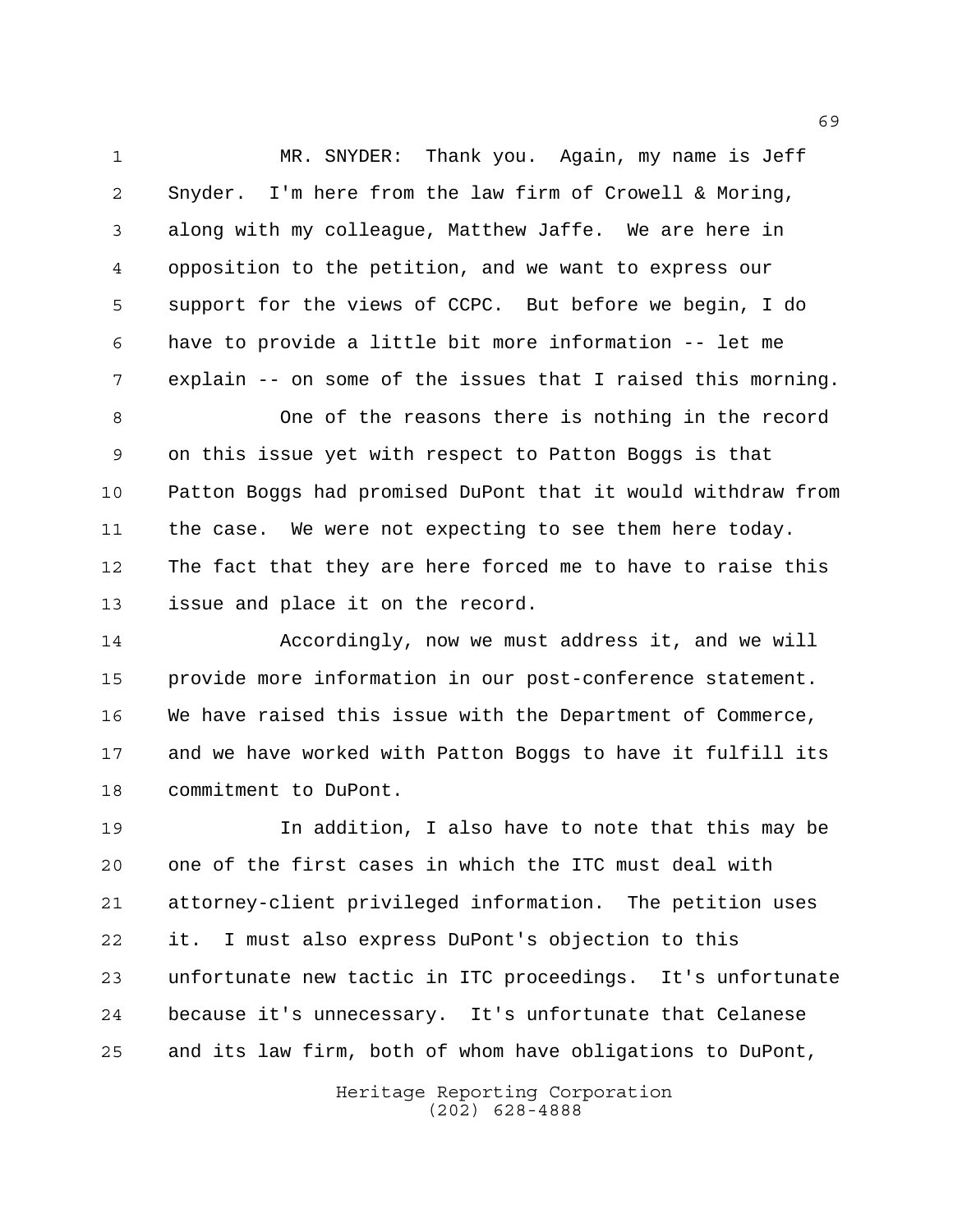resorted to this tactic. Nonetheless, we have confidence that the Commission is prepared to focus on the real issues in this case.

 I regret having to address those issues. I would rather focus on what the case is about. To help you do that, I would like to introduce Kathy McCord, who is the global business director for intermediates for DuPont's packaging and industrial polymers business.

 MS. McCORD: Hello. My name is Kathy McCord, and I am the global business director for intermediates for DuPont's packaging and industrial polymers business. I've been managing DuPont's PVA business for almost eight years now, about a third of my entire career with DuPont, so I've basically grown up with the business, and the health and the success of this business are extremely important to me.

 Let me begin, of course, by thanking you and the staff of the Commission for the opportunity to share our views about the U.S. PVA industry and the antidumping petition at hand.

 I was last here in May of 2003, when I actually sat across the aisle, so to speak, with my counterparts at Celanese. We were here on behalf of the domestic PVA industry, asking the Commission for relief from PVA imports from China, Korea, and Germany that were unfairly traded and causing us serious injury.

> Heritage Reporting Corporation (202) 628-4888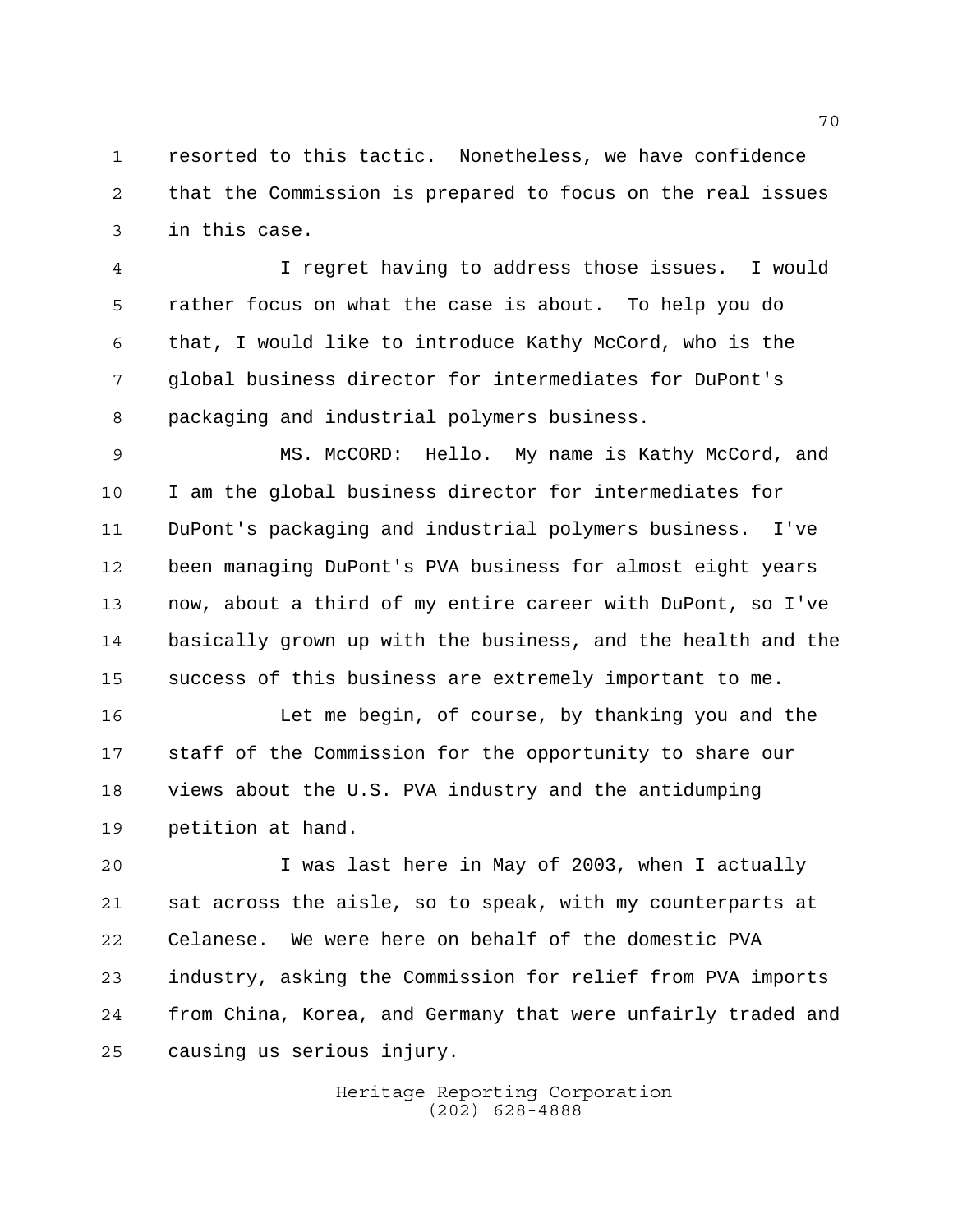During that proceeding, we were asked about imports from Taiwan and why they hadn't been included in our petition. The answer was simple: There was no evidence that Taiwanese imports were dumped, and there was no evidence that they were causing, or threatening to cause, injury to our industry. That was true then, and it's absolutely true now.

 Taiwanese PVA plays a healthy and absolutely vital role in the U.S. market, complementing domestically manufactured PVA and providing the U.S. customer with a critically important, second source of a complete range of material. We have been sourcing product from CCPC for over 20 years. In recent years, U.S. customers' needs for a second full-service source have grown, and Celanese's actions in the market have accelerated this trend.

 I believe that this proceeding has relatively little to do with imports at low prices. Instead, it's a part of an ongoing attempt by Celanese to restrict competition in the U.S. PVA market. In addition, any injury that Celanese claims to suffer is a result of its own poor business judgment. I will provide examples to further clarify those statements.

 Since the close of the earlier dumping case in September 2003, Celanese has engaged in four different tactics in the U.S. PVA marketplace.

> Heritage Reporting Corporation (202) 628-4888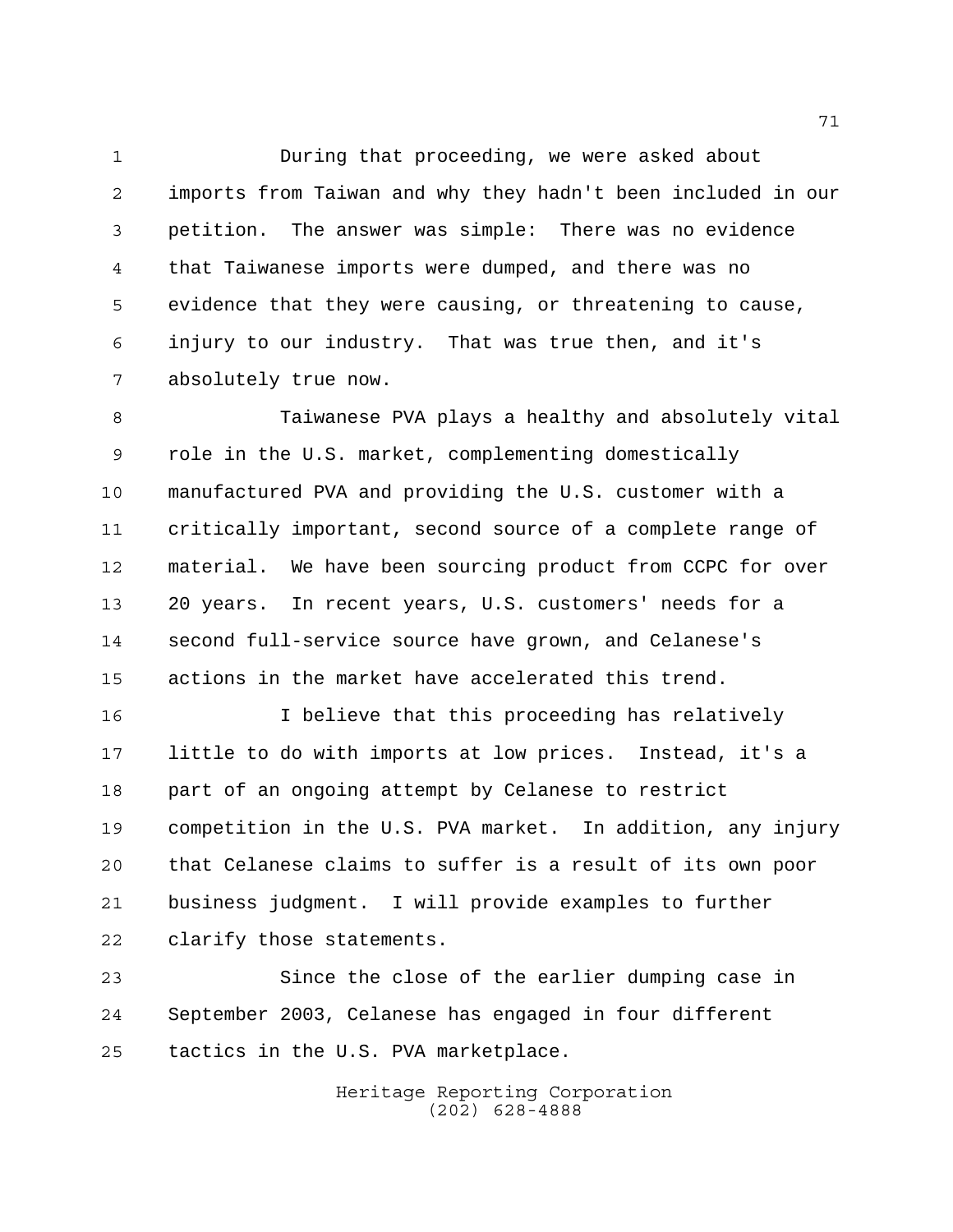First, they shifted policy from maintaining prices to cutting prices in an attempt to grow their U.S. market share.

 Second, they have offered low prices to customers but only on the condition that the customer buy all of their PVA requirements from Celanese, and this has alienated a number of very important customers from them.

 Third, they have signed long-term contracts with customers at very low prices that have locked Celanese in at a fixed price despite rising energy and raw material prices, causing the classic cost-price squeeze. This practice also establishes a floor price for the market, and it makes it harder for us, for DuPont, to raise prices.

 Four, they have failed to initiate and implement price increases in the U.S. market, keeping prices low and effectively preventing competitors like DuPont from raising prices.

 These actions have brought Celanese to the place they are now. These tactics haven't worked for them, and now they are trying to blame CCPC imports for their own business failure. Let me provide some background and discussion on these tactics.

 First, you've heard about PVA. It's basically classified by hydrolysis level, with two main types. There is fully hydrolyzed and partially hydrolyzed. Our DuPont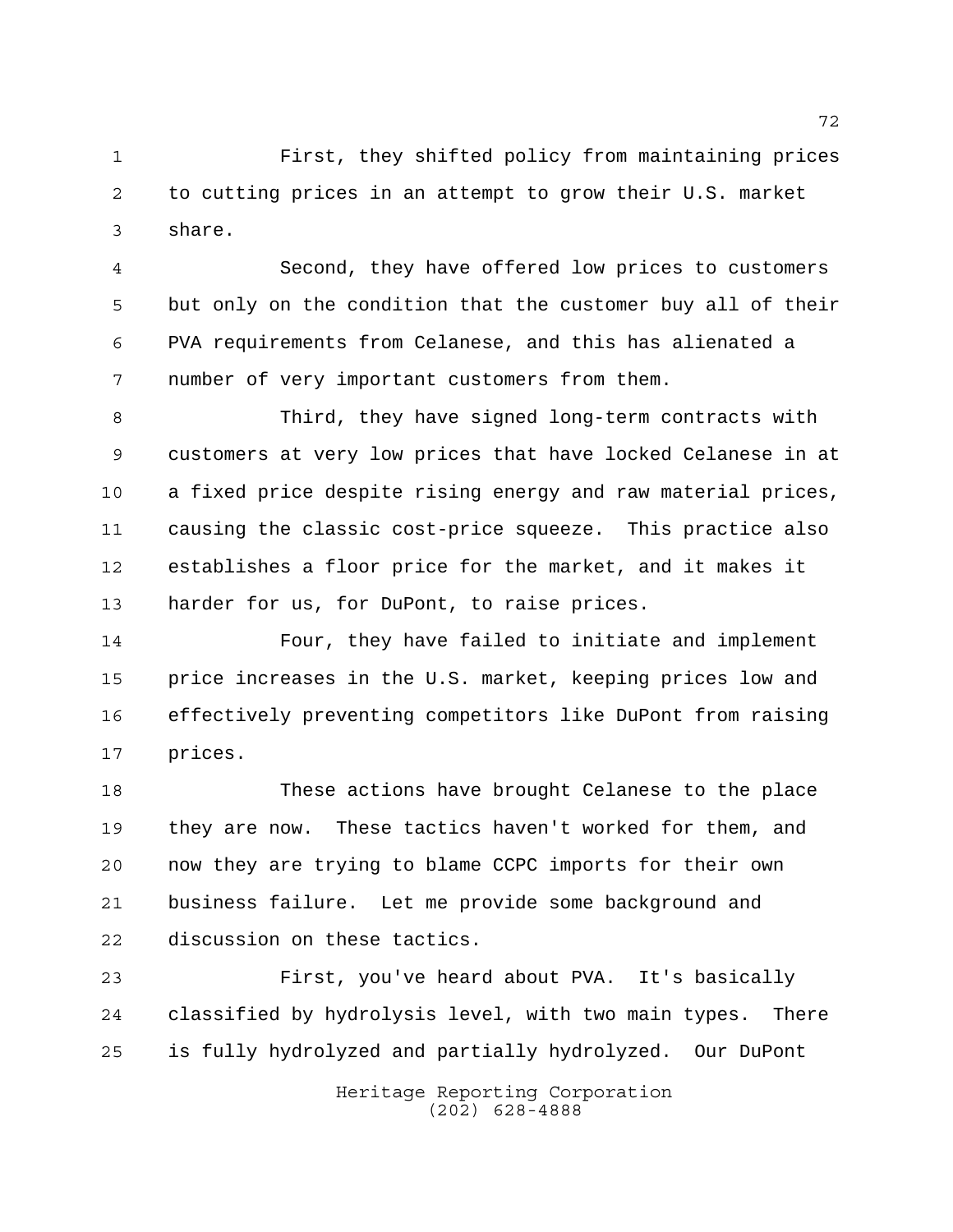facility, which is located in LaPorte, Texas, can only manufacture fully hydrolyzed PVA. That's how we differ from Celanese, in that we cannot produce the partially hydrolyzed material. Celanese produces both of these types of PVA.

 However, our customers often ask for a full range of PVA products for their various needs and applications, and to provide them that full range, DuPont has traditionally looked to outside sources, including Celanese and CCPC, for the grades we can't produce. CCPC is hardly a new market entrant here. To the contrary, their product has been marketed in the U.S. for nearly 30 years, and DuPont has been buying material from CCPC, as I mentioned, for about 20 years.

 Now, let me turn to a discussion of the market. In fact, the market is being driven by several factors. First, two of the largest historical users of PVA, the U.S. textile market and the paper industries, have declined more rapidly than most had anticipated.

 Second, our customers have accelerated the larger industrial trend of seeking and maintaining multiple sources of all of their key raw materials, such as PVA. By and large, this trend in PVA is not price driven. Rather, it's driven by the need to ensure a reliable supply stream in an era of supply crunches and just-in-time delivery.

Heritage Reporting Corporation Third, raw material and energy costs used in the

(202) 628-4888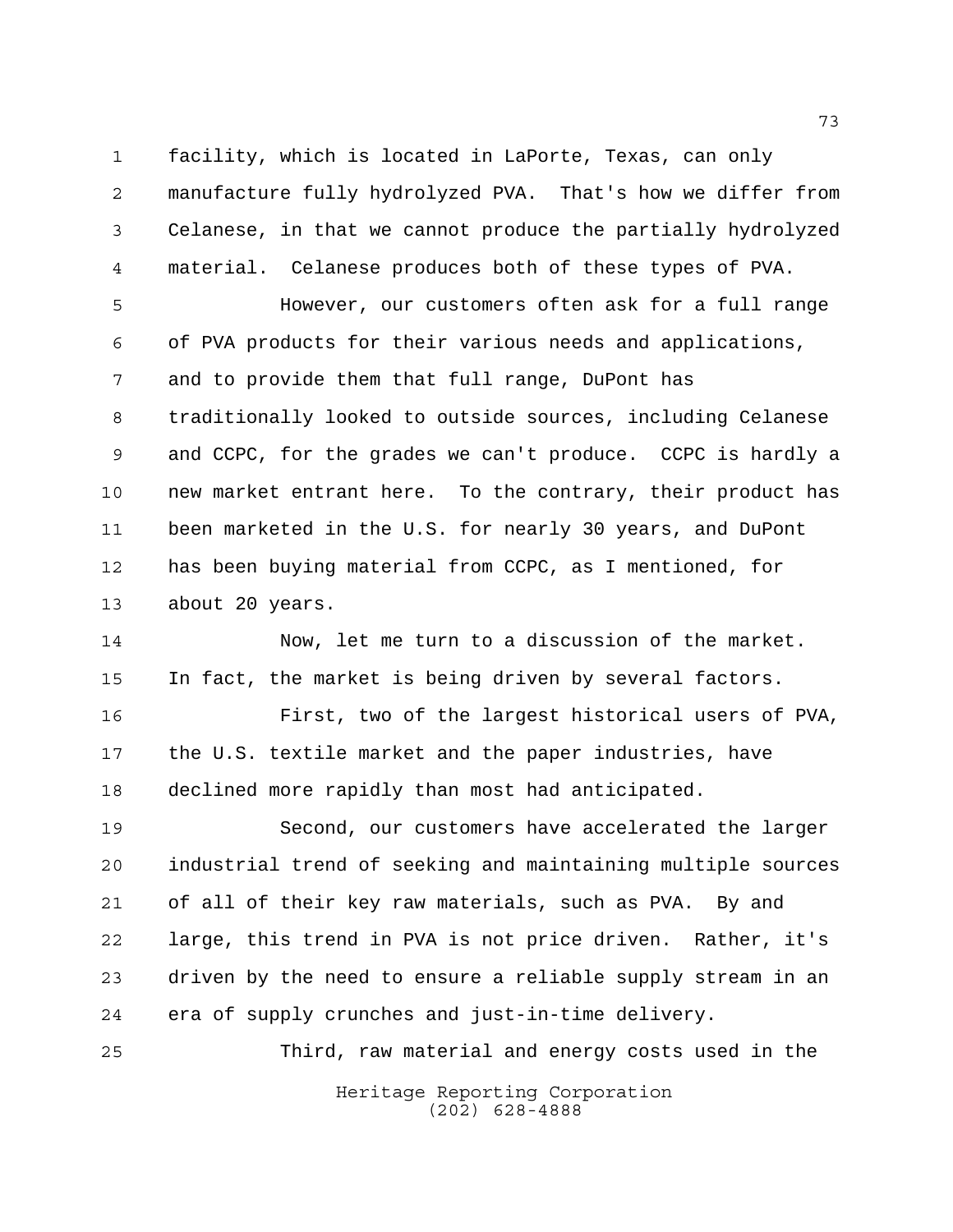production of PVA have increased substantially more than forecast.

 DuPont's response to these significant changes has been to adapt and to deal with this changing market.

 First, we cut our costs. We cut our costs at our manufacturing operation and our commercial operation, and we continue to drive our costs down and continue to increase the energy efficiency of our plants.

 Second, we have announced and implemented PVA price increases.

 Third, we've worked to identify customers that require full service and a full product line, including customers in growing end use markets, such as PVA films, and we've focused on specific new product development there.

 And, finally, we have made a conscious decision to maintain our management continuity of our PVA business during these very difficult market conditions and have made very few changes to our leadership in the last three years.

 Faced with the same market challenges, Celanese has responded rather differently, with the four tactics I described earlier.

 First, commencing in late 2002, Celanese altered its strategy to one of gaining volume share by aggressively cutting prices in most PVA market segments, and this tactic was not limited to those accounts just purchasing imported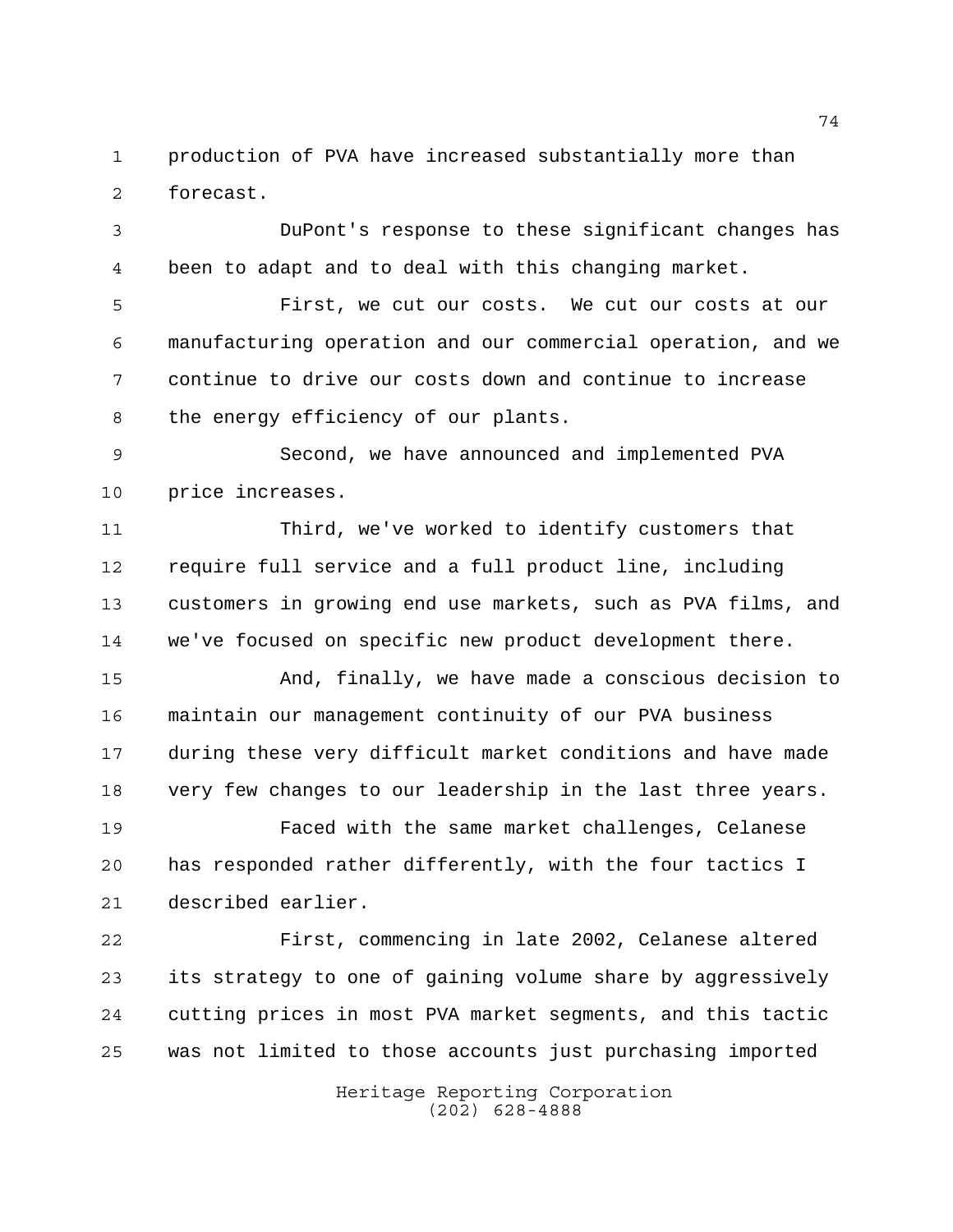PVA. We have documented evidence, which will be included in our post-hearing submission, of Celanese's leading prices downward. We also have direct and indirect knowledge that Celanese has sold so-called "second-quality PVA" at very low prices in an attempt to gain spot business.

 We were concerned over these low prices. We got samples of the material, we analyzed it, and it certainly looked like first-quality material to us, as it did to our customers, which further supports our belief that this is a concerted effort by Celanese to gain spot sales by selling first-quality material at second-quality prices.

 Second, we have documented incidences where Celanese has failed to implement announced price increases on numerous occasions, as a matter of fact, as recently as this month. Meanwhile, DuPont, and we're clearly not the market leader in the U.S., has initiated two of the last three price increases since the beginning of 2003. That is quite unusual.

 Third, in the last two years, Celanese has a whole new leadership team running their business, a leadership team with very limited knowledge and experience in the PVA business, its applications, and its customers.

 Lastly, we, too, have had experience with Celanese's negotiating tactics. As I mentioned earlier, many U.S. corporations have made the strategic decision to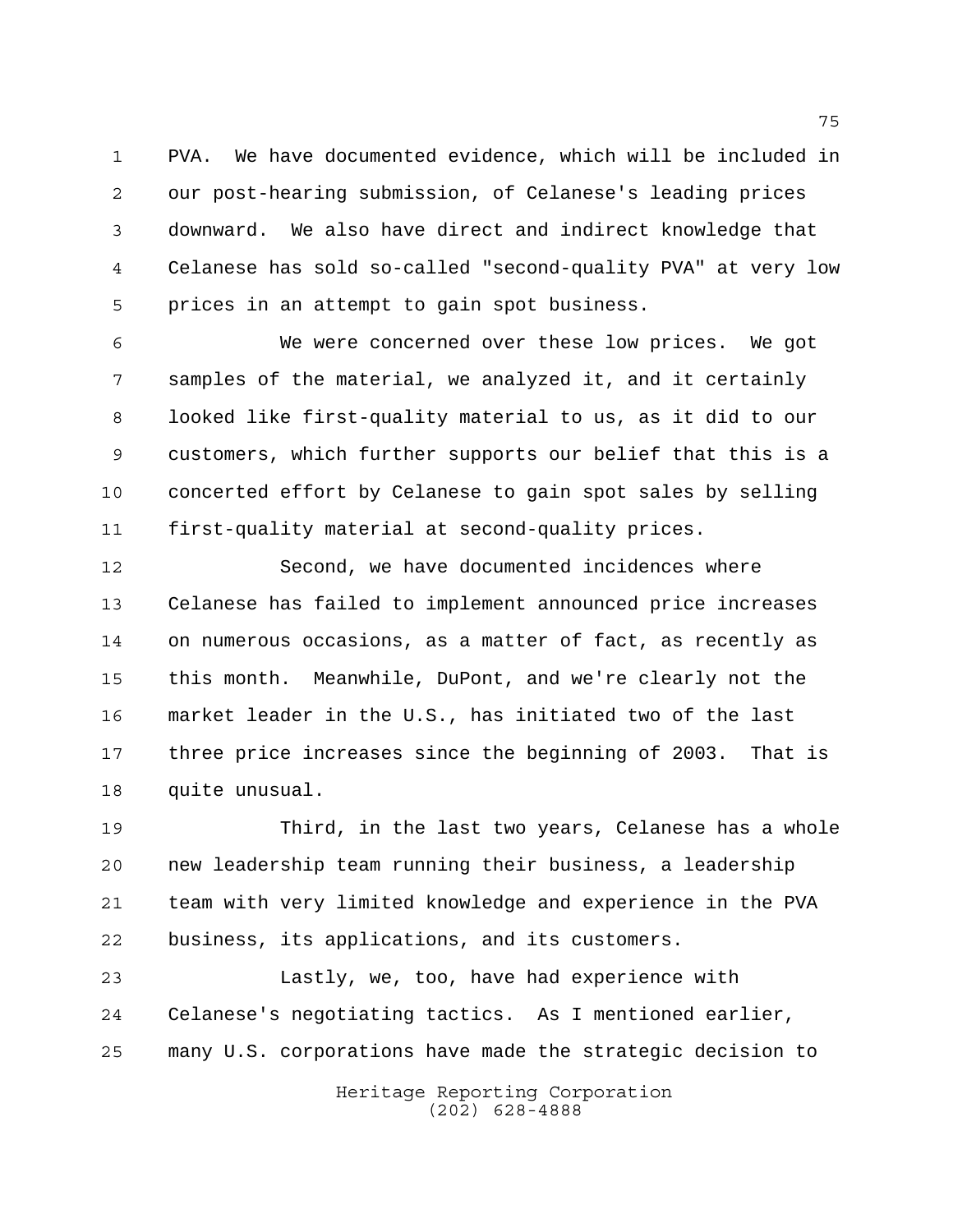have a second supplier of major raw materials, and DuPont is not exception to that. Beginning over a year ago, we entered into negotiations with Celanese to purchase PVA that we can't make at LaPorte. The negotiations dragged on, principally because Celanese wanted to restrict our purchases from CCPC. As a matter of fact, their first several proposals to us involved their being our exclusive, or nearly exclusive, supplier.

 We refused to do that for a couple of reasons. First, we had serious concerns about the legality of this 11 type of arrangement; and, second, like our customers, we recognize that being heavily dependent on one supplier for a key raw material can quickly lead to significant supply problems, especially when your supplier is also your largest competitor.

 Nevertheless, we continued to negotiate with Celanese in good faith to try to find some common ground and mutually agreeable terms through as recently as September 8th of this month. I now question Celanese's own good faith in these negotiations, given that up until the day after the filing of this petition, they continued to discuss a supply contract with us. I now believe they were just leading us on to give them time to complete the filing of this petition.

Heritage Reporting Corporation (202) 628-4888 Lastly, Celanese has alleged that PVA purchasers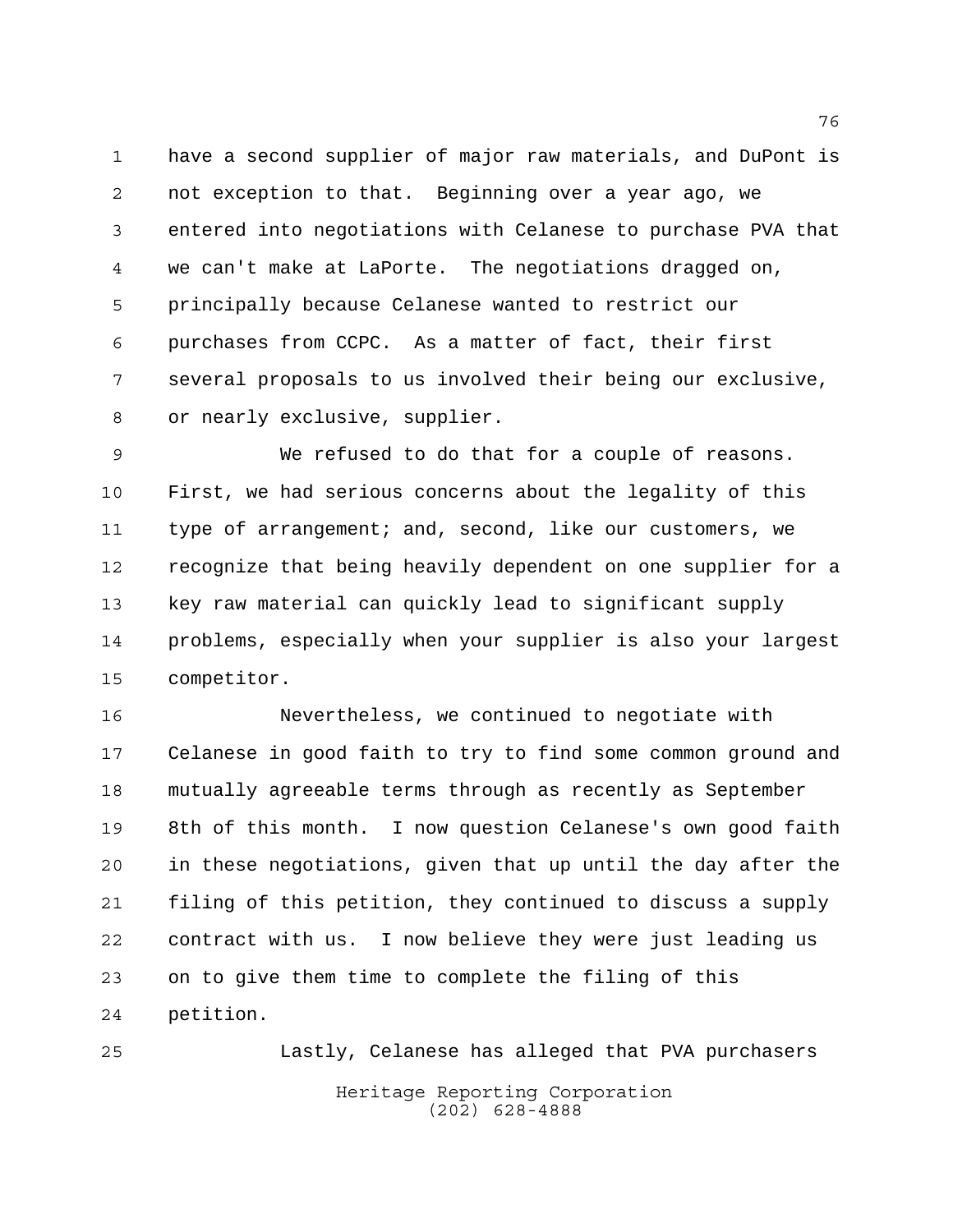have shifted their sources to Taiwanese imports based on price. This is simply incorrect. The increased imports from Taiwan are a function of PVA purchasers making the legitimate commercial decision to move away from Celanese as their supplier. Celanese has answered by attempting to force the customer into exclusive supply arrangements, and for certain customers, they won't have anything to do with that.

 In short, imports from Taiwan are a sensible and necessary reaction to market conditions instead of a pre- existing cause of injury. The cause of any injury to Celanese is self-induced. Poor business judgment on their part has resulted in their driving prices down, failing to implement price increases, and alienating customers by attempting to force them to sole source from Celanese, and this has been the cause of their problems. I don't believe that Celanese should be allowed to use the U.S. trade laws to make up for their own mistakes and hurt the U.S. customer base in the process.

 Thank you again for this time, and I'm available for any questions.

 MR. SNYDER: Thank you, Kathy. I now have three other quick points to make. First, as you've heard, imports from Taiwan are not a cause of injury. Given the confidential record and the nature of the record, I can't

> Heritage Reporting Corporation (202) 628-4888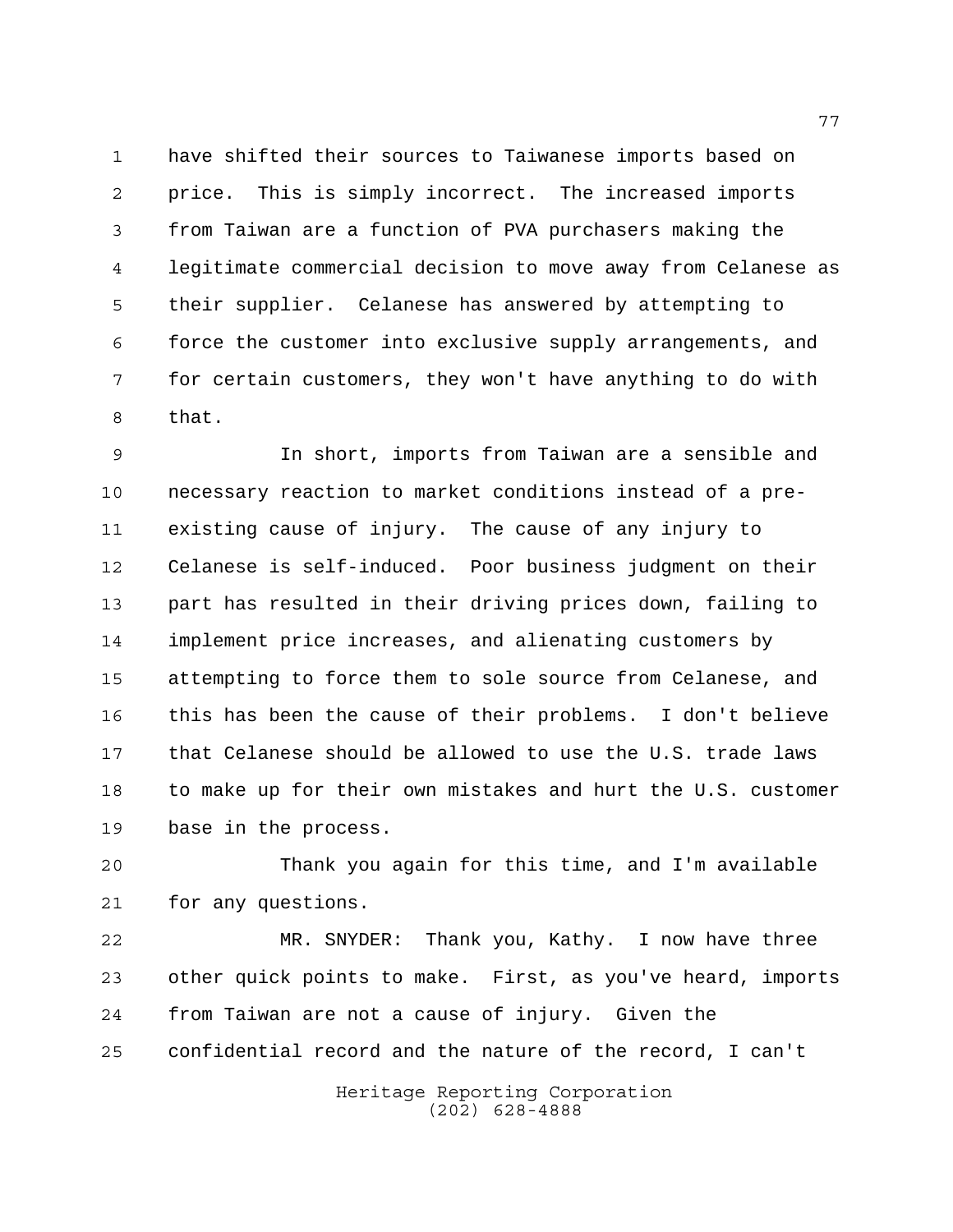say very much here and we're also limited because of the APO. But with respect to Celanese's loss sales allegations, we urge the Commission to study these very carefully to determine and verify whether these actually happened the way Celanese says they did. We urge the Commission to figure out why they happened and what the customers have to say. We say this because everything we've learned about the market, everything you've heard from Dupont today suggests that those allegations warrant careful scrutiny.

 Second, we urge the Commission to carefully consider why Celanese is injured, if, in fact, it is. We urge the Commission to review the successive sales and changes of ownership that Celanese has undergone in the recent years; try to understand what kind of impact this has had on the company's financial condition. We urge the Commission to review the management changes that have occurred, as a result of Celanese's recent corporate history. We believe these issues may go a long way in explaining what's going on in this case.

 Third, I need to explain something about the average unit values, a topic that has come up during the course of the hearing today. These are the average unit values from the import Census data for May and June of this year. Upon the filing of the petition and the review of the information, Dupont reviewed the data, as well, and

> Heritage Reporting Corporation (202) 628-4888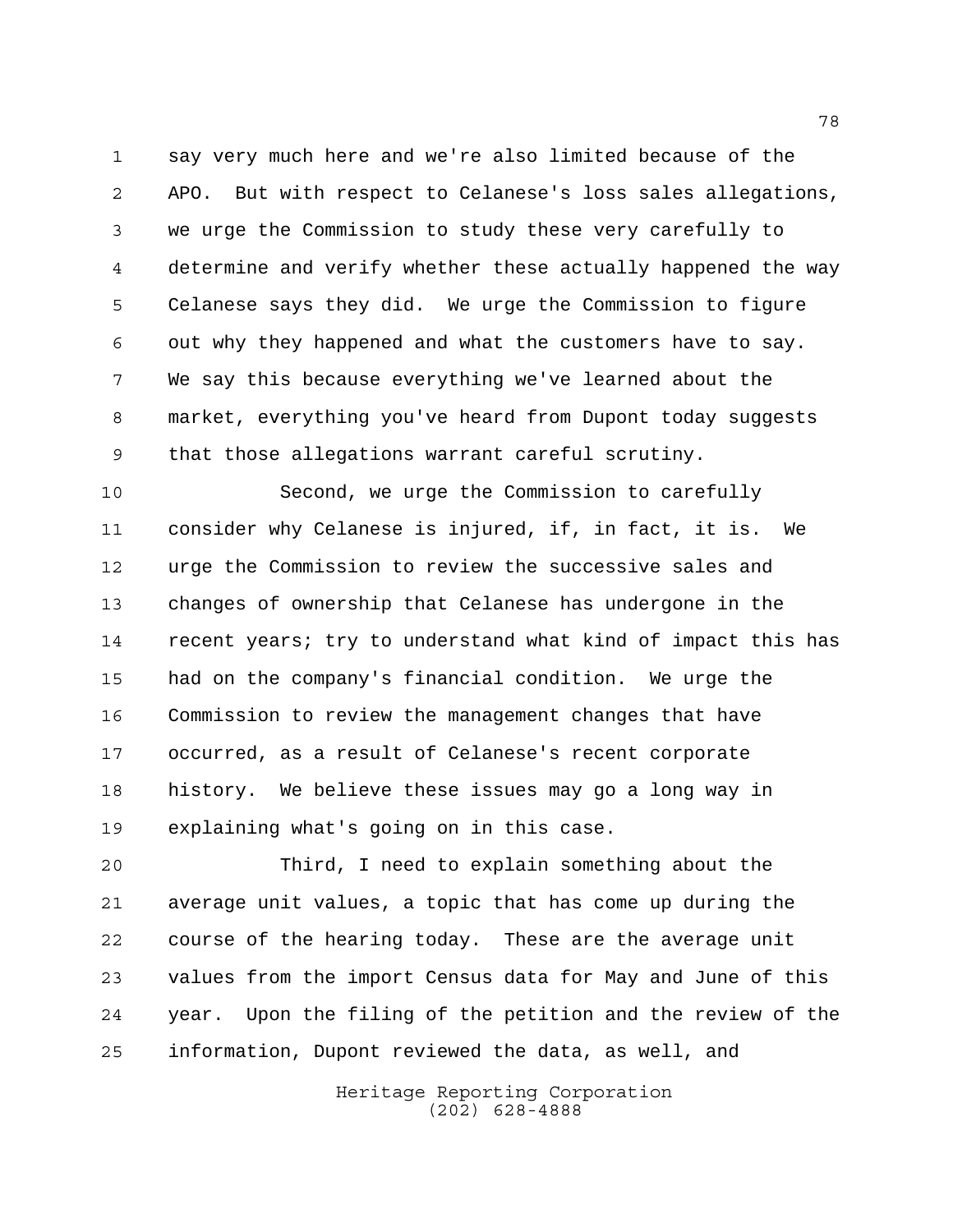identified the unusually low average unit values. We looked into this and Dupont determined that a clerical error in the reporting of the data, which we'll explain more fully in our post-conference statement, created this anomaly. Dupont has taken steps to correct this clerical error with Customs and will provide, to the best of our ability, a recalculation of those values for the post-conference statement. But, we wanted to share this with you and with the Commission, at this point.

 With that, I'd like to turn this over to Seth Kaplan from Charles River Associates.

 MR. KAPLAN: Good morning. I'm Seth Kaplan from Charles River Associates and I head the international trade practice there. I'm here on behalf of CCPC, a Taiwanese producer of PVA with over a 30-year history of supplying the U.S. market. Because of the confidential nature of much of the record and because we are still analyzing the APO material, at about 2:00 in the morning last night analyzing the APO material, I will confine my comments to the role of Taiwanese imports in the U.S. market and characterization of the conditions of competition in the United States and, finally, the interaction of the conditions of competition with the U.S. industry's condition, with special emphasis on the Celanese business decision. I will deal with these issues further in the post-conference brief, when we have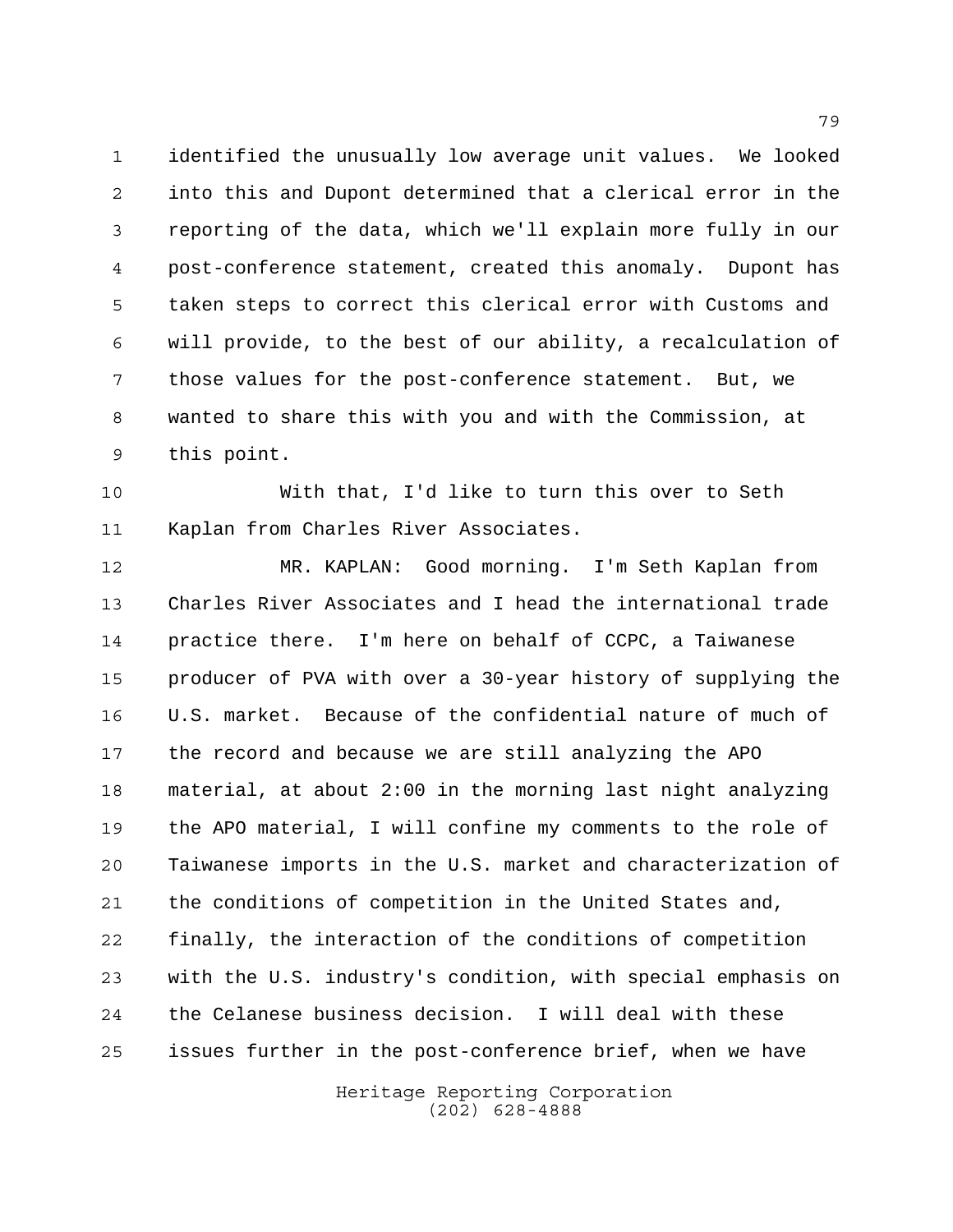more time to look at the APO material in the light of day.

 Let me now turn to some issues that I think the Commission should take note of; first, from Taiwan. CCPC has a long history in the U.S. market. The Commission sometimes examines records where importers enter the market soon before the filing of the case without a long history of selling in the U.S. and without relationships with customers in the United States. This is just the opposite. You're looking at a foreign producer, who is behaving responsibly for a long period of time.

 Second, the imports are at levels that are less than they were in the past. If you look at a long time series of the imports of this product from Taiwan, you will note that the current levels are not inconsistent with the historical imports into the United States from Taiwan, in periods where there were no allegations of any injury, any 17 pricing, any dumping concerns whatsoever.

 Third, CCPC supplies material across the range of product; but, also, a range that extends beyond some of the production capabilities in the United States, even by Celanese. It's my understanding that they supply certain very high and very low viscosities that are not available in the United States and, certainly, with their 10 lines of production relative to the four, we understand, of domestic producer that in the environment with just-in-time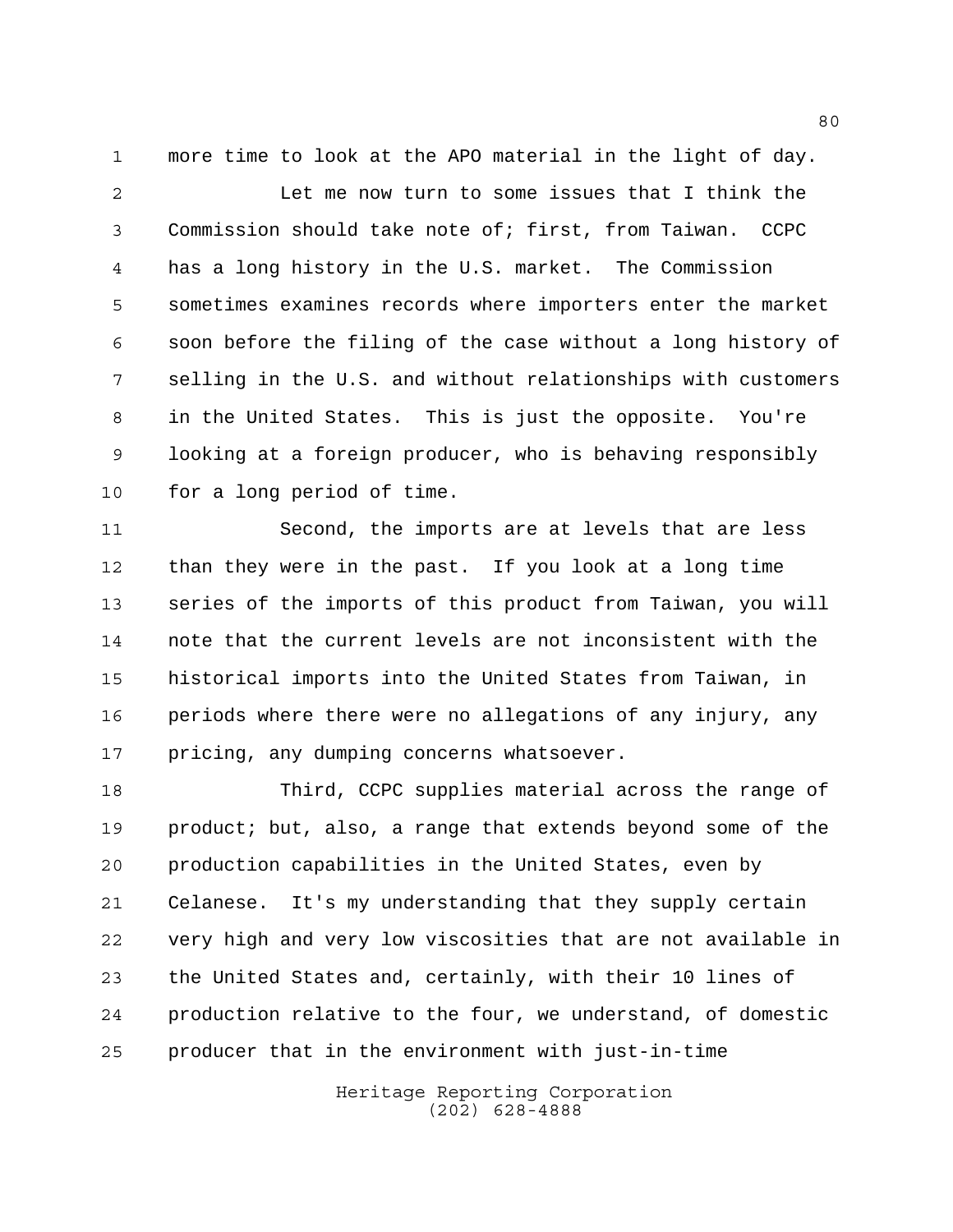deliveries, they are able to be a reliable supplier on short notice for specific grades and viscosities that might take longer to acquire in the United States. This goes to the whole notion over the last 15 years of just-in-time delivery and multiple sourcing. This is just the reason why firms do that.

 I'd now like to switch to some of the conditions of competition in the United States market and the role of Taiwan. First, there is an acknowledged lack of effect of Taiwanese imports on two producers: one supplying captive; the other here to tell you that, if anything, the products are complementary. They fill out the product line and they increase sales of U.S.-produced products by having the ability to sell a full product line to various customers. So, in effect, they're helpful.

 There is, also, no alleged effect on exports of products. So, what we're talking about is an allegation confined to one segment of one producer of the industry and a claim of harm there. That, I believe, is about the narrowest claim I could recall in the many proceedings I have participated in.

 I have done some analysis of the underselling and overselling and that is confidential; but, I ask the Commission staff and the economists and all the analysts to take note of that. I, also, note that in the context of the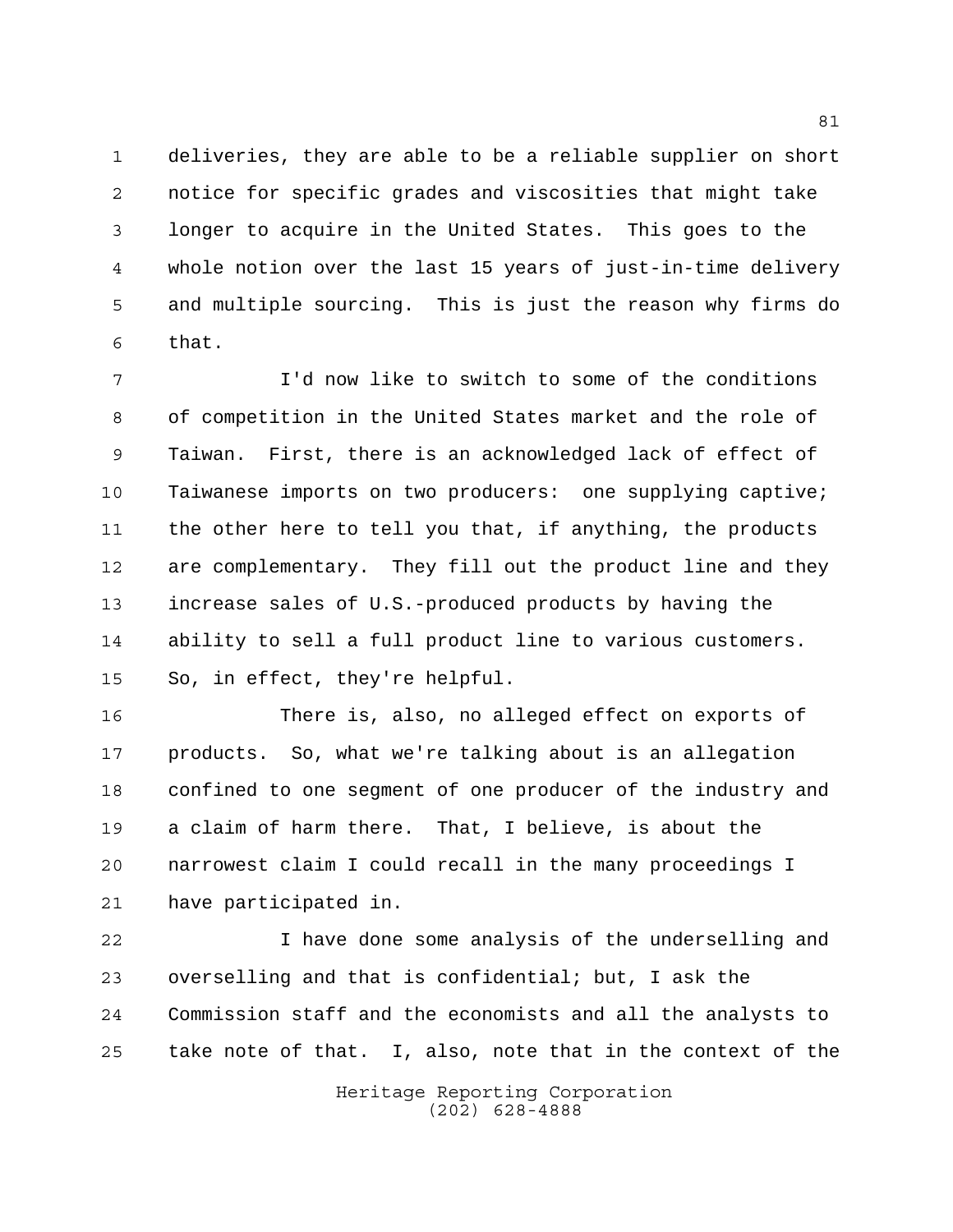whole U.S. production, that the market share is relatively small; and in the context of the large areas of U.S. production that doesn't compete, that the Commission can conclude that imports are not significant in the context -- economic and legal context of the statute.

 Much of the discussion this morning was about the effect on prices of imports and there is a certain conditions of competition the Commission should be aware of, in looking at the pricing behavior in this market. And one of them is that prices tend to lag the market conditions, because there are contracts and because those contracts are only open oftentimes twice a year. So, if there is a rise, for example, in material costs, unlike, for example, let's say, another industry you're familiar with, the mini-mill steel industry, where there is a scrap surcharge that immediately gets slapped on to the product from very sharp spikes in import prices, that's not available in this industry, unless it's written into a contract and they are not always written in the contracts. So what you see is sometimes rising input prices do not get translated into rising final prices for a while. And, also, you often do not see price increases until capacity starts to fill. So, you see the quantity move first and the price move later. I would like to call your attention to the capacity information in the questionnaire responses and in the staff

> Heritage Reporting Corporation (202) 628-4888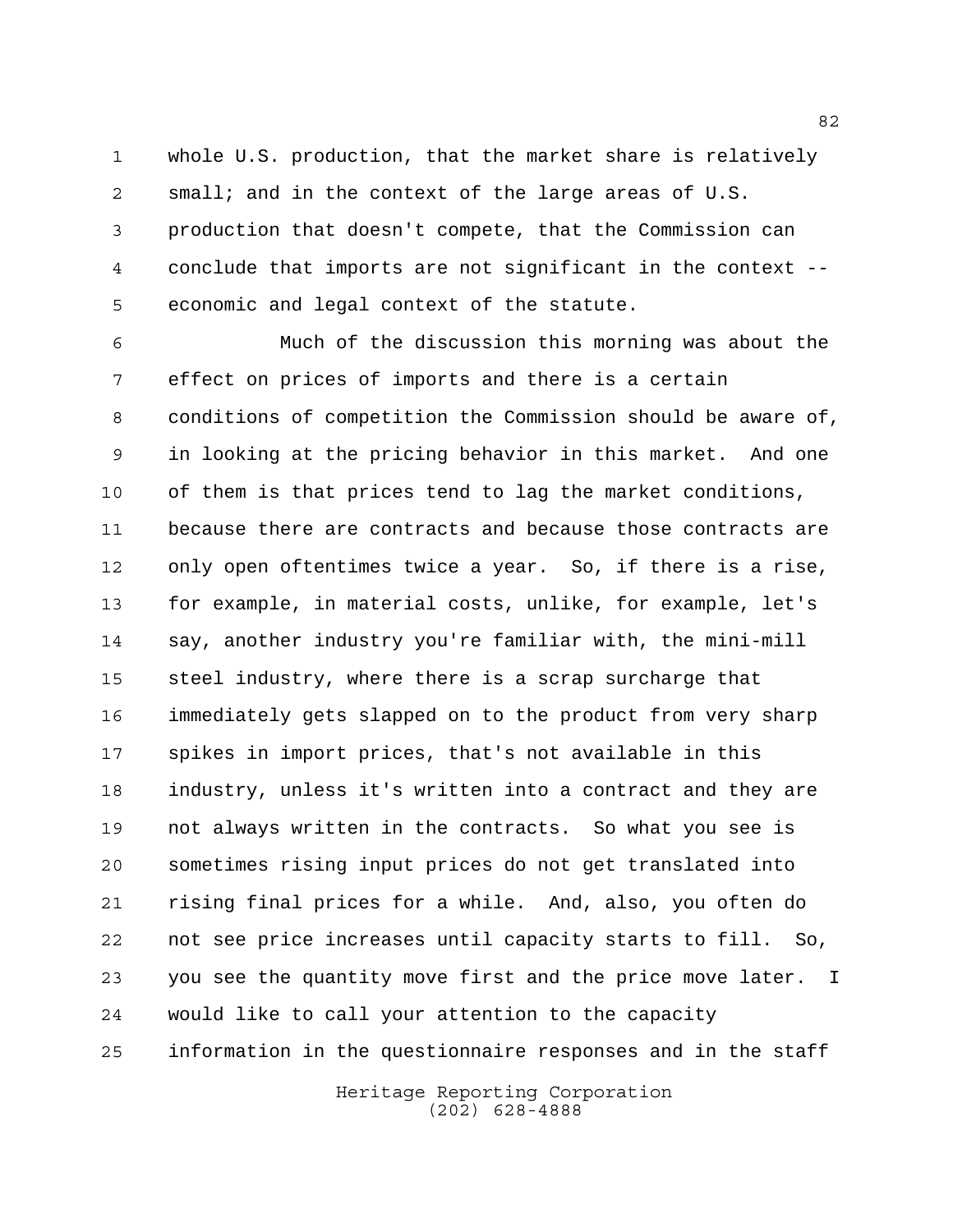report.

 The Commission is always somewhat suspect of these numbers, because there is a belief that the domestic industry sometimes tends to, while answering the questions correctly, interpret them in such a way to report lower or low levels of capacity. Keep this in mind when you look at the actual levels that are reported and I think what it tells you is that price increases will, because of these lag defects, because of the lag defects of input costs that are starting will continue and that these price increases that hold will continue to hold.

 Two other points that were mentioned earlier: there is an increase in multi-sourcing over the last several years. This market does not stand still and there's two changes in the conditions of competition or accelerations that have occurred. One is in multiple sourcing. This is a non-price factor for why reasons -- for why a customer will buy from any source. They will be willing to pay more to guarantee supply sources in case of a supply crisis at one of their sources. So, I think it's important to note that there's been an increase in that and that there is a very negative reaction if one of their suppliers tries to force a single-source environment.

 The globalization of the industry, also, had effects on prices, completely independent of other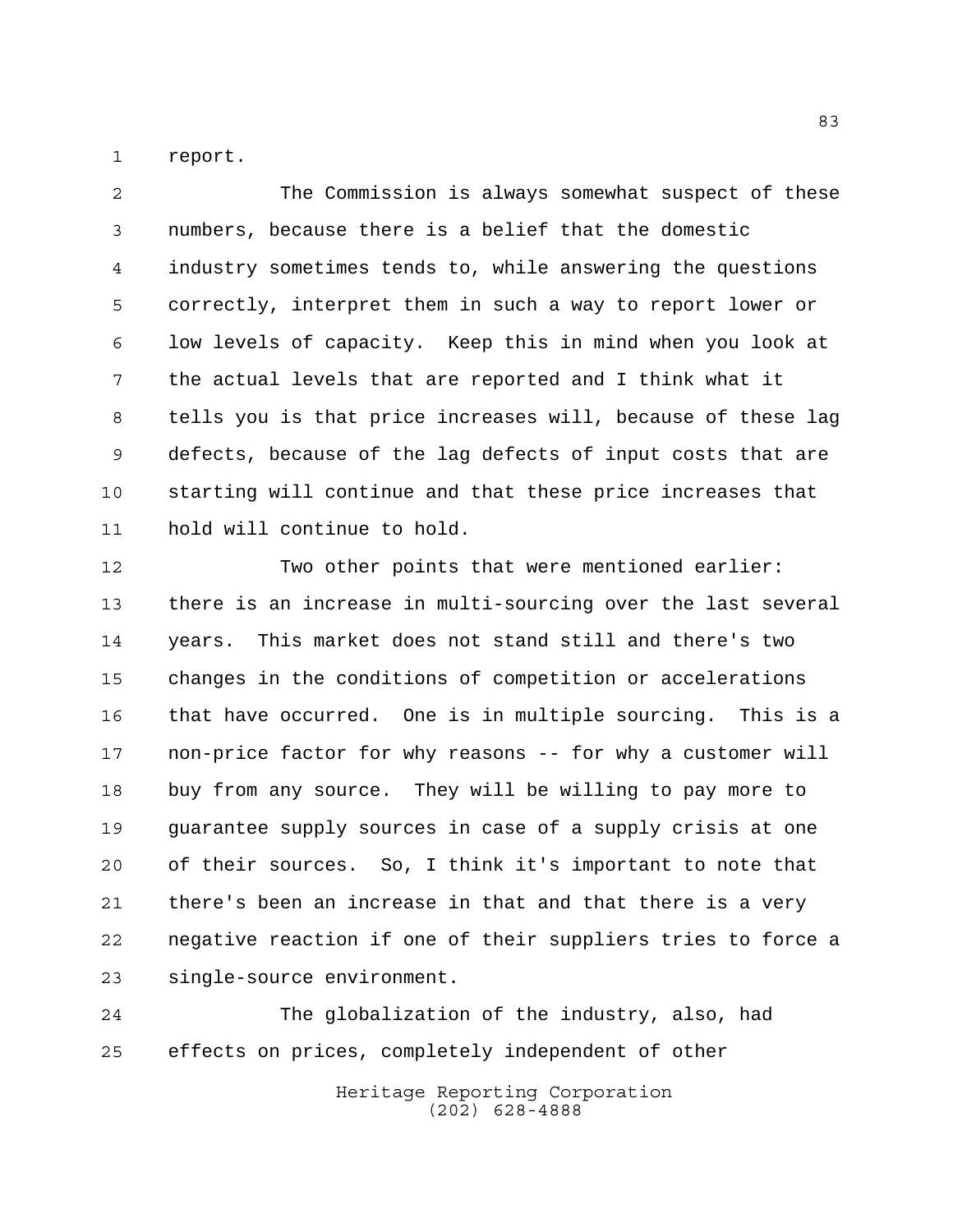conditions we've talked about. It used to be the case that suppliers of this product were able to price discriminate very effectively among the various end uses and to discriminate across regions. And as you have larger purchasers that potentially are in multiple end uses and are potentially in multiple locations, they are able to ask for global contracts and they, also, have more information on pricing across the whole market range. And what this has tended to do is to compress prices and work to eliminate the vergencies in prices and that's a factor completely 11 independent of any of the behavior of the supplying firms; rather, it's the result of customer's reactions to more information.

 Now, I'd like to turn to Celanese and talk about their behavior. I think one of the biggest facts to be aware of is their purchase of Air Products, PVA facilities, and the purchase price. We'll be supplying evidence from the general press, but I think it's commonly acknowledged in the industry that Air Products got quite a premium for their business and that the expectations of pricing and sales by Celanese was well beyond what could have been expected, at the time of the purchase, which partly explains their behavior in the market with this enormous amount of debt to service. Celanese, as part of their problems to account for their debt service has been trying to increase volumes by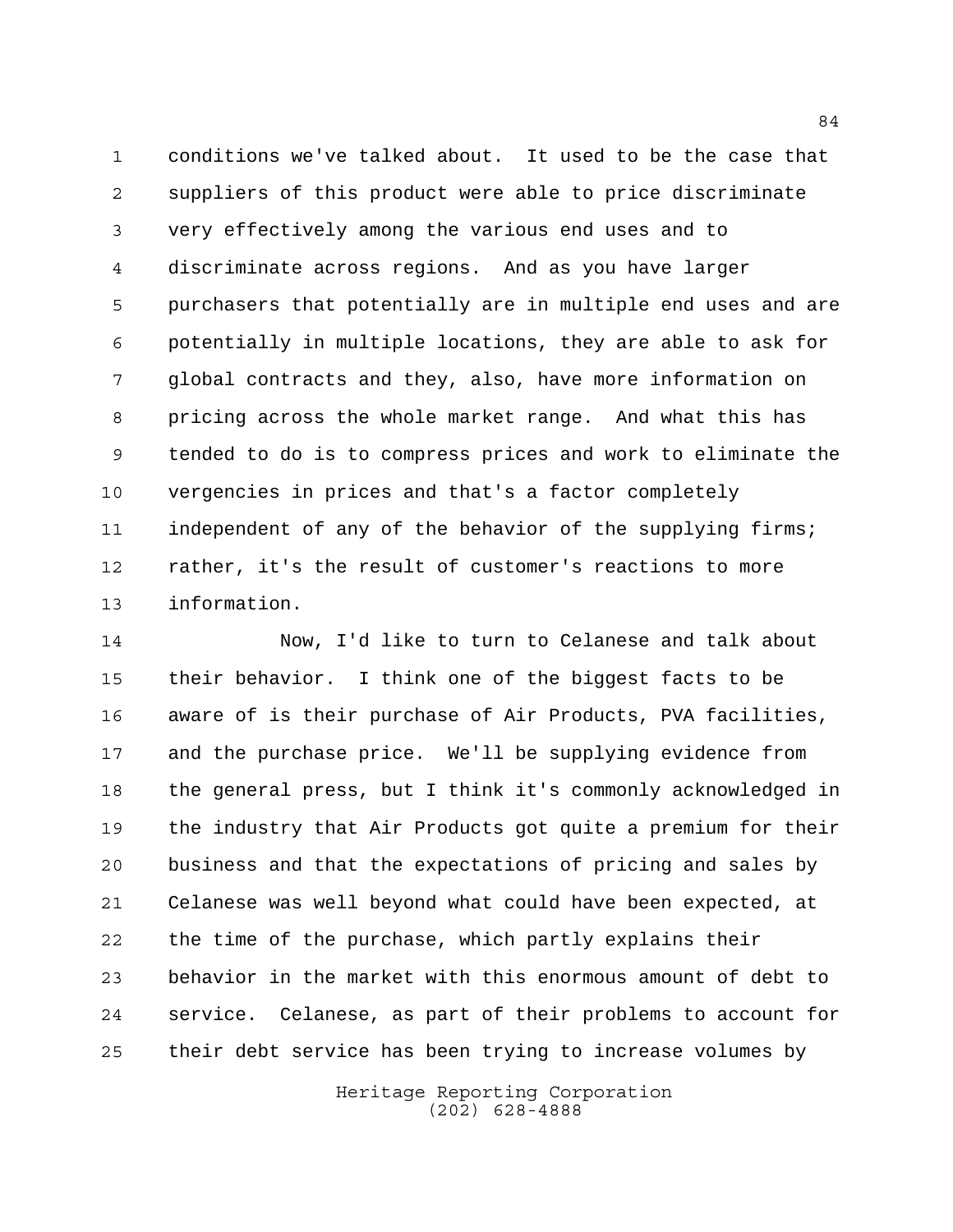demanding exclusive relationships. And this situation has backfired because of the needs of the multiple sourcing of various end users in the industry.

 So what happens when someone insists upon that is they'll continue to multiple source, but they'll ship their sale of purchases to the other supplier. And so by insisting upon single sourcing they've, in essence, lost sales to existing customers. And that is the strongest possible signal a customer can send, that they don't like their practices. But, interestingly, the multiple sourcing issue was so strong that they don't cut people. They still keep them, because that overrides the poor behavior of the supplier.

 The debt load, as well as the change in management, has, also, led to other market actions that are inconsistent with the way the market has functioned for a long time. As you well know from examining many industries, customers and suppliers develop a culture of how they deal with each other, in terms of pricing information is passed along, price increases are past along or price decreases, how contracts work. In this industry, there's been a long history that when price increase are made, they're make at certain types of increments; and when price decreases are made, they're made at certain increments. They're not exactly the same. But unlike commodity products, this is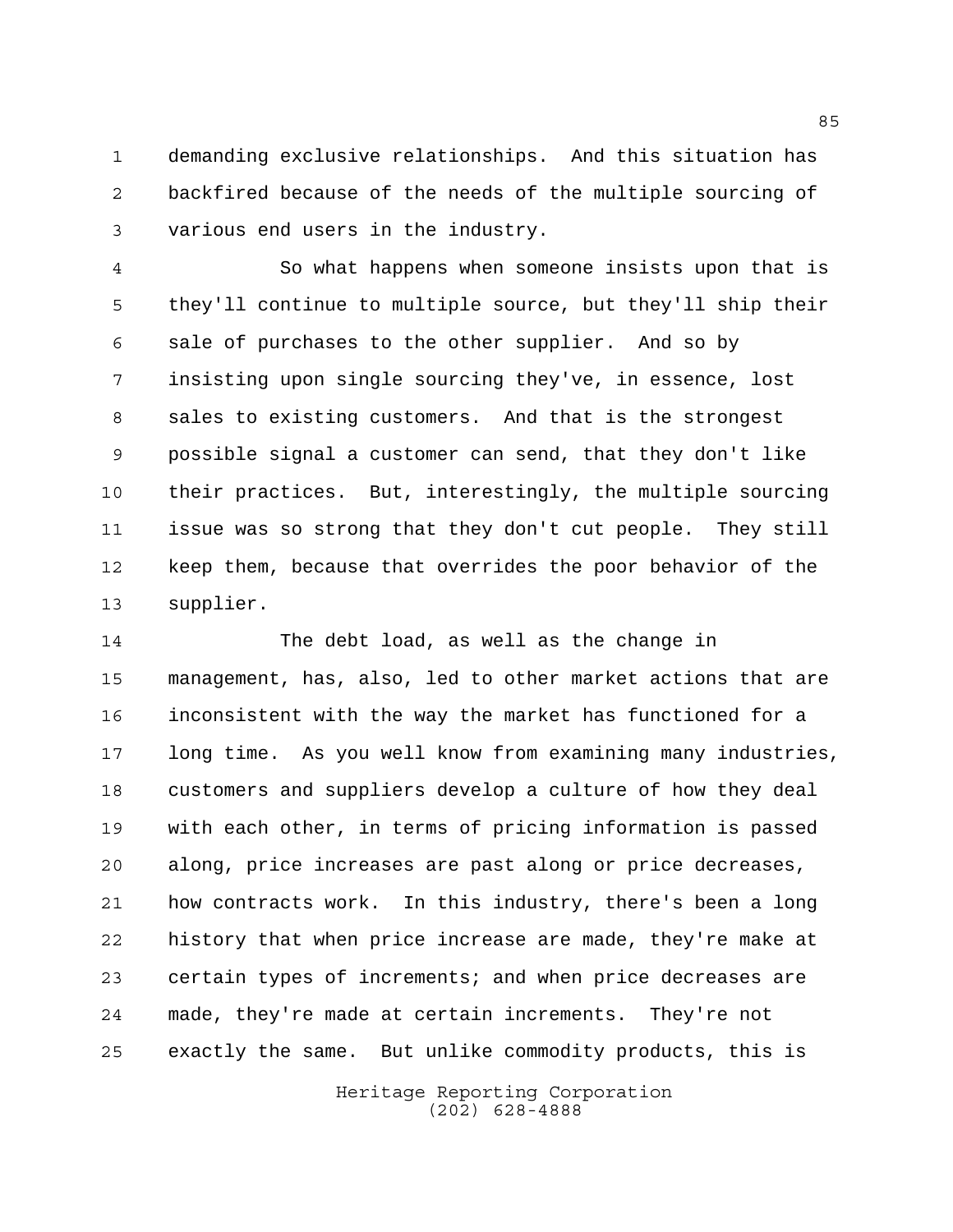more like a specialty product, and you rarely see these enormous spikes in prices, because of the way the relationships between suppliers and customers worked. And I think what happened with Celanese demanding very, very large prices increases is, once again, they alienated their customer base. The price increases did not hold and it cost them both in terms of volume and, in certain respects, in terms of the price they could have got anyway. They, in essence, got less than they would have, if they had priced in a way consistent with the culture and the way the market has functioned over time.

 I would ask the economists to look at the contracts that -- long-term contracts that Celanese entered into, to see if there are escalators or changes in input prices into the like product. If not, in essence, they have set a floor and have set themselves up for financial distress, as input prices move.

 Finally, the Commission staff should look at export shipments and prices of export shipments. The financial condition of the industry is characterized by their total sales, both domestic and exporter. But, when trying to characterize the causation of the channels in the industry of what causes injury to the domestic industry, the Commission can separately look at the returns on domestic and export shipment, to give it an indication of potentially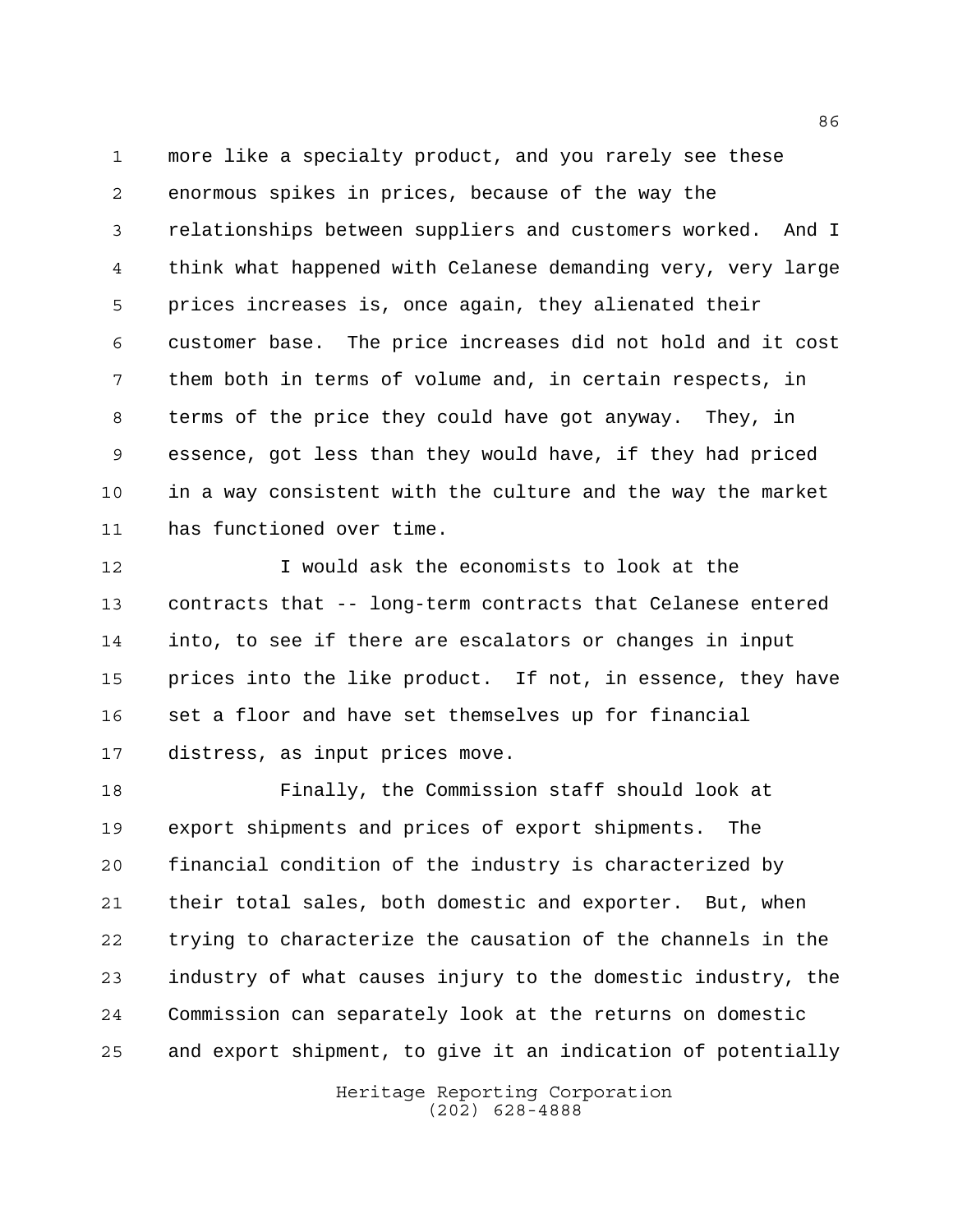where these company's problems or industry's problems are coming from.

 I'd like to conclude with two remarks. First, Celanese has tried to carve out every PVA shipment, other than their commercial sales, out of the industry. Solutia doesn't count. Dupont doesn't count. Export sales don't count. Captive sales don't count. How representative is that of the U. S. industry and when have you seen a petitioner come forward, to try to cut out the vast majority of production and sales and say that they're representative of the whole industry?

 Second, negative preliminary determinations often arise from split domestic industries, where the petitioning parties' conviction regarding the facts are just plain wrong. I believe that this is just the case in this investigation, that the record will show that allegations and facts and theories posited by the Petitioner are inconsistent with the record that you've collected in the questionnaires and I look forward to explaining this further in the post-conference brief. Thank you.

 MR. SNYDER: That completes the direct testimony. MR. CARPENTER: Thank you, very much, panel, for your presentation. We'll begin the questioning with Ms. Spellacy.

Heritage Reporting Corporation (202) 628-4888 MS. SPELLACY: Good afternoon. First, I'd like to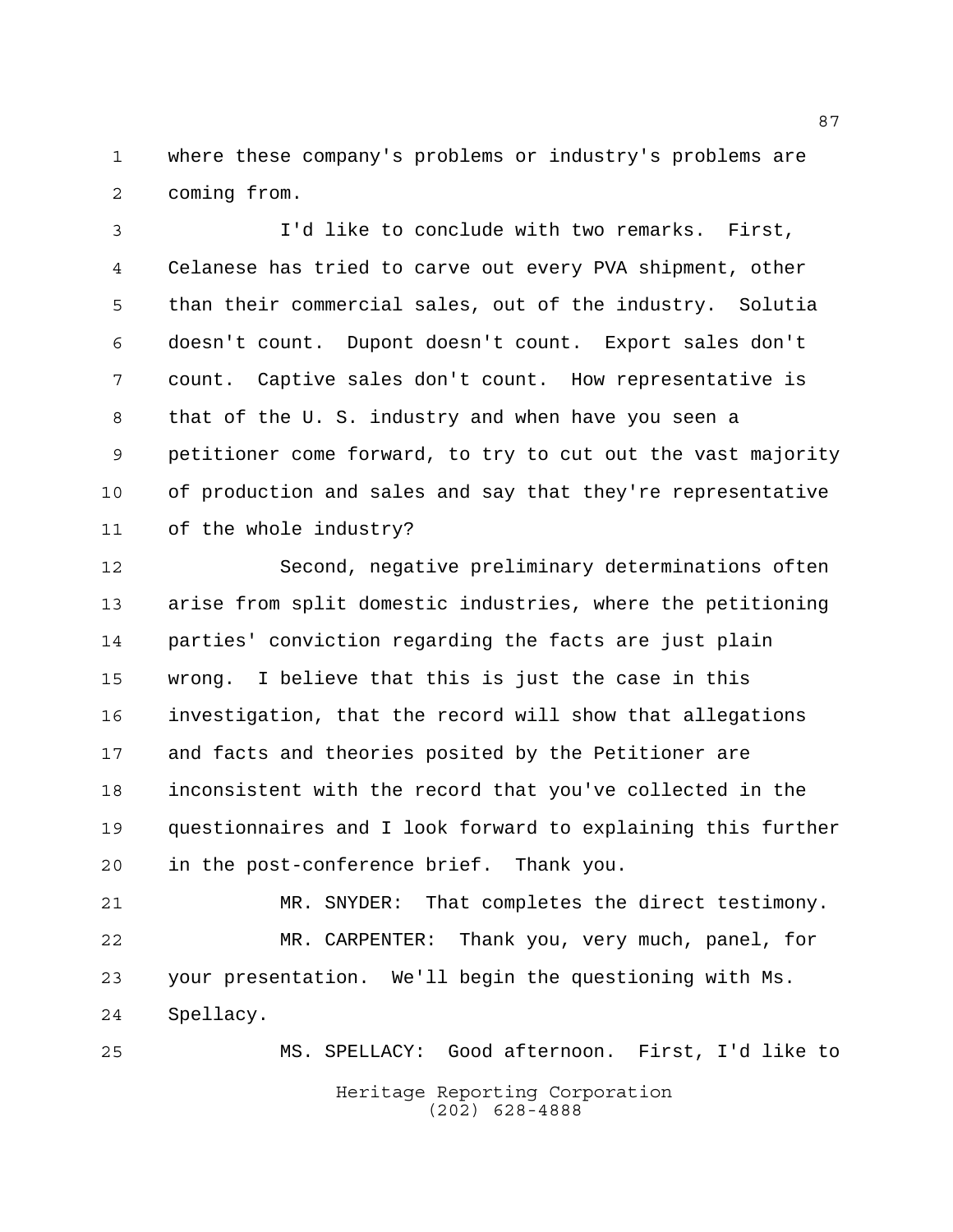thank the panel for their presentations. Just a few

 questions. The first, I'd like to direct to Mr. Chen. Does Chang Chun have national distribution of your imports? Do you import through all ports or do you have a regional focus in which you're importing goods into the United States?

 MR. CHEN: We see having an international very wide distribution.

8 MS. SPELLACY: With the United States? MR. CHEN: Yes. In the United States, we had distributors.

 MS. SPELLACY: Okay, thank you. I, also, wanted 12 to ask Dupont -- and I'm not sure who would be the best; perhaps, Ms. McCord, you would be the best to answer this -- have there been instances where you have wanted to produce domestically-produced products, PVA, from one of your competitors, in which you refused the sale; and, if so, has that impacted your decision to import?

 MS. MCCORD: I'm sorry, I don't understand your question.

 MR. SNYDER: Can you just repeat it? I think we just missed the first part.

 MS. SPELLACY: Oh, yes. Have there been instances where you wanted to purchase domestically-produced PVA, in which you have been refused the sale from one of your competitors?

> Heritage Reporting Corporation (202) 628-4888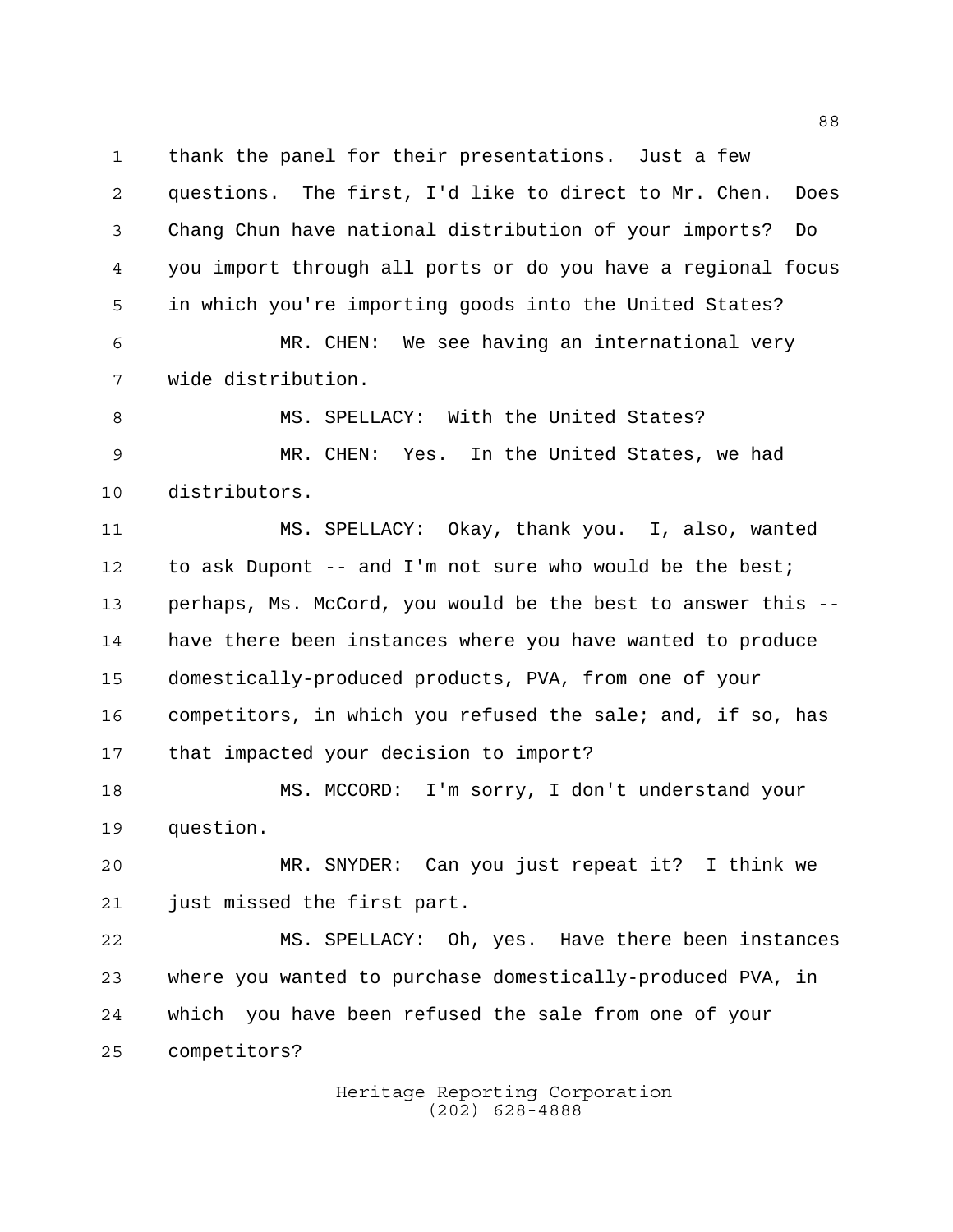1 MS. MCCORD: Multiple times.

 MS. SPELLACY: Okay. Is that something that you can document in the post --

MS. MCCORD: Absolutely.

 MS. SPELLACY: Thank you. Also, and this is definitely for the post-conference brief, can you just expand upon the business relationship with Dupont and Chang Chun in the last few years, particularly those under the period of investigation? I know there have been some formal changes in that business relationship.

 MS. MCCORD: We can expand on that, yes. 12 MS. SPELLACY: Okay.

 MS. MCCORD: But to my knowledge, there hasn't been any formal changes, other than we've had a contract and we've been importing from CCPC for more than 20 years and we are doing that now. But, we will expand on that in the post-brief.

 MS. SPELLACY: Okay, thank you. And I just have one last question, again, on the production. And if you can just indulge me, to help me understand the production process of PVA. I don't fully understand why Dupont facilities can only produce fully hydrolyzed PVA. I understand that there seems to be some type of special equipment to remove the free liquid, the centrifuge dryer. But, can you just, if you're the appropriate person, can you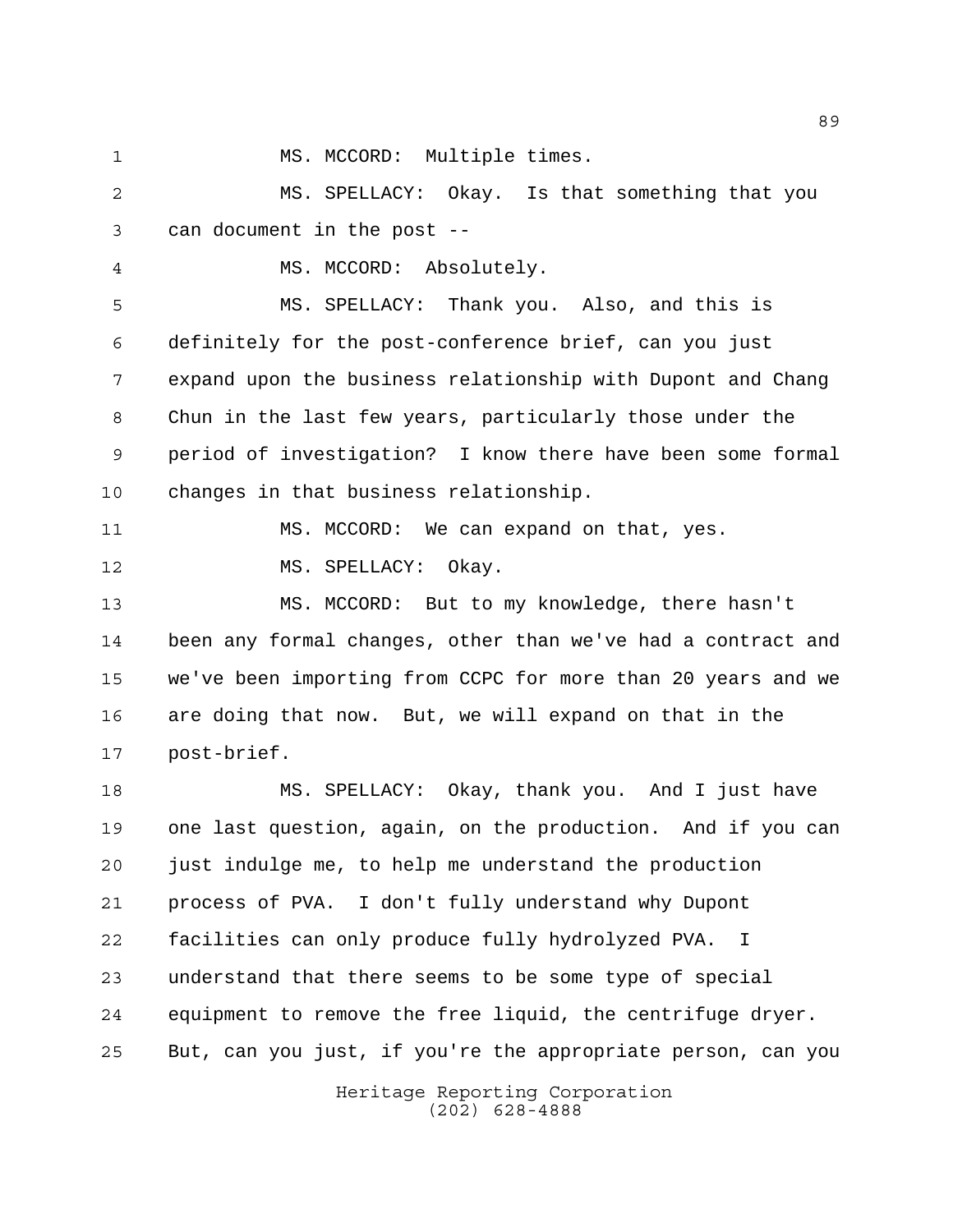expand upon why Dupont is limited to producing fully hydrolyzed PVA? Perhaps, I'm just not understanding the capital investment required for that material. MS. MCCORD: Your question is a really good one. Actually, there's -- we produce PVA by a different process than everybody else in the whole world. Our process is what's called -- it's a reactor process. 8 MS. SPELLACY: Okay. MS. MCCORD: So when you put the raw materials or the inputs together, the hydrolysis goes to completion. So, it essentially goes to 100 percent completion. MS. SPELLACY: Oh, okay. MS. MCCORD: Whereas Celanese or CCPC or others -- 14 MS. SPELLACY: Okay. MS. MCCORD: -- use what's called a belt process. So, you can actually control the amount of hydrolysis by the belt process. 18 MS. SPELLACY: Okay. MS. MCCORD: We don't have that process, so we can't produce like that. Everything we make will go to complete hydrolysis. MS. SPELLACY: Okay. Thank you. MR. CARPENTER: Mr. Bernstein? MR. BERNSTEIN: Thank you. If I may just start by following up on Ms. Spellacy's last question, Ms. McCord.

Heritage Reporting Corporation (202) 628-4888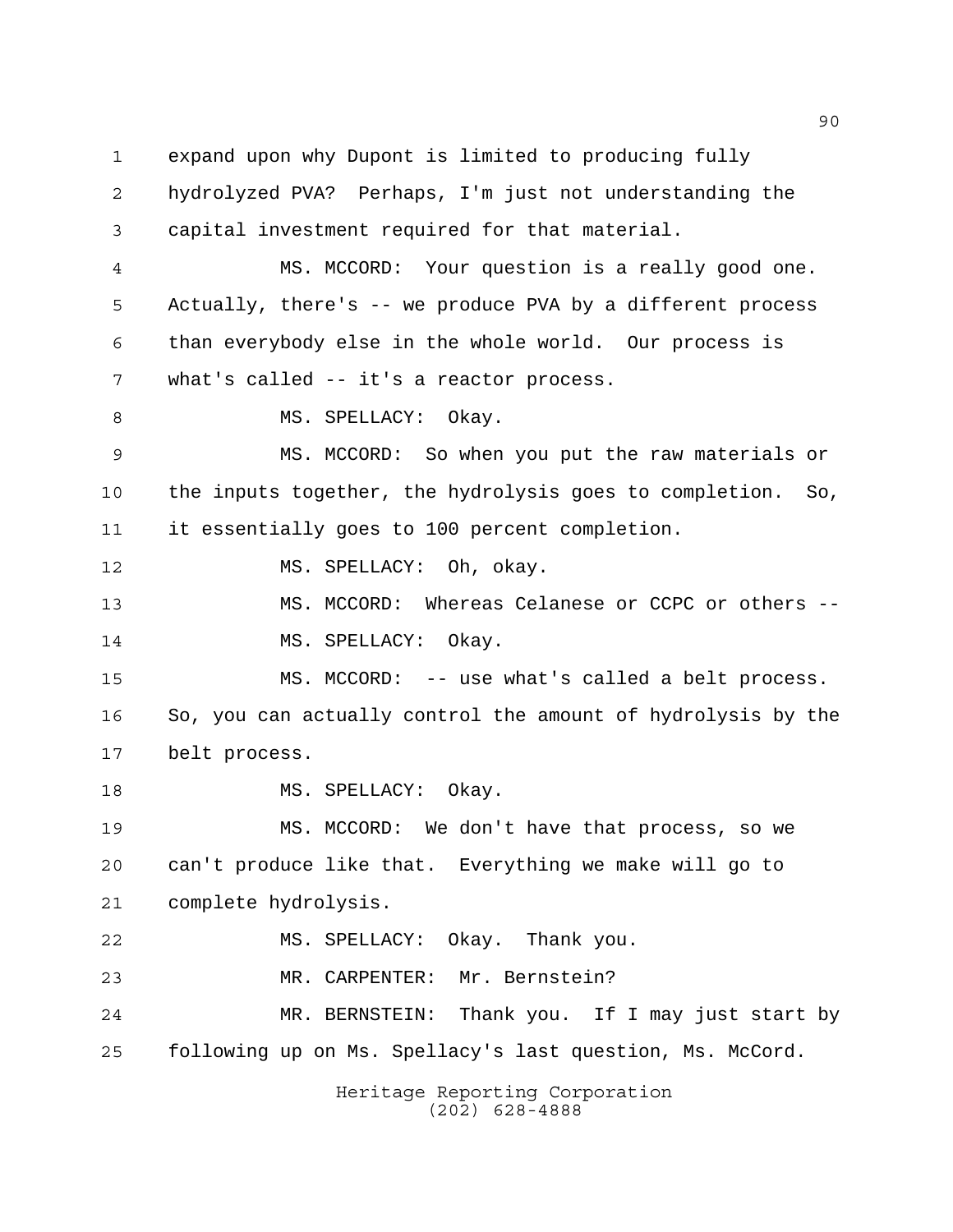Are you saying the reason that Dupont can't produce

 partially hydrolyzed PVA is simply a technical reason or is there an economic aspect, as well? I mean, would it be technically possible to convert your process or tweak your process to produce a partially hydrolyzed product and that's just not economically possible?

 MS. MCCORD: No. It would not be possible with the way our process is set up. It would require significant capital investment. You'd need a belt. You'd need things that we don't have in our situation, in our facilities.

It's really a completely different process.

 MR. BERNSTEIN: Thank you. I'll now start asking just a few questions about, I guess, contention matters. First of all, in domestic-like product, does either of the parties have a position on what the domestic-like product should be or dispute the proposed domestic-like product that the Petitioner has advocated?

 MR. CHEN: (Not on mic) -- opinion about the scope of the products. I think we basically produce some of the product, which is below 80 percent, which the American producers are not making at all. So, when they're referring to 80 percent or more as the scope of the investigation, we do have some of the product, which is below 80 percent, which we believe is not produced in America by Celanese or the other producers.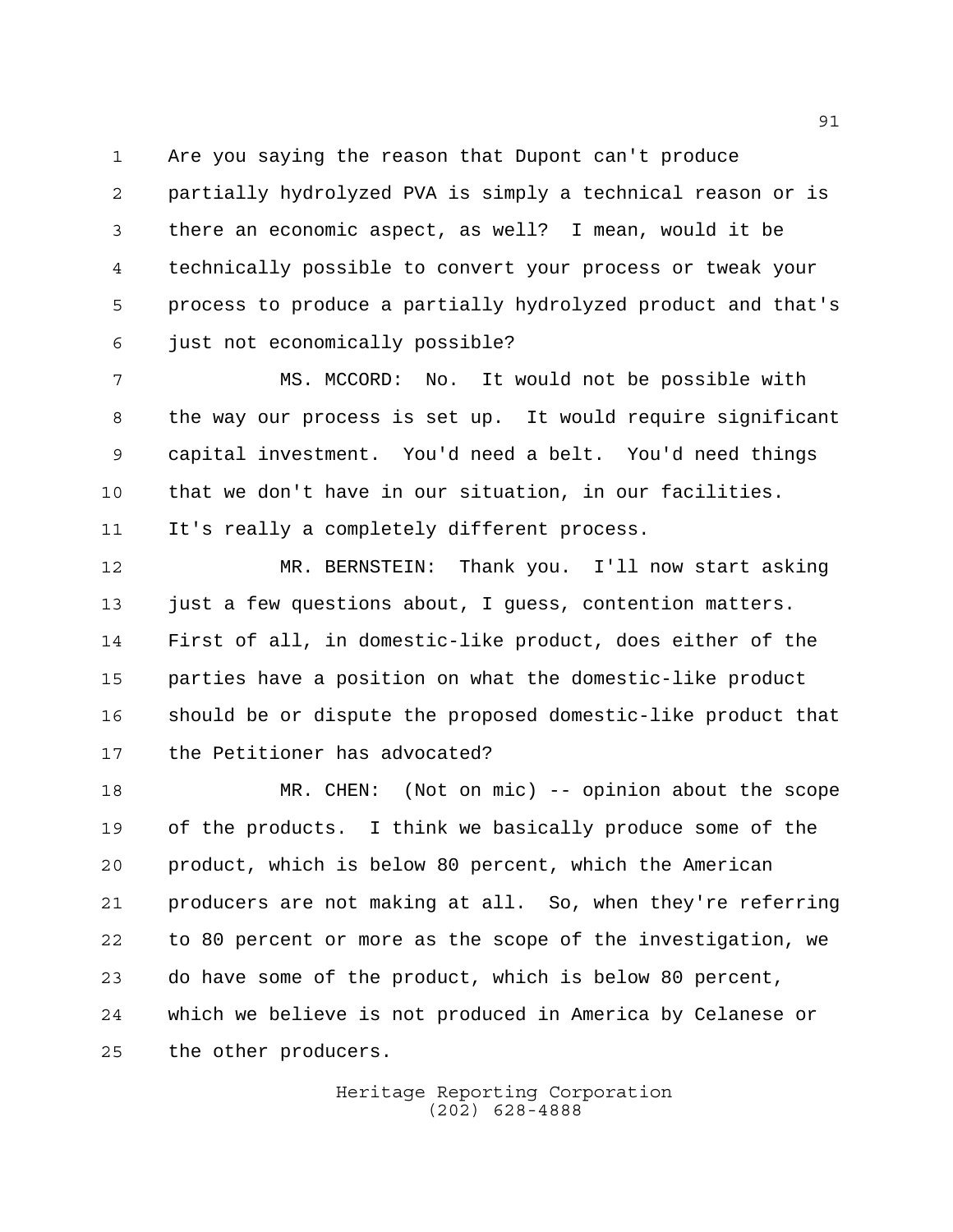MR. CAMPBELL: I think, essentially, Mr. Chen, Chang Chun might dispute -- raise some scope clarification requests, but that's with the Department of Commerce, of course. On domestic-like product, we don't have any position. We don't contest.

 MR. BERNSTEIN: Thank you. Mr. Snyder? MR. SNYDER: The same here for Dupont, yes. MR. BERNSTEIN: Thank you. On domestic industry, does -- I'll first ask Dupont, does Dupont have a position on the Petitioner's contention that Dupont should be excluded from the domestic industry?

 MR. JAFFE: Dupont should not be excluded from the domestic industry. It's clear that based upon the related party allegations, that they're unsubstantiated; that they have not demonstrated that there's any control whatsoever with regard to the imports. I believe you will, also, see, as we will demonstrate in our post-hearing briefs, that they are relatively small next to the production that takes place in the United States, based upon the domestic-like product definition.

 MR. BERNSTEIN: Thank you, Mr. Jaffe. And, also, in your post-conference brief, if you could address the argument that the Petitioner has been making, that you're benefitting by importing allegedly dumped imports. Dupont is deriving an economic benefit from its importation

> Heritage Reporting Corporation (202) 628-4888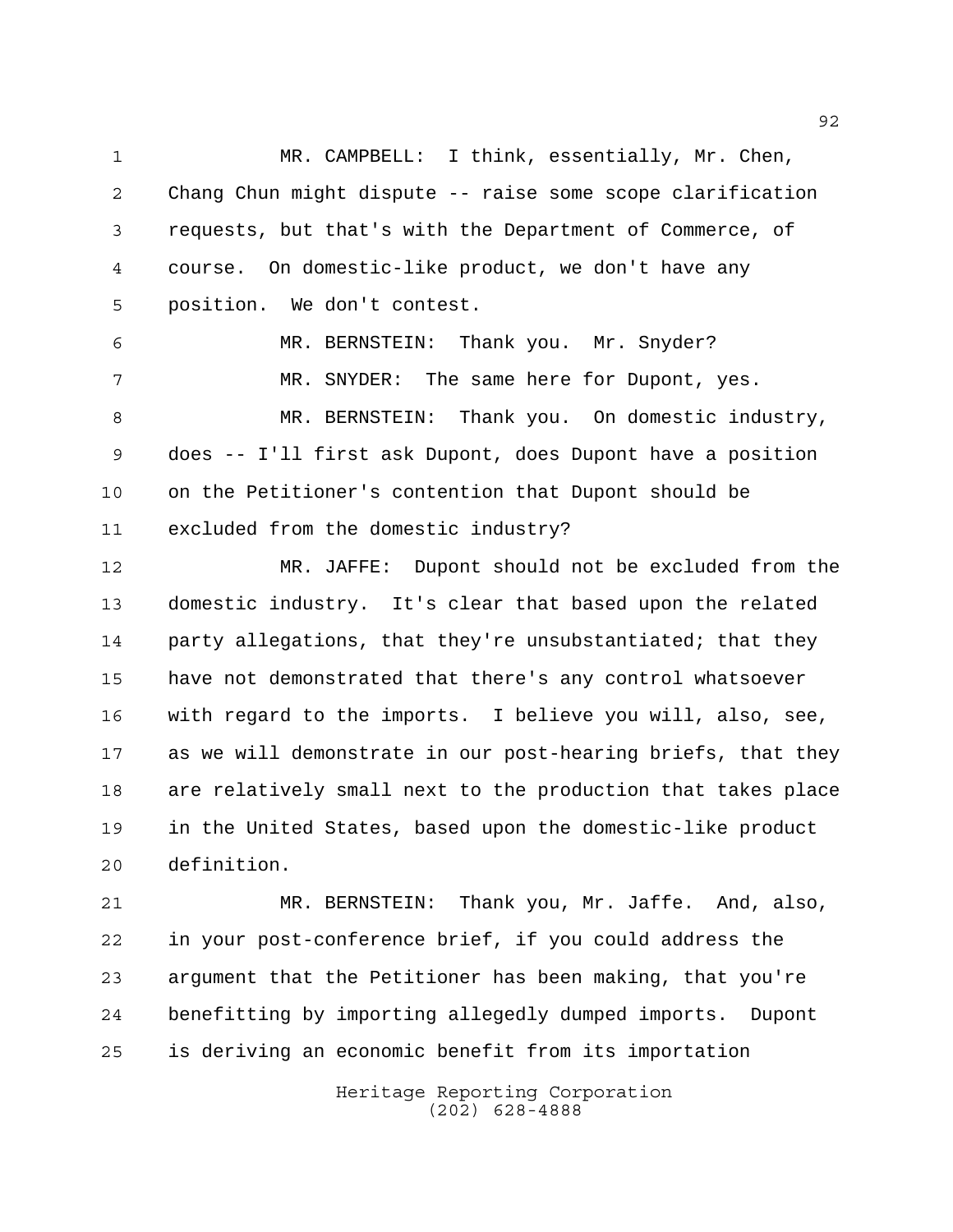activities.

 MR. JAFFE: Yes. We'll respond to that in our post-hearing brief. I just have one request of the Commission. A number of the allegations with regard to our relationship with CCPC are marked as business proprietary in the petition. I don't understand how Celanese can mark business proprietary information that purportedly has to do with the relationship between Dupont and CCPC and I would request that the Commission ask them to change that in their petition, so we can fully address, so we can fully address the issue. MR. BERNSTEIN: Okay. I don't -- has the Secretary ruled on -- MR. CARPENTER: I don't believe that the Secretary

 has ruled on the bracketing of the petition. But, it would appear to me that you're, also, in a position to discuss yourselves what your relationship -- what Dupont's relationship is with CCP and you're not constrained by what the petitioner has bracketed.

 MR. JAFFE: Absolutely, and we will certainly address that. I just note that they make a number of unsubstantiated allegations, bracket them. So, in order to directly respond to them, we have already responded to them at the Department of Commerce and we'll do so again here at the International Trade Commission. But, it would be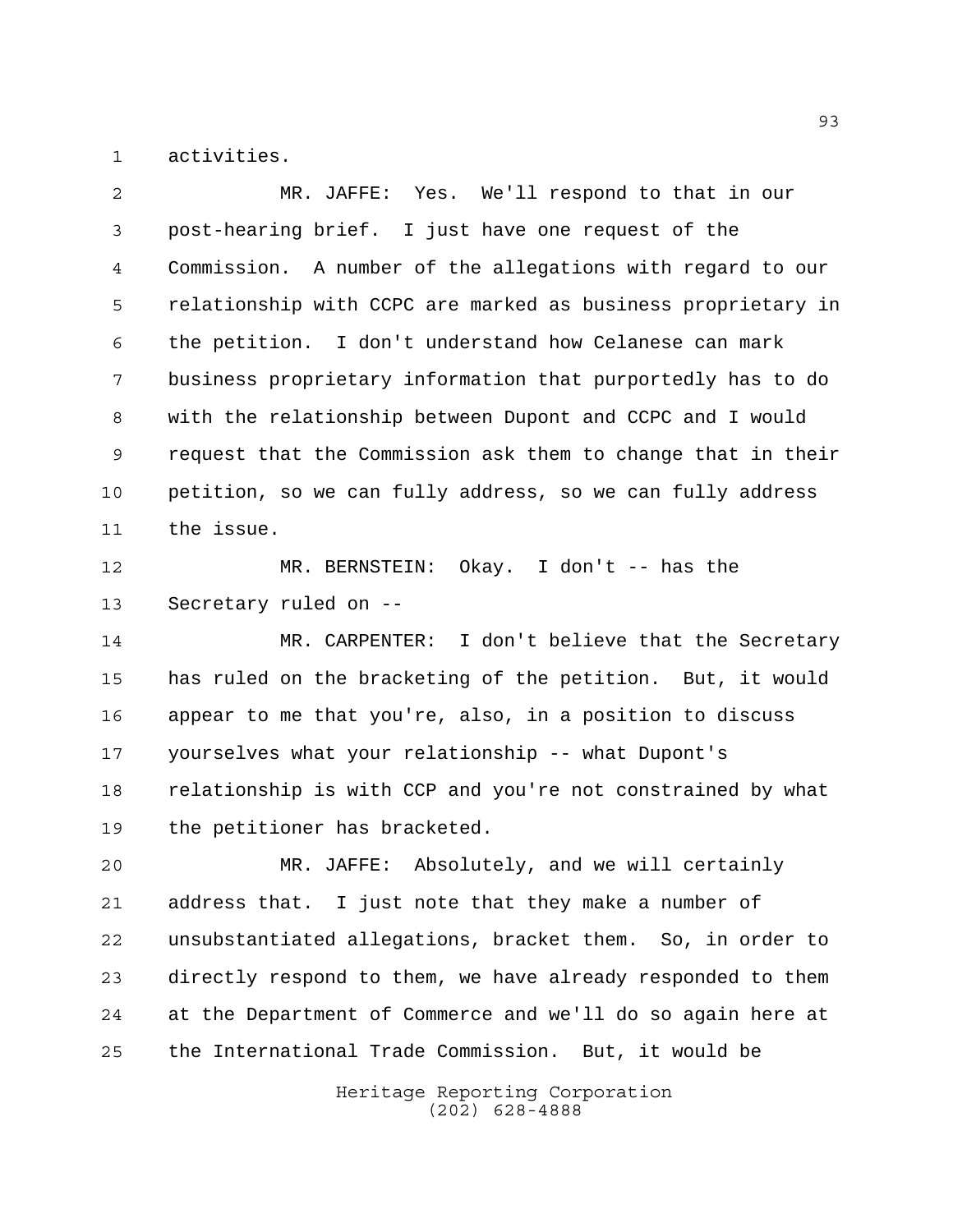helpful, obviously, and allow us to give a complete

 response, if we had an opportunity, obviously, to show those bracketed allegations with regard to the relationship between these two companies directly to our clients.

 MR. CARPENTER: Your point is well taken and we'll take that into consideration.

MR. JAFFE: Thank you.

 MR. BERNSTEIN: Next question. The Petitioner requests that the Commission, as it did in the 2002-2003 investigations, apply the captive production provision in this investigation. Do either of the parties here have a position on that?

 MR. CAMPBELL: This is an issue we'll definitely take up in our post-conference brief. But, at this point, I would say that we're opposed to that. We don't think that the Commission should apply the captive production provision under these set of facts.

 MR. JAFFE: It's Dupont's position that Solutia is a member of the domestic industry for purposes of this investigation.

 MR. BERNSTEIN: Okay. I don't know if that's really responsive to the question I asked. I mean, that's - - Solutia was a member of the domestic industry in the 2003 investigations and the Commission applied the captive production provision. That doesn't result in exclusion of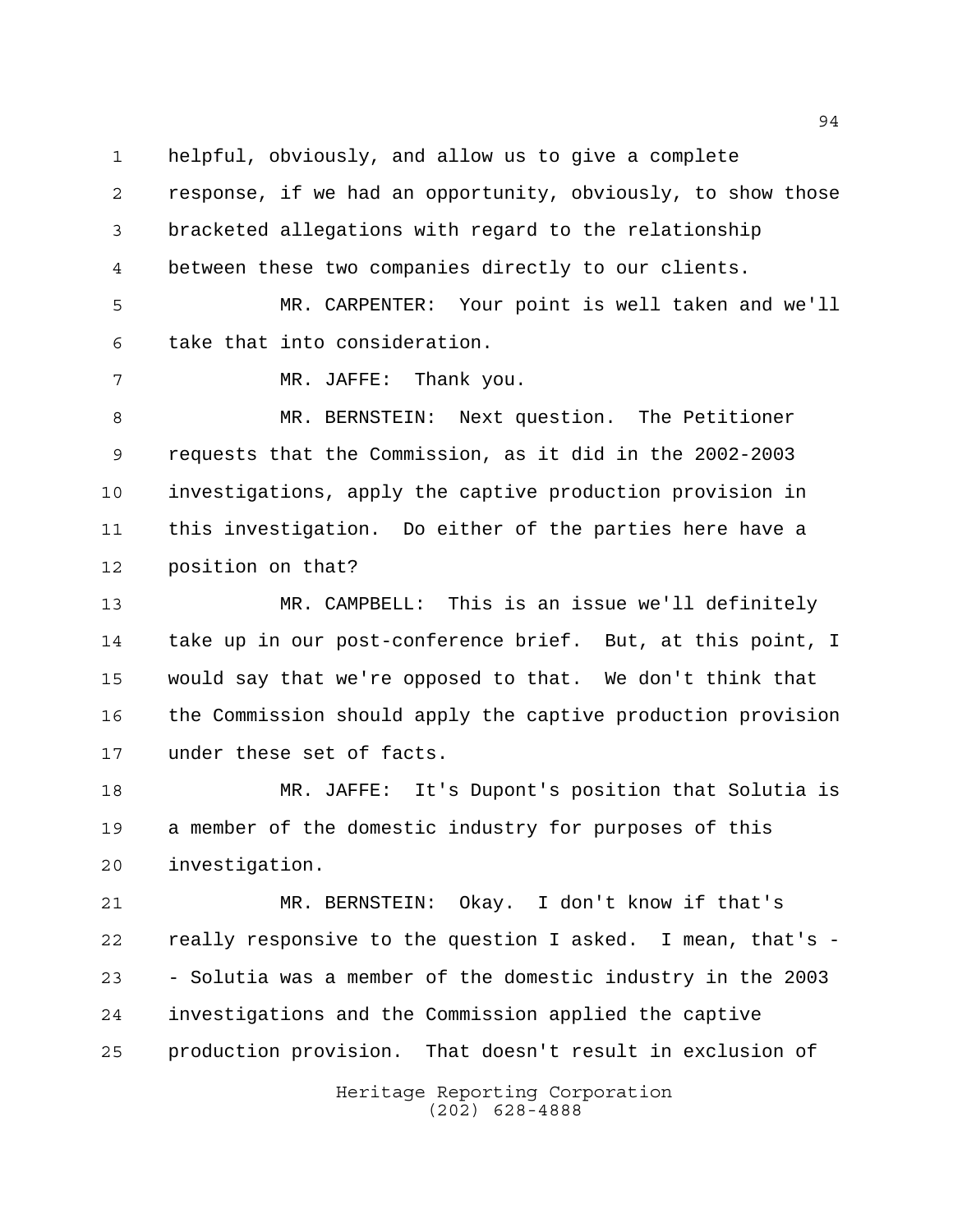the parties, which I believe was the point I was trying to make to Petitioners this morning. But, you may want to consider that in your post-conference submission. Let me go to a few other questions. My next question is for Mr. Chen. Could you -- do you happen to have a copy of the charts that the Petitioner submitted this morning? 8 MR. CAMPBELL: No, we do not. MR. BERNSTEIN: Okay. MR. CAMPBELL: Here it is. I'm sorry. MR. BERNSTEIN: Oh, okay. Mr. Chen, could you look at Chart 6? MR. CAMPBELL: Six? MR. BERNSTEIN: Yes, it's the last chart in the sequence. Basically, what the chart purports to show is that the percentage of exports of PVA from Taiwan destined to the United States has increased since the issuance of the antidumping orders in the other investigations and the percentage of exports to Asian and Pacific markets have declined. I guess my question for you is given your testimony that demand is going up relatively more in Asia and that U.S. prices may be somewhat depressed as a result of actions of Celanese, why would the Taiwanese producers increase their focus on the U.S. market and decrease it on Asian and Pacific markets, as these charts seem to show?

> Heritage Reporting Corporation (202) 628-4888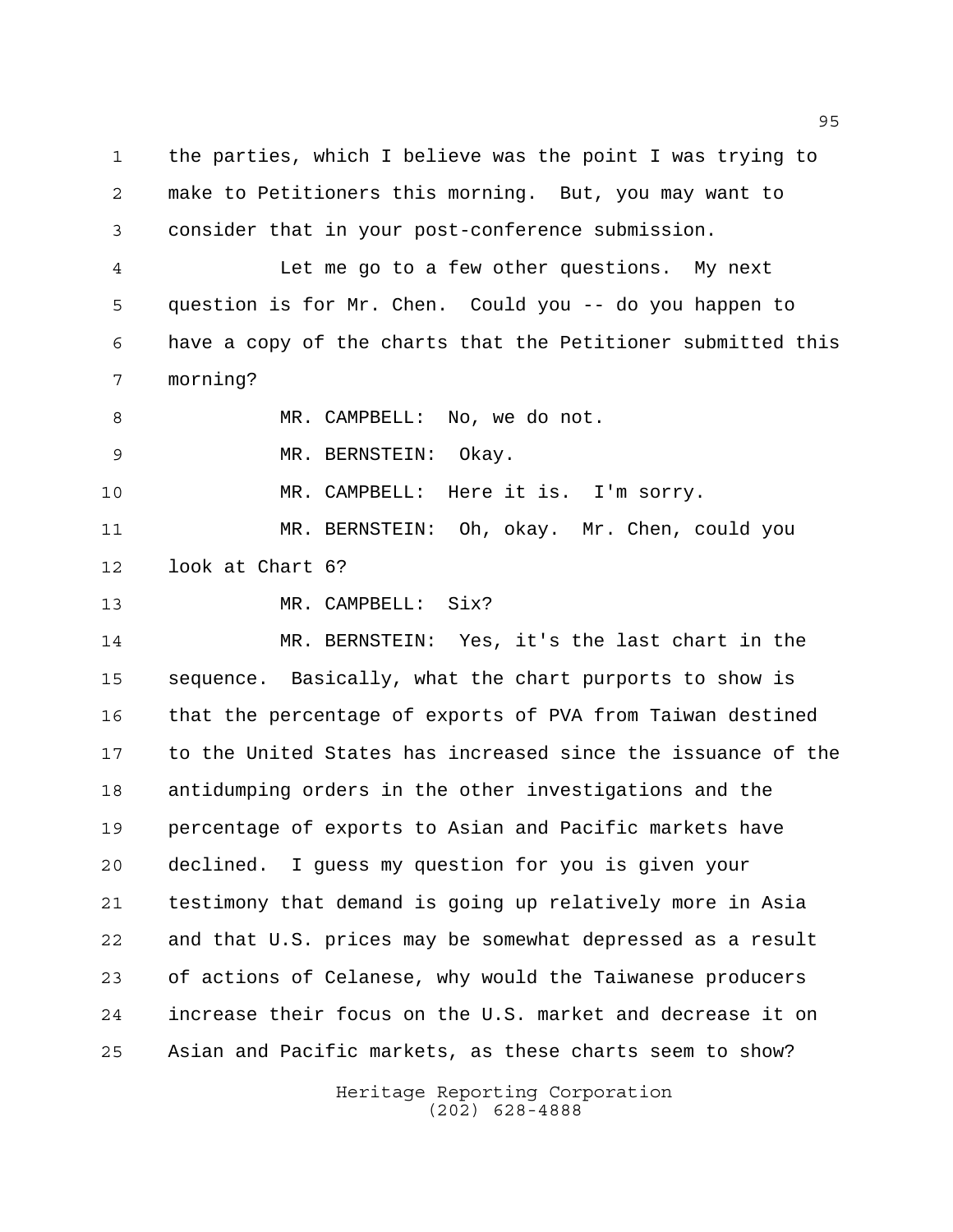MR. CHEN: The market has changed with the year 2003. Ever since the antidumping orders was in place last year against China, Korea, and Japan, we have seen a reduction from all these countries into America and this is a situation we can really understand. All these producers in all these three countries have to shift their focus into the Asian markets. They are basically Asian producers. You can imagine that there is much more competition of that product, which all these three countries ship to America before has to be otherwise shipped to Asian countries. So, we had recorded a reduction of our sales in America. The vacant left by this company in America, because of the requirement of the customer to have a secondary -- strong desire to have a secondary supply source, -- fits very well into this category, and we have seen an increase of the shipment from Taiwan to America.

 MR. BERNSTEIN: Would it be correct to infer that since the orders have been issued, that prices for PVA are more attractive in the U.S. than they are in Asian markets? It seems to be an implication of what you said, but you didn't actually say that. Is that a correct -- would that be a correct statement?

 MR. CHEN: The price in Asia is showing much more competition in the year 2003, after the antidumping order is in place in America. And the American price, at that time,

> Heritage Reporting Corporation (202) 628-4888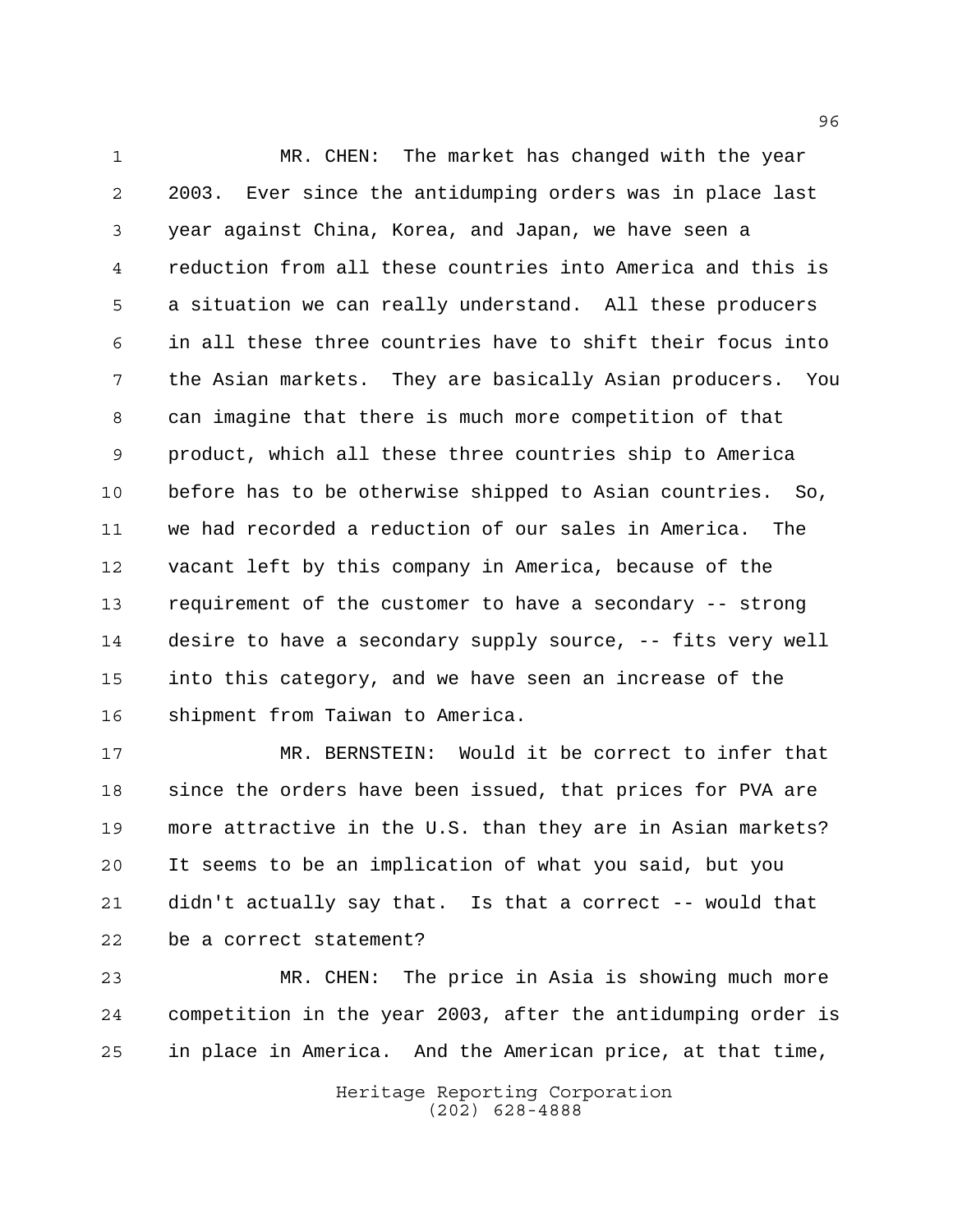in the year 2003, remained quite constant. That's what I mean.

 MR. BERNSTEIN: Okay. Mr. Chen, could you clarify, does Chang Chun import any products from Taiwan into the United States that are fully hydrolyzed products, that are products that would overlap what Dupont produces here?

 MR. CHEN: We, also, ship some of the fully hydrolyzed PVA into America.

 MR. BERNSTEIN: Again, is that overlapping Dupont's product range?

 MR. CHEN: Dupont's products have their own unique character respect. Dupont's products are available in a more dusty form. That means the pocket size. If you look into our products, a majority is granular size. To a lesser degree, it is a fine powder material. Dupont's material sit in between these two. So, the customers has to look into this pocket size very carefully, when they are trying to pick up reasonably acceptable products for their own use. MR. BERNSTEIN: Ms. McCord, do you have anything

to add on this issue?

 MS. MCCORD: Dupont sells -- we sell our LaPorte products first and foremost. And from my knowledge, CCPC has other distributors in the U.S., not Dupont, who may be importing material that competes directly with our LaPorte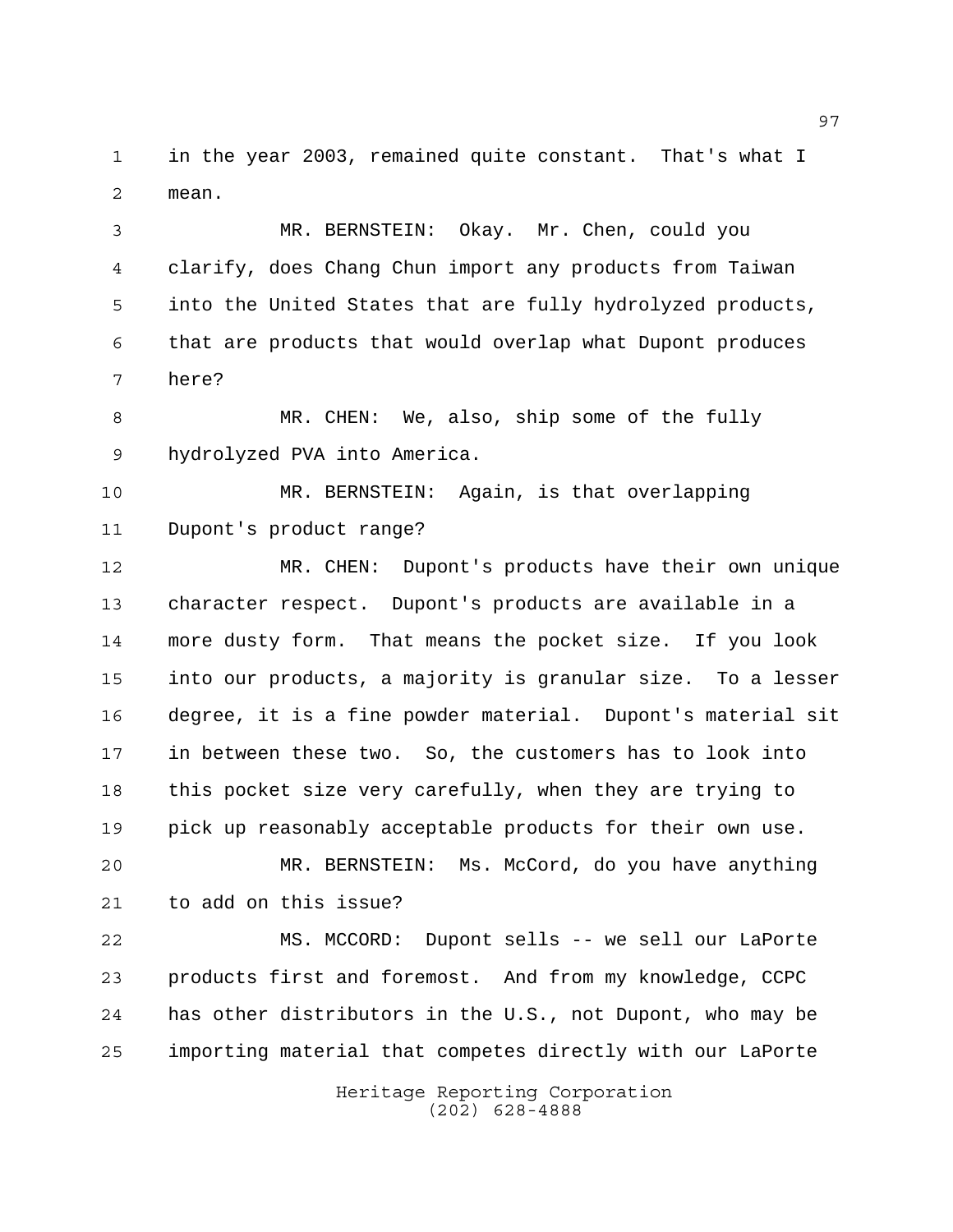produced material.

 MR. BERNSTEIN: Okay, thank you. That's what I was trying to get at. Thank you for stating that a little more concisely.

 Ms. McCord, in your testimony, you said there was a continued decline in the paper and textile segments. Have there been increases in other segments? I believe the Celanese witness this morning said that overall demand since 2002 has been flat. Is that your assessment?

 MS. MCCORD: The textile industry has been -- the textile industry has declined over the -- you know, since about 2000, 2001. It seems to have somewhat stabilized now, although next year when the WTO orders come off and everything, I think we're going to see -- we may see a further decline. Our customers are concerned about that.

 Paper has seen a lot of consolidation. And where you've had multiple -- many different paper companies, you've seen a lot of consolidation, shutting down of lines. It seems to have somewhat stabilized.

 PVB has grown and Dupont is very active in the PVB business. We see this in our own internal sales of PVA to our PVB business, as well as our PVB business that we service outside. And there has been, I think, some significant growth in films, in the PVA film market. MR. BERNSTEIN: Thank you. From Dupont's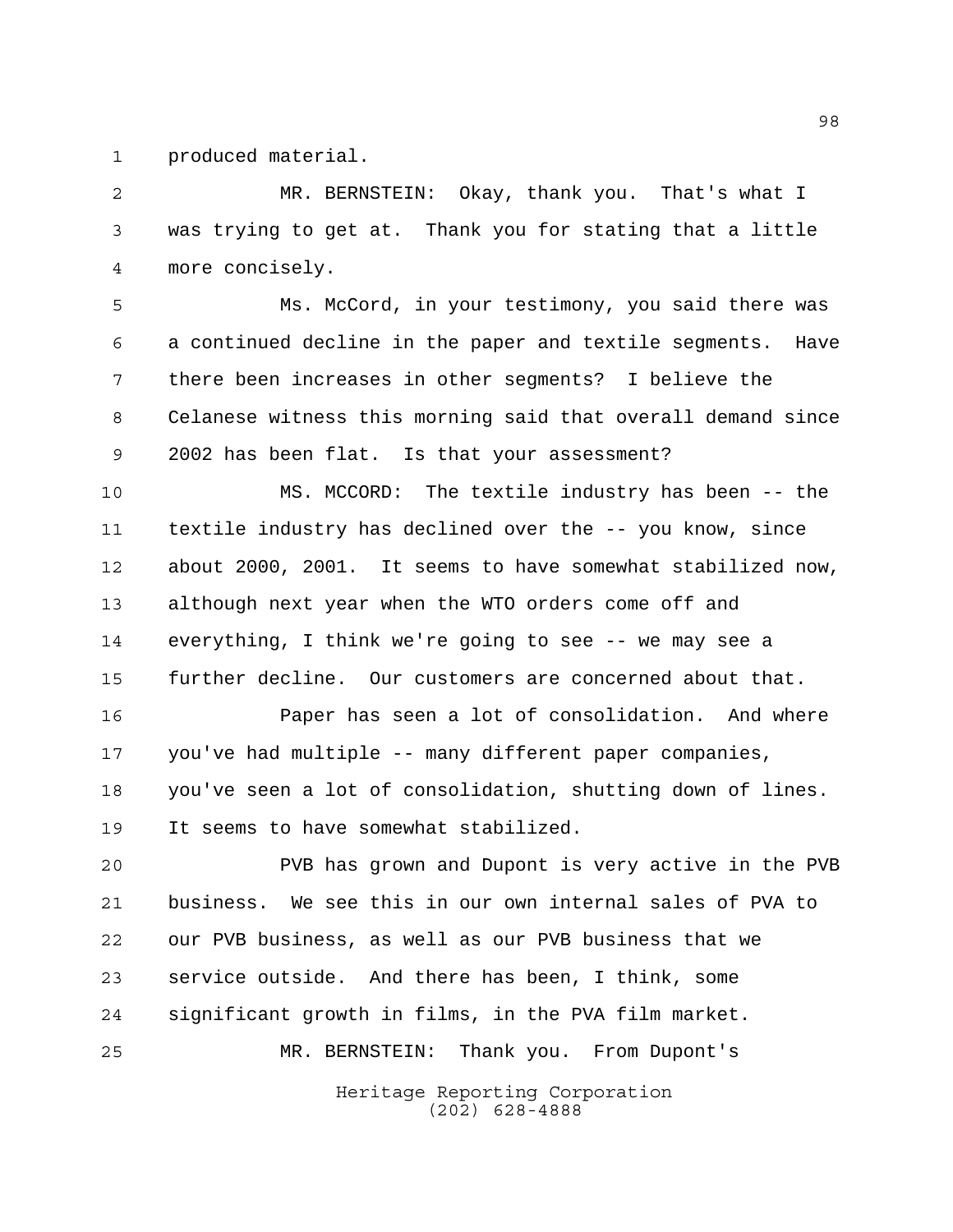changes in its own position or improvements in pricing after imposition of the orders on Japan, Korea, and China? MS. MCCORD: We'd like to do that in the post-hearing brief, please.

perspective, could you comment on whether Dupont saw any

MR. BERNSTEIN: Okay.

 MS. MCCORD: But, we'll definitely comment on that.

 MR. BERNSTEIN: Okay. I mean, obviously, for purposes of your brief, if you're including Dupont in the industry, we're, as a legal matter, more interested in the industry as a whole. I was just -- we've heard sort of Celanese's own impressions of what occurred and I just wondered whether Dupont had any other particularized characterizations it would like us to know about.

 Ms. McCord, when you were testifying about what the Celanese policy in the marketplace was, and you were going through these four characteristics of what Celanese was doing, when did these Celanese policies you're identifying start? What time frame are we talking about? MS. MCCORD: I would say late 2002, early 2003, they had a shift in their strategy, from what we could see,

 in the marketplace and then it changed in their management. And it appeared that those seemed coincident and these new policies have come into effect. I can -- I've been at a

> Heritage Reporting Corporation (202) 628-4888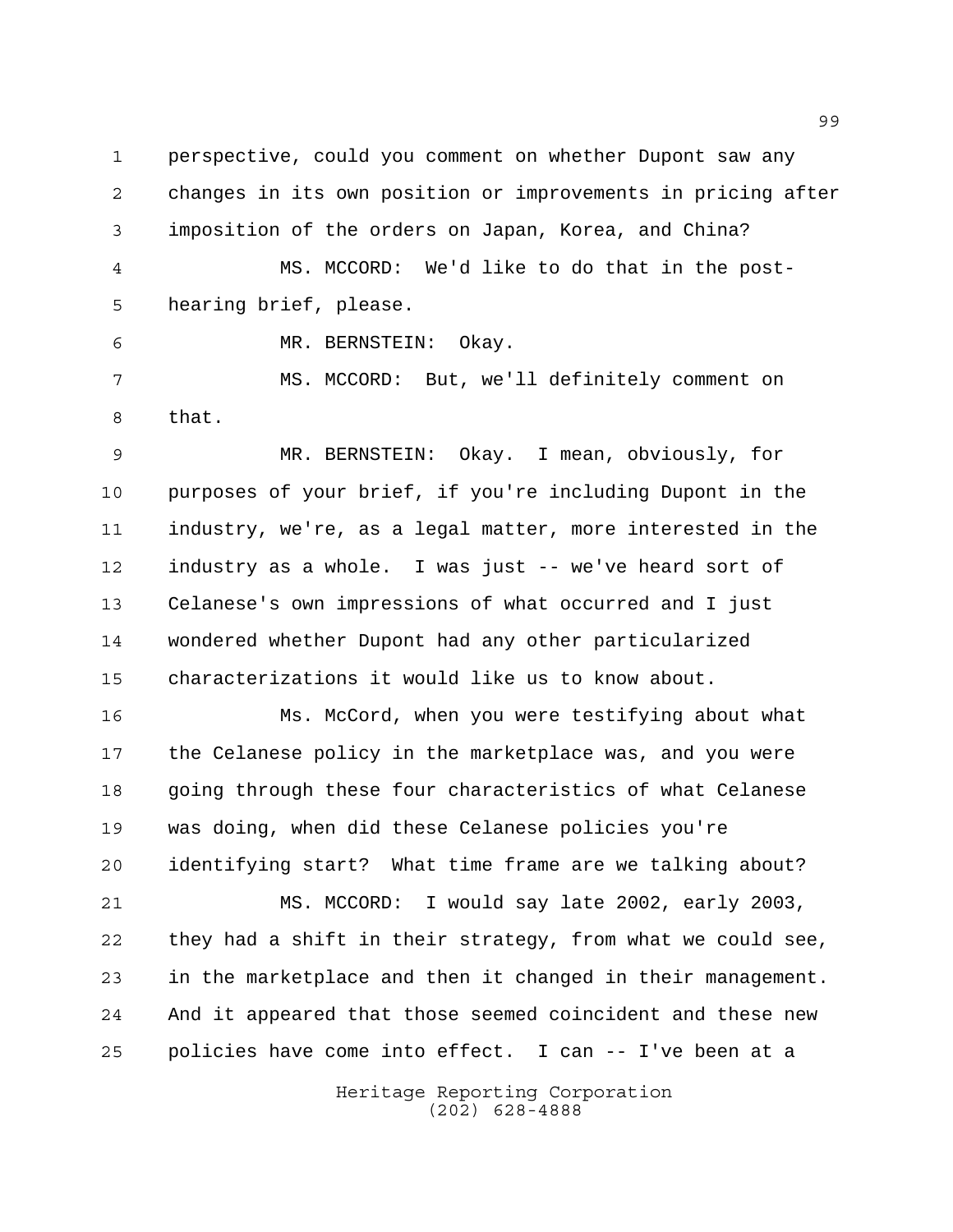number of customers, who have shared with me their

 experiences with Celanese on the -- you know, it's you buy everything from or you get nothing from me strategy and I've heard that from multiple customers. So, I would say, late 2002, early 2003.

 MR. BERNSTEIN: But just to clarify, this was not something that was coincident with or a result of the orders being imposed on the other countries, because that would have been mid second to third quarter or third quarter or so of 2003.

MS. MCCORD: Yes, that's probably correct.

 MR. BERNSTEIN: Okay. I think one of you had mentioned this in your testimony, but I'll just put this on the record, this request. In your post-conference submission, if you could, please, comment on the discussion at pages 27 to 28 of the petition, that the prices derived from the Taiwan export statistics and individual U.S. price quotes are consistent with one another, but not consistent with the average unit values derived from U.S. import statistics. And, in particular, if you could respond to the suggestion that there's no logical explanation, that the fluctuation in average unit values measured by import statistics in recent months, and along those lines what you believe is, I guess, the best source of information for pricing and unit value data.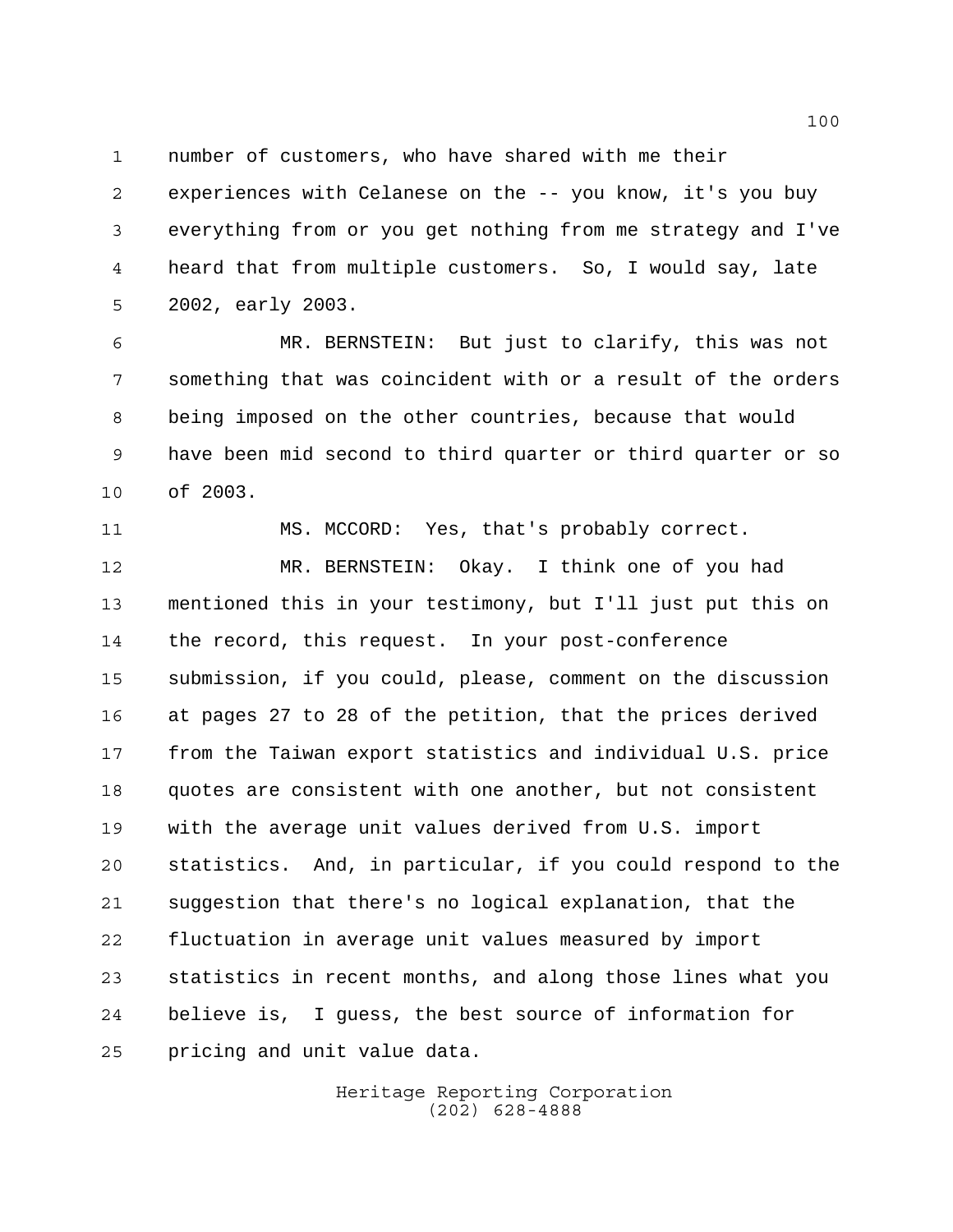MR. SNYDER: We will, yes. We're still trying to pull together the compilation of that data from May and June; but, we will.

 MR. BERNSTEIN: Okay. And, finally, Mr. Kaplan, when you were talking about how Celanese reacts in the marketplace, as a result of the high purchase price it produced for Air Products, just to clarify, this is not a new or very recent phenomenon. This is something that goes back a few years, isn't it?

MR. KAPLAN: That's correct.

 MR. BERNSTEIN: Okay. Because, I seem to recall it was something that was raised by Respondents in the prior set of investigations.

 MR. KAPLAN: Well, they adopted one unsuccessful strategy and moved to a second unsuccessful strategy.

 MR. BERNSTEIN: Okay. As a final matter, Mr. Snyder, could you clarify, with respect to your opening remarks, which you alluded to a little more, when you began talking in the current session, are you requesting that the Commission take some sort of particular action with respect to either the Patton Boggs representation or these material that the attorney -- what you refer to as the attorney- client materials? It would help us, if you could clarify for the record whether you're just expressing disapproval of certain techniques or questioning the relevance of certain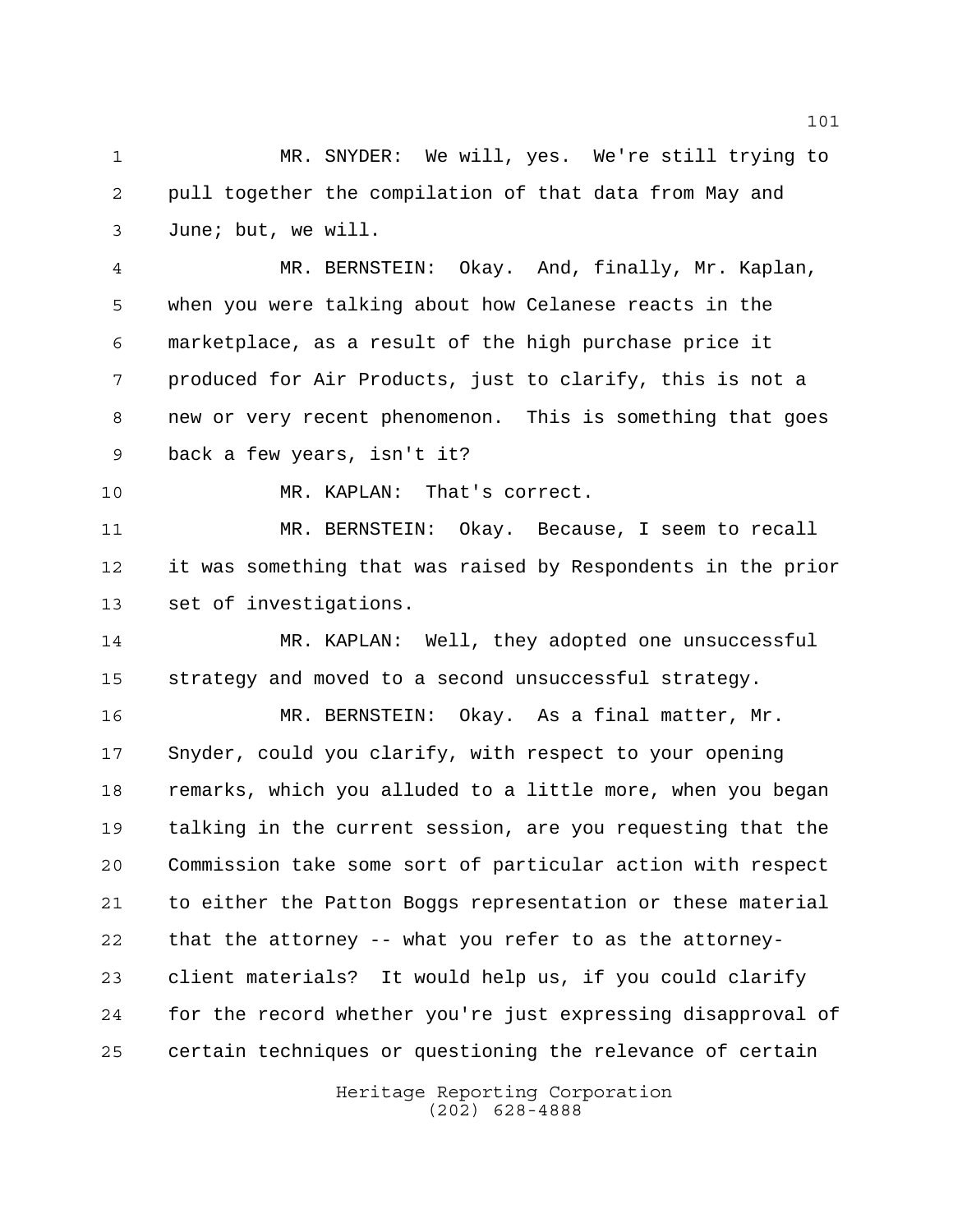data or whether you are seeking some specific action from the Commission.

 MR. SNYDER: Sure, I'd be happy to. At this point, we're not requesting any specific action. We're exploring where remedies might be available. We had originally sought to work this out. Dupont sought to work it out directly with Patton Boggs and directly with Celanese. And failing that, we've now gotten to this point. There are other extra ITC, if you will, outside the context of the ITC, efforts being made to address this issue. We are not prepared, at this point, to say whether we want to drag the ITC into this dispute and into this discussion. So, at this point, I don't have any specific request. I wanted to be sure that it's on the record and clear, because I don't know where this discussion will go. But, I wanted to raise it and make the Commission aware of it, at this point.

 MR. BERNSTEIN: Okay. I appreciate your clarification of your position and I have no further questions.

21 MR. CARPENTER: Mr. Benedick?

 MR. BENEDICK: Yes. Before I start with my prepared questions, I have a question for Mr. Kaplan. You've identified several conditions of competition. Could you either here now or in addition to, in the post-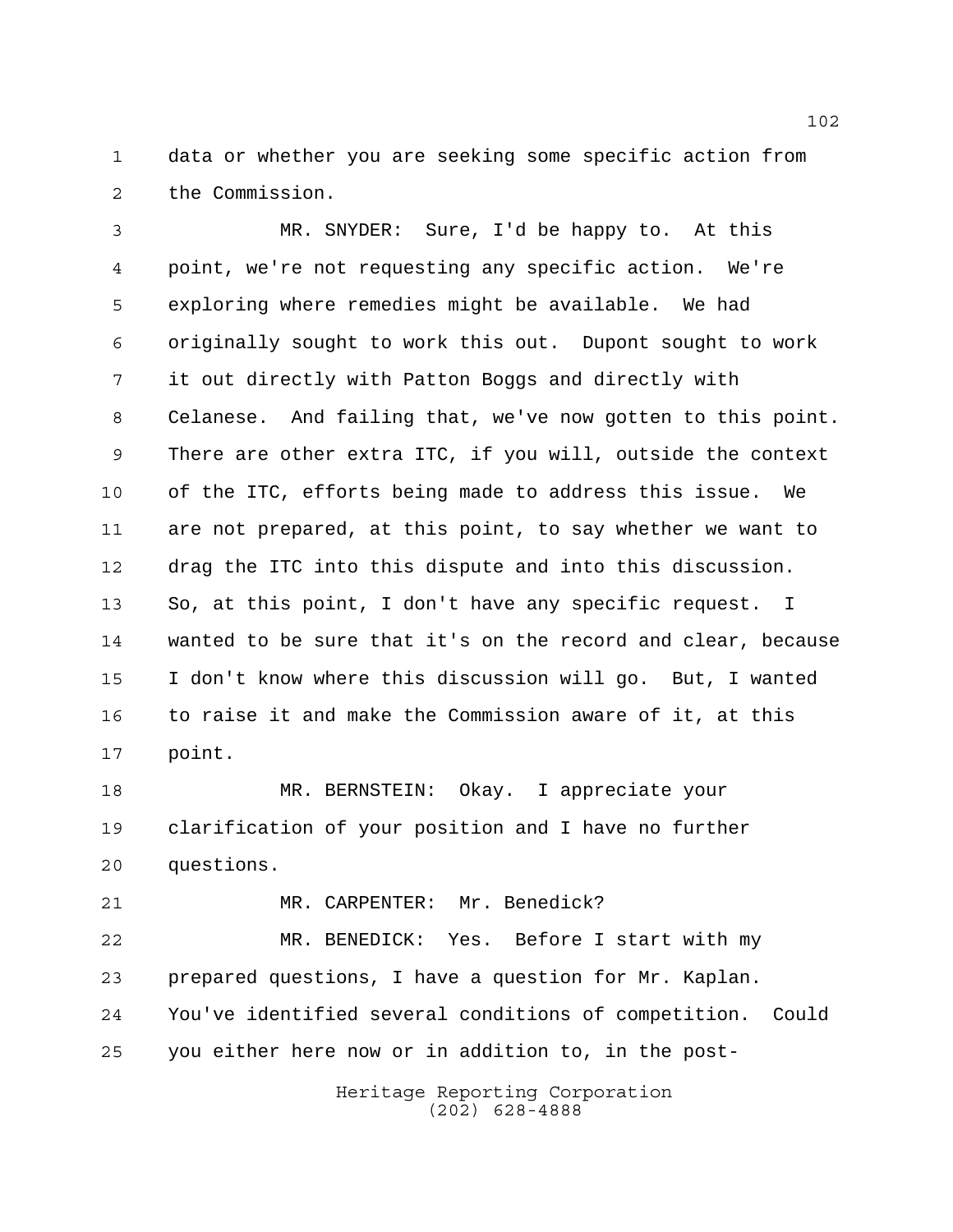conference brief, give us some basis for these conditions of competition, some examples?

 MR. KAPLAN: I will discuss that in the post-hearing brief, with examples.

 MR. BENEDICK: Okay, thank you. Also, Mr. Kaplan, you asked us -- or asked me, the economist, to look at the contracts of Celanese, the long-term contracts, and see if they have price escalators or clauses related to increase in their input costs that they could pass on, I presume, to their customers. Ms. McCord testified that that was one of the strategies of Celanese, was the long-term contract and locked them into a low price, when input prices were rising. Are you questioning whether that is what was happening or is that a way for you to suggest that that was how we could find a basis for that? MR. KAPLAN: I think we believe that to be the case. I think that would be the -- MR. BENEDICK: But, you have no first-hand

knowledge?

MR. KAPLAN: No.

 MR. BENEDICK: That would, obviously, be proprietary and you suggested we look into that.

MR. KAPLAN: That's correct.

 MR. BENEDICK: Thank you. A question for Mr. Chen. You commented in your testimony about a two percent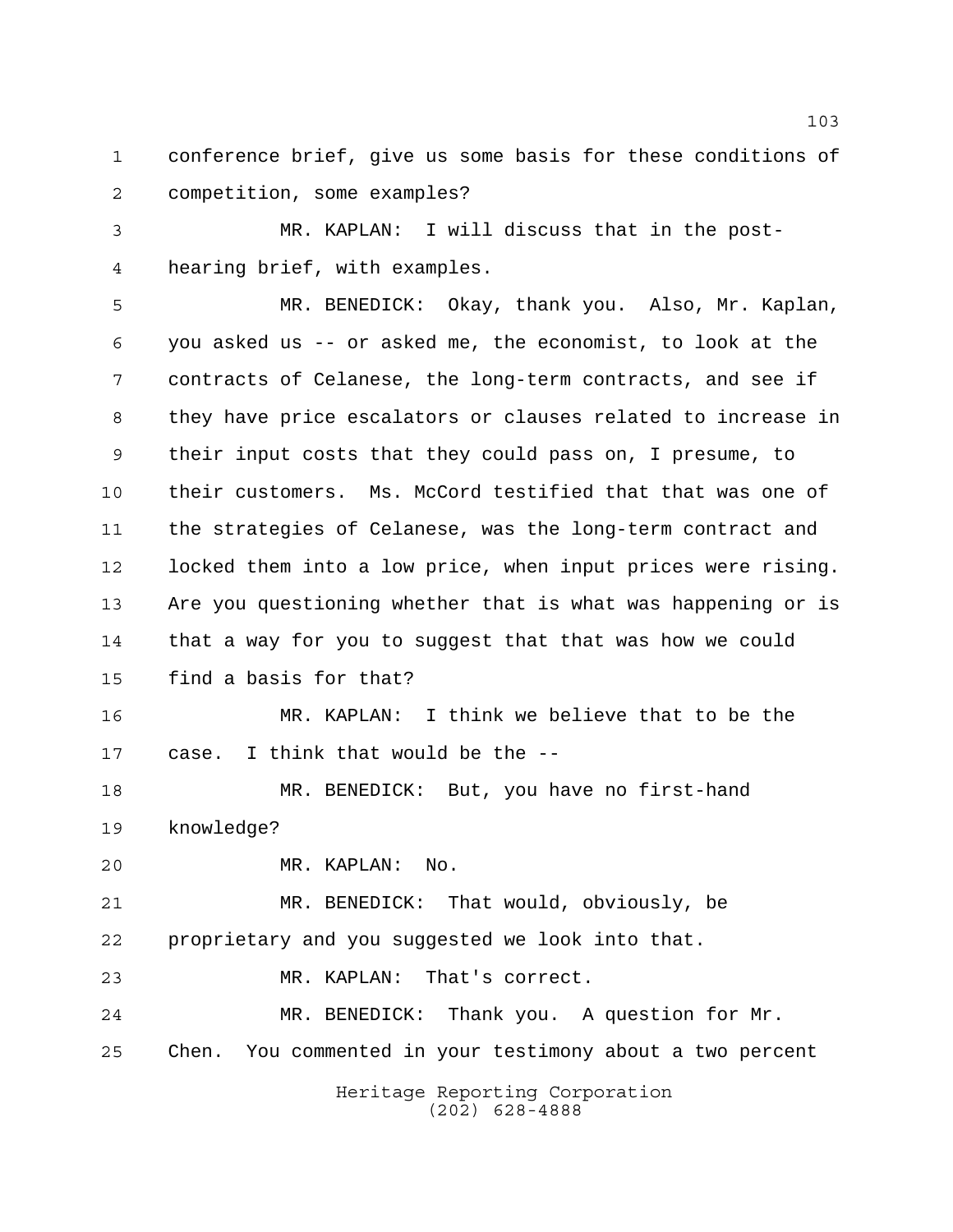increase in growth for PVA and a five percent increase in growth. I presume those are annual increase you're referring to. And is that the U.S. versus Asia growth? I wasn't clear as to what the two percent referred to, what the five percent -- MR. CHEN: For the two percent, we are referring to the worldwide for the PVA. 8 MR. BENEDICK: And five percent? MR. CHEN: The five percent specifically to Asia, particularly China. MR. BENEDICK: Okay. And is that growth on a one- year period or a multi-year period? MR. CHEN: In multiple years, for the past couple of years, we have seen that. MR. BENEDICK: Oh, for each year, that kind of growth? 17 MR. CHEN: For each year. 18 MR. BENEDICK: Okay. 19 MR. CHEN: For each year. MR. BENEDICK: Thank you. Mr. Kaplan, could you characterize total U.S. demand for PVA is price elastic, inelastic, or unitary? MR. KAPLAN: Well, I -- MR. BENEDICK: Or would you like to comment in -- MR. KAPLAN: I'd like to just raise a conceptual

Heritage Reporting Corporation (202) 628-4888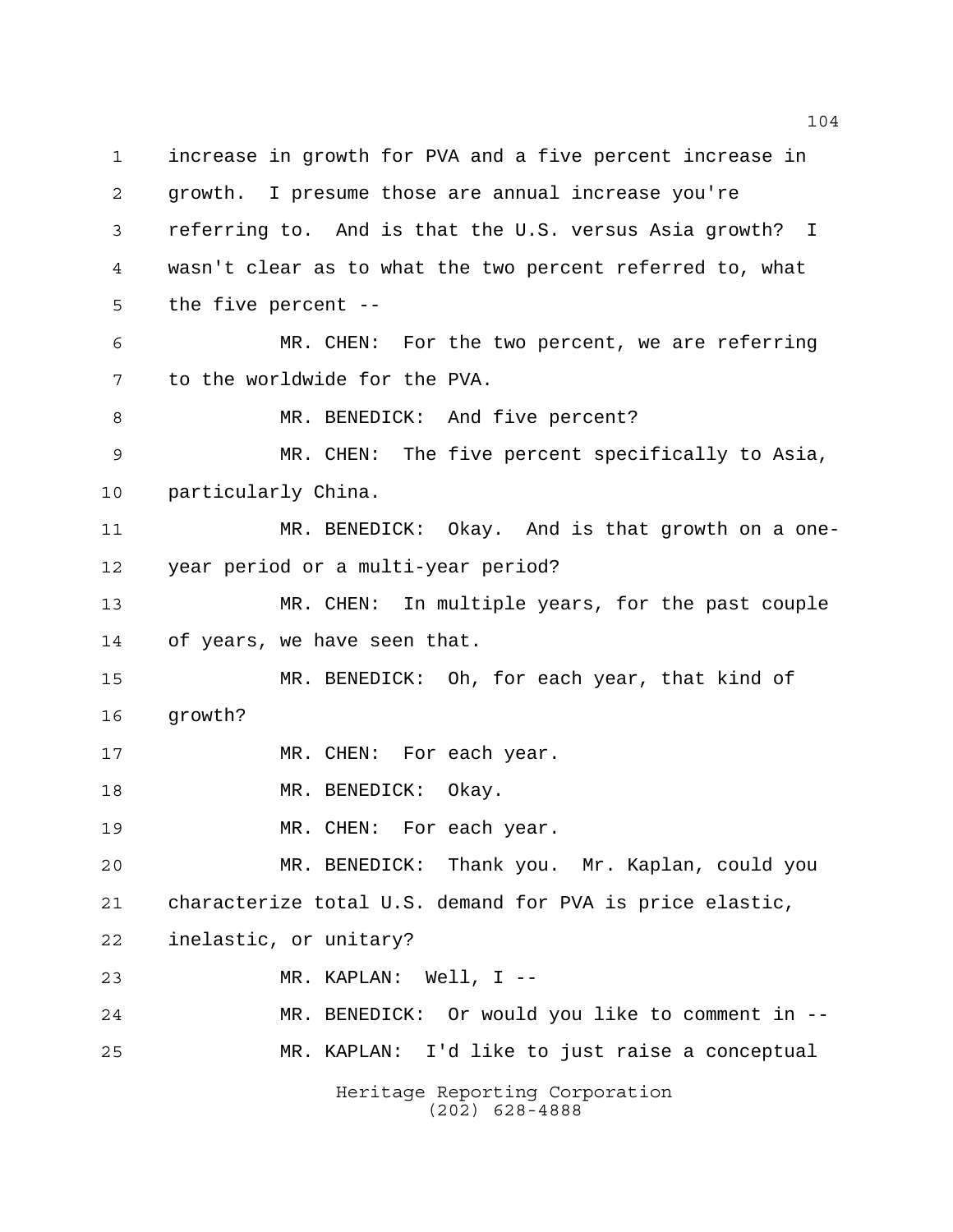point, that the issues about lack of substitute product in the end uses is relevant in a world market; but in a market where there is multinational companies that could switch their production source of the product using PVA, makes the demand for that product more elastic than what one would otherwise be, if they could not switch the source of production for the products using PVA. MR. BENEDICK: Here, I'm looking at total U.S.

 demand, not demand for, let's say, U.S.-produced product versus demand for imported Taiwanese product.

 MR. KAPLAN: No, I understand. But, total U.S. demand for PVA would be affected -- the elasticity would be affected by the ability of --

14 MR. BENEDICK: Oh, I understand.

 MR. KAPLAN: -- individuals to substitute other products; but, also, to substitute production to other places or to other products downstream. And that's what I'm referring to.

MR. BENEDICK: Okay. So --

MR. KAPLAN: So, I'll discuss the actual --

 MR. BENEDICK: Okay. So, you'll discuss sort of the role of non-PVA substitutes and the role of shifting production, let's say, from other product here in the U.S. that uses PVA, to another location in the world?

MR. KAPLAN: That's correct.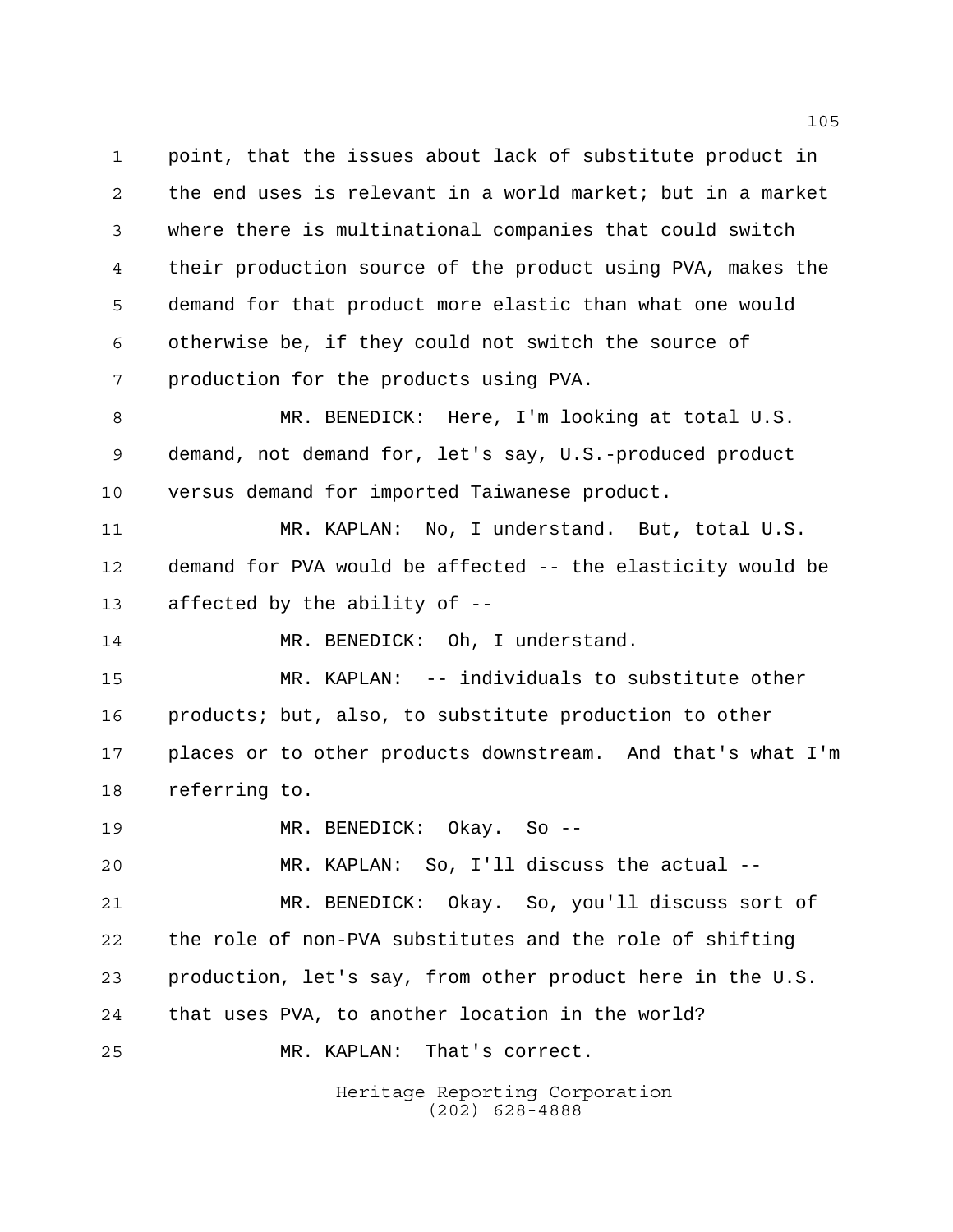1 MR. BENEDICK: Okay, thank you. Would you agree - - again, Mr. Kaplan, would you agree with the comments earlier by Celanese regarding the substitutability and use between fully and partially hydrolyzed PVA? And I'd, also, like Ms. McCord to address that, as well.

 MR. KAPLAN: We began discussing this issue and we're going to continue after the conference, because it's both a commercial and a technical issue and I need more information, at this point, to characterize it as a range, elasticity range.

 MR. BENEDICK: Okay. Ms. McCord, did you want -- MS. MCCORD: If I could do it by -- for example, by market segment. In PVB, which is used mostly in automotive and architectural windows, it's the main raw material. That's a fully hydrolyzed product. You're not going to substitute a partial hydrolyzed in that application.

 In textile sizing, a lot of what's used in textile sizing is partially hydrolyzed. However, Dupont makes a fully hydrolyzed copolymer at a LaPorte plant, which mimics these -- I guess you would actually call them intermediately hydrolyzed PVA, that other producers may use. And so, you can use that in textile sizing. A lot of it depends on the specific fabric that's being sized and the heat treatment of the fabric. But, you can use both partially, immediate, and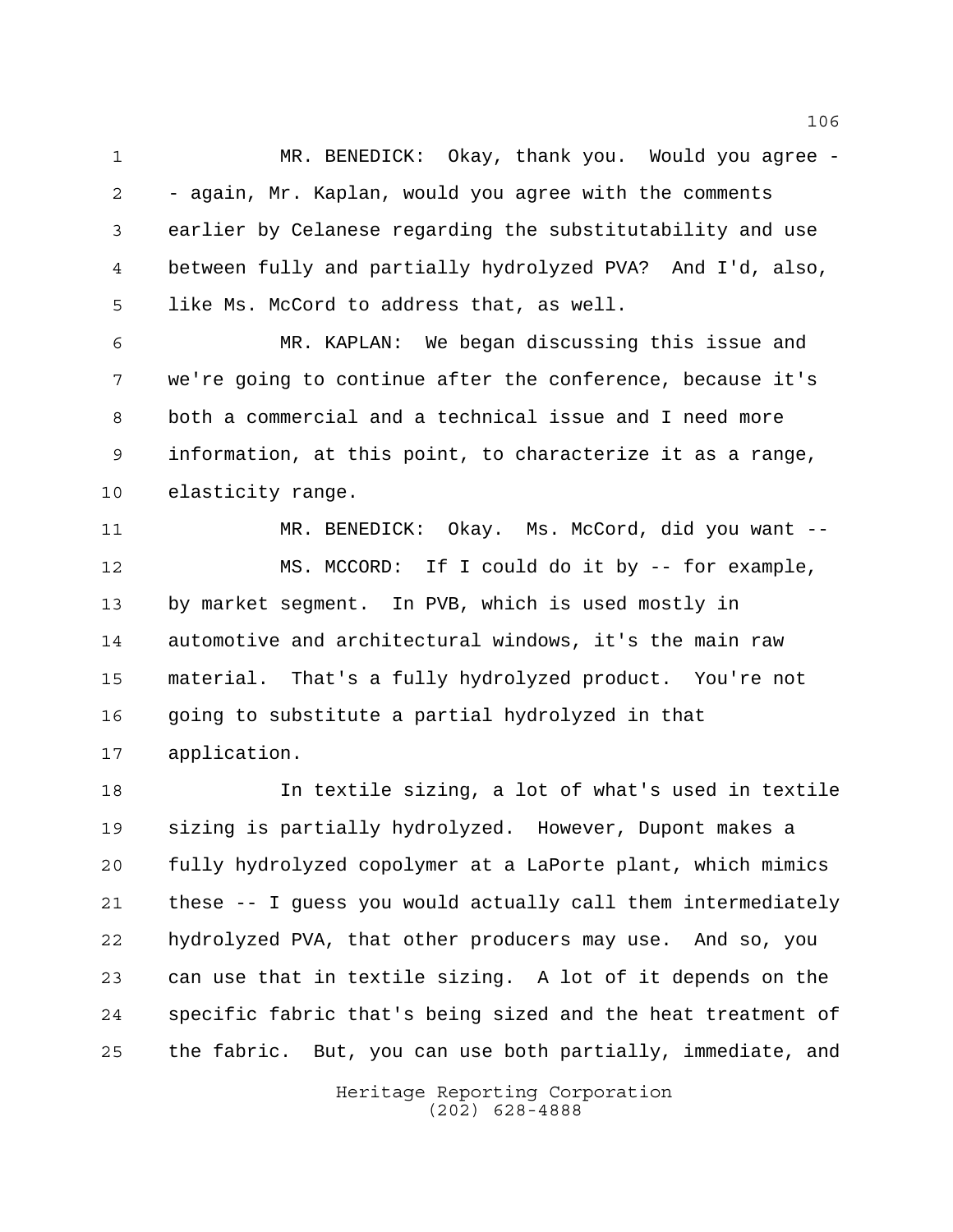fully hydrolyzed in those applications.

| $\mathbf{2}$   | In adhesives, it depends on whether or not your              |
|----------------|--------------------------------------------------------------|
| $\mathsf{3}$   | adhesive is actually going to sit around for a while. If     |
| $\overline{4}$ | it's sitting around for a while, you'll probably use a       |
| 5              | partially hydrolyzed. Otherwise, it's going to gel up, if    |
| 6              | it's a fully -- you know, if you used a fully hydrolyzed.    |
| 7              | So, it's really applications specific. But, there            |
| 8              | is a fair amount of substitutability. But, we will -- we     |
| 9              | can address it more in the brief.                            |
| 10             | MR. BENEDICK: Okay. That would be very helpful.              |
| 11             | Thank you. Again, Mr. Kaplan, would you agree that U.S.      |
| 12             | demand for PVA is affected by overall U.S. economic          |
| 13             | activity, as well as by demand in the specific sectors using |
| 14             | it?                                                          |
| 15             | MR. KAPLAN: Yes, especially to the extent that               |
| 16             | the specific sectors rise and fall with the aggregate demand |
| 17             | in the economy.                                              |
| 18             | MR. BENEDICK: Okay. Ms. McCord, I had asked                  |
| 19             | early with Celanese, does U.S. PVA demand in the principle   |
| 20             | end-use sector move together or in disparate directions.     |
| 21             | Your testimony has been and, perhaps, Mr. Chen's testimony,  |
| 22             | is that there's been a globalization, so that prices for PVA |
| 23             | in one sector can be affected by prices in another end-use   |
| 24             | Is that what you were saying?<br>sector.                     |
| 25             | MS. MCCORD: Yes. I think that we're seeing more              |
|                | Heritage Reporting Corporation<br>$(202)$ 628-4888           |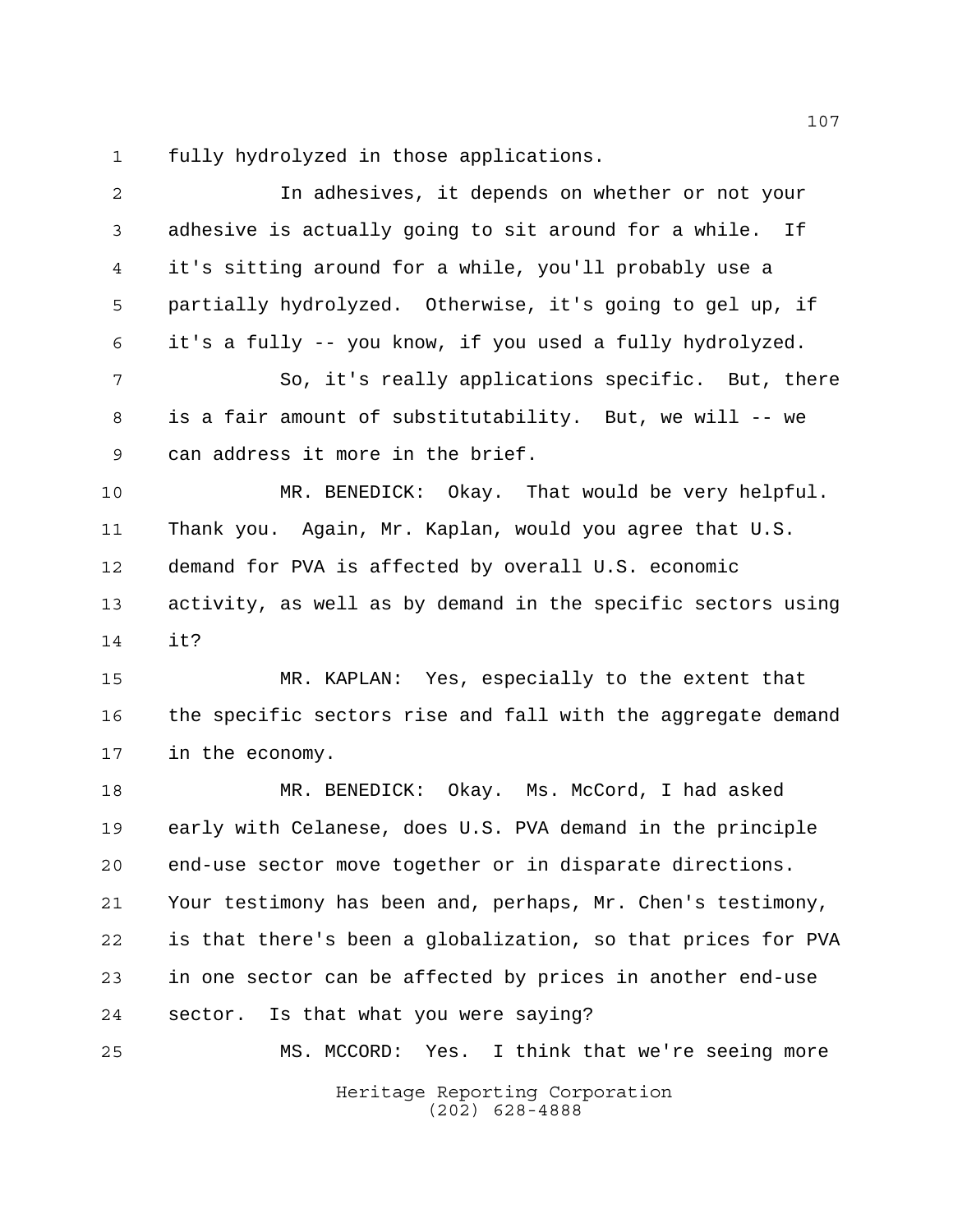now of, I guess, spillover from sector -- from market segment to market segment; where, before, you know, you might see textiles with a certain price and perhaps adhesives or paper or PVB with a different price. Those prices are getting closer together now, I think, because of the globalization and the multinational accounts that are purchasing.

 MR. BENEDICK: Okay. Over what time period has this been occurring and did it occur all at once or is it just sort of an evolving process?

 MS. MCCORD: I think it's a gradual evolving process. Also, for example, you had asked about, well, would you see one move one way and the other move another way.

MR. BENEDICK: Yes.

 MS. MCCORD: In textiles, although the U.S. textile industry is shrinking or, at this point, stabilized, the global textile industry is not. It's just basically the U.S. textile industry has migrated to Asia, for the most part. So, that's part of the reason, I think, that you see Asia demand for PVA being fairly strong now, because of that migration of that business. But, as we saw textiles shrinking, we're still seeing an increasing -- for example, an increasing demand for PVB, for automotive, as the applications for PVB grow to beyond just windshields, to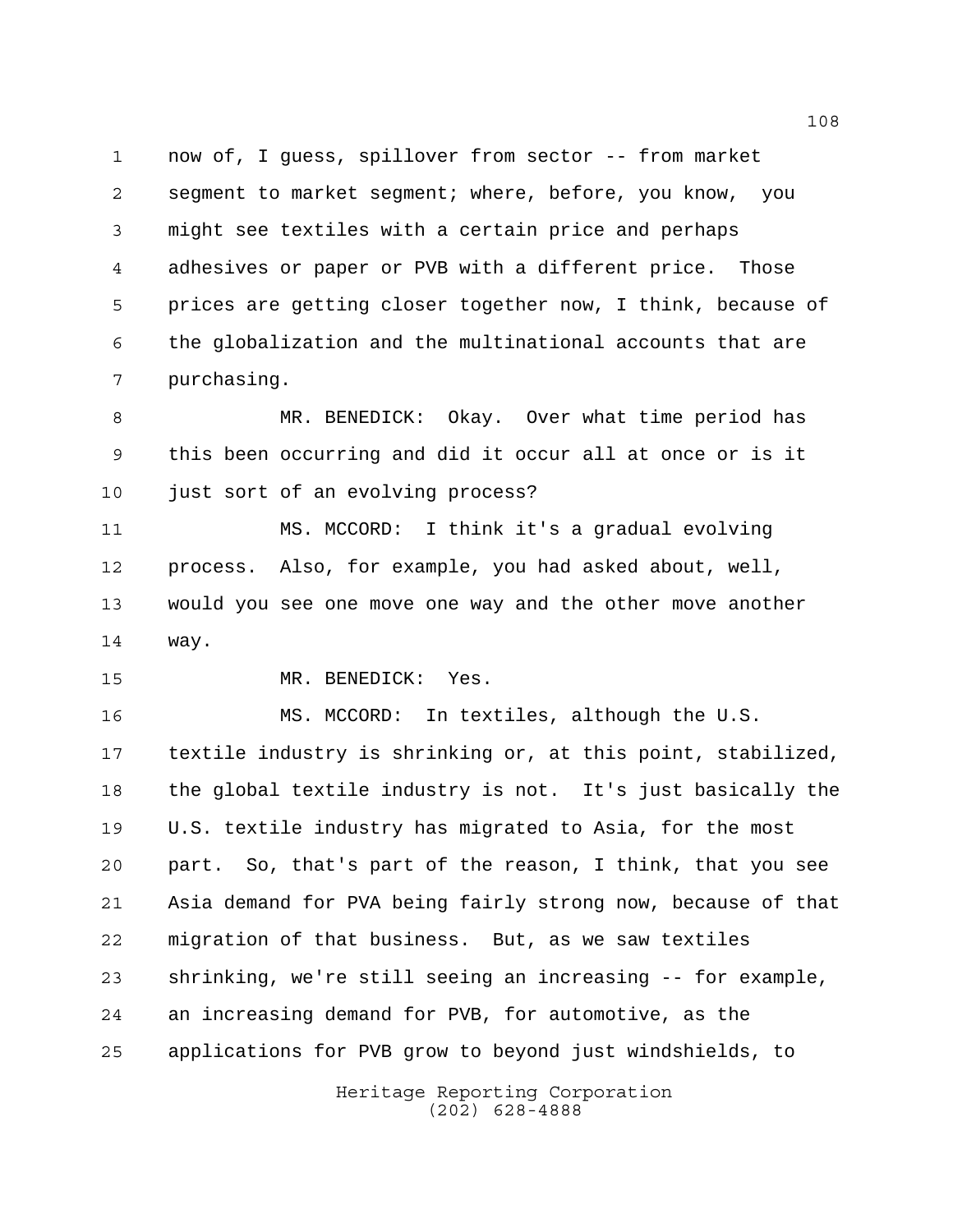side lights, to more architectural glass. And, you know, as Florida gets hit by more and more hurricanes, our demand for PVB goes up and the legislation goes into place that increases that kind of demand. And so, you see that kind of increasing. So even though you'd see textiles kind of shrinking, you're seeing PVB demand growing.

 MR. BENEDICK: Now, is it your assertion that total demand in the U.S. for PVA has increased over the period of investigation or would you agree with Celanese that it's been kind of flat?

 MS. MCCORD: I would say, it has been fairly stable, but we're seeing, at least in the last six months, some growth and I think that goes along with the overall economy growing. We're seeing some growth. Textiles, which had been on a very significant decline since 2000-2001, has really stabilized. And so, I'm not seeing that shrink anymore. I'm not seeing it grow, really, but I'm not -- 18 MR. BENEDICK: Right. MS. MCCORD: -- seeing it shrink anymore. MR. BENEDICK: As convergence of prices across

 end-use sectors, has this continued at a rather steady rate over the period of investigation? Has it accelerated? If you want to answer in the post-conference brief, feel free. MS. MCCORD: Let me do that, please. MR. BENEDICK: Okay, thank you. And, Ms. McCord,

> Heritage Reporting Corporation (202) 628-4888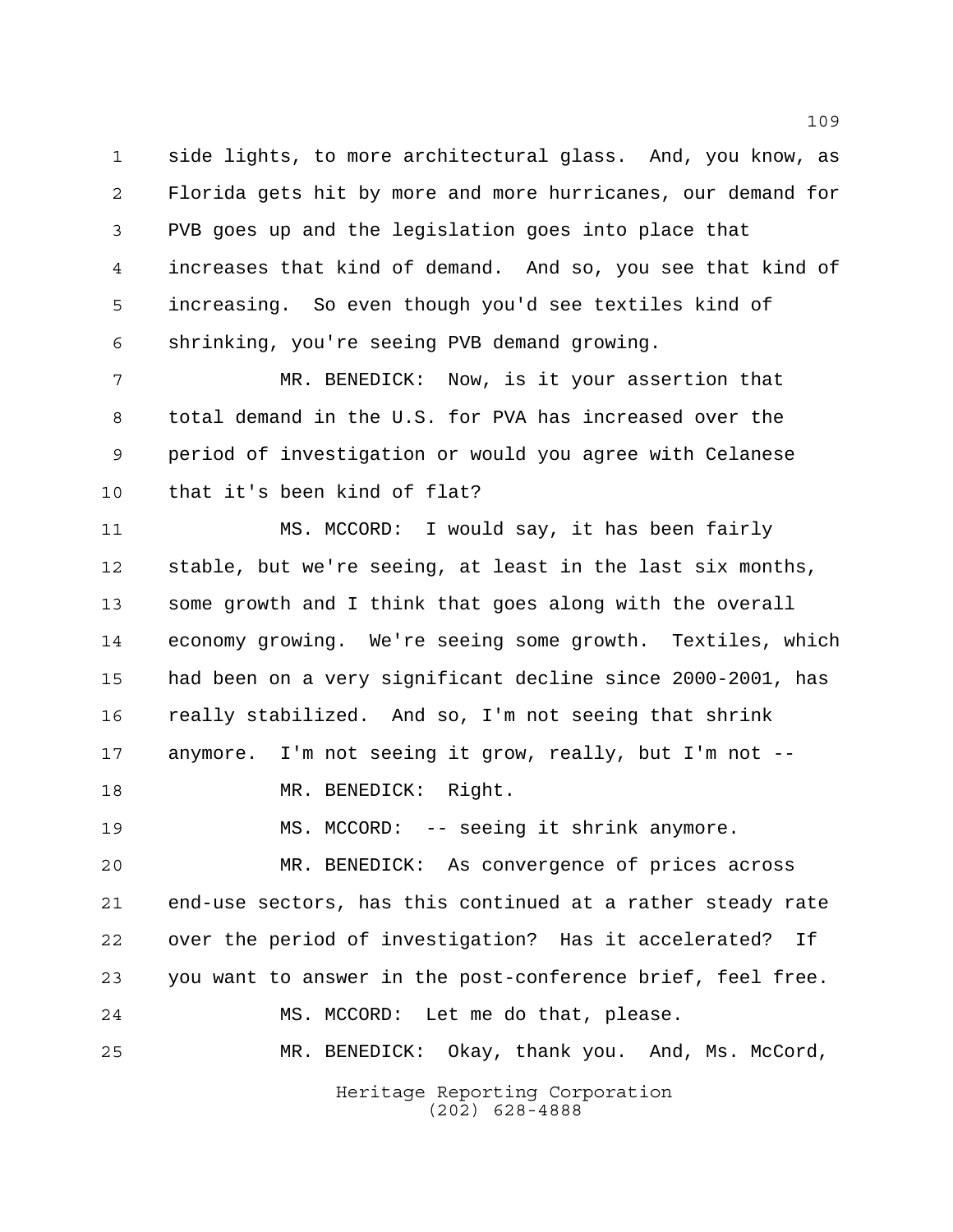would you agree with Celanese's reason for why U.S. demand for PVA to produce PVB has increased in the U.S.?

 MS. MCCORD: Yes. I think that's accurate. As automotive builds increase, as developments into side lights, back windshields, and then architectural, that's all a PVB demand, which relates directly to PVA.

 MR. BENEDICK: I would like to switch to supply factors. And, Ms. McCord, again, I would like to direct the same natural gas questions to Dupont, as I did to Celanese. I can certainly repeat them here. Since natural gas is the major feedstock to produce VAM, is natural gas or a derivative purchased by your firm to produce VAM? Is natural gas, also, purchased by your firm, as a fuel in the production process, to produce PVA? How important is the price of natural gas vis-a-vis total cost to produce PVA? And in connection with that, if you could report in the post-conference brief, the percent of total cost to produce PVA accounted for by the cost of natural gas. If you want to do it as an average over the period of investigation, if 2003 would give you -- make it easier to calculate, give us for 2003, that would be helpful.

 And, in addition, I've been looking at the Energy Information Administration, United States natural gas industrial prices, and they report it monthly. And I'd like to know if those prices are consistent -- or the trend in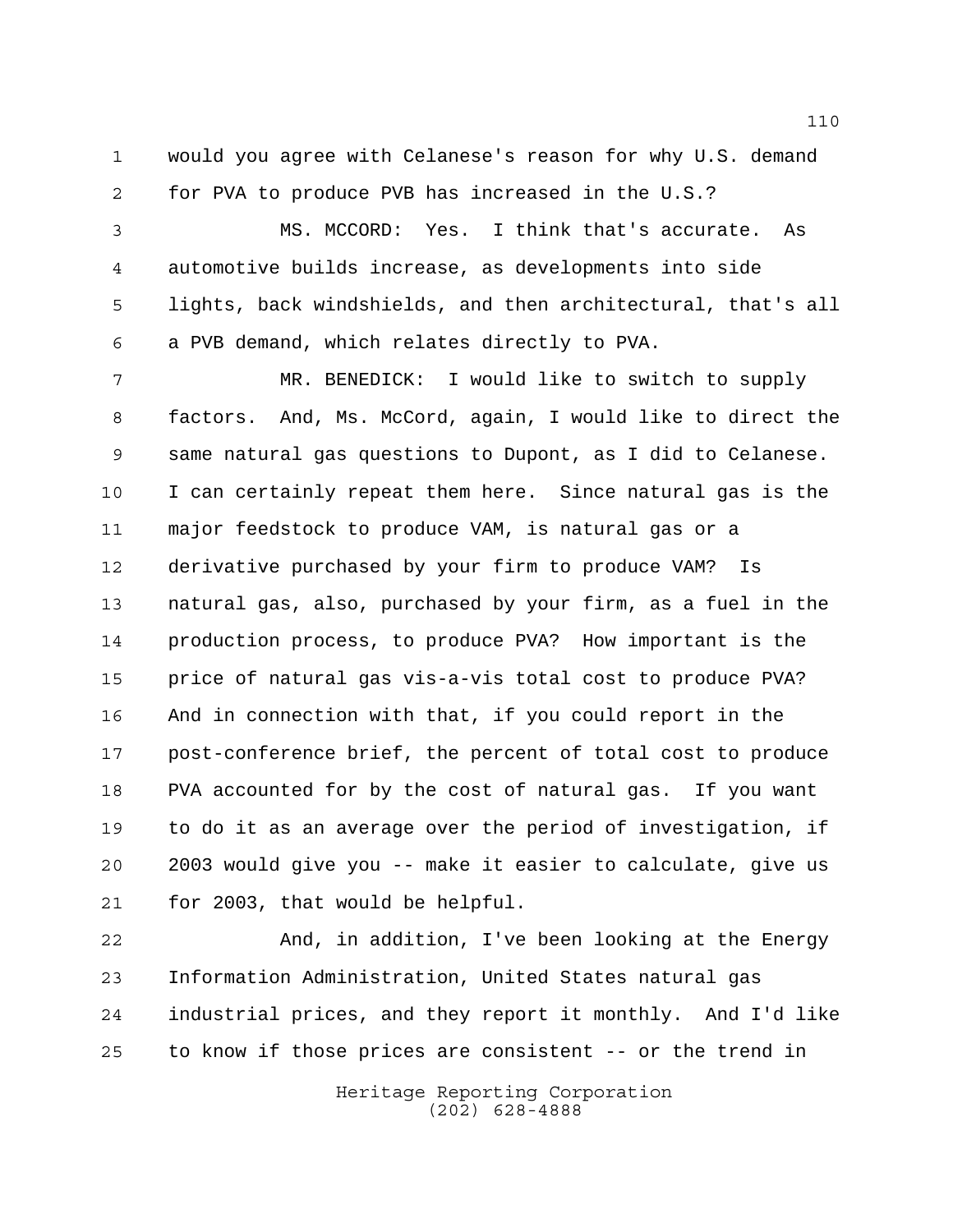those prices consistent with the trend in your cost of natural gas.

 MS. MCCORD: VAM is a -- we produce -- Dupont, also, produces vinylized acetate monomer (VAM), which is the direct raw material for PVA. If you look at the production of VAM and the production of PVA, PVA is actually much more energy intensive process than is VAM. VAM is actually an exothermic process, so you get a lot of the energy back. But, PVA is not. It's a very energy-intensive process. So, the impact of natural gas -- rising natural gas costs actually have a much greater affect on PVA than they do on VAM.

 MR. BENEDICK: Okay. Well, I'll look at your response as to whether it's a major feedstock to produce VAM. And when you say it's more energy intensive, does that mean you use natural gas as a fuel or energy in the production of PVA?

 MS. MCCORD: It's used in the production of steam and in the production of electricity.

 MR. BENEDICK: Right, right, for your utilities. MS. MCCORD: That's what's used -- right.

 MR. BENEDICK: And you use natural gas for that purpose, also?

MS. MCCORD: That's right.

MR. BENEDICK: Okay. Again, Ms. McCord, because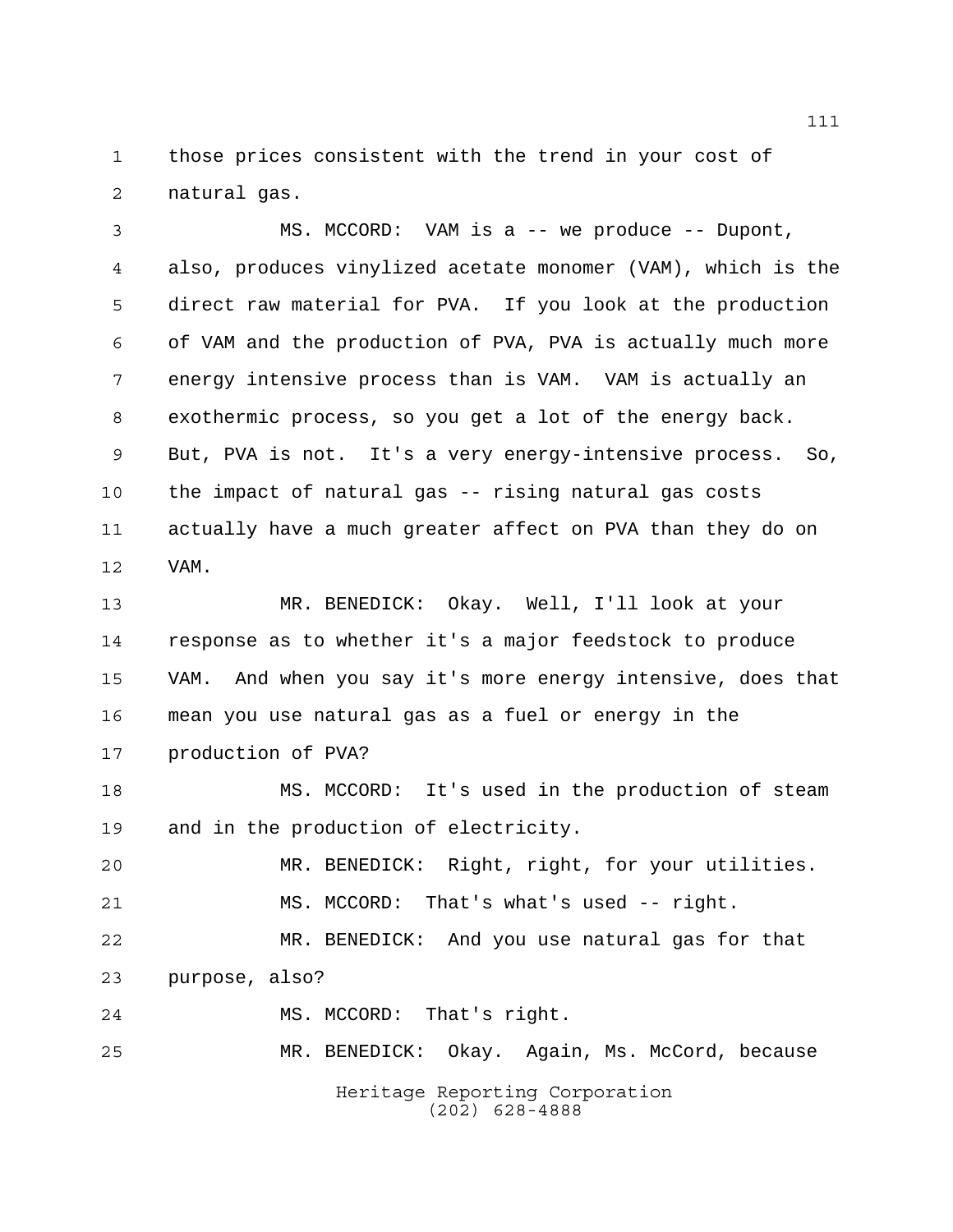this is proprietary, if you would respond in a post- conference brief, what is the minimum capacity utilization level that your firm requires in a 12-month period, to achieve acceptable economy of scale benefits? Again, if you want to do it for a representative 12-month period during the POI or if doing it for 2003 makes it easier, please do it that way.

8 And, finally, Ms. McCord, in the post-conference brief, to what extent do your selling prices of PVA differ by type of packaging; again, 50 pound bags, supersacks, bulk? And, if significant, could you report in the post- conference brief the U.S. shipment quantities of PVA by each of these packaging types? This is what you would produce here in the U.S. If you could do it for the period of investigation or, again, if 2003 makes it more manageable, just do it for that year. And as an example, I'm looking for, say, a shipment of 200,000 pounds, what would be the price by each type of packaging for that and how would that differ.

Heritage Reporting Corporation MS. MCCORD: Okay, sure. MR. BENEDICK: That's all the questions I have. MR. CARPENTER: Ms. Pedersen? MS. PEDERSON: (No verbal response.) MR. CARPENTER: Mr. Johnson? MR. JOHNSON: (No verbal response.)

(202) 628-4888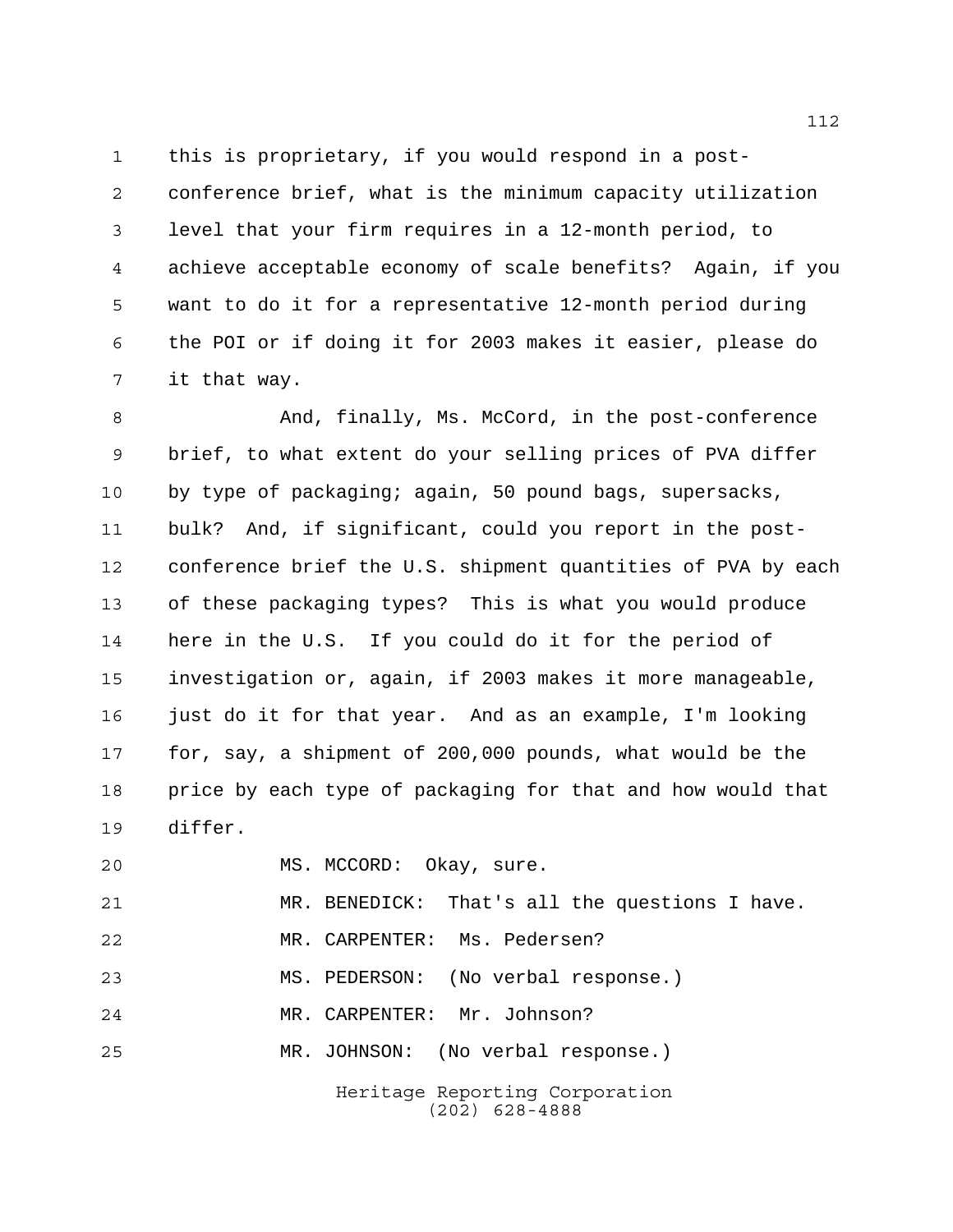## 1 MR. CARPENTER: Mr. Deyman?

 MR. DEYMAN: I'm George Deyman, Office of Investigations. It was mentioned that of the product exported from Taiwan, that a portion of it consists of product with very high or very low viscosities that are not available in the United States. Could you tell me -- could you estimate now or tell us in your post-conference brief, the percentage share of the product that you export to the United States, that you believe is not available from the domestic producer? MR. CAMPBELL: I think that's something we can address in the post-conference brief. MR. DEYMAN: Also, if you could tell us in the post-conference brief, what share of your exported product consists of partially hydrolyzed versus fully hydrolyzed. Also, the petition -- the recommended scope of the investigation in the petition, since I haven't seen the actual scope of the Department of Commerce, but the recommended scope excludes PVA in fiber form. How large is this product in fiber form? What is it exactly? What is it used for and how important is it in the grand scheme of things? MR. CHEN: Chang Chun is not making this product. I think it's produced in Japan and China. MR. DEYMAN: Is this product produced in the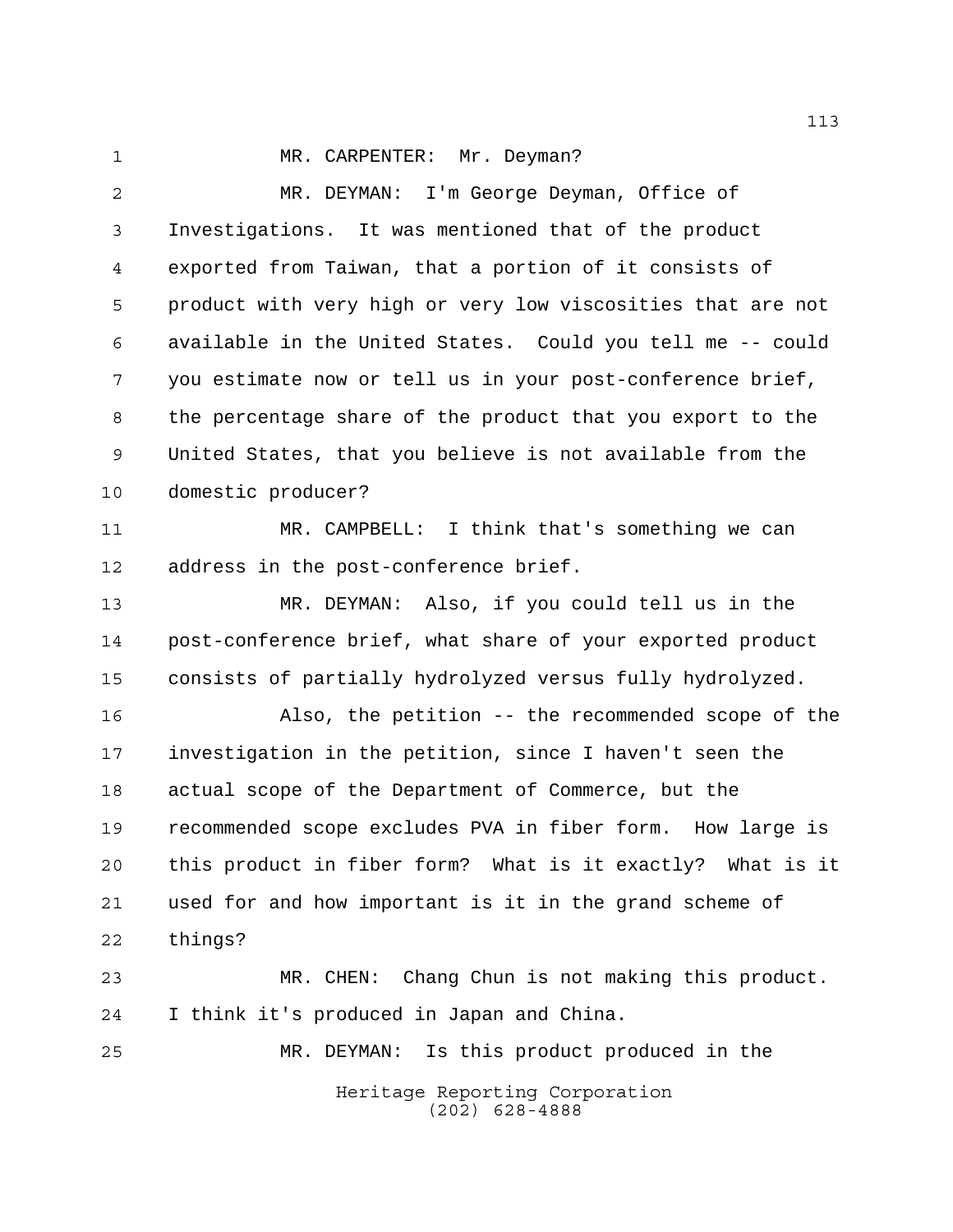United States?

 MS. MCCORD: It's not produced in the United States. And, actually, it's not used in the United States either, to my knowledge.

 MR. DEYMAN: Okay. That's helpful. One witness at the Commission's hearing in last year's PVA investigation stated that imports from Taiwan are concentrated in the textile sector. Do you agree that the imports from Taiwan are concentrated in the U.S. textile sector?

 MR. CHEN: No. We do not have a reasonable share in the textile business. Our material characteristics is much more suitable for the emulsion, adhesive, and paper.

 MR. DEYMAN: Okay. The public version of the petition in Exhibit 3, page two, presents capacity information, indicating that CCPC is the world's largest single producer of PVA. Would you agree with that?

 MR. CHEN: We are not the single largest in the world.

MR. DEYMAN: You are not?

MR. CHEN: We are not.

 MR. DEYMAN: Could you indicate other large -- other producers that may be larger?

 MR. CHEN: The Japanese Kuraray Group apparently is number one.

Heritage Reporting Corporation (202) 628-4888 MR. DEYMAN: Dr. Kaplan mentioned that in the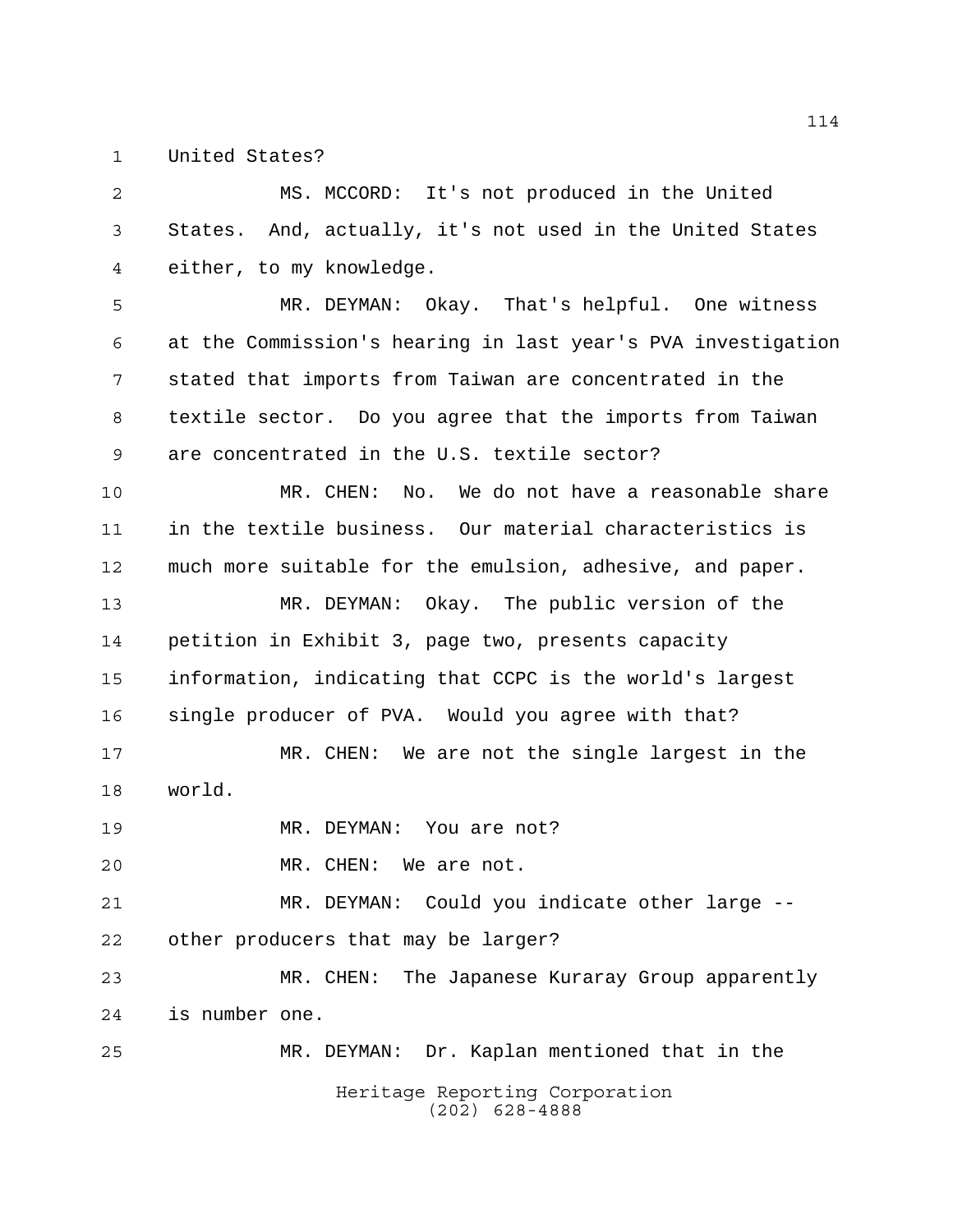early 1990s, the import levels of PVA from Taiwan were at higher levels than they have been in recent years. Of course, in part, they were higher, because there was an antidumping order put on the imports in 1996. How do we know that the import levels will not revert to those of the early 1990s? What has changed that would indicate that the levels will not revert to those high levels?

 MR. CAMPBELL: If it would be all right, we would prefer to address this in the post-conference brief.

 MR. DEYMAN: Sure. That would be very helpful and I have no further questions. Thank you.

 MR. CARPENTER: Thank you, very much, panel, for your presentations and for your helpful responses to our questions. We appreciate you coming here today. At this point, we'll take about a 10-minute recess and we will resume with the rebuttals and closing statements of the parties, beginning with the Petitioners.

 (Whereupon, a brief recess was taken.) MR. CARPENTER: Could we resume the conference, please? Welcome, Mr. Samolis and Mr. Bruno. Please proceed whenever you're ready.

 MR. SAMOLIS: Thank you, very much. We will be very brief. Let me just highlight a couple of points for the record and then I will turn it over to Mr. Bruno. With respect to the question of Patton Boggs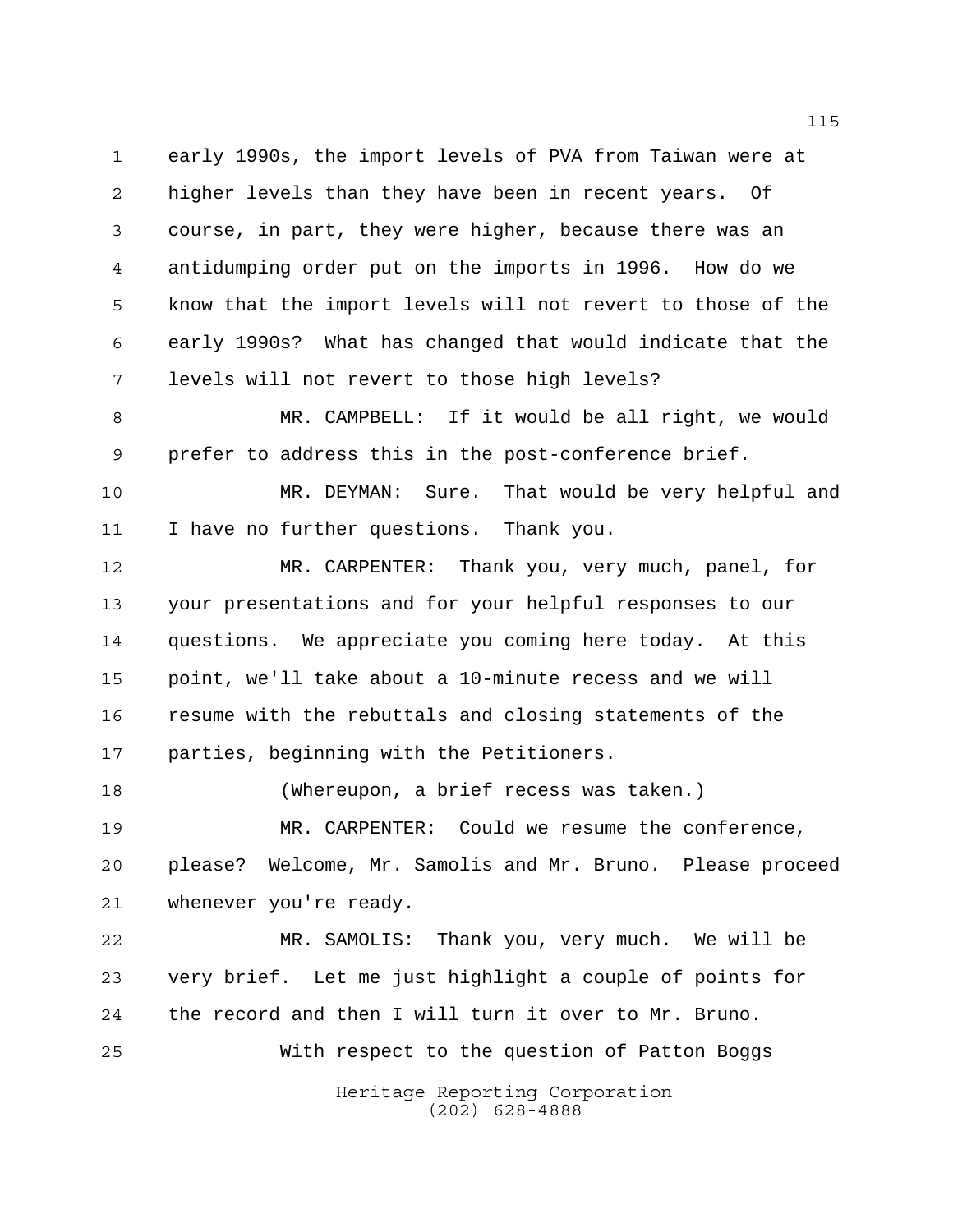appearing here, there should be nobody, particularly Dupont, that is surprised that we are here, appearing on behalf of Celanese. This is an issue that has been discussed in great detail between Patton Boggs and Dupont. I will not belabor this issue with respect to the ITC. We can address it in the post-conference brief. But, I will leave it at that, without dragging the ITC into that particular issue.

 The second point I would like to make is with respect to Dupont's and Chang Chun's own admission this morning, that they are -- Chang Chun is filling out Dupont's product line, that they -- I think those are the words I wrote down from my own notes -- the fact that they are complementing Dupont's product line. I think all of that indicates with respect to the definition of the domestic industry, there's no question that Dupont, number one, is benefitting from the dumped imports from Taiwan; and number two, has structured their business relationship in such a way that they are relying on the imports from Chang Chun to fill out the total spectrum of the product line of PVA products that are available. So, I think based on those very basic factors, there is no question that they ought to be excluded from the definition of the domestic industry. Having said that, let me turn it over to Mr. Bruno

for his comments.

MR. BRUNO: For the record, my name is Philippe

Heritage Reporting Corporation (202) 628-4888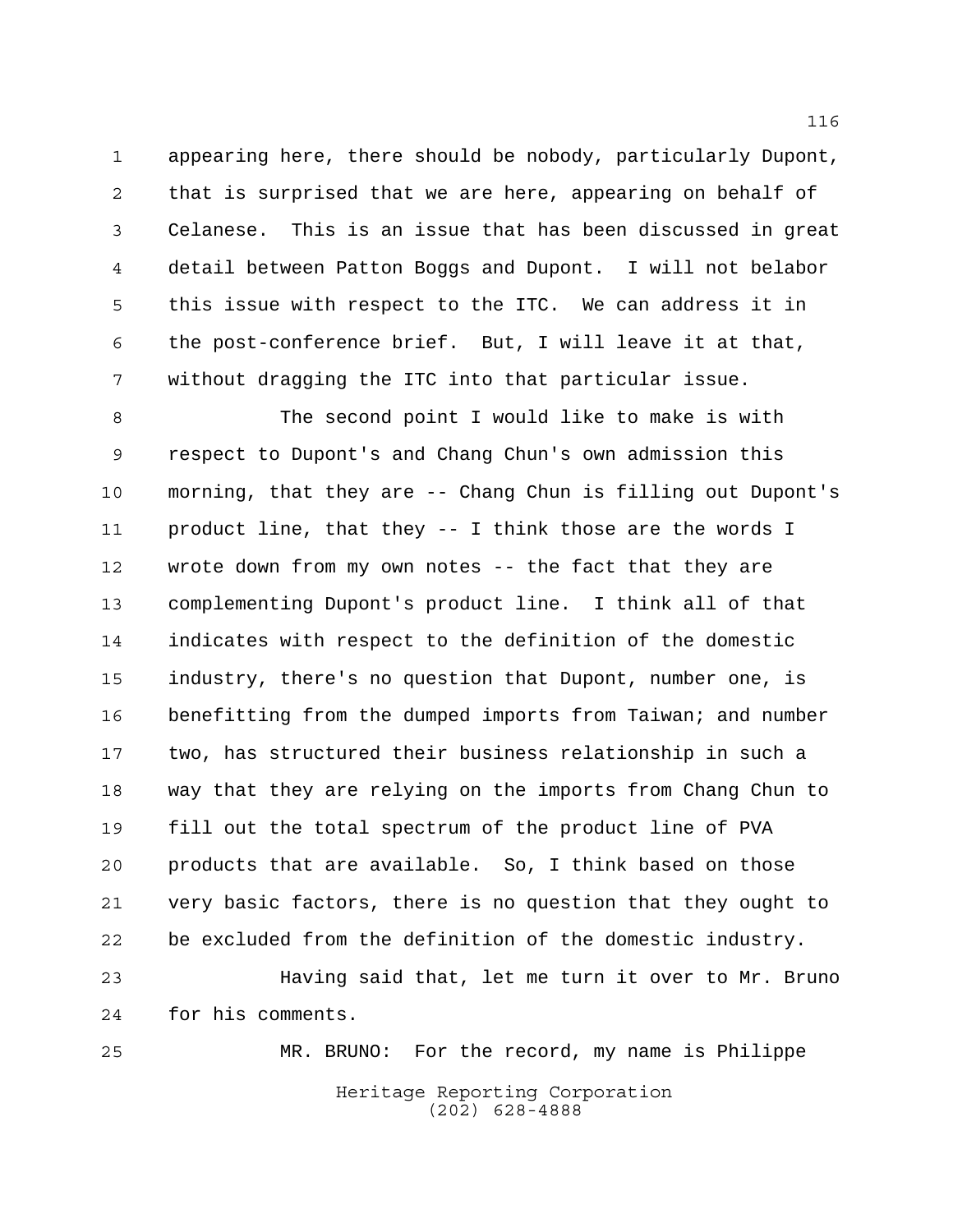Bruno. I would like to address some of the issues that have been raised this morning in context of those testimonies from those parties opposing the petition. In particular, and this is not in no particular order, I would like to address the point raised by the Chang Chun witness. This witness said that the prices of Taiwanese imports declined over the period of investigation 2001 through 2004, in response to the competition from the unfairly-traded imports from Korea, Japan, and China. And that may be right; but the problem with that testimony this morning is the fact that after the orders were in place, Taiwanese prices continued to decline. They did not rise. And you would have expected that imports from Taiwan, if they were tied to the pricing structure of the other imports, would have risen after the orders. That is not the case.

16 16 I would like to address the issue raised by Mr. Kaplan with respect to the volume of Taiwanese imports. They have been much higher in the past, at some remote point in the past. He did not indicate at which point in time. But if he's referring to 1996, an investigation in 1996, that's about 10 years ago. What we noted in this present period of investigation is that imports from Taiwan have risen dramatically after the orders were in place and are now. Not only did they affect the imports from the other countries that were subject to the orders, but they exceeded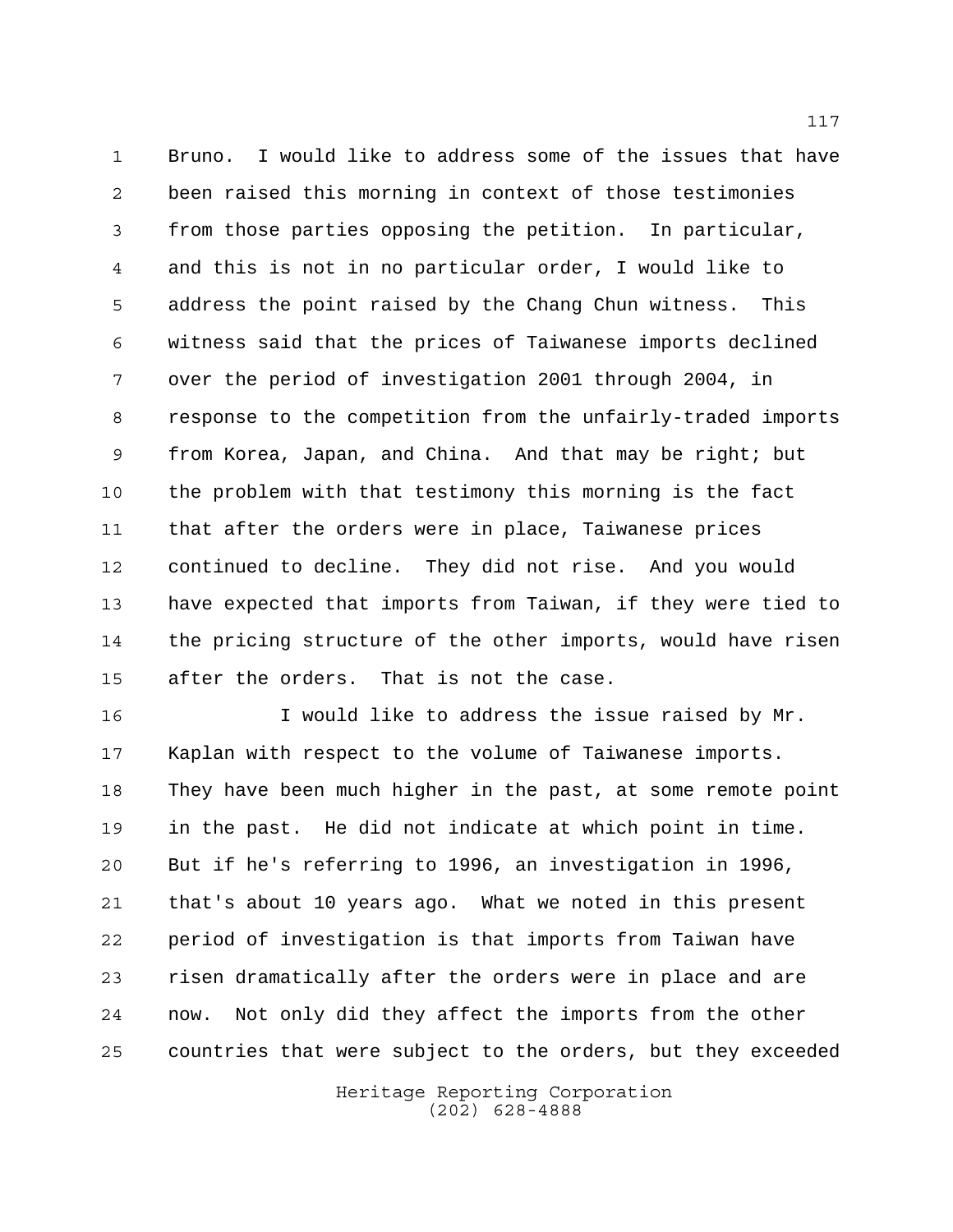the levels of those imports.

 Dupont has told you this morning that they have adopted a strategy to adapt to the changes in the marketplace. What is interesting is that what was left out in his testimony is the fact that Dupont, essentially, has imported and distributed increasing volumes of dumped imports from Taiwan, went after Celanese customers to sell these products that they do not produce domestically at dumped prices. And that, in effect, is, also, part of the Dupont so-called strategy to adapt to the market changes.

 Dupont has, also, alleged that Celanese problems are entirely due to a number of factors, among which I noted two: the fact that U.S. customers need multiple sources of supply for PVA; and that, essentially, the Celanese folks do not know how to sell PVA. This is laughable. Dupont was a petitioner in the last case and I believe that the person that testified this morning also testified in that case. And then the question is, what has changed since 2003. The only difference is that Dupont today opposes the petition, while a year ago, it supported the petition. And the other difference is that Dupont now benefits from the dumped imports from Taiwan in the marketplace.

 And I would like to come back, finally, to the testimony that was presented by Mr. Kaplan. Essentially, Mr. Kaplan has used what we refer to the kitchen sink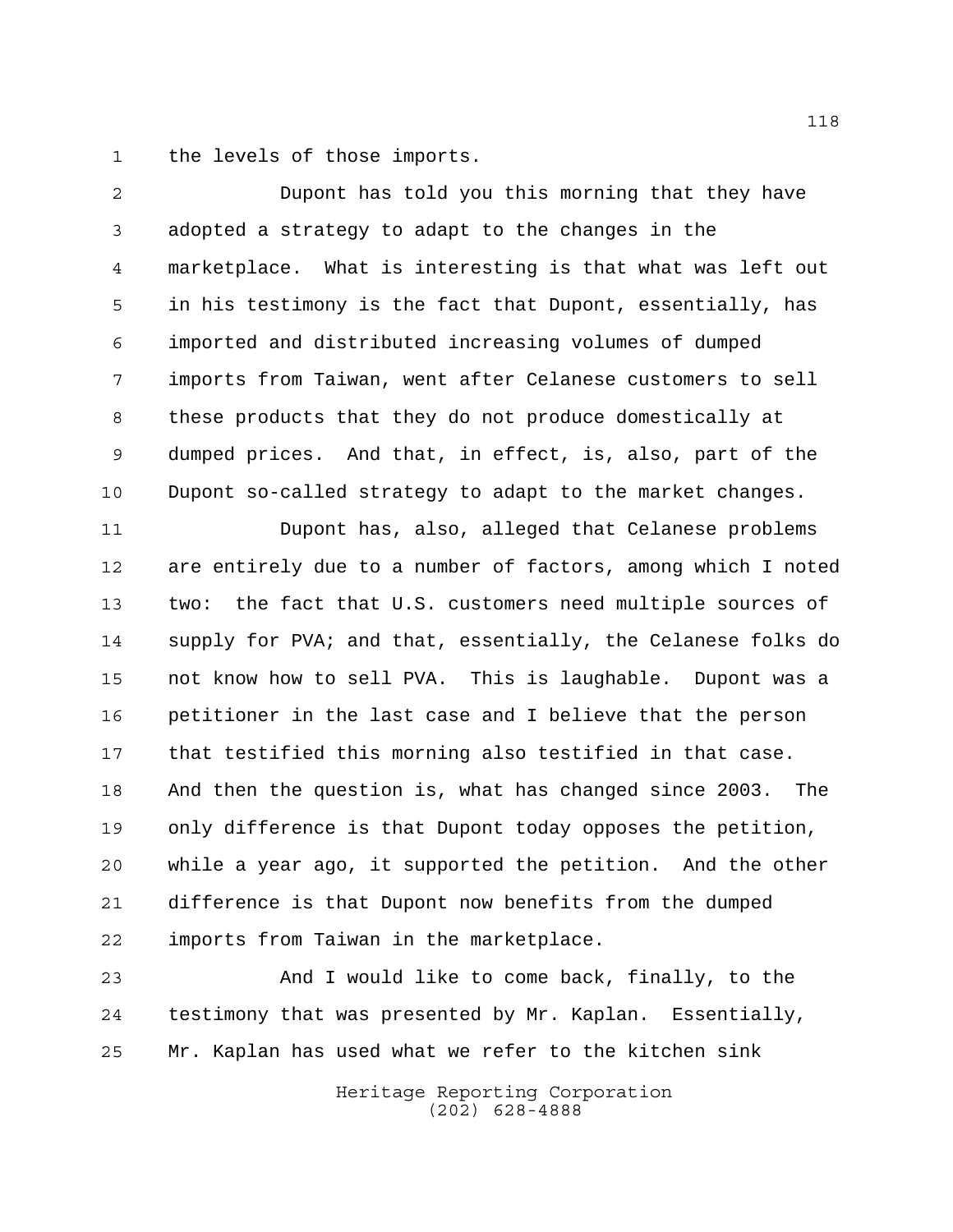approach, I'm going to throw everything at the wall and see what's going to stick. And what he overlooked in his testimony is that the situation of the U.S. PVA industry that the Commission found to be materially injured in 2003 has worsened. It has not improved. The imports from Taiwan have not declined since 2003. They have increased to levels that are much higher than the import levels from subject to the previous case. Taiwanese prices have not risen since 2003. In fact, it's the opposite. They have declined to levels today, which are lower than the prices of the import subject to the previous case.

 These are facts and the Commission will be able to support those facts through the information it collects in its questionnaires, and those are the statutory factors that need to be met, in order to prove injury by reason of the subject imports. And we believe that the facts support our position that, indeed, the PVA industry is materially injured by reason of the Taiwanese imports. Thank you.

 MR. SAMOLIS: I'd like to close by reiterating or reminding everyone what the mandate of the Commission is, at this point in the proceeding. Obviously, the question is whether there is a reasonable indication of injury to the domestic industry by reasons of these imports. As Mr. Klett testified, there is no question that imports are increasing and continuing to increase in greater numbers, based on the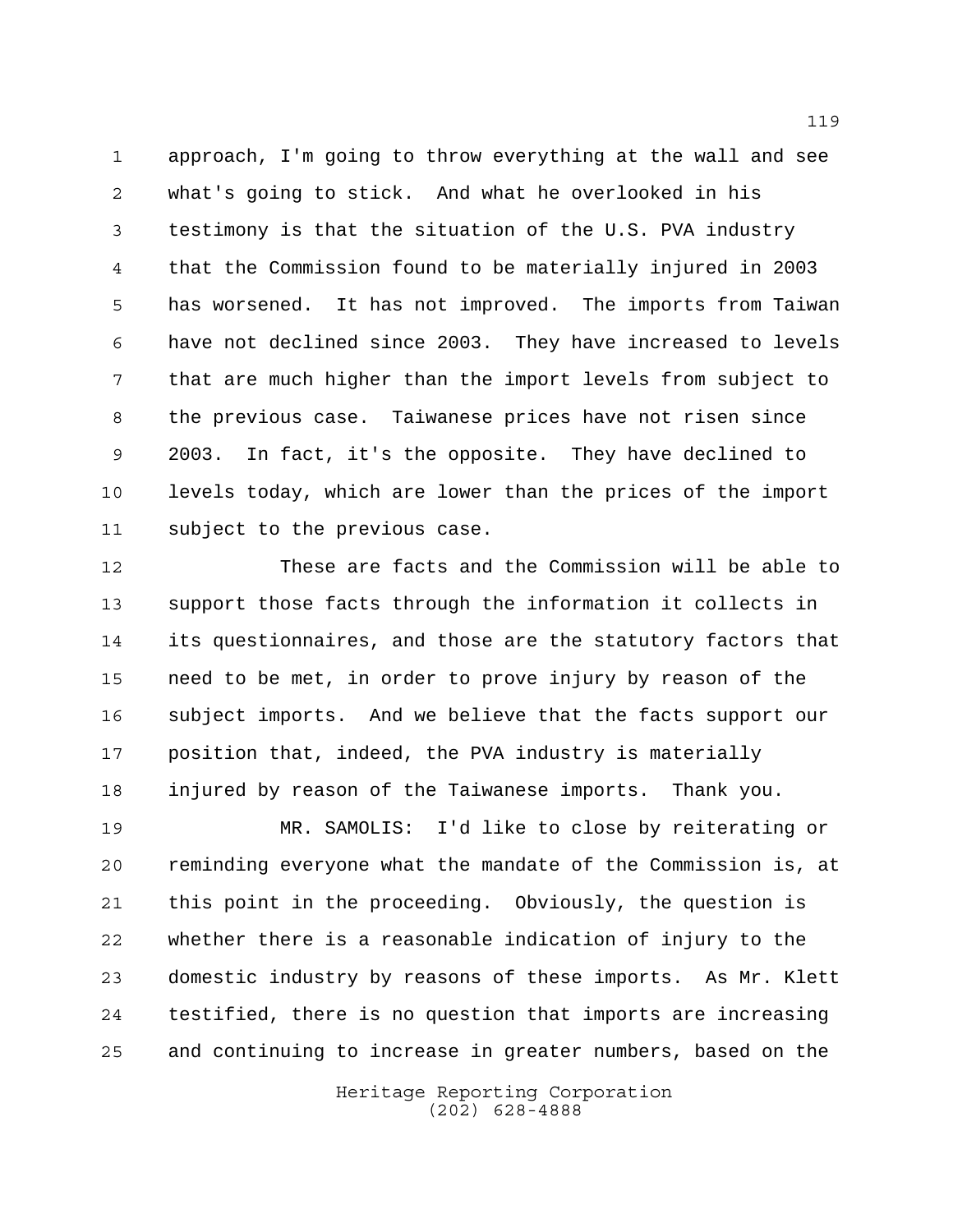July 2004 numbers. Imports from Taiwan are going up. The average unit values are going down. The injury to the domestic industry has been fully verified, based on the information we have provided to the Commission, in terms of the questionnaire responses. And as far as we're concerned, that basically fulfills all the statutory elements for an affirmative determination at this phase of the proceeding. Thank you.

 MR. CARPENTER: Thank you, gentlemen. Mr. Campbell, Mr. Snyder, Mr. Jaffe, please come forward. MR. CAMPBELL: On behalf of Chang Chun Petrochemical, I'd like to thank the Commission staff for taking the time to hear us today and allow us to present our views. We believe that the record shows that there is not a reasonable indication of material injury or a threat of injury by reason of Taiwanese imports of PVA.

 Just a quick comment on one of Celanese's focus points. They have argued that the 2003 orders have not benefitted Celanese, to the extent that the imposition of those orders should have. What Celanese fails to recognize is that Celanese is already a large player in the United States market and U.S. customers are smart, rational business people. They don't want to rely on just one source of supply for their full range of PVA needs. After the orders were imposed, only Taiwanese imports of PVA were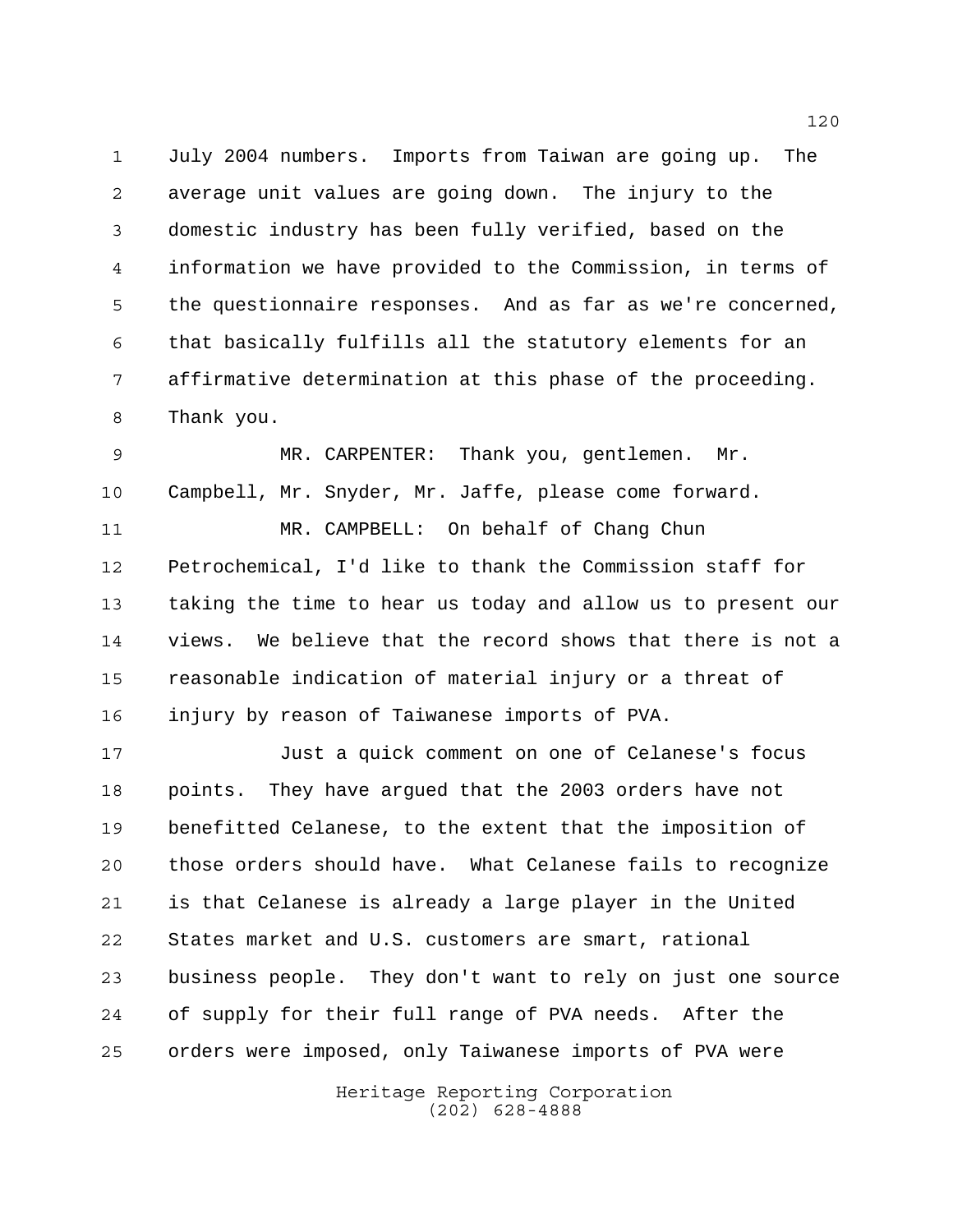effectively there to fill in that gap and U.S. customers wisely, out of non-priced considerations, demanded more Taiwanese imports of PVA. Thank you.

 MR. JAFFE: Matthew Jaffe with the law firm of Crowell & Moring, on behalf of Dupont. Level playing field, I think I've been at a number of ITC investigations and I'm sure you have been at more, in which a petitioner has come forward and said, all we want is a level playing field. Well, I think Celanese has given a new definition. They don't want a level playing field. They want to level the playing field. They want to erase all competition that exists.

 Let's move back. Let's look at the conditions of competition that were in place in 2002 and 2003. Textile, paper industry declines more rapidly than expected. Customers coming forward requesting multiple source of supplies for key raw materials. Raw material energy costs increase substantially more than forecasted.

 Producers, how do they react? Producers of PVA, how do they react? Dupont, long-term perspective. We cut our costs. Celanese, they didn't cut their costs. They cut their prices. They wanted to gain volume. Dupont, we tried to increase our prices. Celanese, trying to lead prices downward. They're trying to bully their customers to source 100 percent from Celanese. Dupont, we're trying to be a

> Heritage Reporting Corporation (202) 628-4888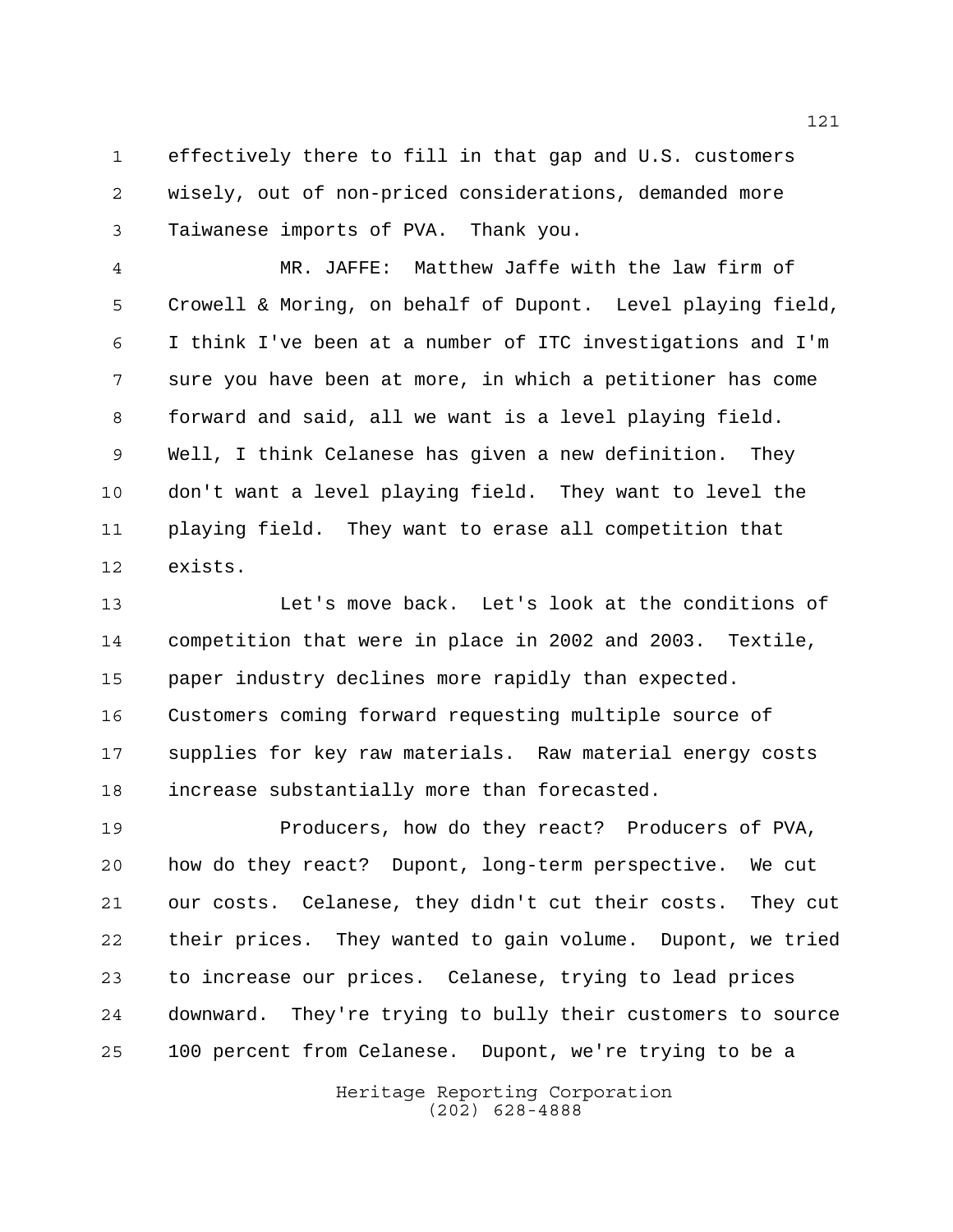full service company. We want to add value to what we do. Celanese, well, they failed to initiate price increases and then they sold first quality PVA for second quality prices, as if they were going to fool their customers, to recognize or something. And Dupont, stable leadership, not only during this period, but stable leadership for a number of years. Celanese, threw out the old leadership, just put in an entirely new. You've heard, I've only been working here for two years. I don't know how you manufacture PVA. That was the testimony.

11 Level the playing field. And you see it again in the petition. What are they trying to do? Well, they said, Solutia doesn't count. We want you, the ITC, to level the playing field, so it just is us. And Dupont, they don't count either. Just level the playing field, again.

 Well, the one thing that stands in their way here is their customers. You see, the customers here want multiple sources of supply. The customers here want Celanese not to level the playing field. They don't want a monopoly here. They want multiple sources of supplies. They want the ability to source key raw materials from different companies.

 And then, again, look at the petition again, level the playing field. Engaged in unethical conduct. Patton Boggs should remove itself from this case. Celanese,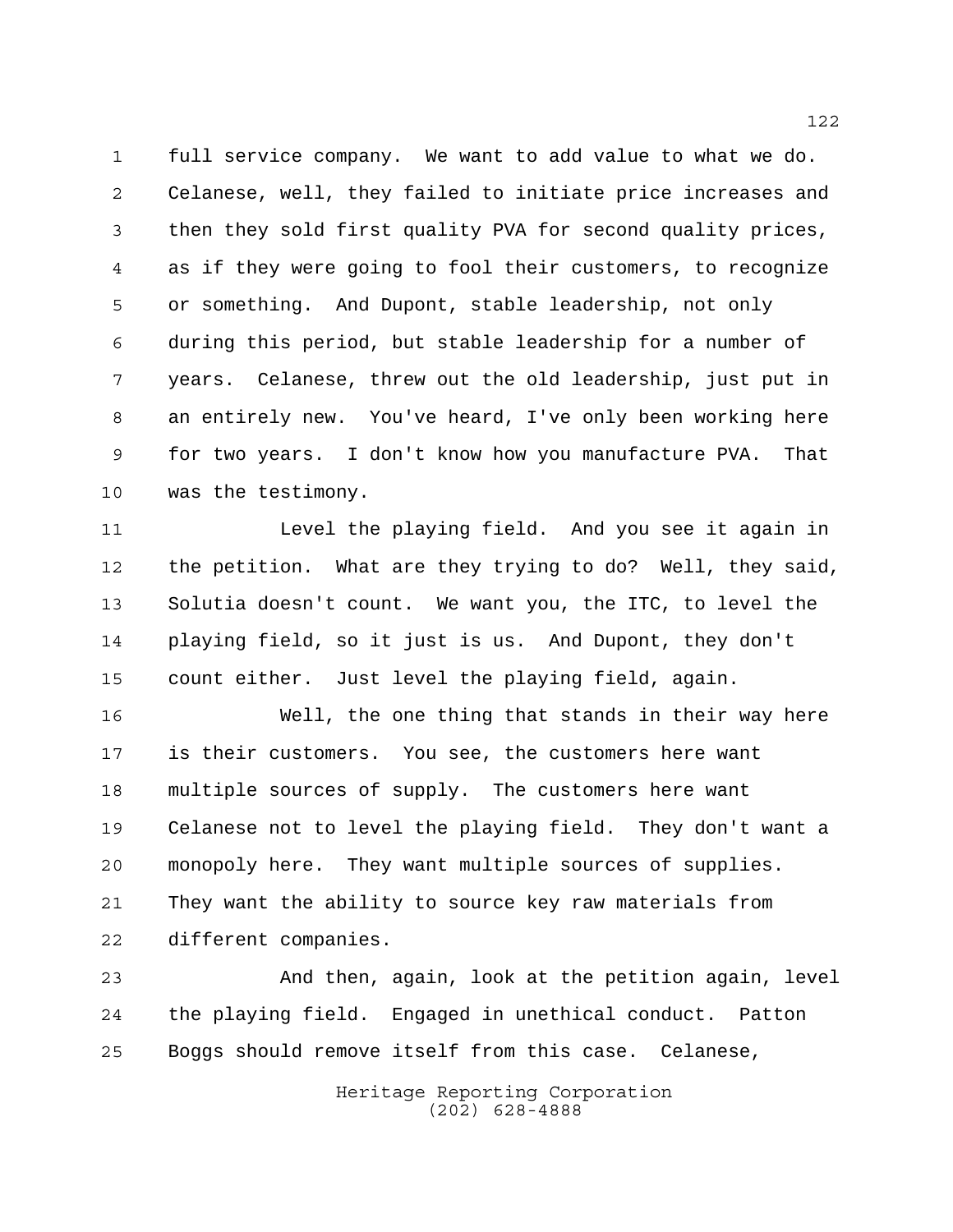placing attorney-client privilege on the record. Celanese should remove that information from the petition. And if they don't do the right thing, then, yes, we will come forward and ask the Commission to do it for them.

 Level the playing field. There's nothing reasonable about this petition. And the Commission, on that basis, should find that there is not a reasonable basis for moving forward. Thank you.

 MR. CARPENTER: Thank you for those comments. Let me mention a few dates in closing. The deadline for both the submission of corrections to the transcript and for 12 briefs in the investigation is Friday, October  $1^{st}$ . If briefs contain BPI, a non--proprietary version is due on 14 October  $4<sup>th</sup>$ . The Commission is tentatively scheduled to 15 vote on the investigation for Thursday, October  $21^{st}$ , at 11:00 a.m. It will report its determination to the 17 Secretary of Commerce on October 22<sup>nd</sup>. Commissioner's 18 opinions will be transmitted to Commerce on October  $29^{th}$ . Thank you for coming. This conference is adjourned. (Whereupon, at 1:00 p.m., the hearing was concluded.)

- //
- //
- //